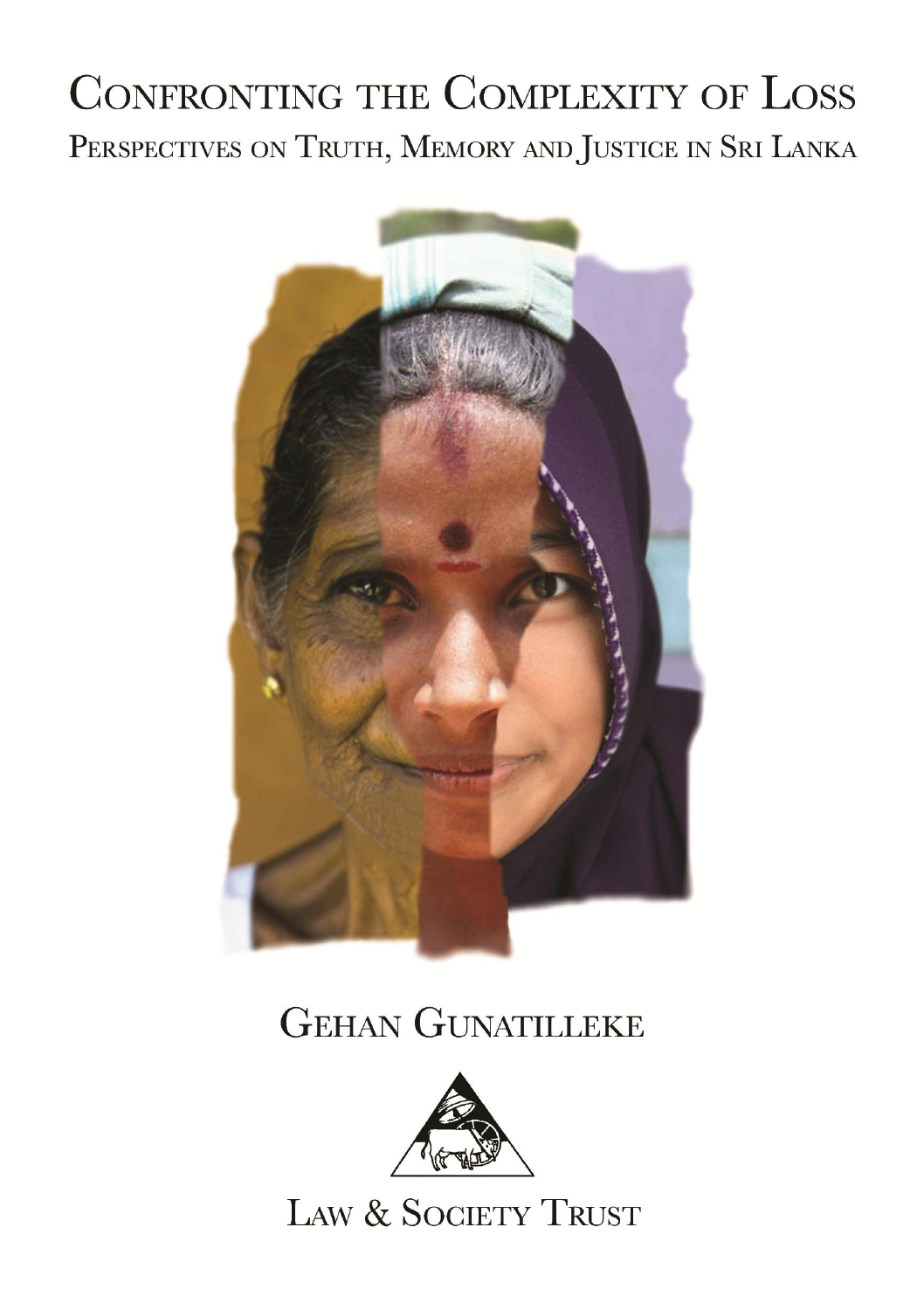# Confronting the Complexity of Loss Perspectives on Truth, Memory & Justice in Sri Lanka

Gehan Gunatilleke

Law & Society Trust 2015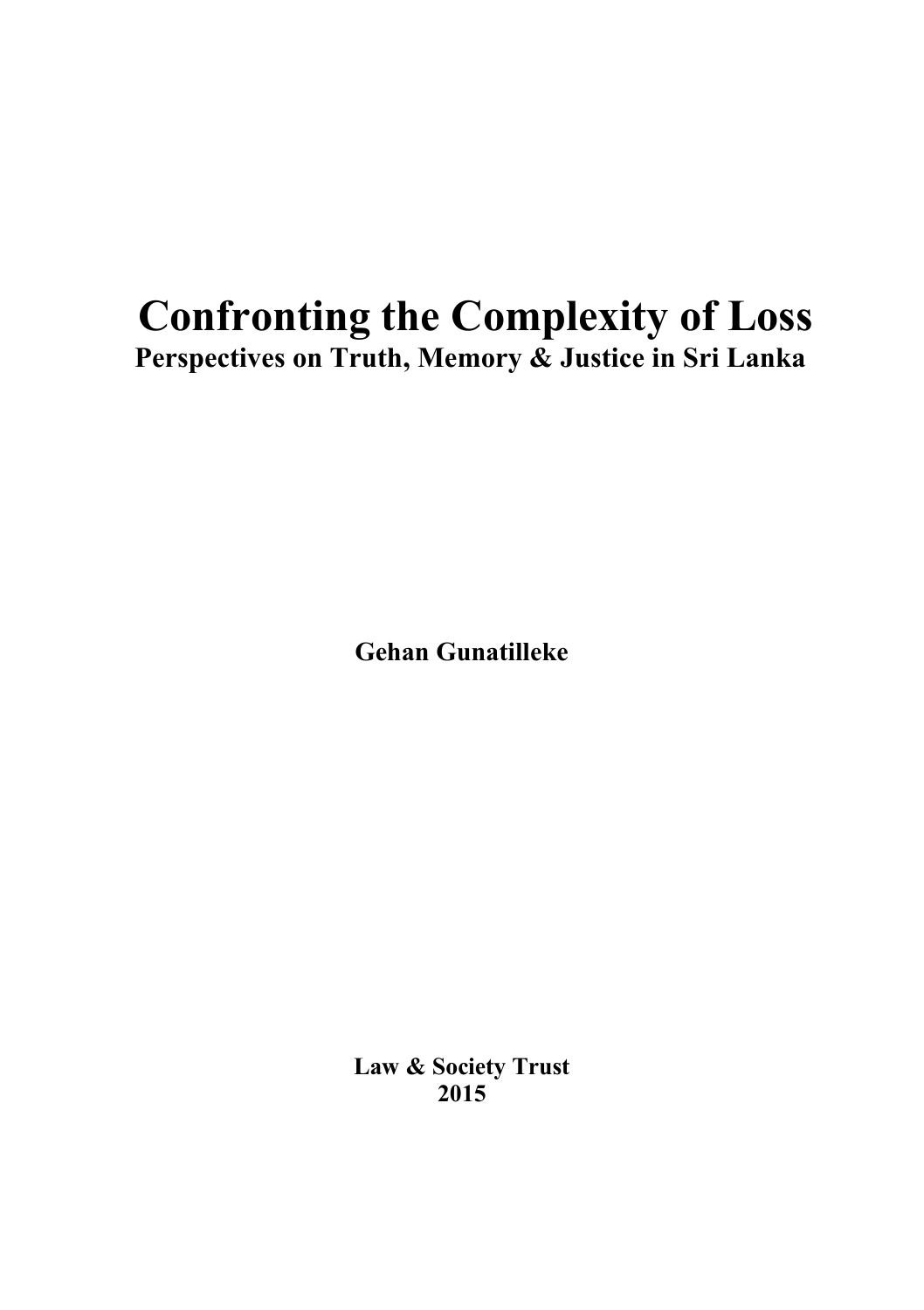# Confronting the Complexity of Loss

Perspectives on Truth, Memory & Justice in Sri Lanka

© Law & Society Trust, 2015

All Rights Reserved. No part of this publication may be reproduced, stored in a retrieval system, or transmitted, in any form or by any means, electronic, mechanical, photocopying, or otherwise, without the prior permission of the Law & Society Trust.

ISBN 978-955-1302-66-5

Cover design by Nishika Fonseka. Photo credits (left to right): Kevin Clogstoun/Getty Images, Sebastian Zelechowski and David Lazar

Law & Society Trust (LST) No. 3, Kynsey Terrace Colombo 8 Sri Lanka Tel: 94 11 2684845 / 94 11 2691228 Fax: 94 11 2686843 Email: [lstadmin@sltnet.lk](mailto:lstadmin@sltnet.lk) URL: [www.lawandsocietytrust.org](http://www.lawandsocietytrust.org/)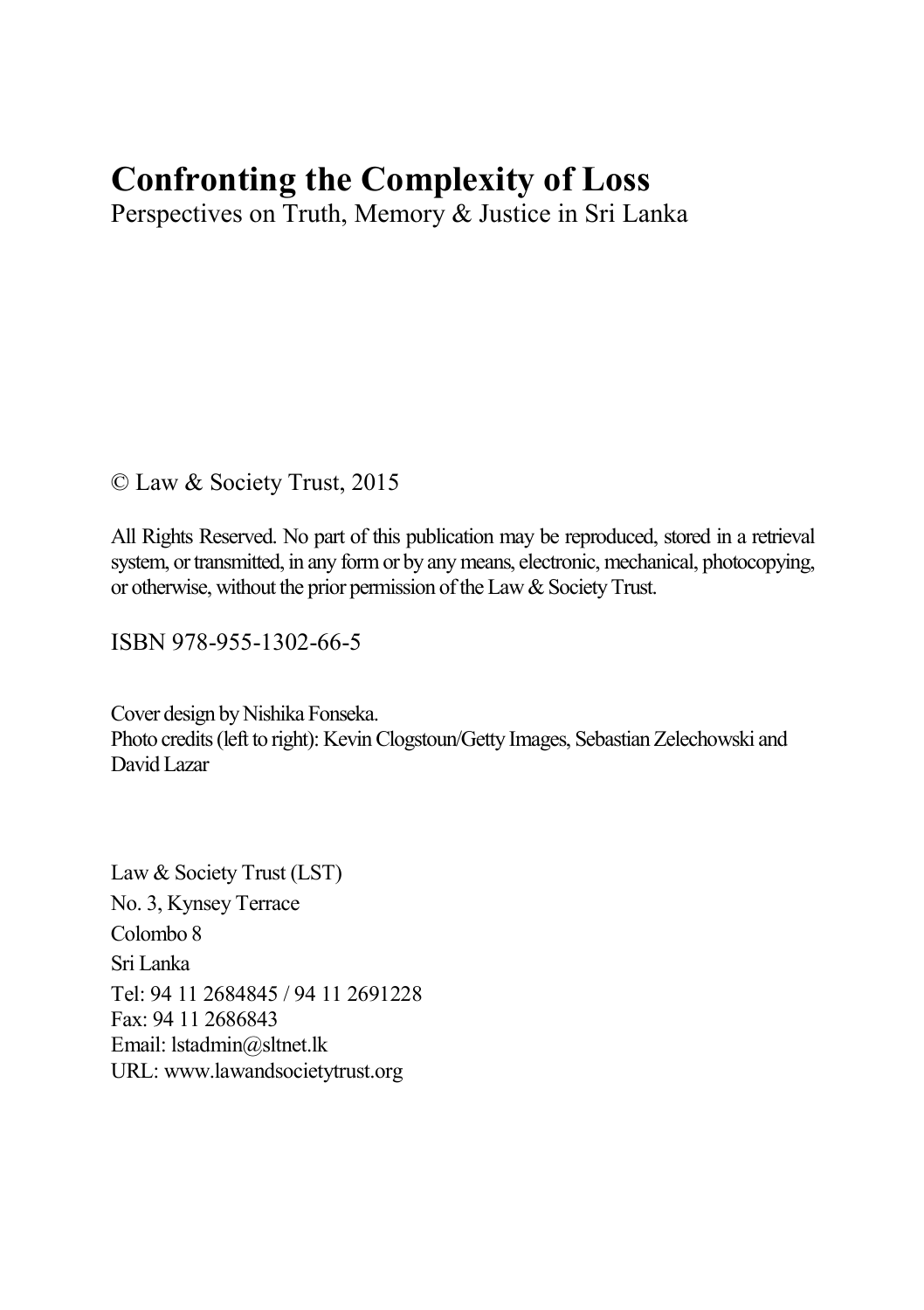## Foreword

Justice, Truth and Reconciliation are terms that have entered Sri Lanka's human rights discourse from time to time, and now more than ever. The year 2015 marks a historical shift in Sri Lankan politics, as Sri Lanka co-sponsored a resolution at the United Nations Human Rights Council in Geneva, marking a landmark recognition of the need for truth, justice, reconciliation, and reparation if Sri Lanka is to achieve lasting peace and reconciliation for its peoples.

In light of these political dynamics, this study presents important findings at a crucial time, on mapping the attitudes, perceptions and viewpoints of victims and survivors, in relation to these concepts. As Sri Lanka experiments with different mechanisms and frameworks, which are discussed in academic circles and lawmakers' chambers, the difficulty of the quest to truly meet the needs of the victims in order to achieve justice, truth and reconciliation equally, assumes monumental proportions.

Gehan Gunatilleke in this study challenges the notion of a unique 'Sri Lankan approach' to truth, memory and justice, which is suggested by many, and grapples instead with the plurality of the views of victims, where each narrative can have a different outcome and perspective. While he does not arrive at broad conclusions on the 'Sri Lankan approach', his research provides a clear argument for the need for Sri Lanka to capture the diverse voices of victims and survivors in any mechanism to achieve lasting peace and reconciliation. The Law and Society Trust hopes that this study will provide fertile ground for building true victim and survivor centric reconciliation frameworks for Sri Lanka and its peoples in the next few years.

Law and Society Trust, Colombo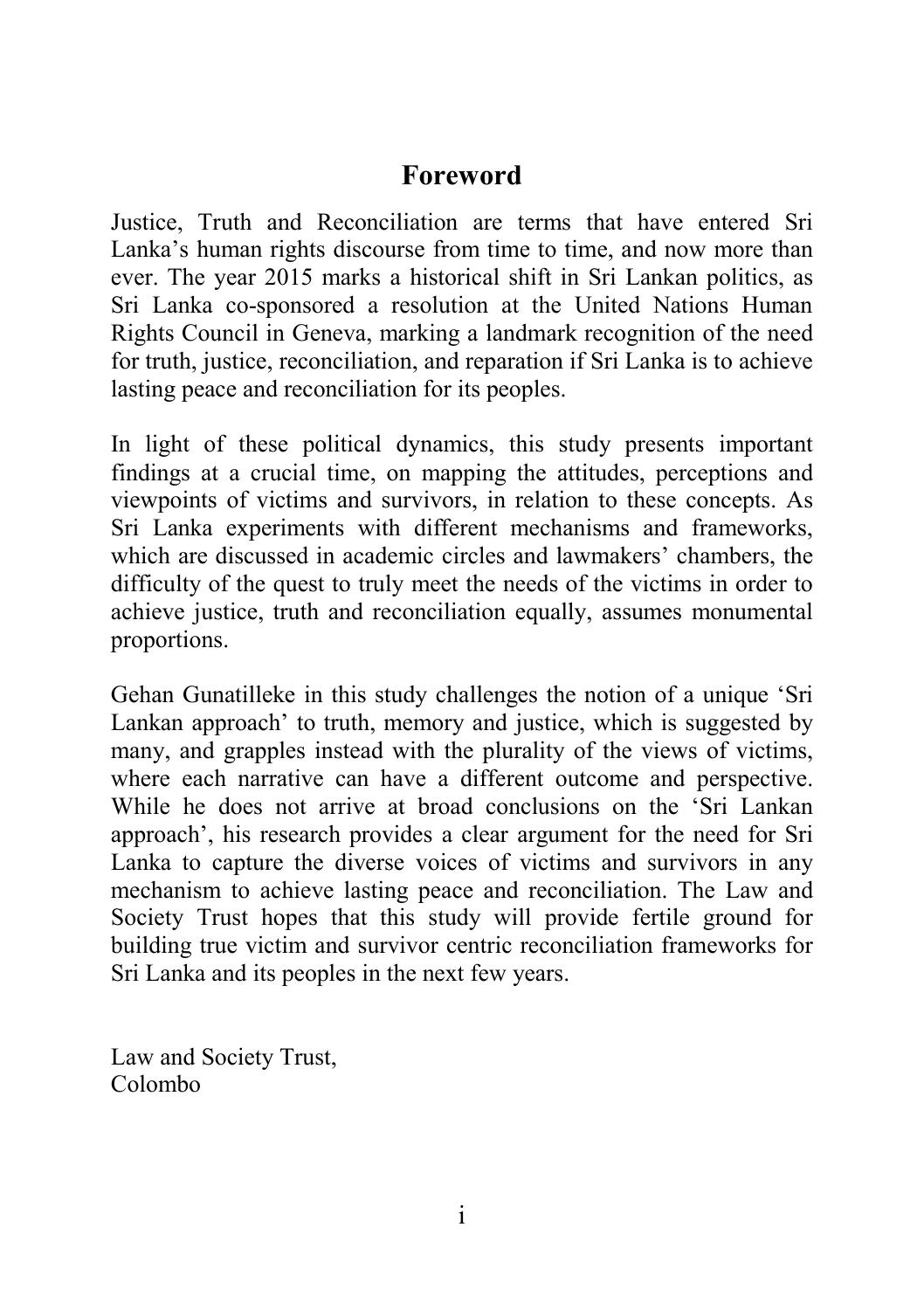## Acknowledgements

The author and the Law & Society Trust (LST) wish to thank Kasun Chamara Munasinghe, Mathini Vigneswaran and Vigitha Renganathan for their invaluable commitment and courage in conducting interviews and focus group discussions within a challenging, and often dangerous environment. We also thank Donald Reegan, Subhashini Abeysinghe, and Surekha Samarasena for their support during the training of field researchers.

We are indebted to Mala Liyanage (former Executive Director of LST), Dr. Nimal Gunatilleke, Dylan Perera, Sanjayan Rajasingham and Rasika Mendis for their useful comments and observations on previous drafts.

Above all, we thank the 45 participants who displayed incredible resolve and sincerity in coming forward to tell their stories and share their views with us. We dedicate this study to these participants and others like them, some of whom remain voiceless.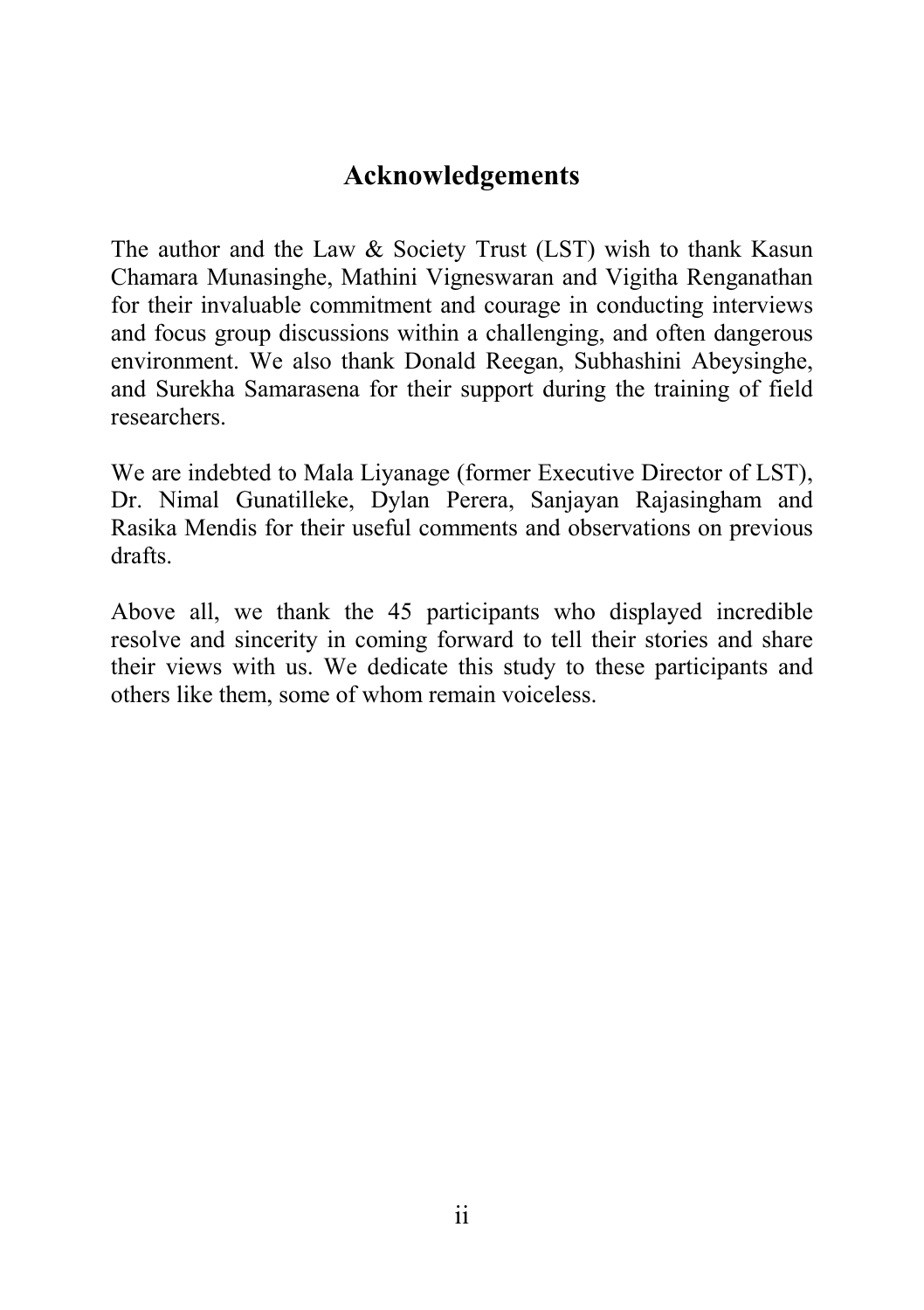# Confronting the Complexity of Loss: Perspectives on Truth, Memory & Justice in Sri Lanka

# *Gehan Gunatilleke*\*

#### Table of Contents

| Research Method, Limitations and Presentation 3 |  |
|-------------------------------------------------|--|
|                                                 |  |
|                                                 |  |
|                                                 |  |
|                                                 |  |
|                                                 |  |
|                                                 |  |
|                                                 |  |
|                                                 |  |
|                                                 |  |
|                                                 |  |
|                                                 |  |

\* Gehan Gunatilleke is an attorney-at-law and researcher based in Colombo, Sri Lanka. He is currently the Research Director at Verité Research. He also teaches post-graduate courses in human rights, democratisation and development offered by the University of Sydney, University of Colombo and the Open University of Sri Lanka. He is the co-author of 'The Judicial Mind in Sri Lanka: Responding to the Protection of Minority Rights' (Law & Society Trust: 2014) and a contributing author of 'Embattled Media: Democracy, Governance and Reform in Sri Lanka' (Institute of Commonwealth Studies: 2015).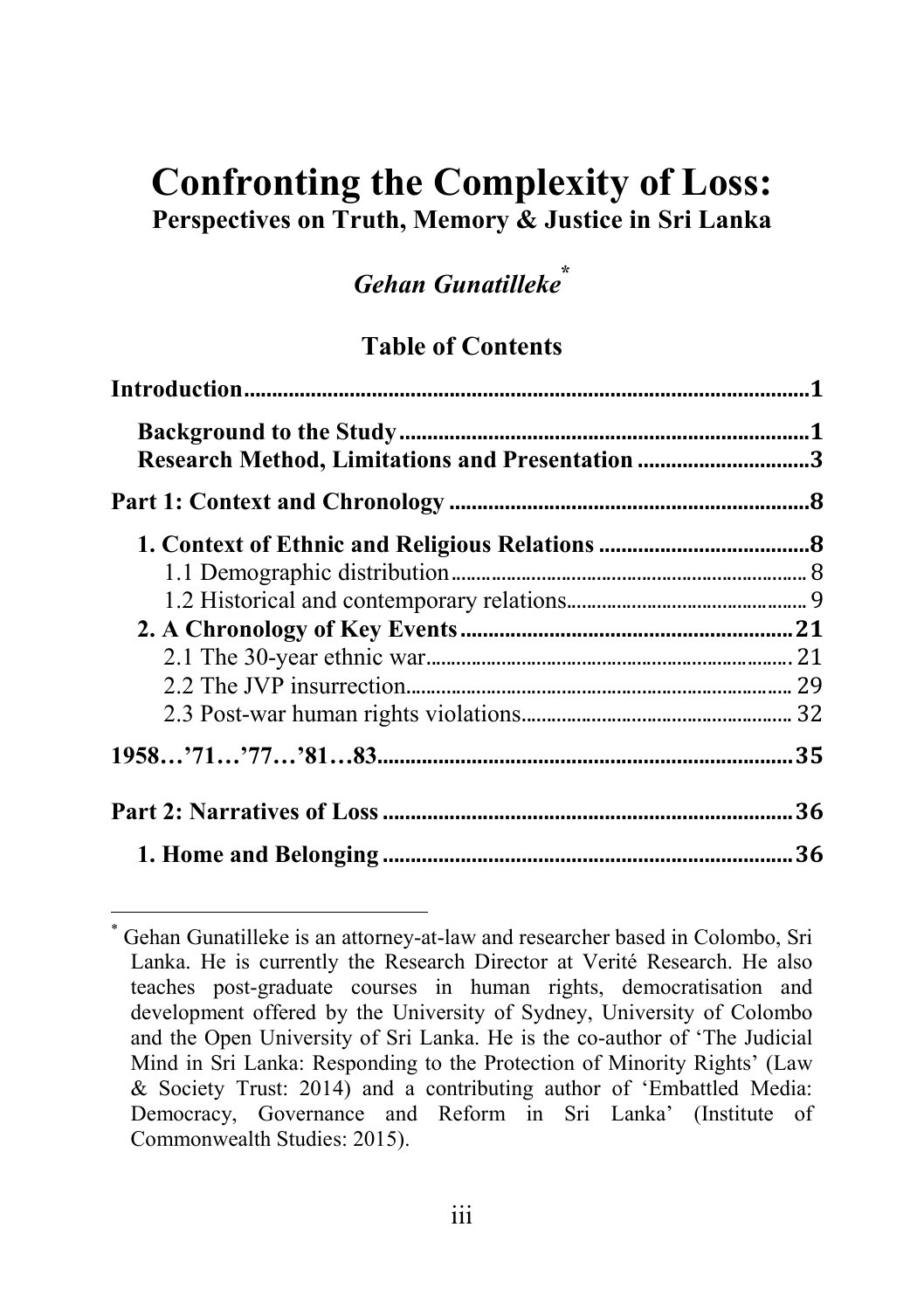| 2.6 Military personnel killed or missing in action  48          |  |
|-----------------------------------------------------------------|--|
|                                                                 |  |
| 2.8 Disappearances and displacement in the aftermath of war  50 |  |
|                                                                 |  |
|                                                                 |  |
|                                                                 |  |
|                                                                 |  |
|                                                                 |  |
|                                                                 |  |
|                                                                 |  |
|                                                                 |  |
|                                                                 |  |
| 1. Heterogeneity and the Reductive Narrative  89                |  |
|                                                                 |  |
|                                                                 |  |
|                                                                 |  |
|                                                                 |  |
|                                                                 |  |
|                                                                 |  |
|                                                                 |  |
|                                                                 |  |
|                                                                 |  |
|                                                                 |  |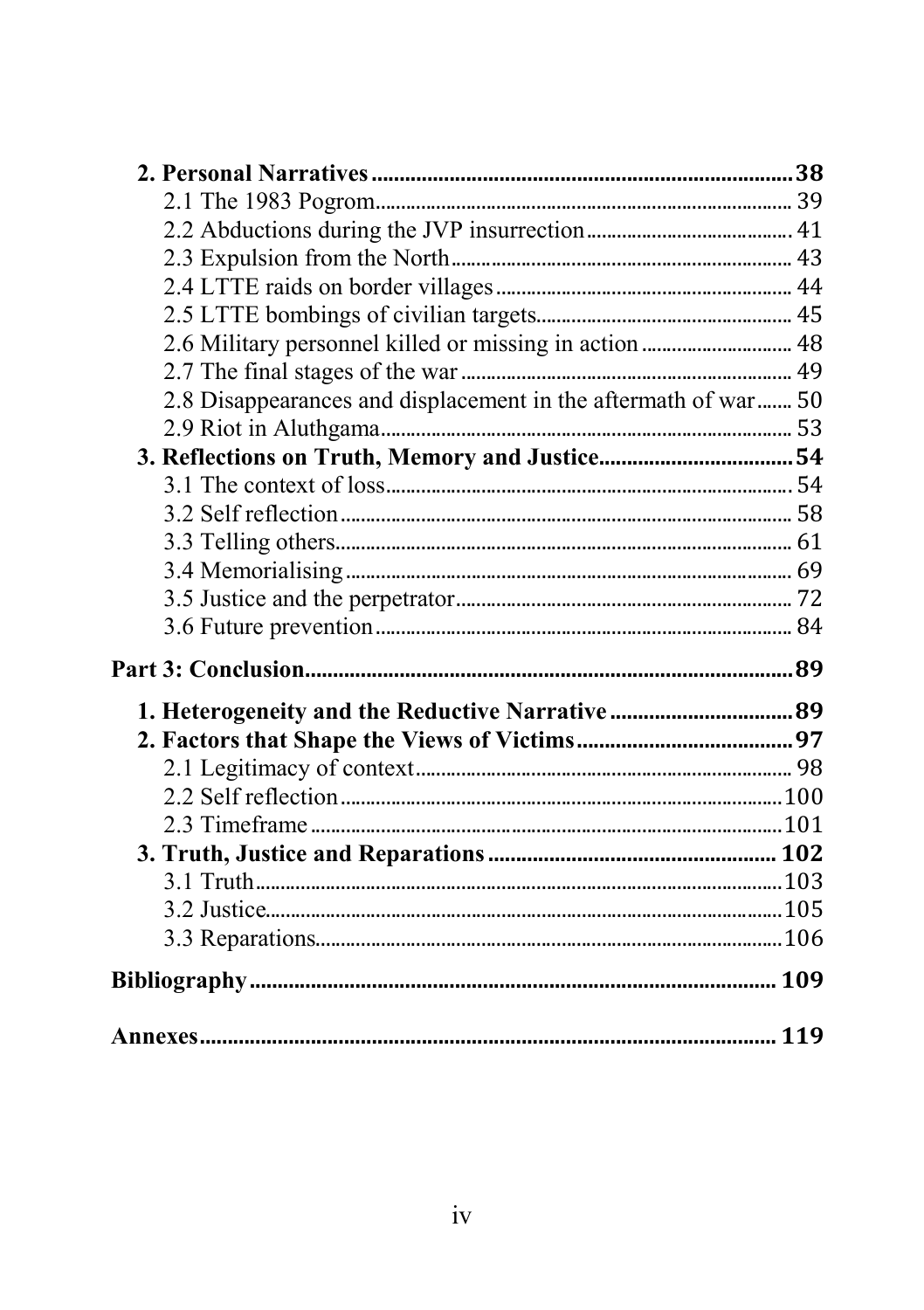# <span id="page-7-0"></span>**Introduction**

#### *Background to the Study*

Historical and contemporary narratives often shape the manner in which a society confronts violence and loss, and the questions of truth, memory and justice that consequentially emerge. The Eighteenth Century revolutions and subsequent anti-slavery movements in Europe and North America contributed towards the development of a liberaldemocratic ideology rooted in liberty and justice. Less than two centuries later, two World Wars prompted discourses on international justice and galvanised universal human rights norms. These discourses also grappled with the contradictions of colonialism and the injustices that often lingered in its aftermath. The post-World War era accordingly witnessed a spate of independence struggles in the Global South, which shaped conceptions of rights and justice in those societies. Meanwhile, in Latin America, a recent history of gross injustices under military dictatorships led to remarkable grassroots demands for truth and justice. African experiences, including the anti-apartheid struggle in South Africa and the Rwandan Genocide, have also contributed significantly to the global discourse on transitional justice.

In Sri Lanka, we are yet to fully understand the level to which concepts such as truth, memory and justice permeate the public consciousness. This is particularly true of the discourse on transitional justice. Truth telling and justice projects have emerged sporadically, ranging from initiatives to inquire into disappearances in the 1990s to the recent call for accountability in response to wartime atrocities. Meanwhile, contemporary Sri Lankan discourse on transitional justice has produced a curious narrative on what the 'Sri Lankan' version of transitional justice looks like. Certain elements within the Sri Lankan state promoted this narrative, which now finds support even among a limited group of scholars. The narrative first seeks to dichotomise the idea of justice into 'retributive' and 'restorative' forms. It then proceeds to define the Sri Lankan approach to restorative justice further by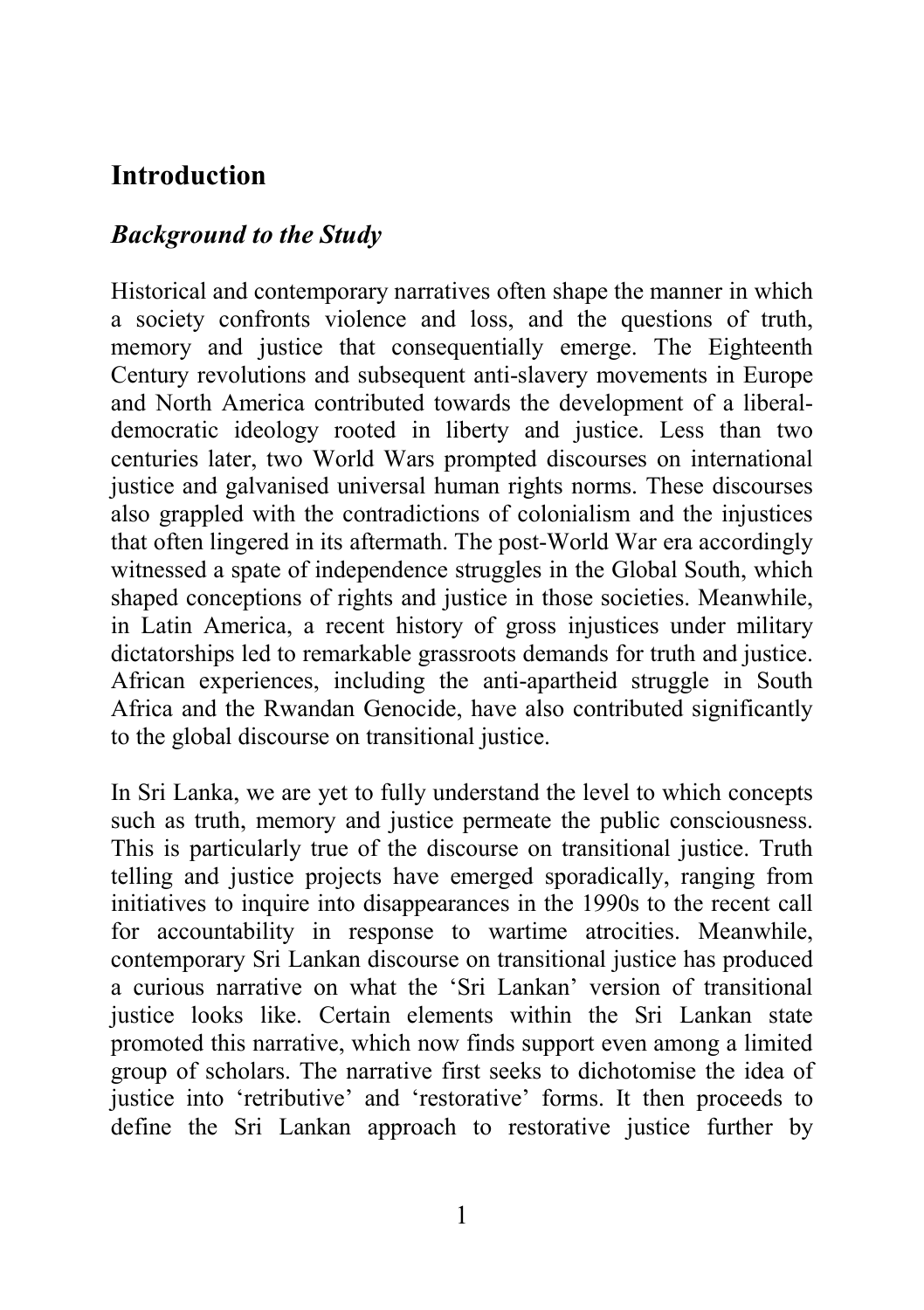contending that 'tolerance', 'forgiveness' and 'leniency' form the uniquely Sri Lankan approach to dealing with violence and loss.<sup>1</sup>

In *Politics of Memory: Truth, Healing and Social Justice*, <sup>2</sup> Ifi Amadiume and Abdullahi An-Na'im ask: why are we not learning lessons from the past? The question is raised in the context of repeated conflict in Africa; but the same could be asked of Sri Lanka. Despite recurring violence, the country has been unable to learn from its history and develop an effective approach to combat impunity and prevent violence.

This study is an exploratory exercise that attempts to understand the attitudes of victims and survivors towards truth, memory and justice.<sup>3</sup> The study does not seek to reach any broad conclusions with respect to a general approach among Sri Lankans towards these concepts. Instead, it seeks to grapple with the plurality of views and experiences, and the manner in which personal narratives often shape attitudes towards truth, memory and justice. By consulting a cross-section of victims and survivors who have undergone violence and loss during Sri Lanka's recent history, this study also seeks to challenge certain homogenising narratives on a so-called 'Sri Lankan approach'.

Several key events in Sri Lanka's recent history are examined in this study. The July 1983 anti-Tamil pogrom, the 1987-89 Janatha Vimukthi Peramuna (JVP) insurrection, the 1990 expulsion of Muslims from the North, the 30-year ethnic war, including its final stages in 2009, and the Aluthgama riots of 2014, each contained egregious rights violations that

 $<sup>1</sup>$  See the concluding part of this study for an analysis of this narrative.</sup>

<sup>2</sup> Ifi Amadiume & Abdullahi An-Na'im, *Politics of Memory: Truth, Healing and Social Justice* (2000).

<sup>&</sup>lt;sup>3</sup> The term 'victim' alone may be inadequate to capture the complexities inherent in how a person who has experienced violence and loss defines him or herself. The term 'survivor' alone may also fall short of capturing these complexities. Thus, throughout this study, the terms 'victim' and 'survivor' are used together and, at times, interchangeably.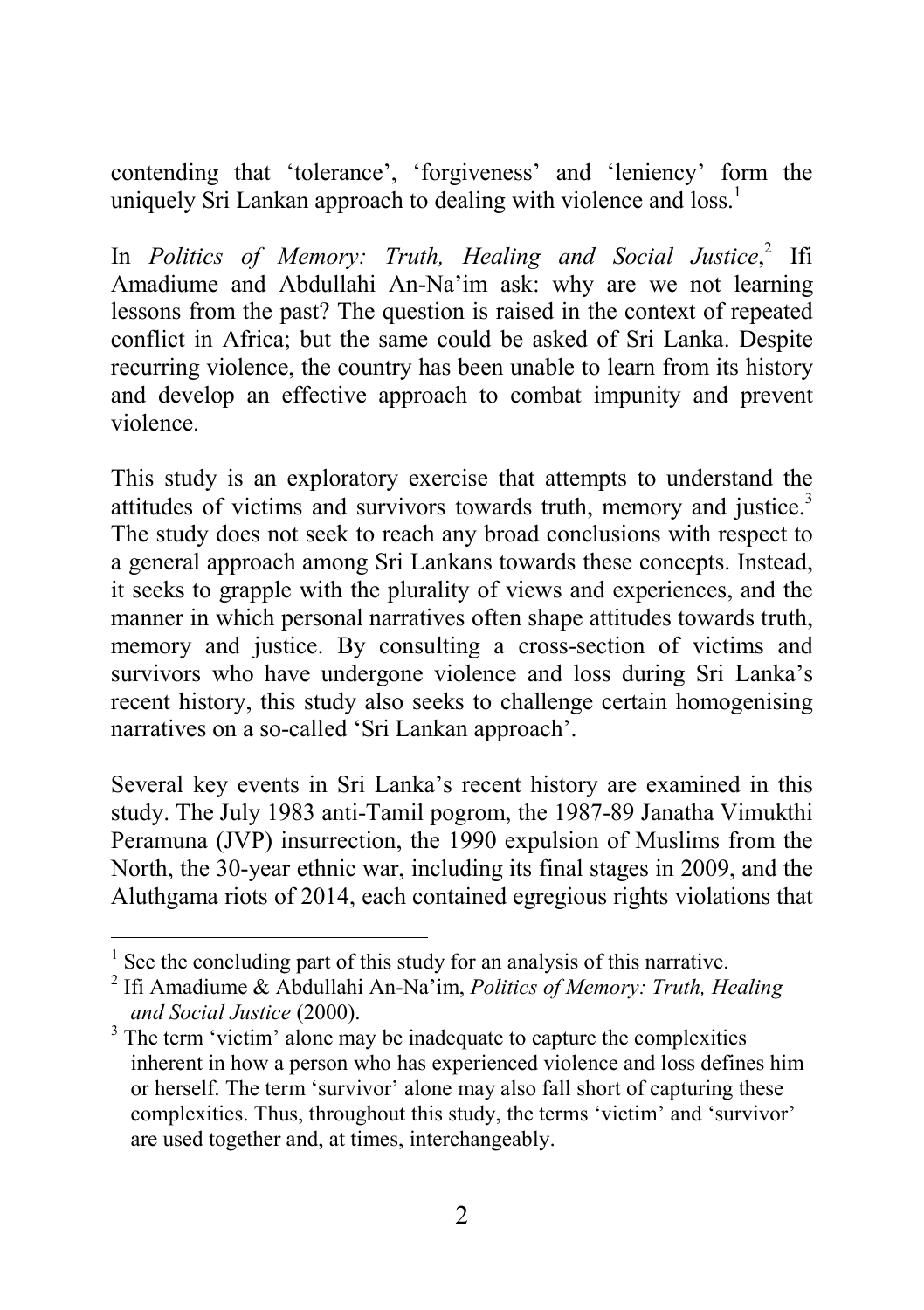<span id="page-9-0"></span>are retained in the collective memory of living generations. This study attempts to understand the nature of that memory by engaging those who have suffered personal loss as a direct result of these events.

### *Research Method, Limitations and Presentation*

This study undertakes a qualitative analysis of the perspectives of the following stakeholder groups:

- 1. Tamil persons who lost property during the July 1983 pogrom
- 2. Sinhalese persons who lost relatives during the government crackdown on suspected members and sympathisers of the JVP during the 1987-89 insurrection
- 3. Muslim persons who lost land and property during the 1990 expulsion from the North
- 4. Sinhalese persons who lost family members due to raids by the Liberation Tigers of Tamil Eelam (LTTE) on villages bordering the Northern Province (commonly referred to as 'border villages')
- 5. Persons who lost relatives due to LTTE attacks including bombings of civilian targets
- 6. Sinhalese persons whose family members served in the military and were either missing or killed in action during the war
- 7. Tamil persons who lost family members during the war, particularly during the final stages of the war
- 8. Persons who lost family members during the post-war period due to extra-judicial killings and enforced or involuntary disappearances
- 9. Muslim persons who lost property during the 2014 Aluthgama riots

The study undertook 32 individual interviews and two focus group discussions to ascertain the views of the identified stakeholder groups. Participants were purposively selected from among networks previously established by the Law & Society Trust.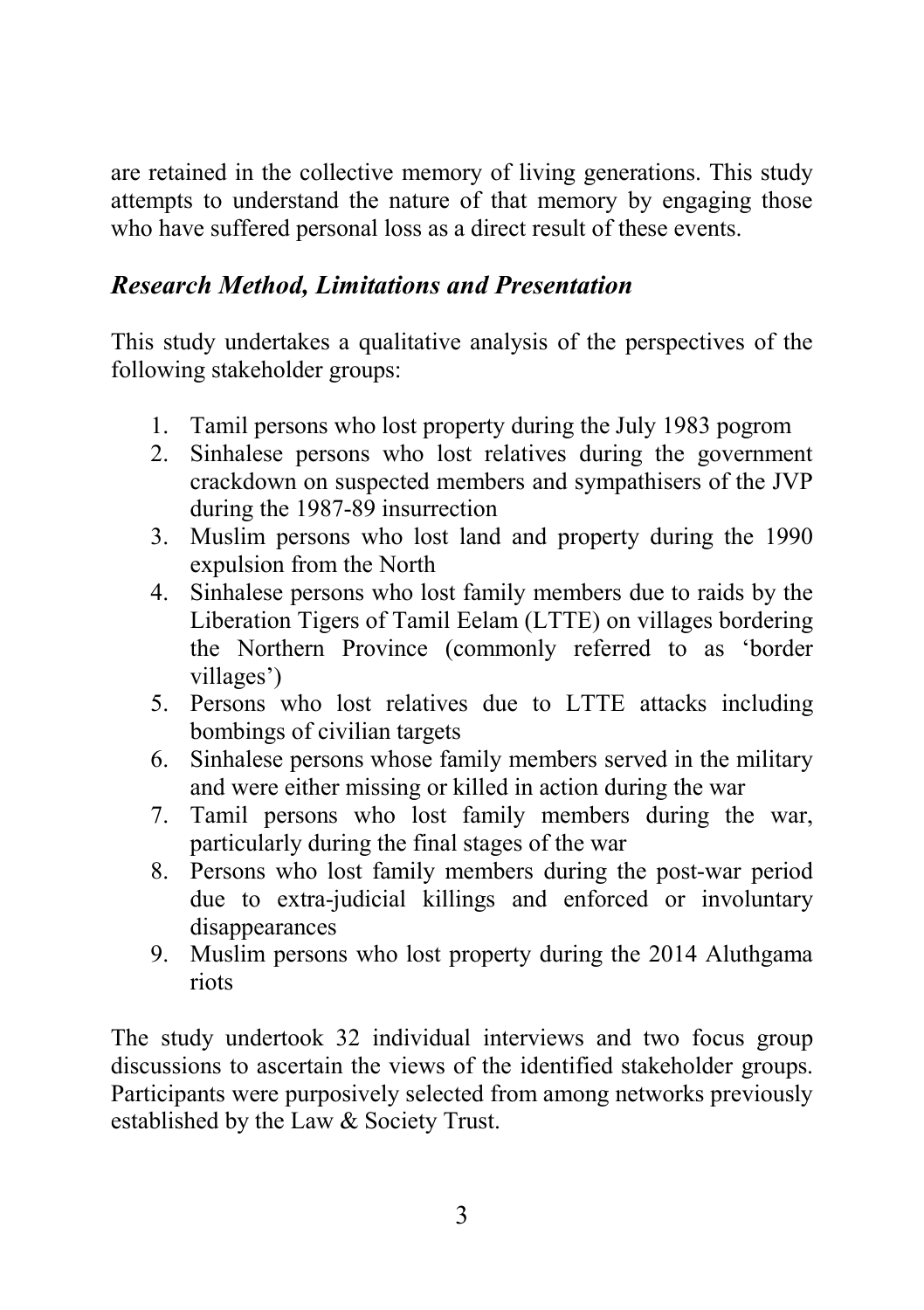The selection was based on three criteria. First, three or four participants from each stakeholder group were selected in order to ensure that the sample captured responses from all the stakeholder groups. Second, participants were selected according to their sex and ethnic profile. The interview sample accordingly included eighteen women and fourteen men, and included sixteen Sinhalese, ten Tamils and six Muslims. The sex or ethnicity of participants, however, was not representative of their respective sex or ethnic group; it is appreciated that the sample is too small to extrapolate conclusions based on sex or ethnicity. The aim in applying such criteria was simply to ensure that the research sample broadly captured perspectives of victims and survivors of specific events that took place in Sri Lanka during the past three decades. Third, participants were selected according to their geographical origin. The selection aimed to cover as many districts as possible and included Colombo, Gampaha, Galle, Hambantota, Anuradhapura, Kandy, Ampara, Jaffna, Kilinochchi and Mannar.

Additionally, two focus group discussions were conducted. The first involved eight Tamil women from the Eastern Province, who had lost their spouses during the war, and the other involved four Sinhalese women and a Sinhalese man based in the districts of Hambantota and Kandy, who lost family members during the JVP insurrection.

A semi-structured discussion guide was used to extract two types of data. First, participants were invited to *recollect* their experiences and personal stories of violence and loss. These stories were documented as factual accounts—or witness testimonials—and are presented in narrative form. Second, participants were invited to offer their *observations* and *opinions* on six key areas relevant to truth, memory and justice:

1. The overall context of their loss i.e. loss of family members and property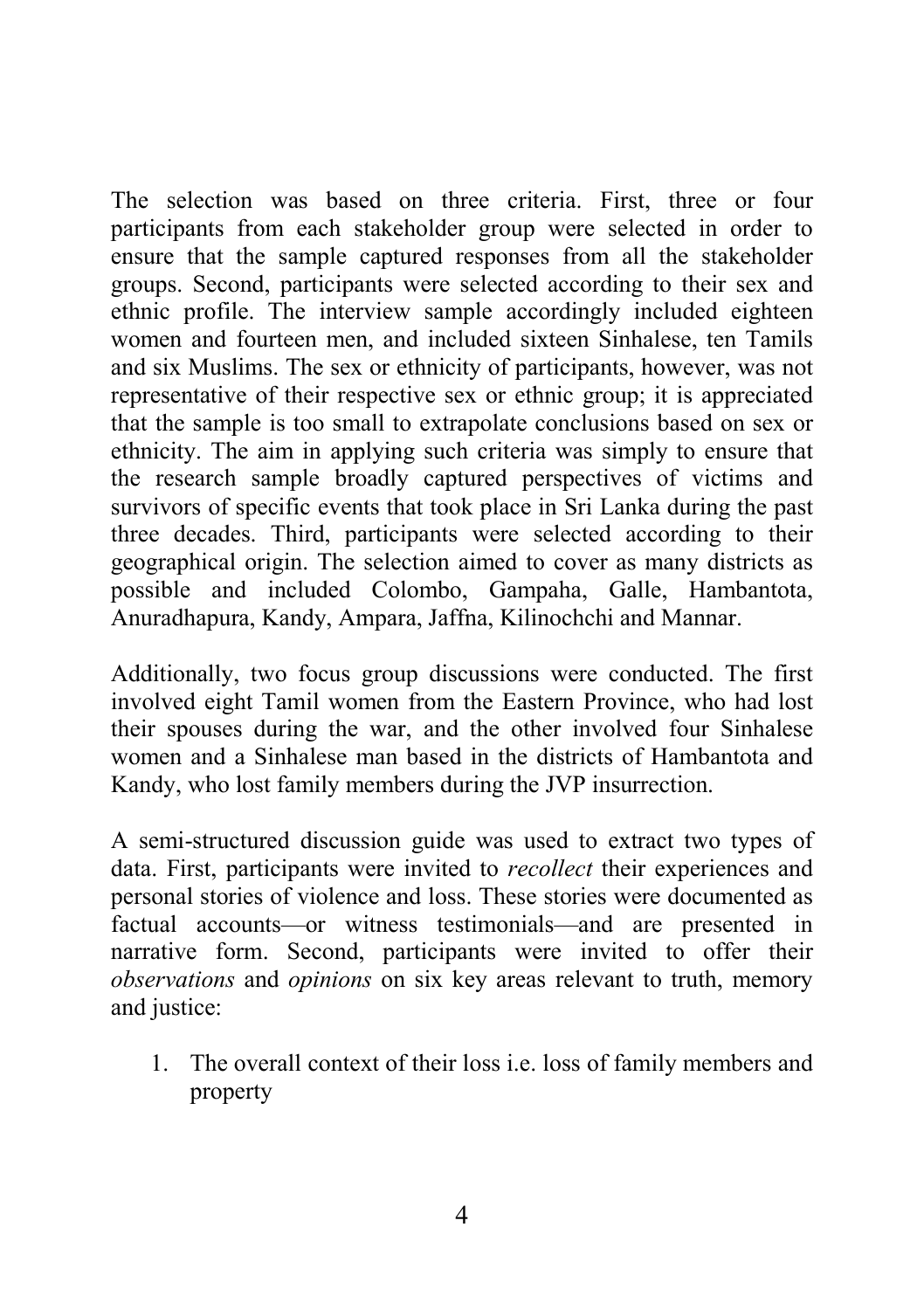- 2. Their own actions and behaviour both during and after they encountered loss
- 3. The importance of telling others about their experience
- 4. The importance of memorialising
- 5. Their conceptions of justice and the importance of identifying and prosecuting perpetrators, and their attitudes on forgiveness and tolerance
- 6. Future prevention of violence in the country

This study is subject to four limitations. First, the sample size is small; the study is therefore not intended for the purpose of reaching broad conclusions about the opinions of victims and survivors with *particular*  profiles. Instead, it is meant to enable the examination of specific cases for the insights they offer. Second, all except two interviews were conducted in Sinhala or Tamil. Thus certain nuances in the participants' recollections, observations and opinions could have been lost in the process of translating the original interview transcripts and analysing responses. Third, the scope of the study in terms of timeframe is limited (i.e. all events considered took place after 1983). A more comprehensive study on truth, memory and justice may need to take into account the views of a wider cross-section of Sri Lankan society and extend the period of review to include pre-1983 incidents. Finally, the study proceeds on the presumption that participants offered truthful and accurate accounts of their experiences, and that their observations and opinions were genuine. It is noted that memory is often malleable and subjective. In this context, it must be appreciated that the accuracy of recollections may vary; in fact, victims and survivors are often observed to produce different accounts of their experiences at different points of time. The analysis of responses in this study relies on such accuracy despite the fact that independent verification—particularly of anecdotal accounts—was not undertaken. It is therefore reiterated that the present study is an exploratory exercise, which could form the basis for further research on truth, memory and justice in Sri Lanka.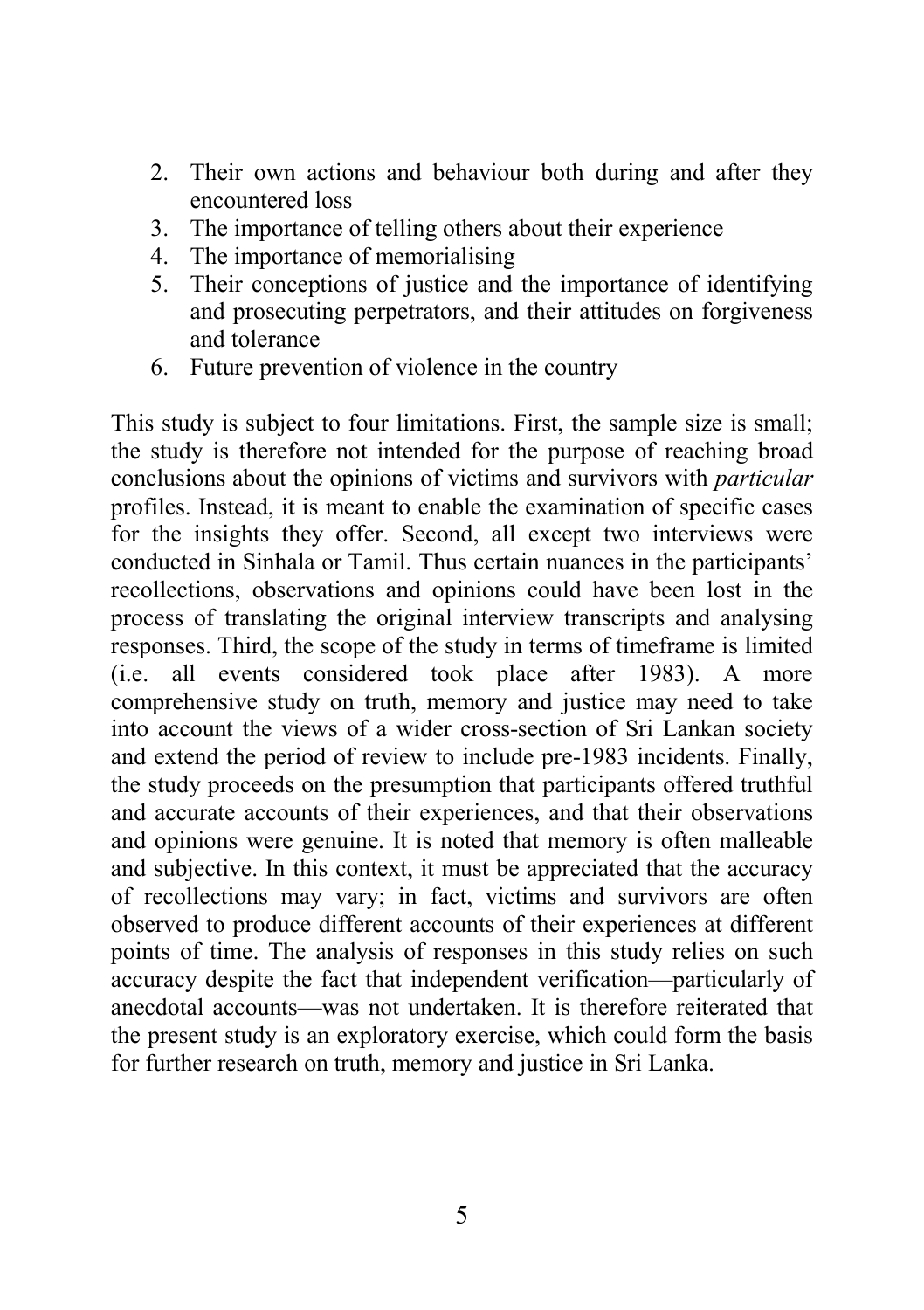This study is presented in three parts. The first part grapples with the question of communal relations and sets the overall context in which individuals and families suffered loss during the past three decades. This part also presents a timeline that places violent events in Sri Lanka's history within a chronological context. The second part deals with the recollections, observations and opinions of the research participants. The data presented in this part is left largely unaltered in order to preserve—as far as possible—the original sentiments of those interviewed. Several incidents are retold briefly. The criteria for selecting these incidents from among the many recollected during the interviews and focus group discussions included: (1) the level of clarity and detail in which these incidents were recollected, and (2) the need to capture the entire gamut of events. Therefore, where participants recollected two or three similar incidents, only one incident is presented in detail. The third part of this study analyses the recollections and views of participants and attempts to draw certain lessons from their perspectives on truth, memory and justice in Sri Lanka.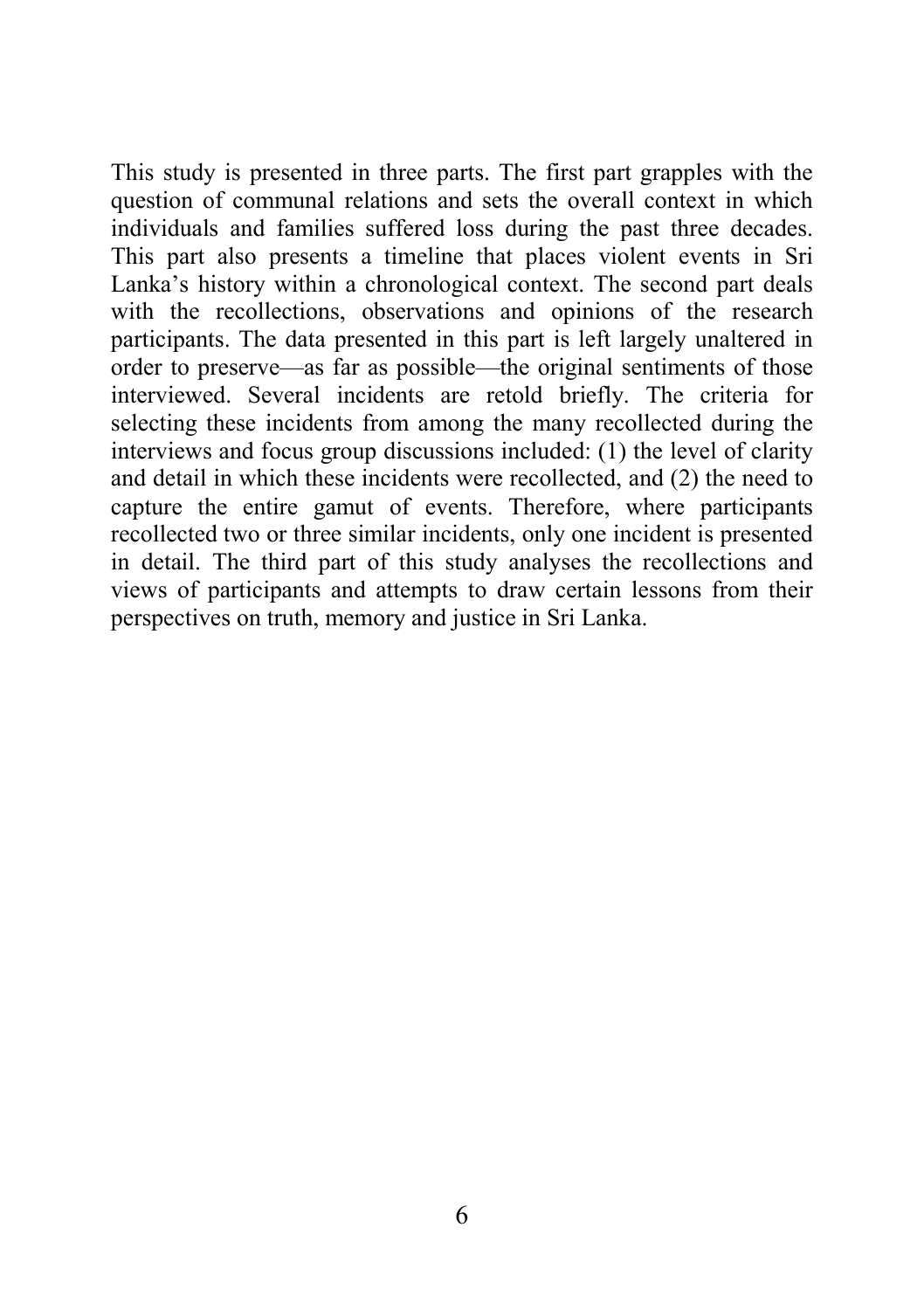#### Animal Crackers

Richard de Zoysa

"Draw me a lion." So I set my pen to work. Produce a lazy, kindly beast . . . Colour it yellow.

"Does it bite?" "Sometimes, but only when it's angry if you pull its tail or say that it is just another cat . . ." But for the most part, indolent, biddable, basking in the sun of ancient pride.

(Outside, the sunlight seems a trifle dulled and there's a distant roaring, like a pride of lions, cross at being awakened from long, deep sleep).

Then

"Draw me a tiger." Vision of a beast compounded of Jim Corbett yarns and Blake stalks through my mind, blazing Nature's warning, black bars on gold.

"DRAW!"

You turn and draw the gun on me, as if to show that three-years-old understands *force majeure*

and as you pull the silly plastic trigger all hell breaks loose; quite suddenly the sky

is full of smoke and orange stripes of flame.

#### BUT HERE THERE ARE NO TIGERS HERE THERE ARE ONLY LIONS.

And their jackals

run panting, rabid in the roaring's wake, infecting all with madness as they pass while My Lord the Elephant sways in his shaded arbour, wrinkles his ancient brows, and wonders—

if, did he venture out to quell this jungletide

of rising flame, he'd burn his tender feet.

"Put down that gun. If you do, and you're good,

I'll draw a picture of an elephant. A curious beast that you must understand…

"DONT LOOK OUT THE WINDOW— Just a party down the lane a bonfire, and some fireworks, and they're burning— No, not a tiger—just some silly cat."

*Colombo, 25 July 1983 For Dimitri, when he is old enough to understand*.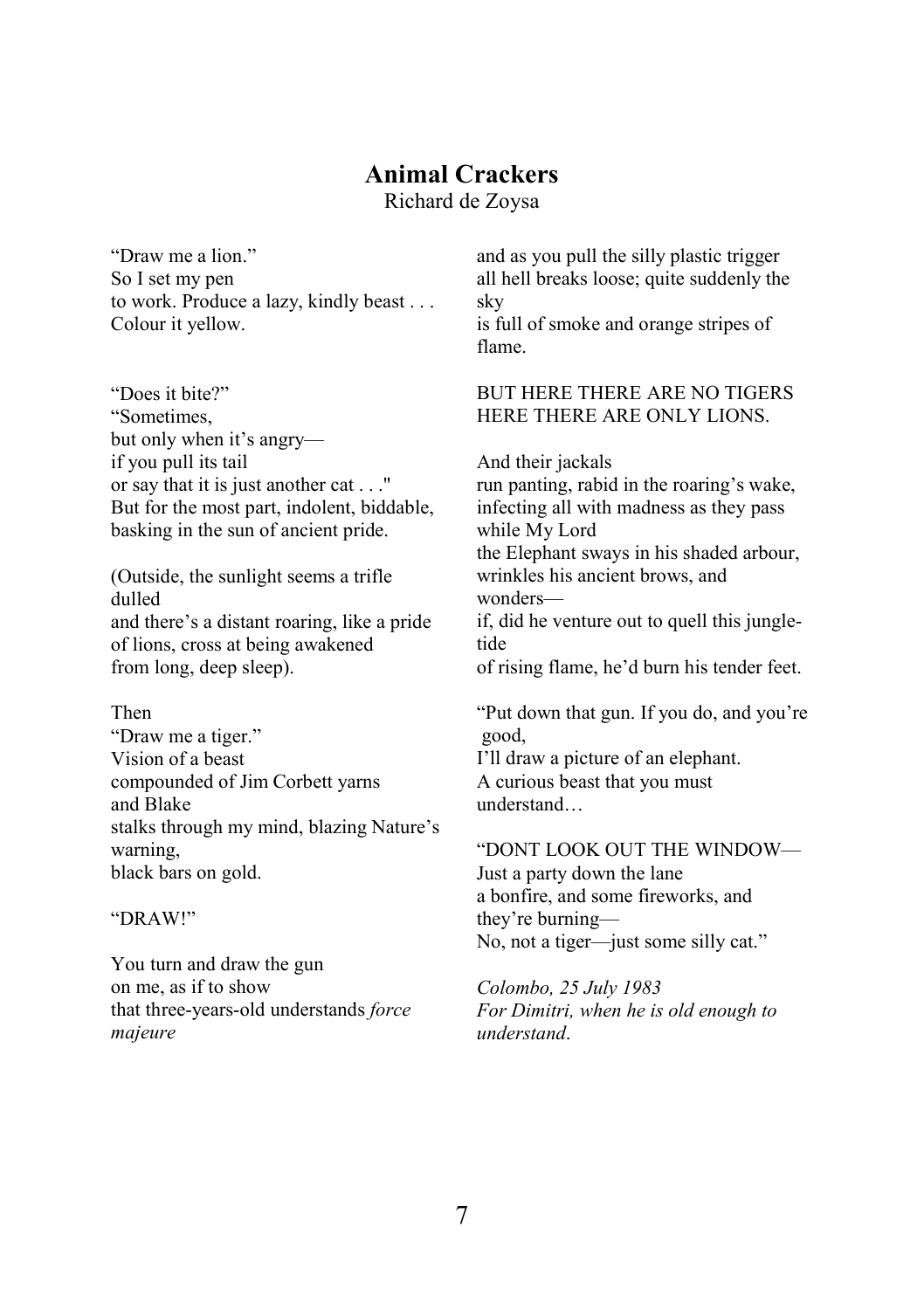# <span id="page-14-0"></span>Part 1: Context and Chronology

### *1. Context of Ethnic and Religious Relations*

#### *1.1 Demographic distribution*

Sri Lankan society has been described as 'an ethno-religious mosaic' due to its ethnic and religious diversity.<sup>4</sup> Sinhalese constitute 74.9 percent of the population, while Tamils and Moors constitute 11.2 percent and 9.3 percent of the population respectively.<sup>5</sup> A separate Tamil community of Indian origin living in the estate sector constitute a further 4 percent of the population. Meanwhile, over 70 percent of the population is Buddhist, while Hindus, Muslims and Christians respectively constitute 12.6 percent, 9.7 percent and 7.6 percent of the population.6 Hence a clear majority within Sri Lanka are 'Sinhala-Buddhists'—an identity forged on both ethnic and religious lines.

The geographic distribution of the population often explains certain historical tensions and conflict. The Northern Province of the country is inhabited predominantly by Tamil-speaking peoples, i.e. Tamils and Muslims. The Eastern Province has a mixed population of Tamils, Muslims and Sinhalese, with Tamils constituting the majority. Ethnic Tamils—both Hindu and Christian Tamils—then emerge as the regional majority within the North and East. This regional dynamic is understood to be central to the Tamil claim to autonomy.<sup>7</sup> Muslims, while having a high concentration in the Eastern Province, are scattered throughout the rest of the country. Meanwhile, coastal areas, particularly in the West, have a significant Christian population, mainly

<sup>&</sup>lt;sup>4</sup> Sasanka Perera, 'The Ethnic Conflict in Sri Lanka: A Historical and Socio-<br>political Outline', *World Bank Background Paper* (February 2001), at 4.

<sup>&</sup>lt;sup>5</sup> Department of Census and Statistics, *Census of Population and Housing 2012*  $(2012).$ <sup>6</sup> *Ihid*.

 $<sup>7</sup>$  Perera, *op. cit.* at 4.</sup>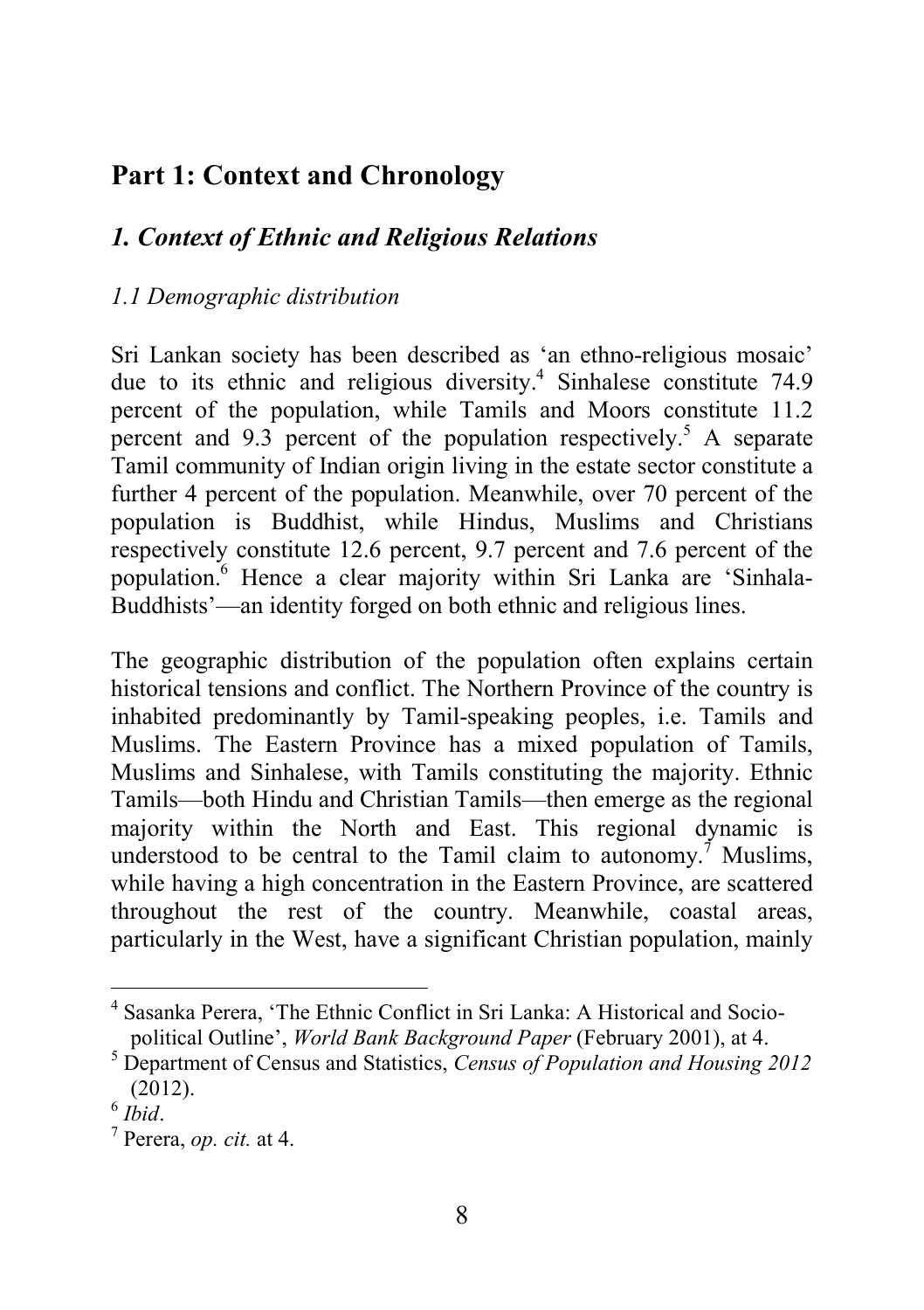<span id="page-15-0"></span>as a result of over five centuries of European colonisation and the consequent 'Christianisation' of the local population.8

#### *1.2 Historical and contemporary relations*

This section provides a brief account of the historical and contemporary relations between the various ethnic and religious groups in Sri Lanka. It is by no means an exhaustive account, and may omit dimensions of these relations expounded upon elsewhere.

Historians such as R.A.L.H. Gunawardana have argued that race consciousness, including the Sinhalese and Tamil racial identities in Sri Lanka, is a relatively recent historical development.<sup>9</sup> He contends that 'during the last hundred years the Sinhala ideology in its contemporary form has radically refashioned our view of Sri Lanka's past'.10 Sasanka Perera offers a similar interpretation, and argues that ancient wars between regional rulers were fought for the purpose of capturing territory and economies rather than on racial or religious grounds. In his paper *The Ethnic Conflict in Sri Lanka: A Historical and Socio-political Outline*, Perera observes that the subsequent 'retelling' of history in the Mahāvamsa by Buddhist monks contributed to race consciousness by characterising these wars as 'Sinhalese campaigns' undertaken to 'protect Buddhism and the Sinhalese nation'.11 Gunawardana also refers

<sup>8</sup> *Ibid.* at 5.

<sup>9</sup> R.A.L.H. Gunawardana, 'The People of the Lion: The Sinhala Identity and Ideology in History and Historiography' [1979] 5(1)  $\&$  (2), The Sri Lanka Journal of the Humanities 1-36.

<sup>&</sup>lt;sup>10</sup> *Ibid.* at 1. The author presents a compelling critique of the view held by historians including S. Paranavitana that 'almost everyone was a Sinhalese' even as early as pre-Christian times. See S. Paranavitana, *Inscriptions of Ceylon*, Vol. I (1970), at Ixxxix. To the contrary, Gunawardana argues that at least three distinct groups may have existed in the country during its early history and that only a particular ruling group referred to themselves as 'Sinhala' before others were later assimilated. <sup>11</sup> Perera, *op. cit.* at 8.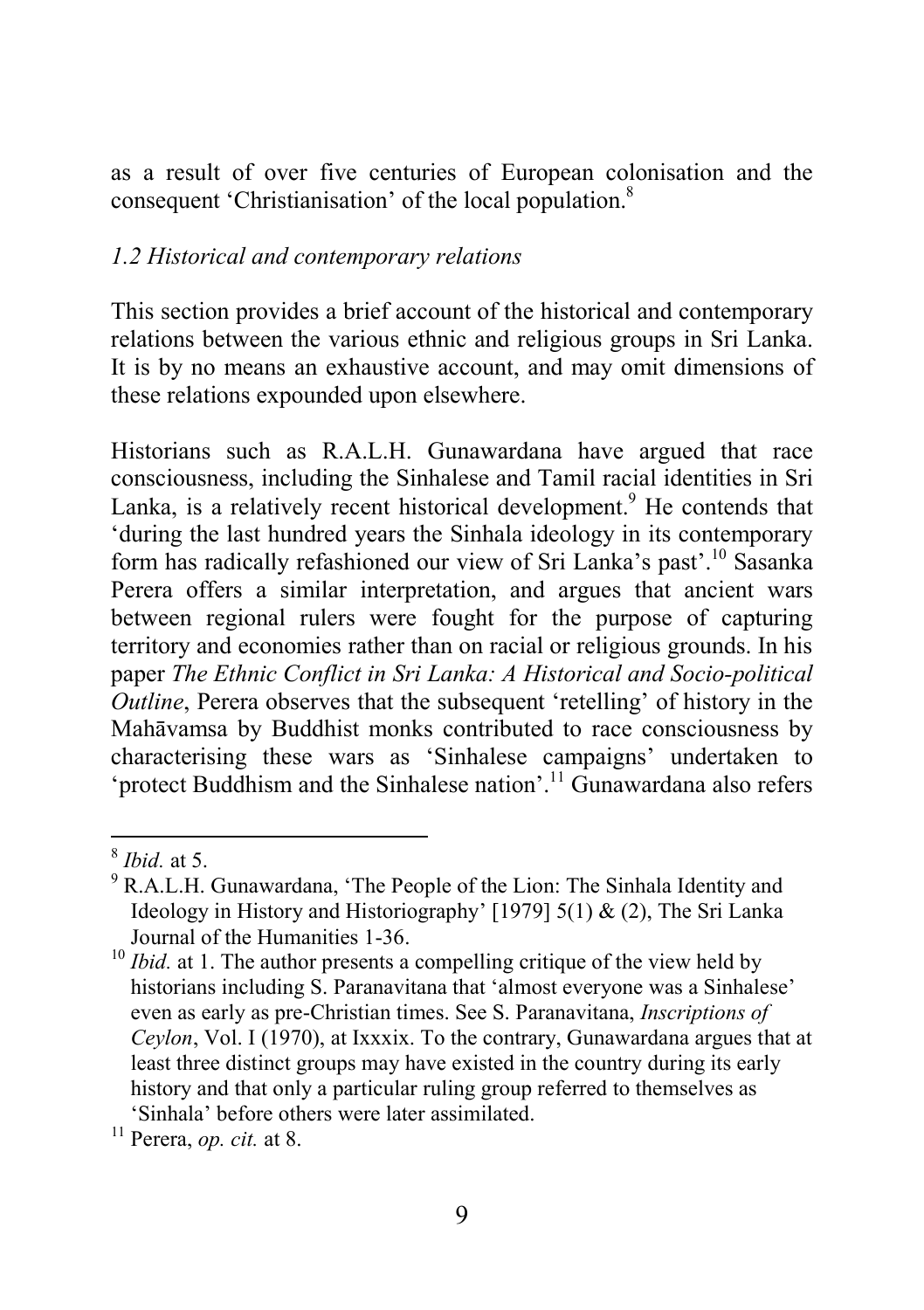to the Mahāvamsa's account of the Buddha charging *Sakka*, the 'king of gods', with the protection of the island of Sri Lanka because it is the country in which Buddhism will be established.<sup>12</sup> Gunawardana characterises these myths contained in the Mahāvamsa as subsequent 'validation[s] of a particular socio-political order', and 'embodiment[s] of a state ideology seeking to unite the dominant elements in society and to bring them under a common bond of allegiance to the ruling house<sup>'13</sup> These subsequent narratives sought to establish the claim that the Sinhalese were the first to establish a civilisation in the country, and that Buddhism was their religion.

Contemporary educational curricula, including school textbooks, reinforce some of these narratives, which eventually became accepted as historical fact. History textbooks draw heavily and uncritically from the Mahāvamsa. Chapter 6 of the Grade 6 history textbook details an account of *Dutugemunu*, a Sinhalese ruler, defeating *Elara*, a Tamil ruler somewhere between 161 and 137 B.C.E. The text cites directly from the Mahāvamsa and begins by claiming that the Tamil ruler was 'foreign' and that the Sinhalese ruler aimed to 'liberate the country from foreign rule', 'reunite the country' and 'protect Buddhism'.<sup>14</sup> By contrast, Gunawardana's interpretation of the original text of the Mahāvamsa and alternative historical sources paint a very different picture of history. He argues that *Dutugemunu*'s campaign was unlikely

<sup>12</sup> Gunawardana, *op. cit*. at 5. According to the Mahāvamsa, the Buddha stated: 'In Lanka, O lord of gods, will my religion be established, therefore carefully protect him with his followers and Lanka.' See Wilhelm Geiger, *The Mahavamsa or the Great Chronicle of Ceylon: Translated into English* 

<sup>(1950),</sup> chapter VII, verse 4.<br><sup>13</sup> Gunawardana, *op. cit.* at 14.

<sup>&</sup>lt;sup>14</sup> Remarkably, the Tamil version of the history textbook carries a different formulation. For example, the concluding line of the chapter in the Sinhalese version states that *Dutugemunu* liberated the country from 'foreign' rule and united the country for the first time in 44 years. The corresponding line in the Tamil version states that *Dutugemunu*, for the first time in 44 years, conquered Anuradhapura where Elara had been ruling 'with justice'.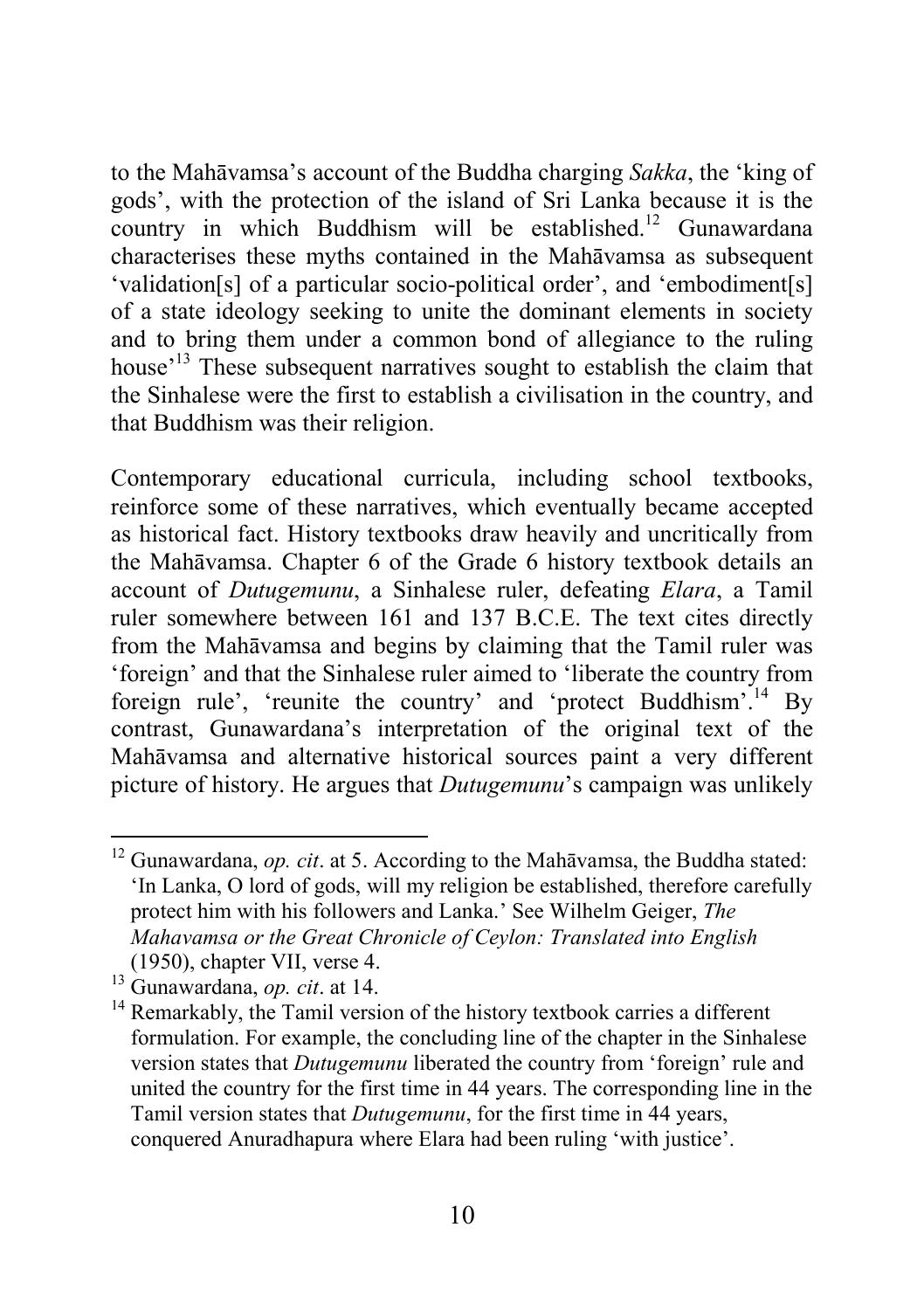to have been a 'Sinhala-Tamil confrontation', and was merely aimed at capturing territory—not only from *Elara*, but also from multiple other regional rulers. Yet the accounts contained in the Mahāvamsa have dominated the consciousness of the Sinhalese majority and have formed 'an important aspect…of political socialisation in contemporary Sri Lanka $^{15}$ 

Such socialisation gained momentum during the Buddhist revivalist movement, which began to emerge during the latter part of the Nineteenth Century. Hence Sinhala-Buddhist nationalism became a dominant ideological force in Sri Lankan social and political life well before independence in 1948. The new ethno-religious ideology broke away from traditional Buddhist practices and forged a new 'protestant' form of Buddhism, which was perhaps more amenable to the idea of a 'Sinhala-Buddhist nation'.16 In this context, the use of force for the purpose of protecting the Sinhala-Buddhist nation was not ruled out—as in the Mahāvamsa's account of *Dutugemunu*'s triumph over *Elara* despite doctrinal incompatibility with Buddhism.<sup>17</sup> Carefully chronicling the emergence and consolidation of this ideology during the post-independence era, authors Richard Gombrich and Gananath Obeyesekere in *Buddhism Transformed: Religious Change in Sri Lanka* (1988), were perhaps some of the first commentators to unapologetically observe that 'violence [had] taken root at the heart of

<sup>17</sup> See Mahinda Deegalle, 'Is Violence Justified in Theravada Buddhism?' [2002] 39 Current Dialogue 8-17. The author argues that the justification of violence in the Mahāvamsa is not doctrinally supported by earlier canonical literature. He observes: 'This passage in the Mahāvamsa seems to suggest that certain forms of violence such as killings during war can be allowed in certain circumstances such as in the case of threats to the survival of Buddhism in Sri Lanka during the time of Dutthagamani. However, it is hard to justify this Mahāvamsa position either through Buddhist practice or doctrinal standpoint as found in the Pāli canon of the Theravāda Buddhists.'

<sup>15</sup> Perera, *op. cit.* at 8.

<sup>16</sup> Richard Gombrich & Gananath Obeyesekere, *Buddhism Transformed: Religious Change in Sri Lanka* (1988), at 202-238.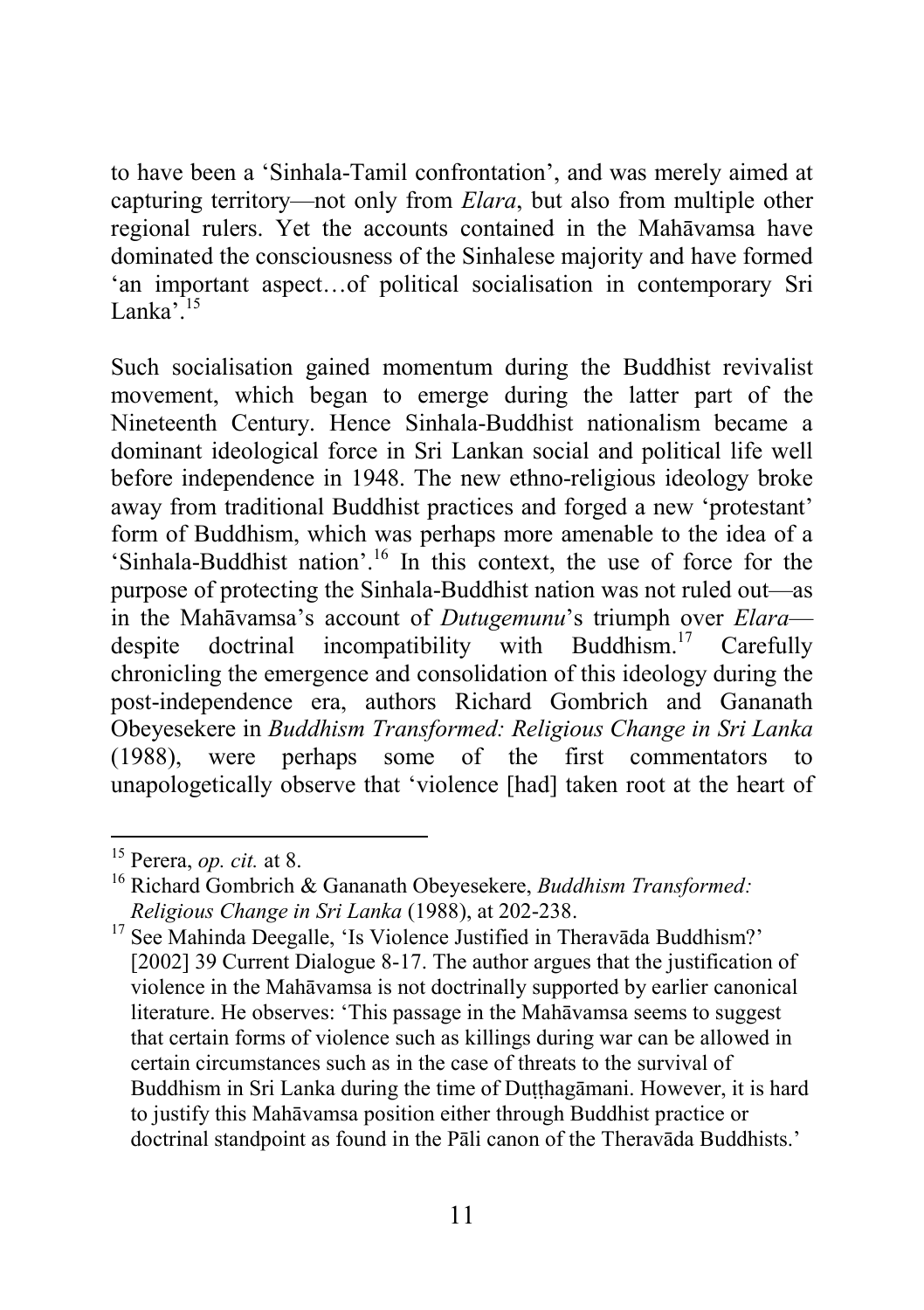the Buddhist establishment.<sup>18</sup> This observation was made in the context of the violent reaction of the Buddhist clergy to the Indo-Lanka Accord of 1987, which was perceived as a threat to the Sinhala-Buddhist nation. The observation, once contextualised, is critical to explaining the seemingly untenable cohabitation between Buddhism and ethnonationalist violence.

Sinhala-Buddhist nationalists perceived Sri Lankan Tamils as having disproportionate access to education and public service employment under the colonial administration.<sup>19</sup> Sasanka Perera explains the possible realities that underpinned these perceptions. He argues that Tamils attended English language schools, which had better facilities as a consequence of well-funded American missionary activities. As a result, they received a relatively higher quality of pre-university education. Cultural norms and economic necessity further prompted Tamils in the North and East to seek employment through education.<sup>20</sup> Consequently, there was an over-representation of Tamils in higher education, the public sector, and certain professions. $21$ 

<sup>&</sup>lt;sup>18</sup> *Ibid*. at x. It is noted, however, that violence had been associated with Buddhism even earlier. The Ceylonese riots of 1915 were sparked as a result of Moors disrupting a Buddhist procession in Kandy. Yet there is little evidence to suggest that the wider economic and political impetus for the riots could be linked to Buddhist nationalism. See Kumari Jayawardena, 'Economic and Political Factors in the 1915 Riots' [1970] 29(2) The Journal of Asian Studies 223-233.

<sup>&</sup>lt;sup>19</sup> Perera, *op. cit.* at 9.<br><sup>20</sup> *Ibid.* at 11.

 $21$  *Ibid.* The author notes: 'By independence, Tamils accounted for over 30% of government services admissions, a share larger than their proportion in the general population—i.e., Sri Lankan and Indian Tamils have never totalled more than 25%. By 1956, it is estimated that Tamils constituted 50% of the clerical personnel of the railway, postal and customs services, 60% of all doctors, engineers and lawyers, and 40% of other labour forces.'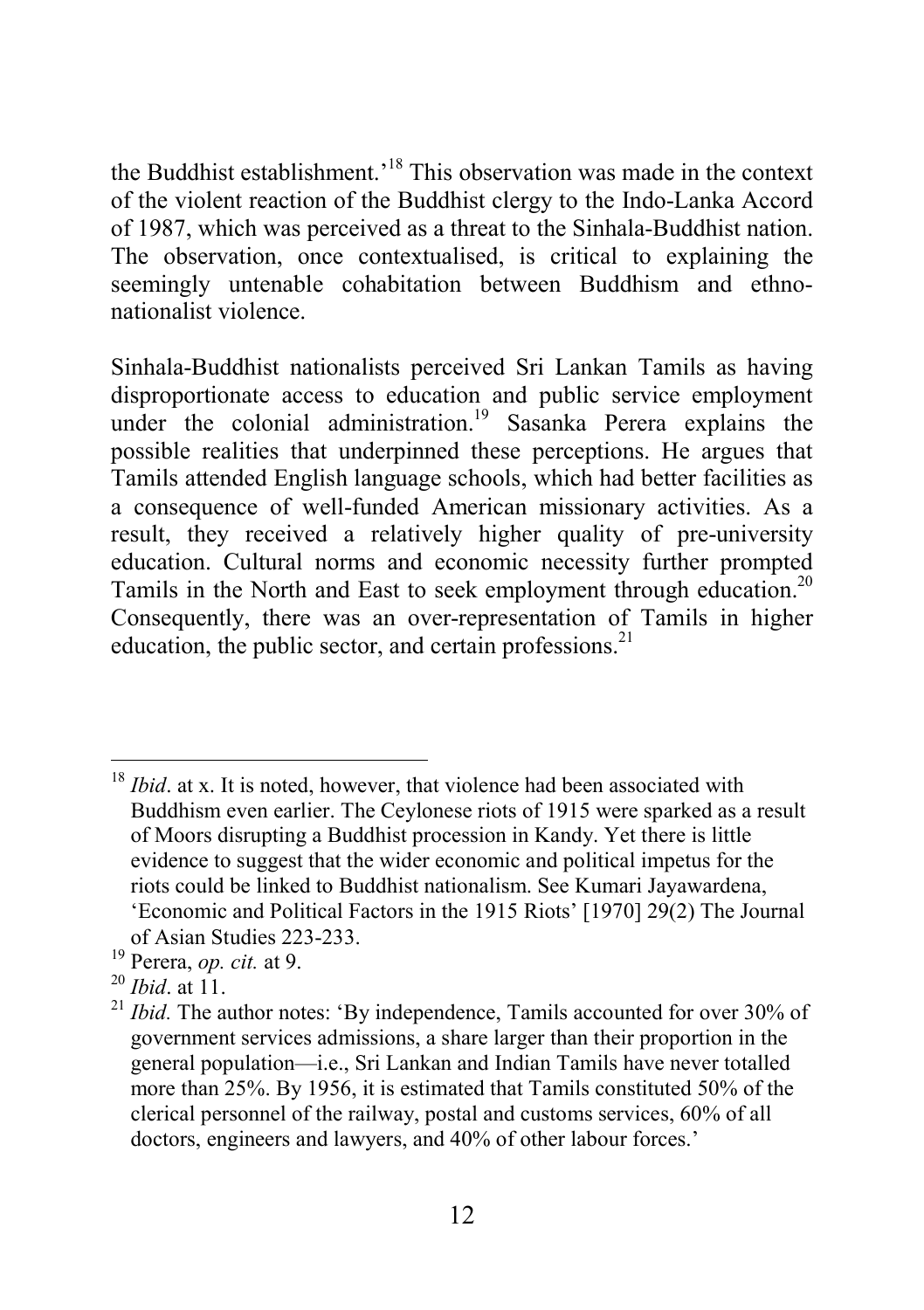Post-independence governments accordingly responded to Sinhala-Buddhist nationalist agitation for reform. First, the government enacted the Official Language Act, No. 33 of 1956 to make Sinhala the official language. The implications of the Act manifested during the decades to follow. The Act resulted in the wide-scale marginalisation of non-Sinhala speaking employees in the public service, which by the 1970s, the Sinhalese dominated to the virtual exclusion of other linguistic groups. The official language policy 'served to deepen the Sinhalese-Tamil rift…and make collective adversaries out of Sinhalese and Tamils.<sup>22</sup> Second, the government adopted a 'standardisation' policy in the 1970s, which replaced the system of determining university admission solely on the basis of competitive examinations. The new system placed Sinhalese candidates at an advantage, as it made admissions proportionate to the number of students who sat for university entrance examination in a particular language.<sup>23</sup> The Republican Constitution of 1972 thereafter entrenched the dominance of Sinhala-Buddhism by constitutionally recognising Sinhala as the national language and affording the 'foremost' place to Buddhism.

Tamil politics up until the mid-1970s was generally framed in terms of seeking autonomy for the Tamil people. In this context, the leadership of the *Illankai Tamil Arasu Kachchi* (ITAK) or 'Federal Party', and initially the Tamil United Liberation Front (TULF), sought to establish a federal state with an autonomous Northeast region for Tamil-speaking people. The strategy was officially abandoned in 1976 with the adoption of the Vaddukoddai Resolution on 14 May 1976. Then leader of the TULF, S.J.V. Chelvanayakam stated in Parliament: '[w]e have

<sup>22</sup> S. J. Tambiah, *Sri Lanka: Ethnic Fratricide and the Dismantling of Democracy* (1986), at 75.

<sup>&</sup>lt;sup>23</sup> Perera, *op. cit.* at 11. The author notes: 'The Tamil representation in the science based disciplines fell from 35.3% in 1970 to 19% in 1975. The Sinhala representation in all disciplines increased quite dramatically. In 1975, [Sinhalese] accounted for 78% of places in the science based disciplines while in the humanities and social sciences they held over 86% of the placements.'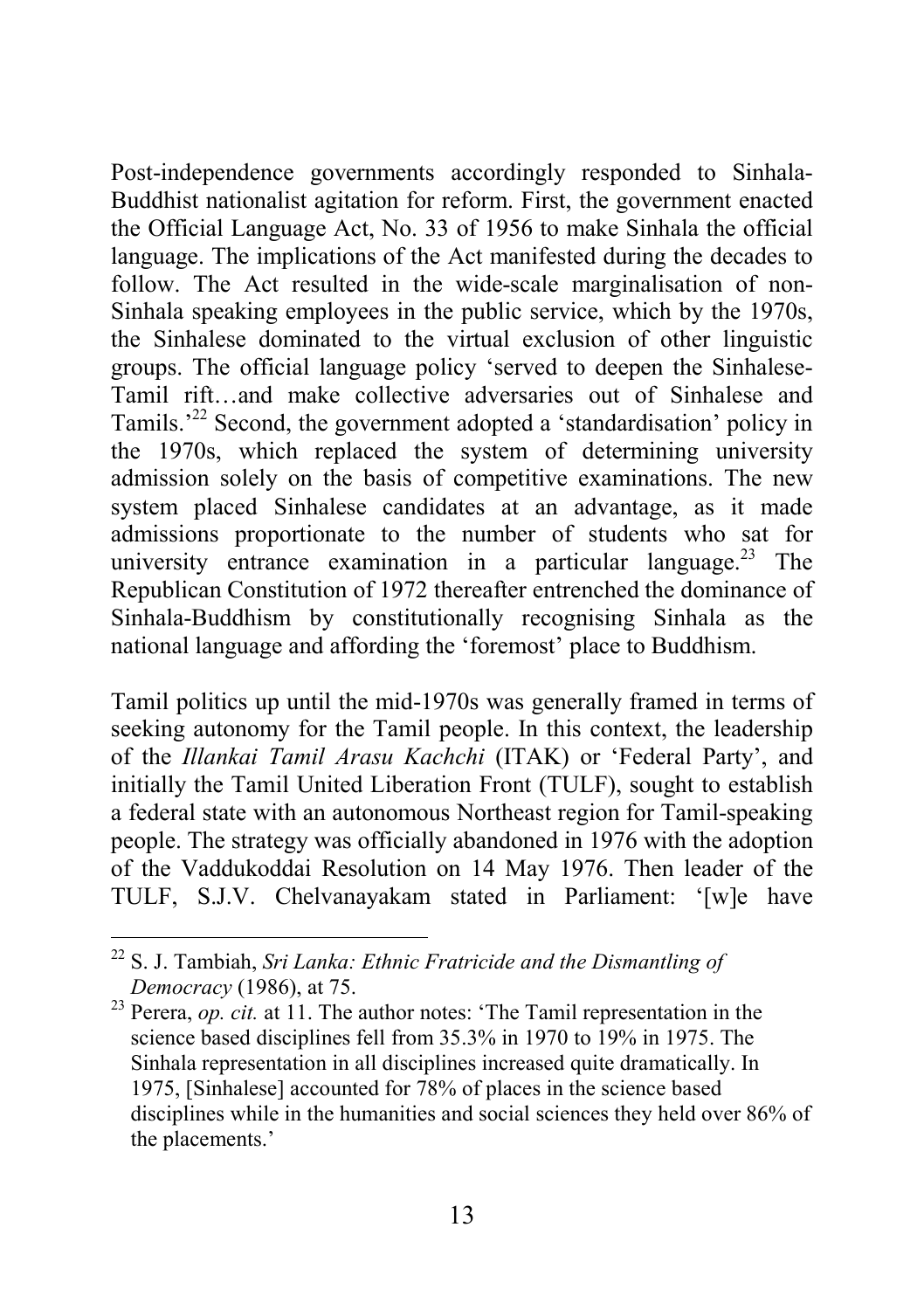abandoned the demand for a federal constitution. Our move will be all non-violent… We know…we will be able to establish a state separate from the rest of the island'.<sup>24</sup> The TULF went on to secure the overwhelming support of the Tamil people at the general election of 1977; A. Amirthalingam—Chelvanayakam's successor—became the Leader of the Opposition in Parliament. However, within a few years, Parliament enacted the Sixth Amendment to the Constitution of 1978, which required Members of Parliament and public officials to swear an oath unconditionally renouncing support for a separate state. The TULF thereafter resigned from Parliament and the vacuum created was filled by Tamil militants, who had no qualms about achieving the goal of a separate state through an armed struggle.<sup>25</sup> According to some commentators, the Tamil political leadership in fact capitalised on the radicalisation of the youth for the purpose of bargaining with the government.<sup>26</sup> Tamil politics was eventually subsumed by the rapidly growing militancy, and the Liberation Tigers of Tamil Eelam (LTTE) seized control over the struggle for a separate state. Following the July 1983 pogrom (discussed later in this section), their support base steadily grew.

The LTTE's *modus operandi* evolved from concentrated attacks on government offices and officials to indiscriminate attacks on civilians, earning it the description of a 'terrorist organisation'. A majority of the LTTE's targets were Sinhalese. However, it also inflicted violence on Tamils including alternative voices, detractors and non-cooperating civilians. In the mid-1980s, it systematically eliminated other Tamil militant groups including the Tamil Eelam Liberation Organisation (TELO), the People's Liberation Organisation of Tamil Eelam (PLOTE), and the Eelam People's Revolutionary Liberation Front

<sup>24</sup> A. Jeyaratnam Wilson, *Sri Lankan Tamil Nationalism: Its Origins and Development in the Nineteenth and Twentieth Centuries* (2000), at 114. <sup>25</sup> *Ibid*. at 115.

<sup>&</sup>lt;sup>26</sup> Raian Hoole 'The Tamil Secessionist Movement in Sri Lanka (Ceylon): A Case of Secession by Default?' in Metta Spencer (ed.), *Separatism: Democracy and Disintegration* (1998), at 270.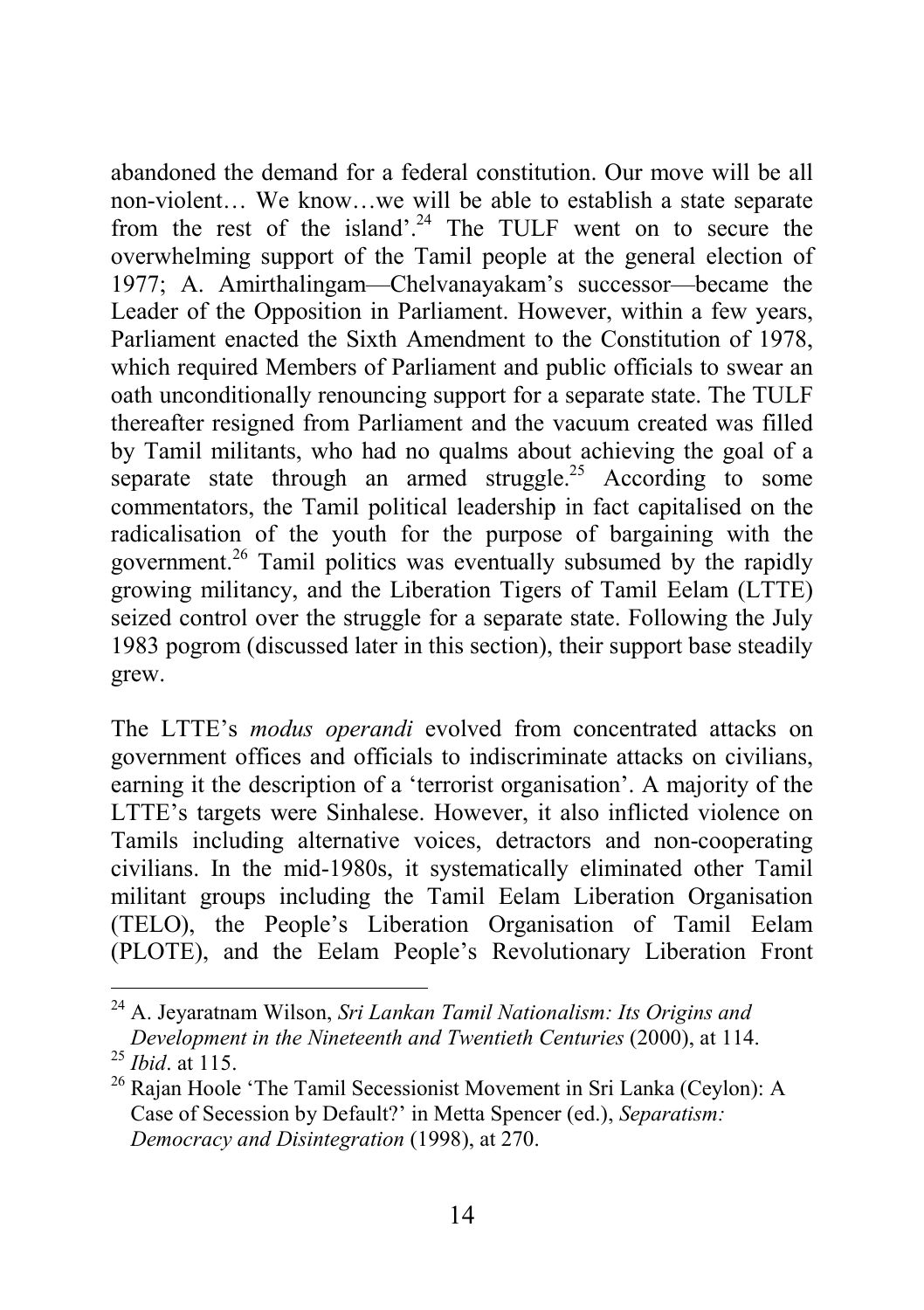$(FPRLF)$ <sup>27</sup> The LTTE's annihilation of TELO was particularly brutal; according to some accounts, approximately 400 TELO cadres were massacred in 1986 $28$ 

The LTTE assassinated a host of Tamil political actors including TULF leaders, A. Amirthalingam and Neelan Tiruchelvam, Foreign Minister Lakshman Kadirgamar, and Deputy Secretary-General of the Secretariat for Coordinating the Peace Process, Kethesh Loganathan. The LTTE was also responsible for the assassinations of Sri Lankan President R Premadasa and former Indian Prime Minister, Rajiv Gandhi. Moreover, the organisation was infamous for forcibly recruiting children.<sup>29</sup> In this context, the LTTE's dominance of Tamil politics between the early 1980s up until the end of the war in 2009 shaped relations both within and between the Sinhalese and Tamil communities. The socio-political fabric of Sri Lankan society became deeply polarised, with growing support among the Sinhalese majority for a military solution to the ethnic conflict. A brief hiatus during a ceasefire agreement (CFA) signed by the government and the LTTE in 2002 was followed by the election of Mahinda Rajapaksa as President in 2005. The Rajapaksa

<sup>27</sup> Russell R. Ross & Andrea Matles Savada, *Sri Lanka: A Country Study* (1988), at http://countrystudies.us/sri-lanka/72.htm.

<sup>28</sup> See M. R. Narayan Swamy, *Tigers of Lanka: from Boys to Guerrillas* (1995), at 191–198.

 $29$  See Jo Becker, 'Child Recruitment in Burma, Sri Lanka and Nepal' in Scott Gates & Simon Reich (eds.), *Child Soldiers in the Age of Fractured States* (2010). Radhika Coomaraswamy, the former UN Secretary General's Representative for Children and Armed Conflict has commented extensively on this area and has contributed to the expansion of the prohibition against child recruitment to include cases where the child may not have directly participated in hostilities but performed 'an essential support function'. See Radhika Coomaraswamy, 'Written Submission of the United Nations Special Representative of the Secretary-General on Children and Armed Conflict – submitted in Application of Rule 103 of the Rules and Procedure and Evidence', 18 February 2008, 20-21, cited in Lisa Yarwood, *Women and Transitional Justice: The Experience of Women as Participants* (2003), at 66.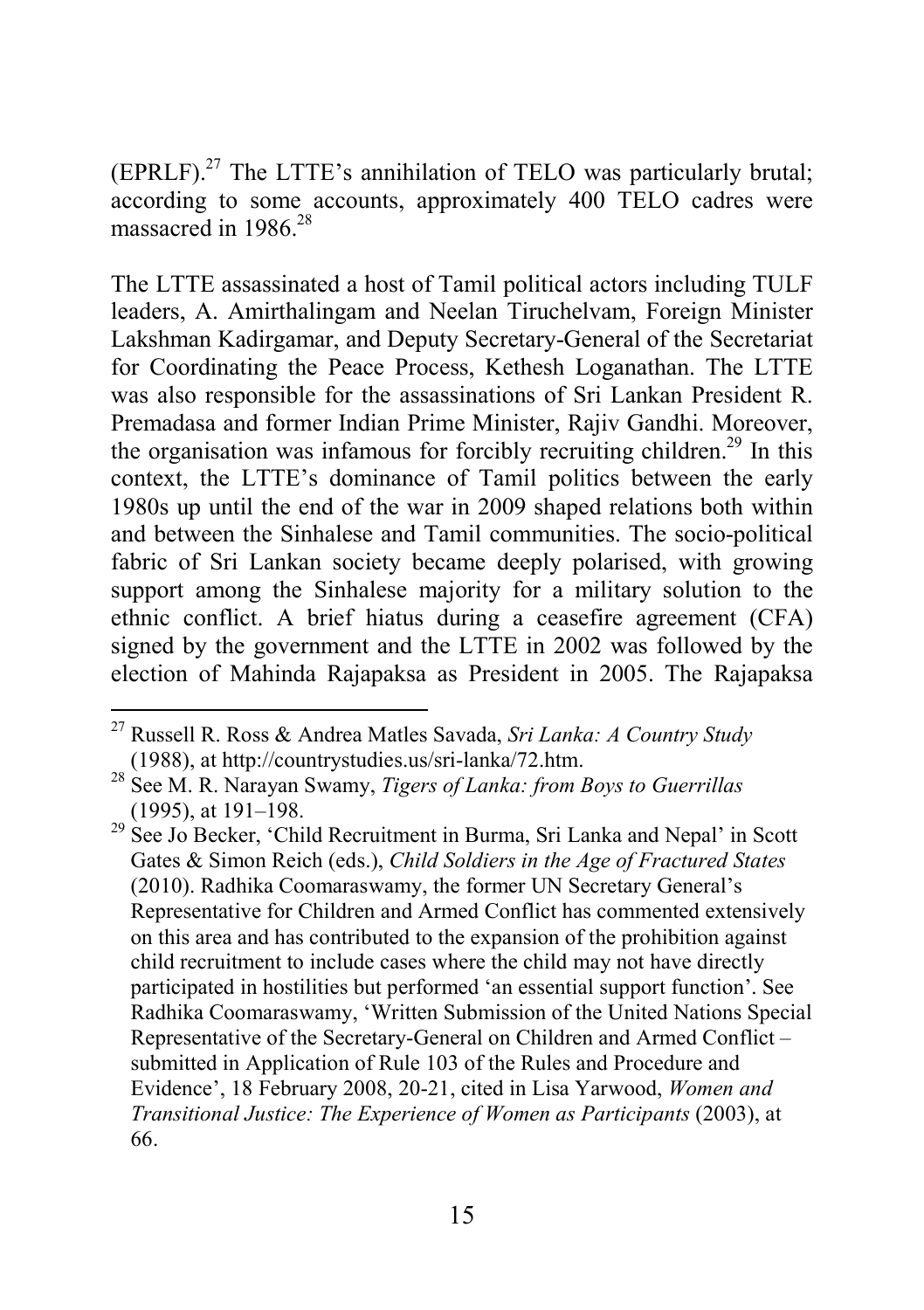government soon launched a campaign to garner support for a military solution. The campaign resonated with certain anxieties among portions of the Sinhalese community, who believed that regional and international forces were at work to undermine them.<sup>30</sup> Eventually, in 2006, the government began operations that culminated in a brutal climactic event in 2009—the final stages of the war. With the LTTE defeated in 2009 and its leadership eliminated, post-war relations between the two communities shifted. Tamil nationalists returned to non-violent agitation for autonomy and Sinhala-Buddhist nationalists began to focus on consolidating their political and economic dominance.

The Muslim community's experience of conflict and violence is multifaceted. Muslims did not accept the 'countervailing notion' of a traditional Tamil homeland in the North East region.<sup>31</sup> However, some historical accounts claim that the founder of the Sri Lanka Muslim Congress, M.H.M Ashraff actively campaigned for the TULF in 1977 before later rejecting the idea of a separate state.<sup>32</sup> Cooperation between the security forces and Muslim home guards prompted the LTTE to attack Muslim villages in the East and eventually to expel approximately 75,000 Muslims from the North in 1990.<sup>33</sup> Relations

<sup>30</sup> Several commentators have made reference to such anxieties. See Hoole, *op. cit.* 'The Tamil Secessionist Movement in Sri Lanka', at 274. Also see Tambiah, *op. cit.* at 92-93. The latter author observes: 'The Sinhalese manifest the features of a "majority with a minority complex" that is partly the product of Sri Lanka's miniscule size, both territorially and demographically, and the nature of the exchanges with India, especially South India, that have been interpreted in certain (tendentious) ways.'

<sup>31</sup> Sasanka Perera, 'The Root Causes of the Ethnic Conflict in Sri Lanka' *World Bank Background Paper* (2001).

<sup>&</sup>lt;sup>32</sup> D.B.S. Jeyaraj, 'M.H.M. Ashraff: The legendary Muslim Congress Leader', *dbsjeyaraj.com*, (September 2010), at http://dbsjeyaraj.com/dbsj/archives/1694.

<sup>33</sup> See *The Quest for Redemption: The Story of the Northern Muslims – Final Report of the Citizens' Commission on the Expulsion of Muslims from the*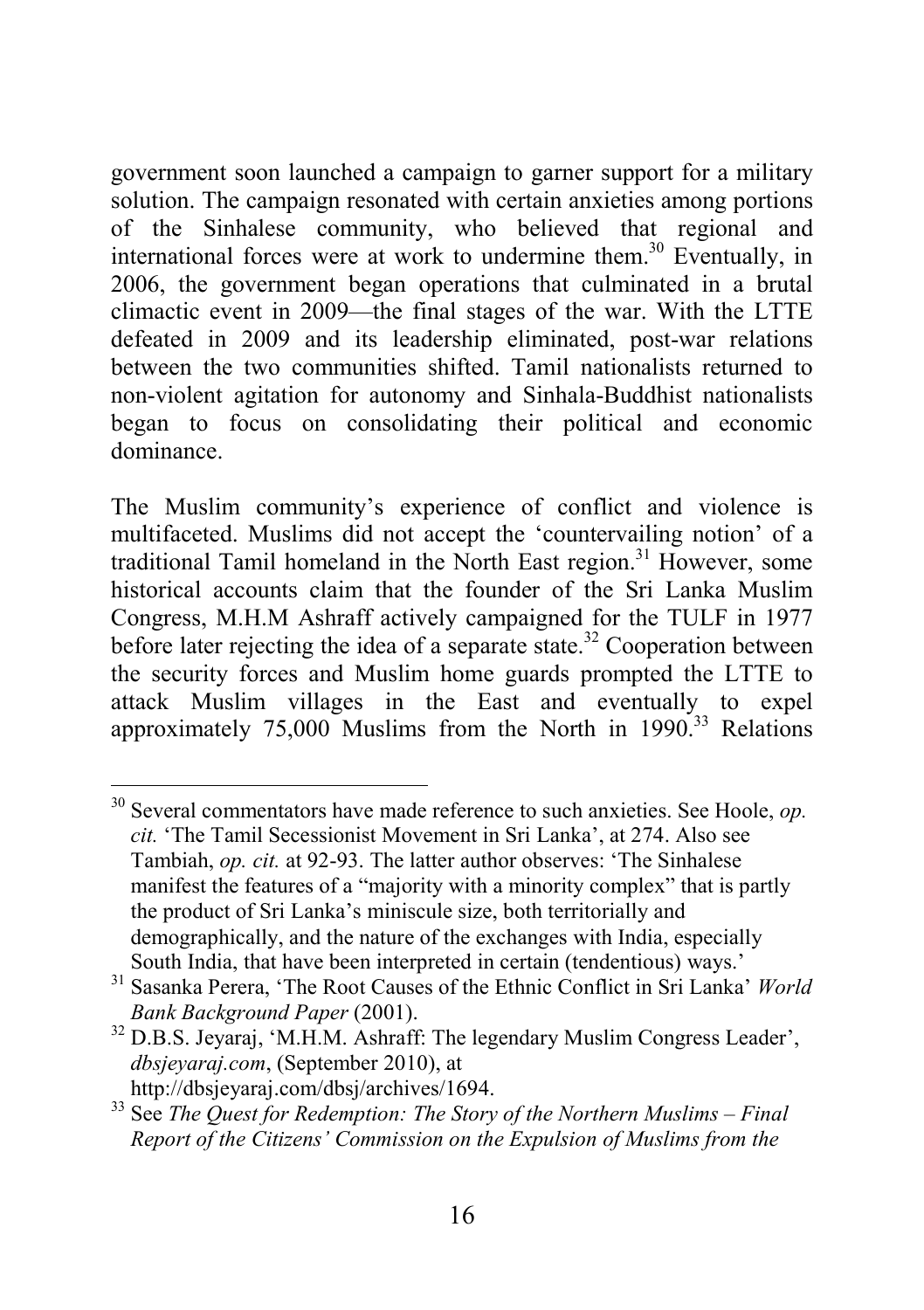between Tamils and Muslims became strained due to these circumstances. Accordingly, clashes between the two communities have occasionally erupted during the past decade, particularly in the Eastern Province.

The post-war era witnessed a radical increase in anti-Muslim sentiments in the country. By 2013, the country had witnessed an unprecedented spate of anti-Muslim attacks.<sup>34</sup> Sinhala-Buddhist nationalism, which focused on dismantling Tamil separatism for several decades, had turned its attention towards Muslims.

Anxieties have traditionally existed among the Sinhalese community with respect to the Muslim community's control over trade. These anxieties underscored the Anti-Muslim riots that took place in 1915, and have lingered throughout the century to follow.<sup>35</sup> Yet in the postwar era, new fears began to emerge due to an apparent increase in the overall population share of Sri Lankan Moors since 1981—an increase from 7% to 9.3% of the total population. This new apprehension perhaps exacerbated the perception that Muslims were controlling the economy—particularly visible parts of the economy, such as trade. Additionally, global ideological trends in Islamophobia strengthened

*Northern Province by the LTTE in October 1990*, Law & Society Trust (November 2011).

<sup>34</sup> See Oral update of the High Commissioner for Human Rights on promoting reconciliation and accountability in Sri Lanka, A/HRC/24/CRP.3/Rev.1, 25 September 2013; Promoting reconciliation and accountability in Sri Lanka: Report of the Office of the United Nations High Commissioner for Human Rights, A/HRC/25/23, 24 February 2014. In the February 2014 report, the UN High Commissioner for Human Rights expressed concern, stating that she was disturbed by 'the significant surge in attacks against religious minorities and the incitement of violence by Sinhala Buddhist nationalist groups, led predominantly by certain extremist Buddhist monks'. She observed that reports by the Secretariat for Muslims recorded 280 incidents of threats and violence against Muslims in 2013.

<sup>35</sup> See Kumari Jayawardena, *op. cit*.

 $\overline{a}$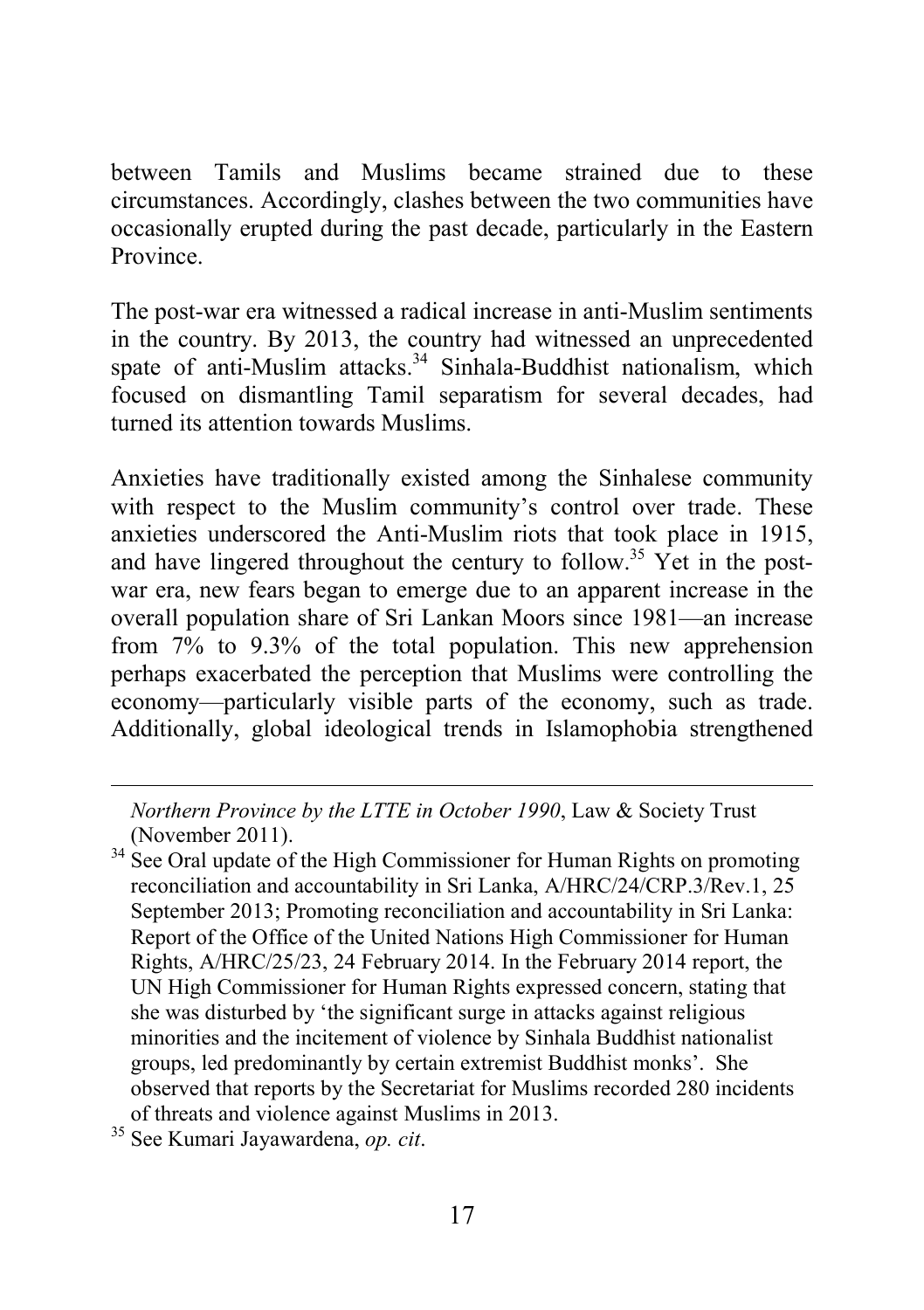and contributed towards local Anti-Muslim sentiments during the postwar era. Ahilan Kadirgamar offers the following explanation for the precise timing of these sentiments:

While globally and in India, Islamophobia and a war on the Muslim world had been gaining ground for decades, particularly with the global 'war on terror', why is this anti-Muslim campaign gaining momentum in Sri Lanka only now? The answer in part lies in the fact that the war against the LTTE was the priority of the State and nationalist forces in previous years. My argument about the current anti-Muslim campaign draws on understanding the maneuver of the Rajapaksa regime, including the centre stage given to Sinhala Buddhist nationalism during the war, the projection of triumphalism after the war and the major push towards neoliberal development as a solution to the political and economic problems in Sri Lanka. Furthermore, this anti-Muslim campaign could not find reception among broader sections of the Sinhala population, until there was social disaffection with the post-war economy, which was meant to bring prosperity but is in fact causing misery. Sections of the Muslim community in trading and business enterprises have become the scapegoats, even as this project draws on global and local ideologies of Islamophobia.36

The culmination of these discourses created the space for the emergence of radical Sinhala-Buddhist nationalist groups such as the *Bodu Bala Sena* (BBS), which focused its attention almost entirely on propagating anti-Muslim sentiments. Muslims in the South were targeted in hate

<sup>36</sup> Ahilan Kadirgamar, 'The Political Economy of Anti-Muslim Attacks', *The Island*, 2 March 2013, at http://www.island.lk/index.php?page\_cat=articledetails&page=article-details&code\_title=73829.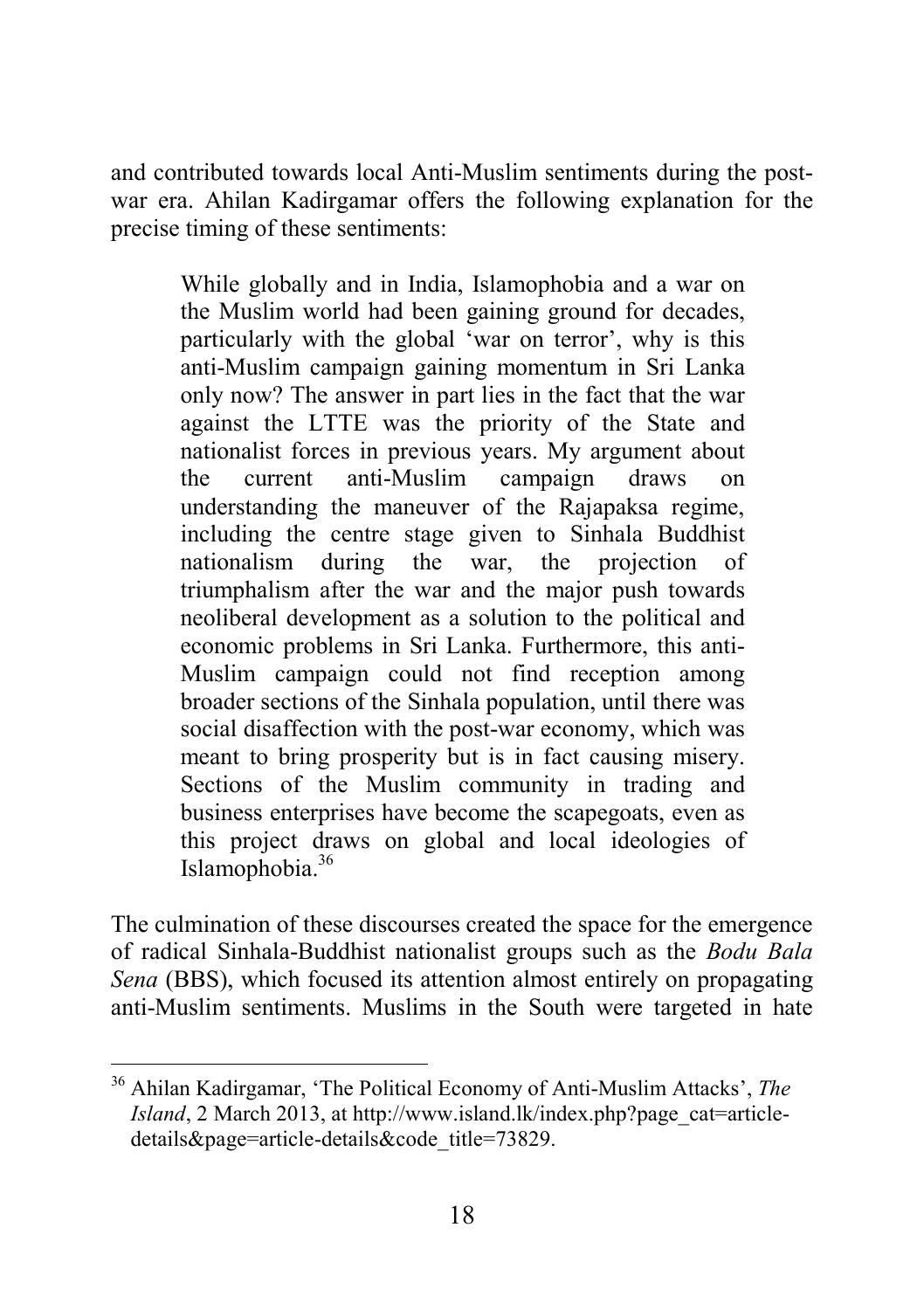campaigns and organised acts of violence. The tensions sustained during this period culminated in an anti-Muslim riot on 15 June 2014 in Aluthgama instigated by BBS hate speech on the same date. $37$ 

Farzana Haniff *et al*, in examining the aftermath of the Aluthgama riots, explore the relationship between the Mahāvamsa and the justification of violence against the 'other'.38 They cite a narrative from the Mahāvamsa, in which a group of Buddhist monks console the Sinhalese king, *Dutugemunu*, who laments the slaughter of 'millions' during his military campaign against the Tamil ruler, *Elara*:

From this deed arises no hindrance in thy way to heaven. Only one and a half human beings have been slain here by thee, O lord of men. The one had come unto the (three) refuges, the other had taken on himself the five precepts.

The authors reach the following conclusion:

Not only is this historical account symbolic of the dehumanization of the 'other', by reducing the 'slaughter of millions' to insignificance, it also demonstrates that the Sinhala Buddhist nationalist rhetoric (as formulated in this case by the Mahāvaṃsa chronicler) has historically attempted to justify violence against those considered outsiders<sup>39</sup>

 $37$  For an in-depth analysis of the Aluthgama riot and its aftermath, see Farzana Haniffa, Harini Amarasuriya & Vishakha Wijenayake, *Where Have All the Neighbours Gone? Aluthgama Riots and its Aftermath: A Fact Finding Mission to Aluthgama, Dharga Town, Valipanna and Beruwela*, Law & Society Trust (2015).

<sup>38</sup> *Ibid*. at 7.

<sup>39</sup> *Ibid*.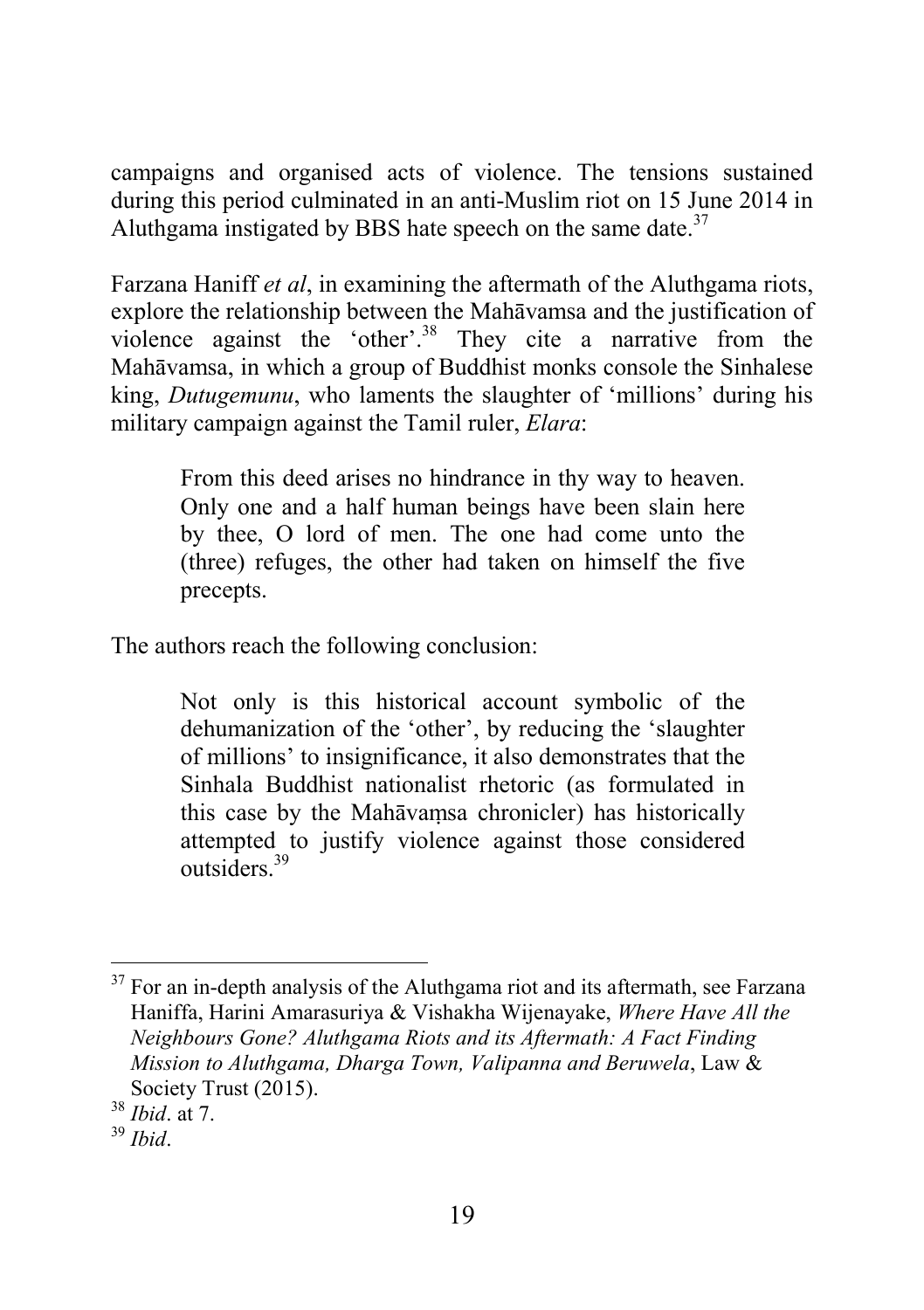Christian groups have also faced violence during various stages of Sri Lanka's recent history. Specific violence against Christians on a wide scale is a relatively new phenomenon and is yet to be carefully studied. The colonial roots of Christianity may underscore certain historical antagonisms between Buddhists and Christians. Many of the Englishspeaking elites were in fact Christians, who in turn enjoyed economic favouritism and the political patronage of the colonial administrators. Yet it is possible to argue that contemporary tensions between Sinhala-Buddhist nationalists and certain Christian groups hinge on the question of propagation. Christian evangelical aims to propagate the religion remain fundamentally at odds with Sinhala-Buddhist aims to protect and foster Buddhism. Thus any attempt to propagate religion in Sri Lanka has been perceived as a threat to the socio-cultural dominance of Buddhism and has been strongly resisted. Occasionally, the resistance has turned violent, as it did on 12 January 2014, when mobs led by Buddhist monks attacked churches in Hikkaduwa<sup>40</sup>

The foregoing discussion reveals a complex environment that has shaped relations between ethnic and religious communities in Sri Lanka. At the centre of these relations is a struggle for space, and consequently, power. Each community has struggled to gain and maintain space to further political, social and economic agendas, which have often led to tensions, conflict and violence. The Sinhalese-Buddhist community became invested in constructing a narrative of historical entitlement, which steadily marginalised other ethnic and religious communities. The Tamil community responded in what is often described as 'defensive nationalism', which was averse to violence at first, but became fundamentally violent eventually.<sup>41</sup> These two forms of nationalism, along with youth unrest and ideological

40'Video: Buddhist Monk Led Mob Attacked Christian Church', *colombotelegraph.com*, 13 January 2014, https://www.colombotelegraph.com/index.php/video-buddhist-monk-led-

 $41$  Wilson, *op. cit.* at 115.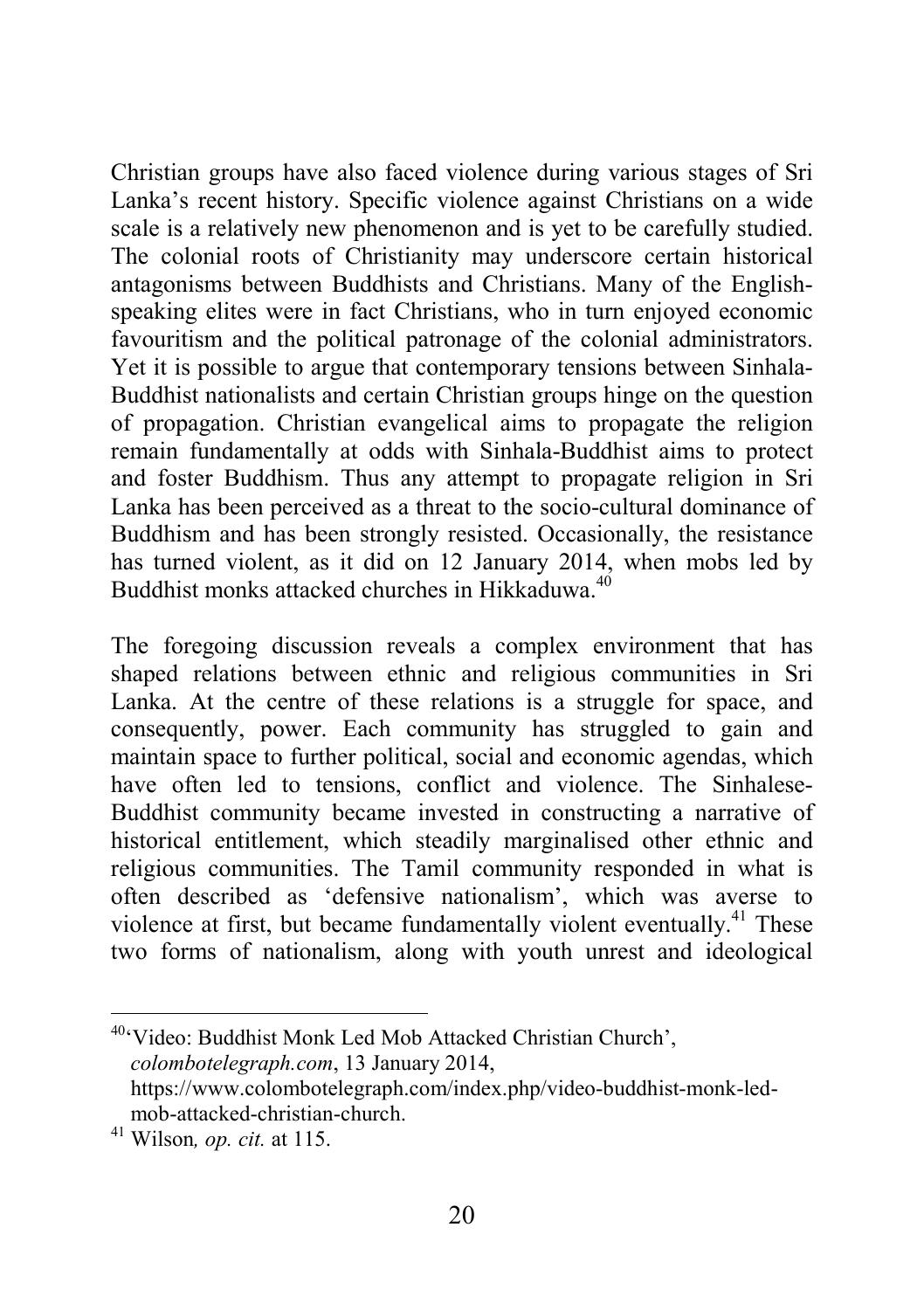<span id="page-27-0"></span>struggles (discussed in the next section), form the essential backdrop to the violent events that took place in Sri Lanka during its recent history.

## *2. A Chronology of Key Events*

Three timeframes in Sri Lanka's history of violence are considered in this study. First, the period of the ethnic war, which was fought mainly in the North and East alongside incidents of violence in the rest of the country; second, the period in which the second JVP insurrection took place in the South; and third, the post-war era in which grave human rights violations have taken place.

#### *2.1 The 30-year ethnic war*

The history of the ethnic conflict in Sri Lanka needs no retelling. It is a reasonably well-chronicled 'event', which spanned nearly three brutal decades. With the rise of Tamil militancy during the 1970s, sporadic violence and assassinations had begun to take place in the North of Sri Lanka. One of the early incidents of violence was the assassination of Alfred Duraiappah, the Mayor of Jaffna, on 27 July 1975. The incident heralded the arrival of the LTTE, an organisation that would eventually become a central party to the ethnic war and the incredible violence and loss that accompanied it. Several incidents of violence including the assassinations of Tamil police officers and Member of Parliament M. Canagaratnam in 1980 set the stage for what would later be known as 'Black July'—an event that fundamentally changed the nature of the conflict.

The July 1983 ethnic pogrom is often described as the starting point of the ethnic war in Sri Lanka.<sup>42</sup> On 23 July 1983, the LTTE conducted an ambush, which resulted in the death of thirteen Sri Lanka Army soldiers. The next day, riots broke out in the capital city and quickly

<sup>42</sup> See Ketheshwaran Loganathan. *Sri Lanka: Lost opportunities: past attempts at resolving ethnic conflict* (1996).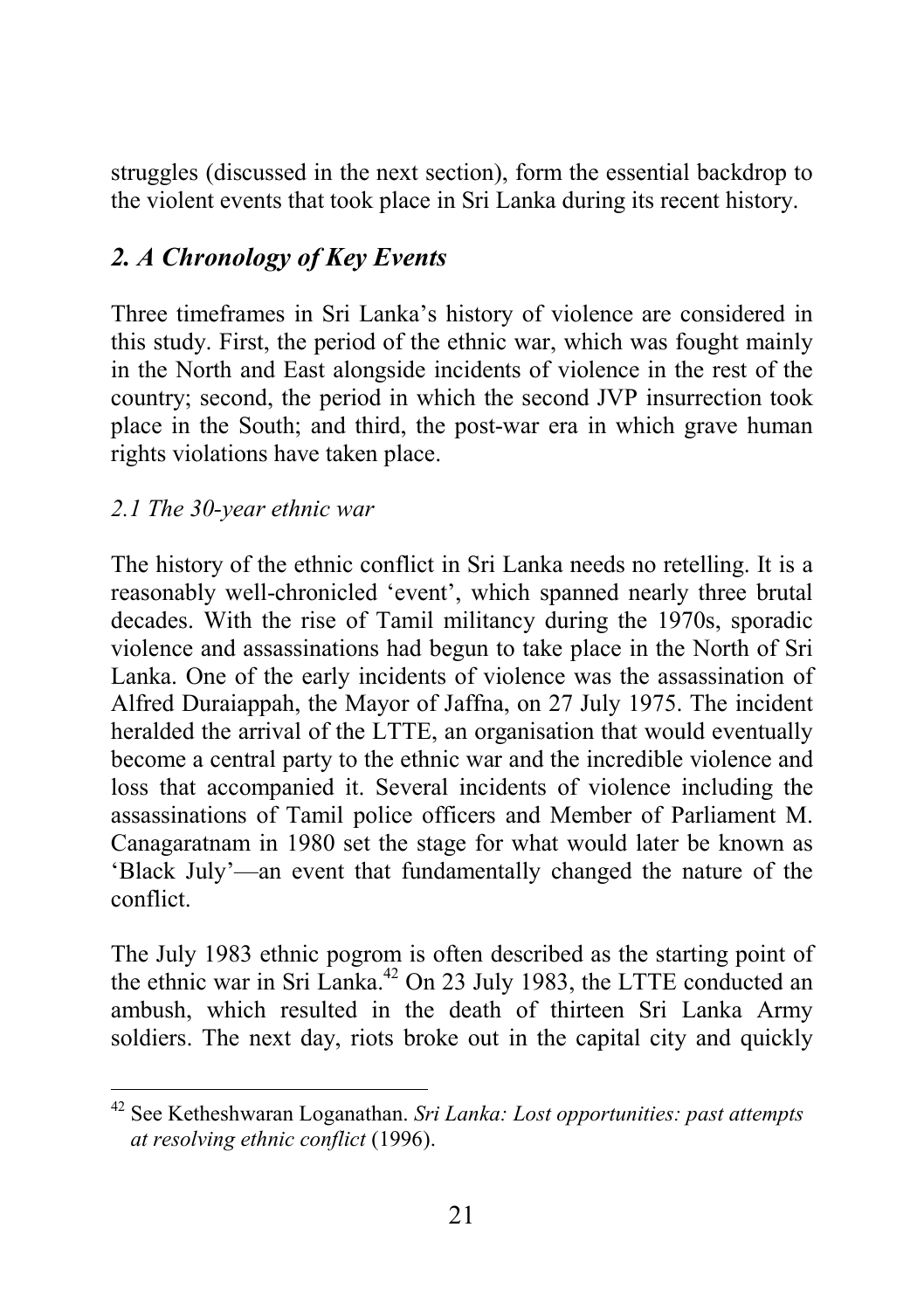spread to many parts of the country. S. J. Tambiah in his seminal work *Sri Lanka: Ethnic Fratricide and the Dismantling of Democracy*<sup>43</sup> describes the event and the loss to human life and property. According to his account, the 1983 eruption showed 'organised mob violence at work'. He pointed to news reports of 'mobs being armed with voters' lists, and detailed addresses of every Tamil-owned shop, house, or factory'.<sup>44</sup> He observes that though the official death toll was 350, the figure could have been as high as  $2.000<sup>45</sup>$  He also refers to the incredible damage caused to property and the estimated 100,000 Tamils who were left homeless in Colombo alone.<sup>46</sup> The majority of victims were Tamil, although there were reports that persons of Indian origin were also targeted.

The state's failure to prevent violence has been well documented, both by Tambiah and others, including K.M. de Silva. Tambiah described the involvement of the state as a 'disconcerting feature of the 1983 riots', $47$ where the breakdown of law and order was 'caused as much by the active participation or passive encouragement of the ultimate guardians of law and order—the police and the army—as by inflamed criminal excesses of the civilian marauders'.<sup>48</sup> K.M. de Silva makes a similar observation:

What distinguished the riots of July 1983 from previous disturbances was the role of the security forces. The breakdown in law enforcement in the early days of the riots had no precedent in the past; it took the government nearly a week to re-establish its authority and quell the violence. The security forces were either generally indifferent to or ignored their peacekeeping role,

<sup>48</sup> *Ibid*.

<sup>43</sup> Tambiah, *op. cit*. at 21. <sup>44</sup> *Ibid*. 45 *Ibid*. at 22.

<sup>46</sup> *Ibid*. <sup>47</sup> *Ibid*. at 24.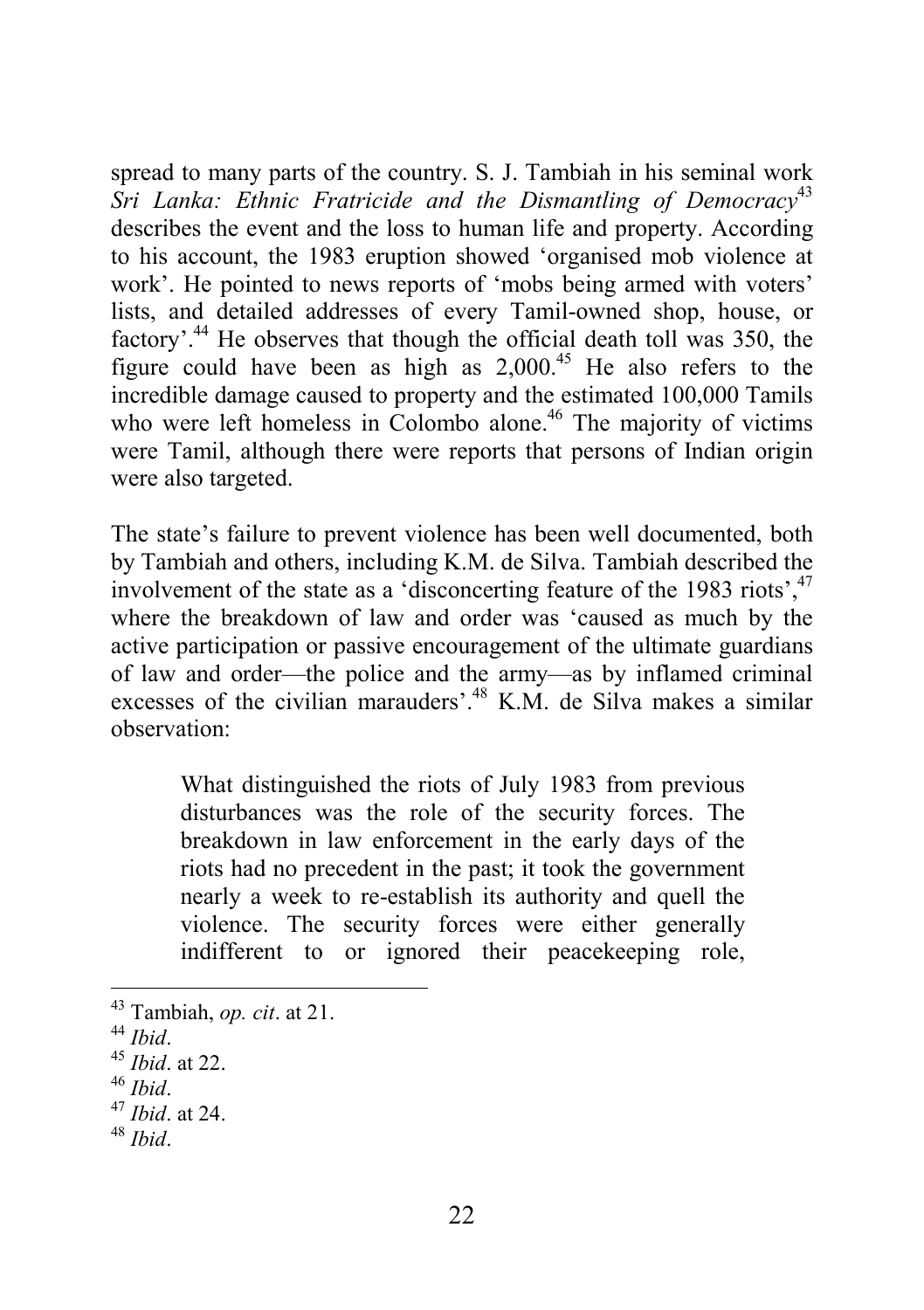repeatedly refusing to intervene when their intervention could have saved lives and property. The machinery of law and order had almost totally collapsed.<sup>49</sup>

Several types of incidents involving violence and loss of life and property took place during the next three decades.

First, civilian massacres by security forces took place during the war. An early example of this type of violence was the incident in August 1983 when army personnel pulled twenty civilians off a bus and executed them in retaliation to the LTTE's ambush. This trend of military attacks on civilians in retaliation to LTTE attacks continued for more than a decade. One of the early massacres took place in Trincomalee, where a series of attacks from May to September 1985 allegedly perpetrated by military personnel and home guards claimed the lives of over a hundred Tamil civilians.<sup>50</sup> On 12 June 1991, a bomb in Kokkadicholai, Batticaloa resulted in the deaths of two soldiers and the serious injury of a third soldier. Shortly after the incident, Army personnel allegedly killed sixty-seven civilian inhabitants of the villages of Makiladitivu, Muthalaikuda and Munaikaidu in retaliation.<sup>51</sup> A Presidential Commission of Inquiry—the Kokkadicholai Commission was subsequently appointed to investigate the incident, but only recommended the dismissal of the commanding officer for failing to control his subordinates. Moreover, on 9 August 1992, Army personnel attached to the Poonani Army Camp in Batticaloa allegedly killed 35 Tamil civilians in Mylanthanai. The killings were said to be in

<sup>49</sup> K.M. de Silva, *Regional Powers and Small State Security: India and Sri Lanka, 1977-1990* (1995), at 71.

<sup>50</sup> University Teachers for Human Rights (Jaffna), 'Can the East be won through Human Culling? – An Ideological Journey Back to 1983', *Special Report No. 26* (August 2007).

<sup>51</sup> International Commission of Jurists, *Authority without Accountability: The Crisis of Impunity in Sri Lanka* (2012), at 135.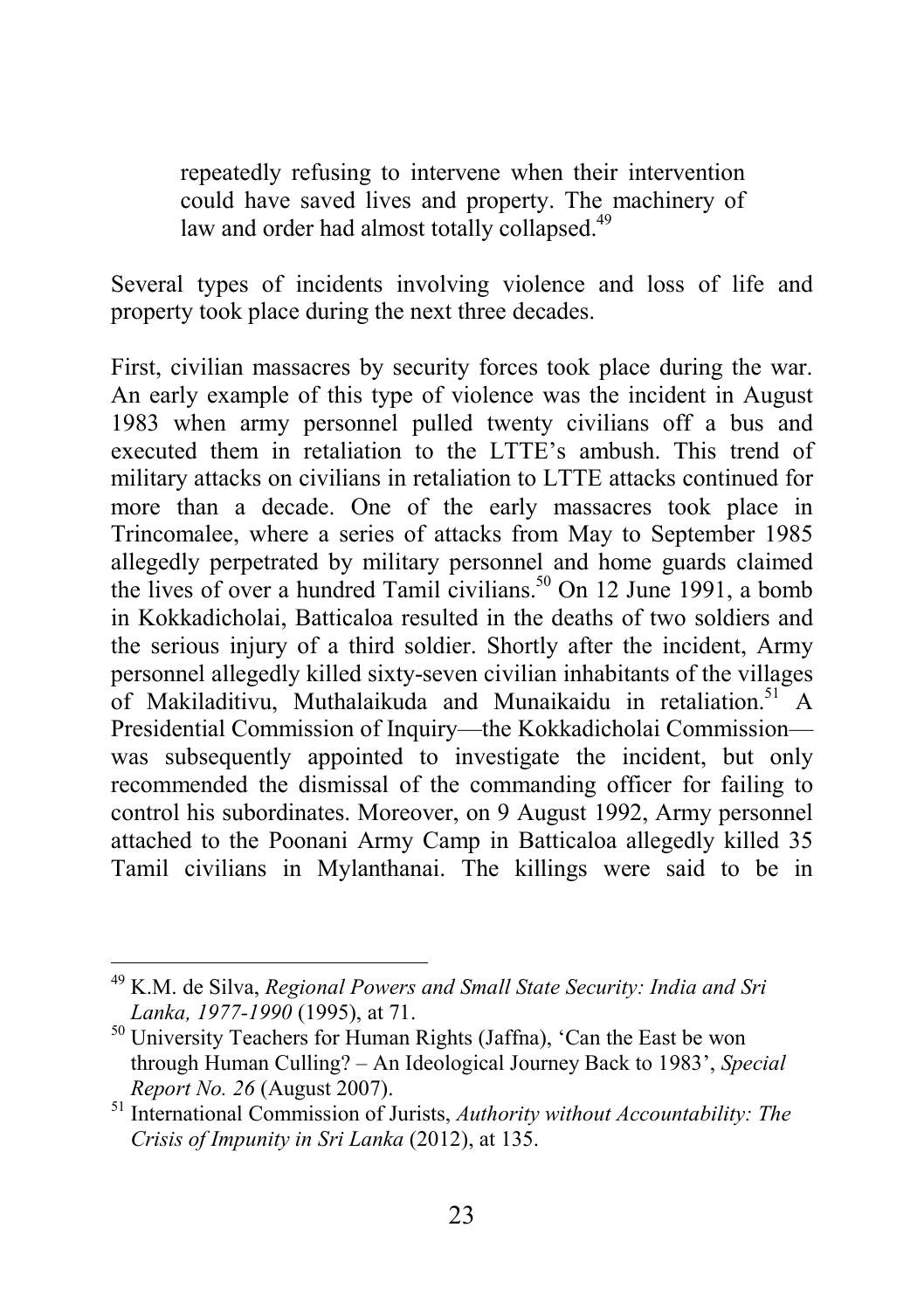retaliation to the assassination of senior army officer Denzil Kobbekaduwa.52 All of the accused were eventually acquitted.

During this time, the Indian Peace Keeping Forces deployed after the 1987 Indo-Lanka Accord were also accused of similar retaliatory attacks against civilians. Such attacks took place in October 1987 at the Jaffna Teaching Hospital and in August 1989 in Valvettiturai, Jaffna. Each incident allegedly resulted in over 50 civilian deaths. $53$ 

Two other incidents allegedly involving the Sri Lankan security forces warrant mention, although the retaliatory nature of the attacks is less evident. The first was the killing of five Tamil students in Trincomalee on 2 January 2006. The Special Task Force of the Police and other military personnel based in Trincomalee were accused of carrying out the attacks, obstructing investigations into the incident, and threatening witnesses in the magisterial inquiry. The other case involved the killing of seventeen Sri Lankan employees of a French humanitarian organisation, *Action Internationale Contre la Faim* in August 2006 in Muttur. Both cases were referred to in the 2006 Presidential Commission of Inquiry into alleged serious human rights violations<sup>54</sup> (known as the Udalagama Commission).

<sup>52</sup> *Ibid.* at 153.

<sup>53</sup> See Rajan Hoole, & Ranjani Thiranagama, *The Broken Palmyra, the Tamil Crisis in Sri Lanka, An Inside Account*, The Sri Lanka Studies Institute (1992).

<sup>&</sup>lt;sup>54</sup> The cases that fell within the mandate of the Commission were: The assassination of former Foreign Minister Lakshman Kadiragamar; the assassination of Member of Parliament Mr. Joseph Pararajasingham; the killing of five youths in Trincomalee on 2 January 2006; the killing of seventeen workers of *Action Contre La Faim* in early August 2006; the assassination of Deputy Director General of the Peace Secretariat Mr. Ketheesh Loganathan on 12 August 2006; the killing of 13 persons in Kayts on 13 May 2006; the disappearance of Rev. Nihal Jim Brown on 28 August 2006; the Death of 51 persons in Sencholai in August 2006; the killing of 68 persons in Kebithigollewa; the killing of 98 security forces personnel in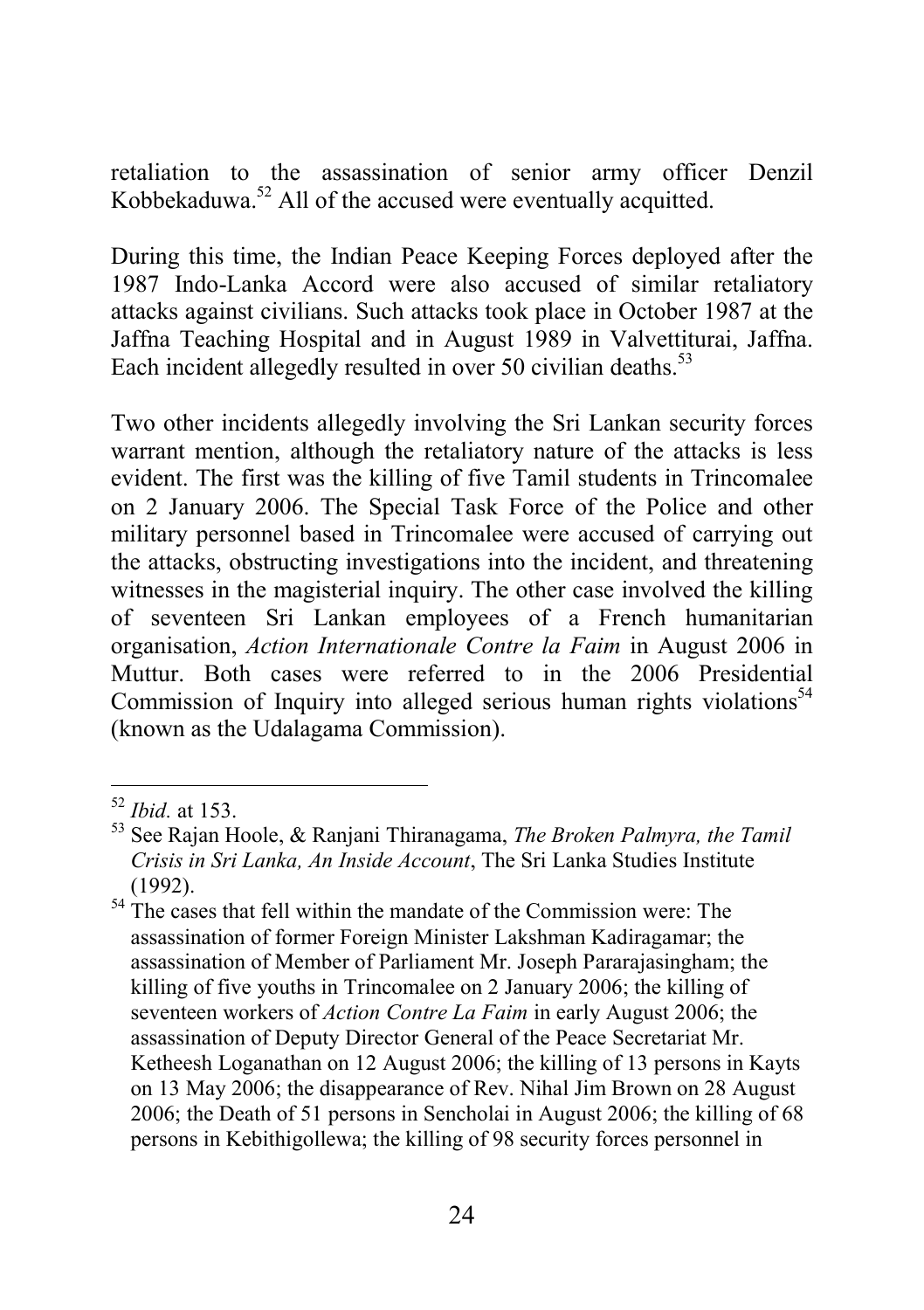Second, the LTTE carried out attacks on civilians throughout the period of the war. It perpetrated several civilian massacres, beginning in November 1984 with the Kent and Dollar Farm massacres in Mullaitivu. Two of the most shocking civilian massacres to take place during this period were the Anuradhapura massacre of 14 May 1985, where  $146$  civilians were gunned down by the LTTE.<sup>55</sup> and the Kattankudy massacre of 3 August 1990, where the LTTE is suspected to have killed over a hundred Muslims in four mosques.<sup>56</sup> Another egregious incident took place on 11 June 1990, when the LTTE executed between 600 and 774 unarmed police officers based in the Eastern Province who had surrendered to the LTTE.<sup>57</sup> The LTTE also detonated bombs in various central and populated locations in the country, often using suicide bombers as a means of executing the planned operations. The first major attack of this nature took place on 21 April 1987, when a bomb blast at the Central Bus Station in Colombo killed over a 100 civilians.<sup>58</sup> Other major attacks include the Central Bank bombing of January 1996, which killed 91 persons.<sup>59</sup> and

Digampathana on 16 October 2006; and the assassination of Nadaraja

 $\overline{a}$ 

<sup>&</sup>lt;sup>55</sup> See 'Timeline of the Tamil conflict', *The BBC*, 4 September 2000, http://news.bbc.co.uk/2/hi/south\_asia /51435.stm

<sup>&</sup>lt;sup>56</sup> See University Teachers For Human Rights (Jaffna), 'The War of June 1990', *Report No. 4* (August 1990); 'Tamils Kill 110 Muslims at 2 Sri Lankan Mosques', *The New York Times*, 5 August 1990, at http://www.nytimes.com/1990/08/05/world/tamils-kill-110-muslims-at-2-sri-

lankan-mosques.html <sup>57</sup> University Teachers For Human Rights (Jaffna), 'The War and its Consequences in the Amparai District', *Special Report No. 3* (October 1990); 'There are 600 plus (murdered) Police officers inside the one you see today', *Daily News*, 11 June 2011, at http://archives.dailynews.lk/2011/06/11/fea02.asp.

<sup>58</sup> See 'Timeline of the Tamil conflict', *BBC.com*, 4 September 2000, http://news.bbc.co.uk/2/hi/south\_asia /51435.stm.

<sup>59</sup> *Ibid*.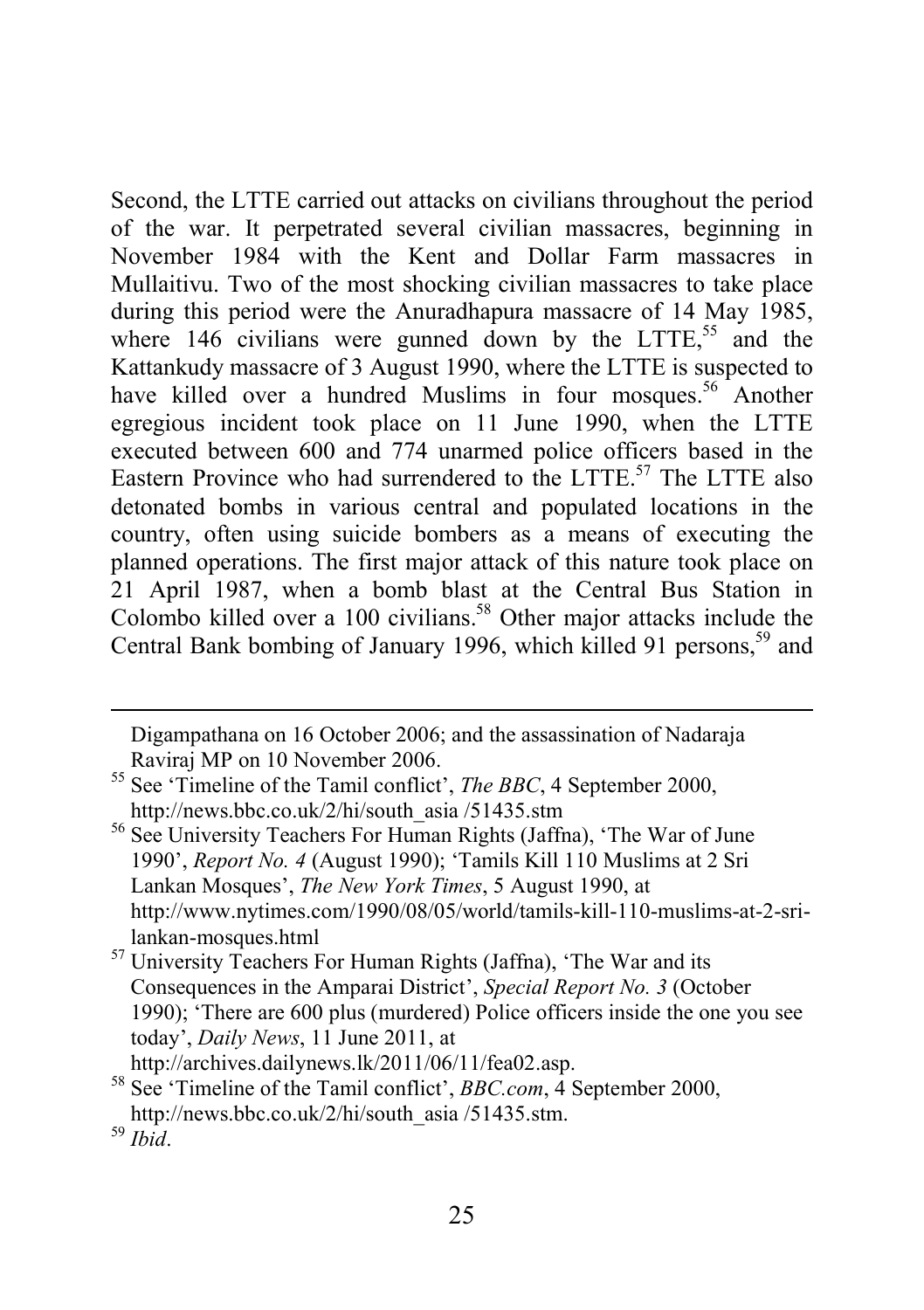the Kebithigollewa claymore mine attack of June 2006, which killed over 60 persons. $60$ 

Third, mass civilian evictions were perpetrated or instigated as a result of the conflict. The mass exodus of Tamils from the island in the early 1980s may be attributed to the July 1983 pogrom. The exodus continued throughout the 1980s as an indirect result of the conflict and the loss of economic opportunities, and eventually resulted in the establishment of the Sri Lankan Tamil Diaspora—nearly a million in number.<sup>61</sup> The LTTE perpetrated more direct forms of expulsion. In 1990, approximately 75,000 Muslims from the Northern Province were expelled by the LTTE. The event resulted in the long-term displacement of these Muslims, who now reside in other parts of the country including Puttalam and Colombo.

Fourth, tremendous loss to life and property was suffered as a direct result of military operations during the war. The exact death toll is still unknown, although some reports claim that the United Nations Office for the Coordination of Humanitarian Affairs (UNOCHA) estimated between 80,000 and 100,000 casualties in total during the entirety of the war.<sup>62</sup> Combatants, including the armed forces and the militants, were among the dead. Additionally, a significant number of civilian lives were lost during the final stages of the war in late 2008 and early 2009. The precise death toll is heavily disputed. A UN Panel of Experts (PoE) appointed by the UN Secretary General cited a figure of 40,000 civilian deaths during these final stages.<sup>63</sup> This figure, however, was contested by the Lessons Learnt and Reconciliation Commission (LLRC), which

<sup>60</sup> See 'Military killed Lanka aid staff'*, The BBC*, 30 August 2006 at http://news.bbc.co.uk/2/hi/south \_asia/5298470.stm.

<sup>61</sup> Institute of Policy Studies, *Migration Profile: Sri Lanka* (2013), at 29.

<sup>62</sup> 'Up to 100,000 killed in Sri Lanka's civil war: UN', *ABC news*, 20 May 2009, at http://www.abc.net.au/news/2009-05-20/up-to-100000-killed-in-srilankas-civil-war-un/1689524.

<sup>63</sup> *Report of the Secretary-General's Panel of Experts on Accountability in Sri Lanka* (31 March 2011) ['UN Panel Report'], at 41.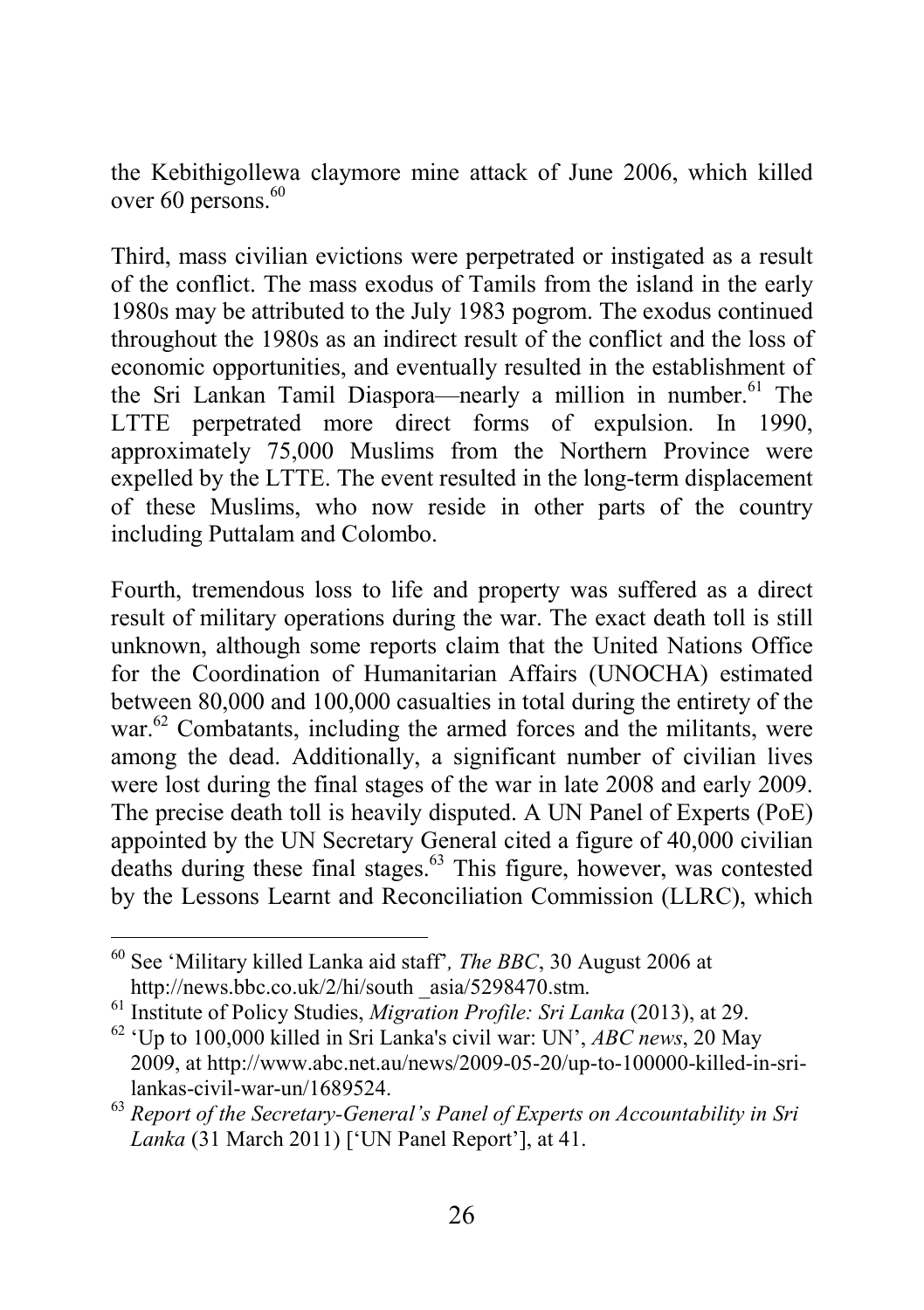the former President appointed in April  $2010<sup>64</sup>$  The Commission did, however, recommend that several incidents involving civilian casualties due to military action be investigated further. These incidents include the alleged Navy attack on civilians in Chundikulam on 10 May 2009; an incident on 20 April 2009 at Mathalan where the Army allegedly forced civilians to recover the body of an army personnel and prevented them from crossing over to government controlled areas; and the government shelling of civilians in Pokkanai.65

The final stages of the war also resulted in the displacement of approximately  $300,000$  persons<sup>66</sup>—a figure that is not contested. A majority of the internally displaced persons (IDPs) were eventually returned or resettled. However, a significant number—officially estimated in April 2015 to be  $44,973^{67}$ —continue to be displaced from their places of origin and live in welfare centres or with friends and relatives.

Finally, the war produced a worrying trend in enforced or involuntary disappearances. The LLRC heard complaints detailing the disappearance of over three thousand persons during and immediately after the war.<sup>68</sup> Over a thousand of these incidents occurred after the persons surrendered to or were arrested by the security forces.<sup>69</sup> A Presidential Commission of Inquiry to Investigate Complaints Regarding Missing Persons was subsequently appointed on 15 August 2013. Over 20,000 complaints were made to the Commission by the

<sup>64</sup> *Report of the Commission of Inquiry on Lessons Learnt and Reconciliation* (November 2011) ['LLRC Report'].

 $^{65}$  See LLRC Report, at paras. 4.106, 4.107, 4.109, 4.110, and 4.111.

<sup>66</sup> UN Panel Report, at 22.

 $67$  See Ministry of Resettlement, Reconstruction and Hindu Religious Affairs, *IDPs to be resettled as at 30.04.2015*, at http://resettlementmin.gov.lk.

<sup>&</sup>lt;sup>68</sup> Annex 5.1 of the Annexes to the LLRC Report lists 3,596 complaints with respect to the disappearance of individuals.

<sup>&</sup>lt;sup>69</sup> *Ibid.* 1,018 of the disappearances are alleged to have taken place after surrender to or arrest by the security forces.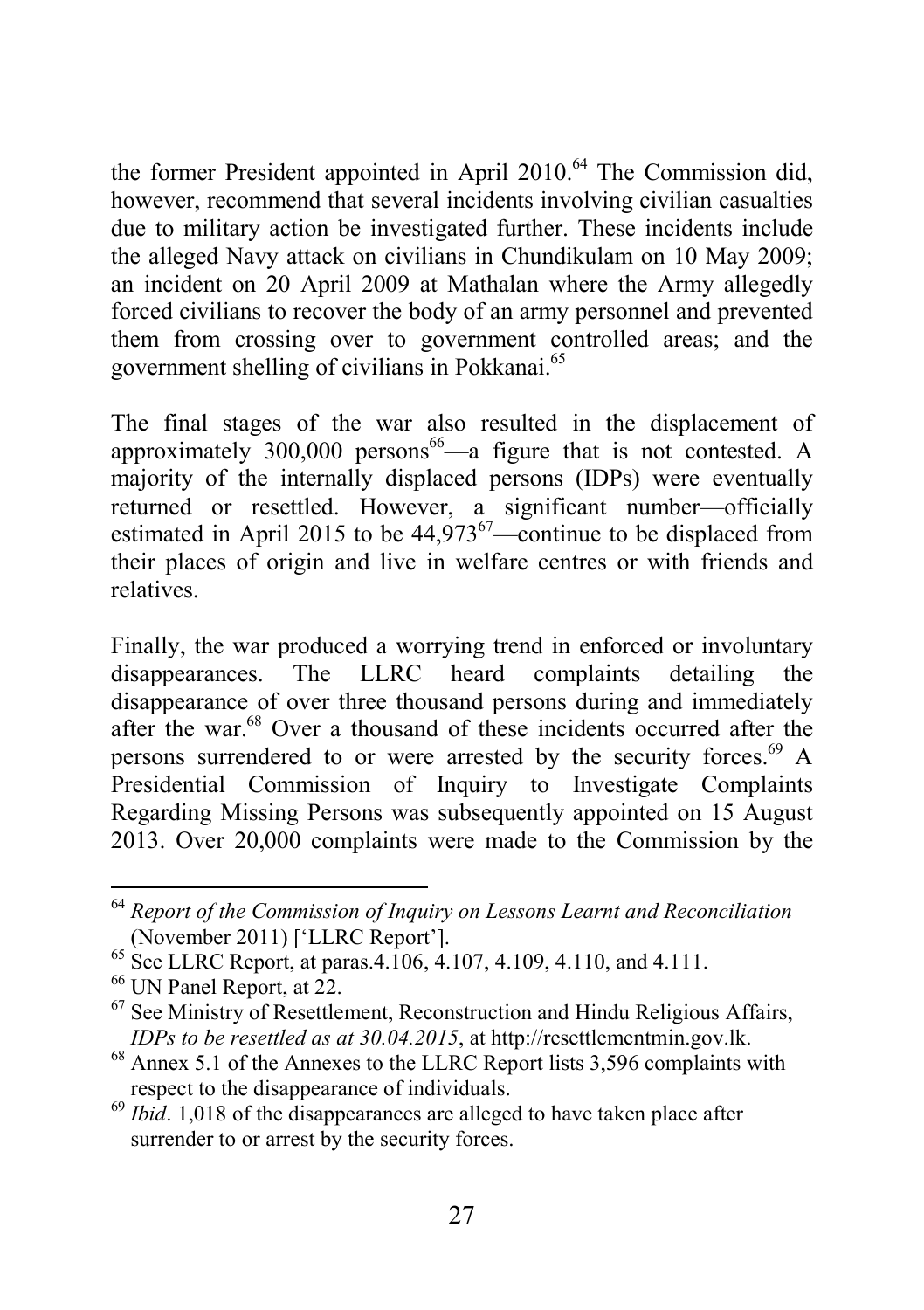families of those who went missing during the period between 1 January 1983 and 19 May 2009.<sup>70</sup> However, serious doubts have been cast over the state's good faith in facilitating the work of the Commission. The state occasionally targeted witnesses who complained about disappearances during and immediately after the war. For example, a prominent activist who campaigned on the issue of missing persons, Balendran Jeyakumari, was arrested in March 2014 on suspicion of harbouring a fugitive.<sup>71</sup> At the time, Jevakumari was campaigning for the return of her son who she claimed she handed over to security forces in compliance with orders to surrender persons with past links to the LTTE.<sup>72</sup> Her son was 15 years old when he surrendered and has been missing since. Her subsequent arrest was condemned by rights groups as an attempt to silence activists demanding the return of their missing relatives.<sup>73</sup>

A significant portion of the violence and loss suffered by Sri Lankans during the past three decades can be attributed to the ethnic war and its immediate aftermath. Personal experiences relating to the war and its aftermath underscored much of the recollections, observations and opinions of those who participated in this study.

70'Over 19,800 cases for Missing Persons' Commission', *adaderana.lk*, 15 December 2014, at http://www.adaderana.lk/news/29082/over-19800-casesfor-missing-persons-commission. As at 31 May 2015, the total number of complaints received by the Commission was 21,213. See http://www.pcicmp.lk/.

<sup>71</sup> Asian Human Rights Commission, *Sri Lanka: Ms. Balendran Jayakumari and Daughter Illegally Detained And Held Without Charge*, 8 April 2014, http://www.awid.org/Library/Sri-Lanka-Ms.-Balendran-Jayakumari-anddaughter-illegally-detained-and-held-without-charge.<br>  $\frac{1}{12}$   $_{\textit{Heid}}$ 

<sup>&</sup>lt;sup>73</sup> See Amnesty International, *Urgent Action: Activists in Northern Sri Lanka at Risk (Sri Lanka),* UA 070/14 (21 March 2014); Amnesty International, *Amnesty International Report 2014/15*, February 2015, at https://www.amnesty.org/en/countries/asia-and-the-pacific/sri-lanka/reportsri-lanka.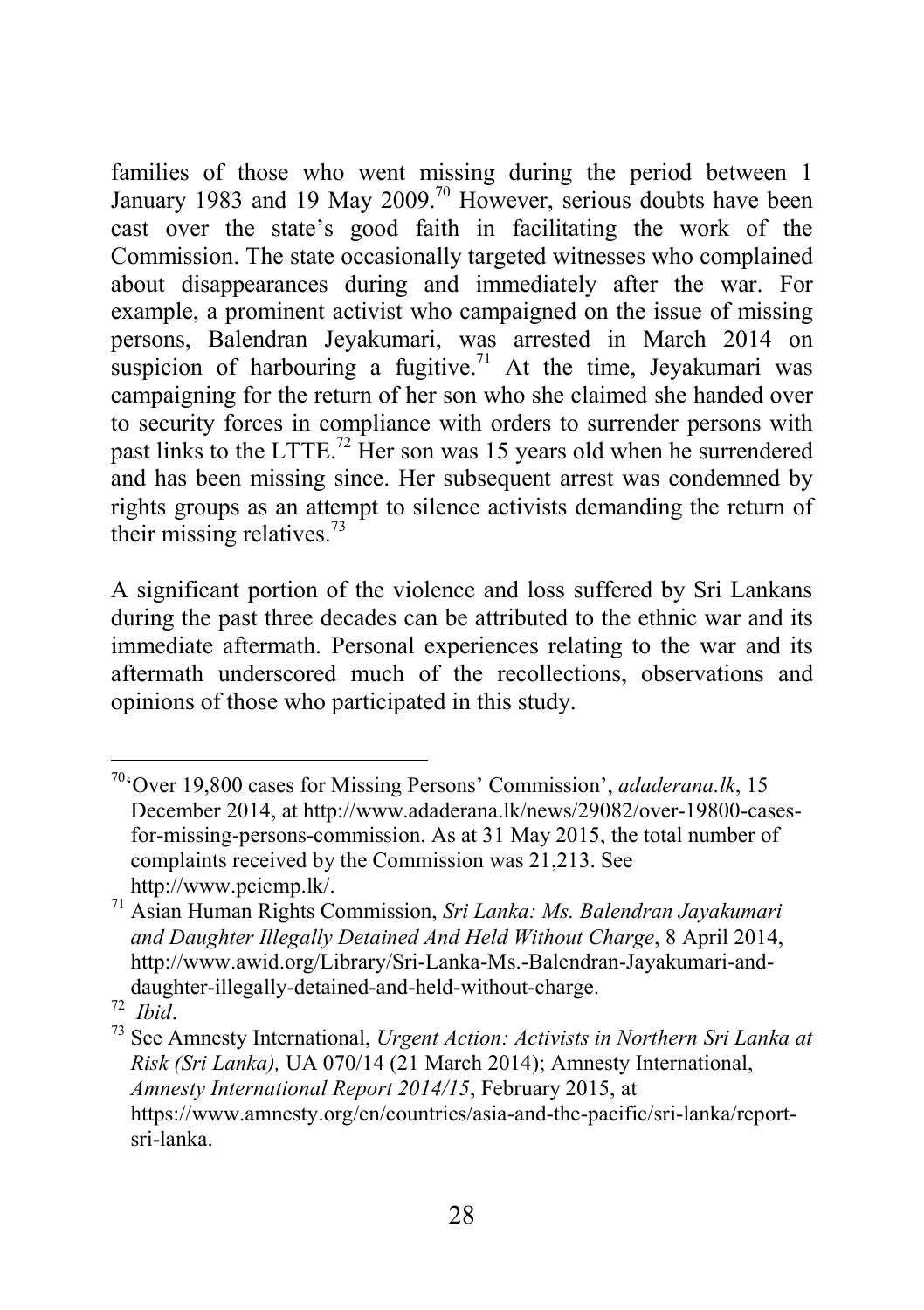#### <span id="page-35-0"></span>*2.2 The JVP insurrection*

Indian intervention in the ethnic war during the late 1980s triggered a string of events that resulted in a second violent conflict—on this occasion, in the South. The Indo-Lanka Accord of 1987 resulted in the enactment of the Thirteenth Amendment to the Constitution, which granted Tamil-speaking peoples a semi-autonomous regional unit in the North and East of the country. Moreover, an Indian Peace-Keeping Force was deployed to disarm the LTTE. Meanwhile, the JVP had recovered from a failed insurrection in 1971, and had grown in numbers and prominence. It began to vigorously agitate against the state, particularly in universities across the country, and from March 1987, it began to raid military facilities to collect weapons. The government thereafter banned seventeen JVP-affiliated trade unions in May  $1987<sup>74</sup>$ 

The JVP associated Tamil nationalism and Indian imperialism as significant obstacles to establishing a socialist state in Sri Lanka. The extreme version of the former was embodied by the LTTE, while the presence of 100,000 personnel as part of the Indian Peacekeeping Force signalled the latter. These factors underscored the JVP's ideological struggle against the state, which by the end of 1987 had transformed into a military conflict. By 1988, the JVP had 10,000-15,000 fulltime cadres.75 However, as explained by multiple commentators, the nature of the struggle quickly changed when more experienced and educated cadres—who perhaps demonstrated some restraint and precision in their attacks on the state—were captured or killed, and replaced by

<sup>74</sup> Rohan Gunaratna, *Sri Lanka, a Lost Revolution?: The Inside Story of the JVP* (1990), at 55. Also see Owen Bennett, *The Patriotic Struggle of Janatha Vimukthi Peramuna: A Reappraisal* (Unpublished thesis submitted to the School of Global Studies, Social Science and Planning, RMIT University, October 2013).

 $^{75}$  Bennett, *op. cit.* at 54.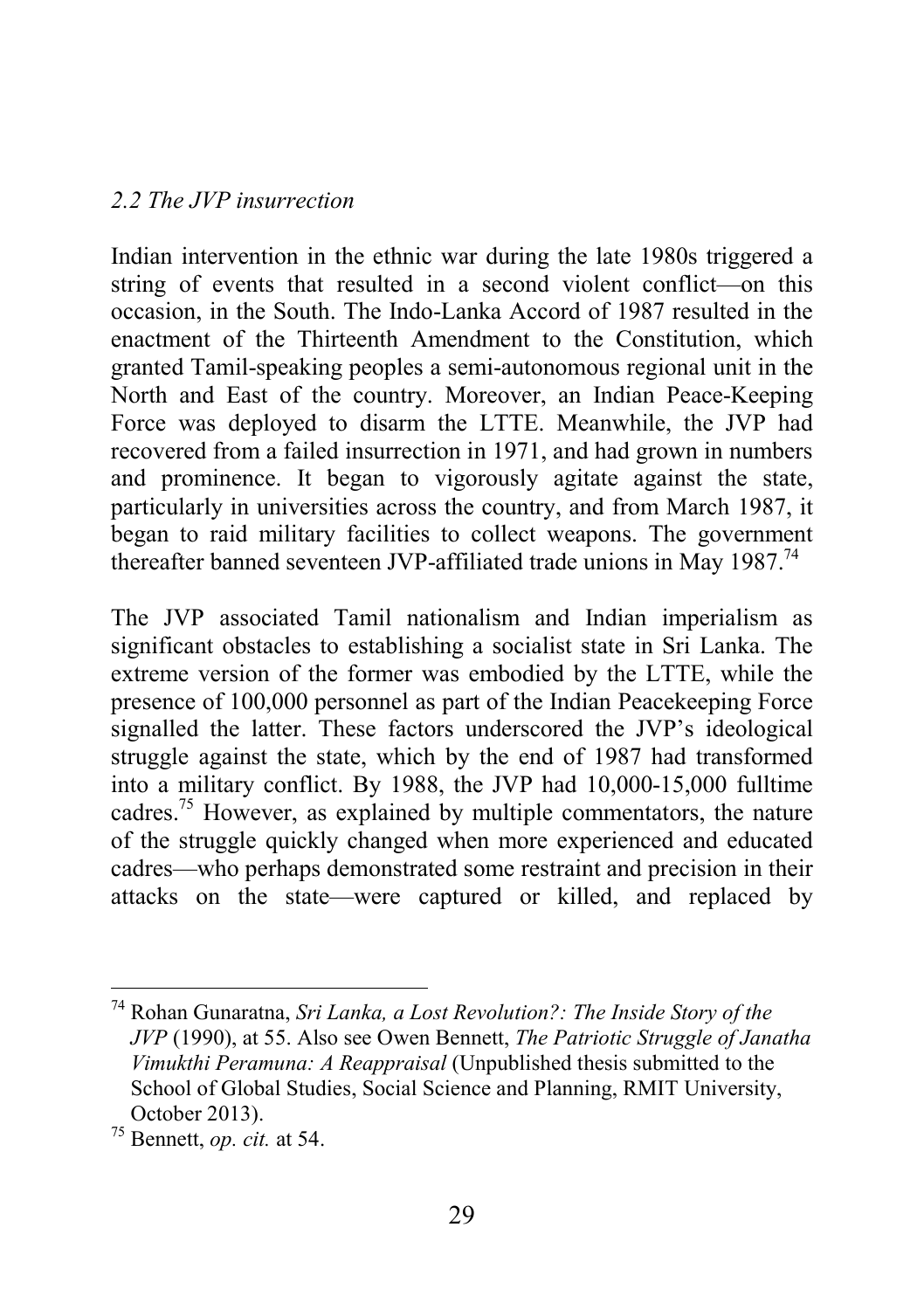inexperienced and 'overzealous' new recruits.<sup>76</sup> The new recruits began to attack civilians, and the struggle quickly lost the public support it initially enjoyed.<sup>77</sup> The Tamil Centre for Human Rights claims that the JVP killed 6,203 people during this period, including 3,210 informants, 2,222 government supporters and servants, 649 members of the government security forces and 70 politicians.<sup>78</sup> The subsequent leader of the JVP, Somawansa Amarasinghe allegedly corroborated this figure, although no verifiable source for this figure exists to date.<sup>79</sup>

In 1989, the JVP threatened that it would execute the families of the security forces if the state continued operations against it. $80$  Several families were in fact killed, although there were later unverified claims that the government perpetrated these egregious attacks and blamed the JVP. In any event, these attacks destroyed the public image of the JVP, and motivated the security forces to annihilate it.<sup>81</sup> State-sponsored paramilitary groups were formed and deployed to carry out attacks against the JVP. The then State Minister of Defence recalled the operations as highly effective. $82$  From mid-1989 to early-1990, government forces killed approximately 15,000 persons on suspicion of being either part of the JVP movement or being JVP sympathisers.<sup>83</sup> One particularly egregious example of these killings took place in the

<sup>76</sup> *Ibid.* at 56. Also see C.A. Chandraprema, Sri Lanka, *The Years of Terror: The JVP Insurrection 1987-1989* (1991). <sup>77</sup> Mick Moore, 'Thoroughly Modern Revolutionaries: The JVP in Sri Lanka',

<sup>[</sup>July 1993] 27(3) Modern Asian Studies 593-642, at 614.

<sup>78</sup> Bennett, *op. cit.* at 57. Also see Tamil Centre for Human Rights, *An Appeal*  to the United Nations Commission on Human Rights, 58<sup>th</sup> Session 18 March to 26 April 2002, at http://www.tchr.net/reports\_ commission\_2002.htm.

<sup>79</sup> *Ibid.*

<sup>80</sup> Moore, *op. cit*. at 638.

<sup>81</sup> *Ibid*. Bennett, *op. cit.* at 57.

<sup>82</sup> Gunaratna, *op. cit.* at 335.

<sup>83</sup> Chandraprema, *op. cit*. at 312.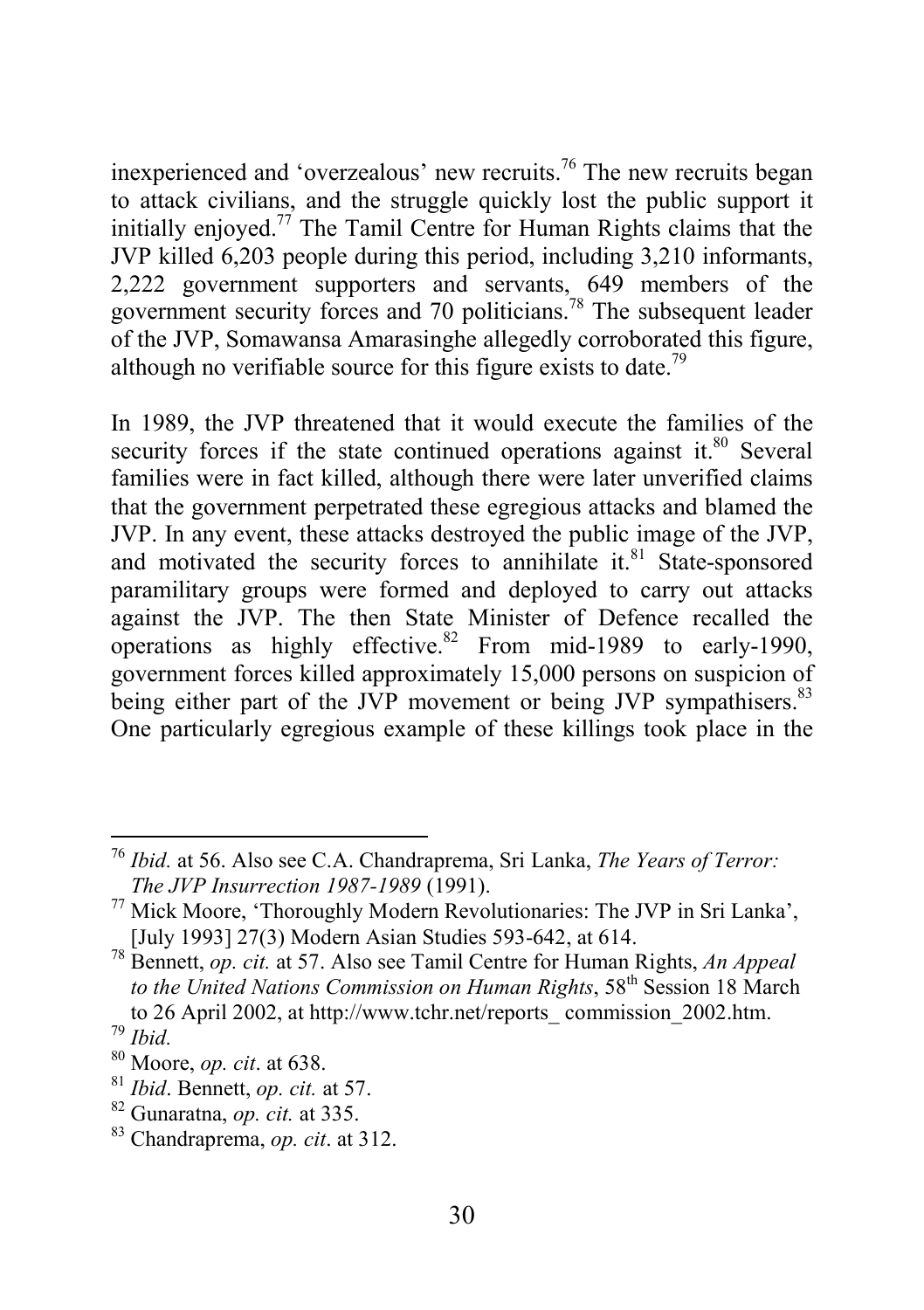Menikhinna-Kundasale area where almost an entire village of 200 people was wiped out.<sup>84</sup>

Among those killed were prominent journalists and artistes. Premakeerthi de Alwis, a prominent radio and television broadcaster and lyricist was abducted and shot by unidentified men on 31 July 1989. In 1994, a member of the JVP was convicted of committing the crime. $85$ However, de Alwis's widow, Nirmala de Alwis, claimed—both in her autobiography *Premakeerthi* and later in public during his 25<sup>th</sup> death anniversary—that the JVP was not responsible for his death and that the killers were still at large.<sup>86</sup> Journalist, author and actor Richard de Zoysa was abducted and shot by unidentified men on 18 February 1990. The government was accused of the murder, as de Zoysa was linked to the JVP and was a vocal critic of the government at the time. In November 2005, the High Court of Colombo acquitted the three police officers accused of his murder.

The new government in 1994 established under Chandrika Kumaratunga Bandaranaike appointed several Commissions of Inquiry to inquire into the spate of disappearances that took place during the 1980s. These Commissions were appointed according to geographical area: (1) the Western, Southern and Sabaragamuwa Provinces, (2) the Central, North Western, North Central and Uva Provinces, and (3) the Northern and Eastern Provinces. An All-Island Commission of Inquiry was later appointed in 1998. The Western, Southern and Sabaragamuwa Disappearances Commission paid particular attention to incidents that took place during the JVP insurrection. Despite an estimate that approximately 27,200 persons 'disappeared' during the period between

<sup>&</sup>lt;sup>84</sup> *Ibid.* 85 Judgment of the High Court in Case No. 5377/93 dated 18 March 1994.

<sup>86</sup> See 'Unofficial Presidential Election Battles Begin', *The Sunday Leader*, 3 August, 2014, at http://www.thesundayleader.lk/2014/08/03/unofficialpresidential-election-battles-begin.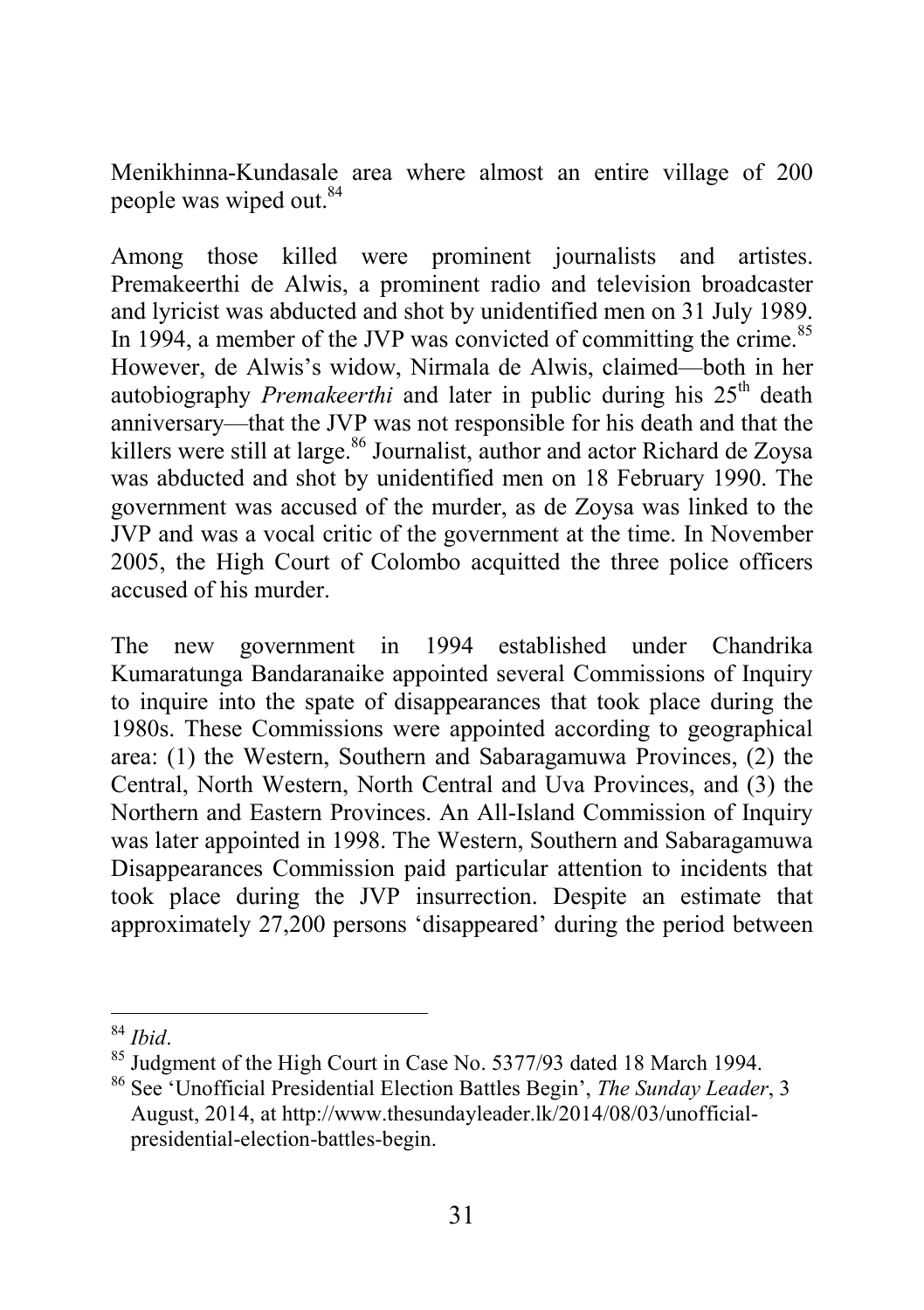1988 and 1990. $87$  only a fraction of these cases were ever brought before a court of  $\int 88$ 

## *2.3 Post-war human rights violations*

Following the end of the war, the human rights situation in the country began to deteriorate due to a proliferation of extrajudicial killings and enforced or involuntary disappearances. The violations were often perpetrated against individuals who were critical of the state, thereby raising suspicions of state involvement. It is important to note that such violations were commonplace during the war. Several notable killings had already taken place in 2008 and during the early part of 2009. On 1 January 2008, T. Maheswaran, a Tamil Member of Parliament and critic of the government, was assassinated. $89$  In May 2008, 22 people were killed and 26 abducted during and after Provincial Council elections in the Eastern Province.<sup>90</sup> The editor of the Sunday Leader, Lasantha Wickramatunga—described as a 'virulent critic of the Mahinda Rajapaksa government'—was then assassinated in January 2009.<sup>91</sup> This trend continued well into the post-war period, which also witnessed a marked increase in enforced or involuntary disappearances.

According to a U.S. State Department Report on the human rights situation in Sri Lanka, 'estimates [on enforced disappearances]…ranged from 300 to 400 for the year 2009, with the majority occurring in the north and east'.<sup>92</sup> The crisis prompted the UN Working Group on

<sup>87</sup> UN Human Rights Committee, Fourth Periodic Report of Sri Lanka, CCPR/C/LKA/2002/4, 18 October 2002, at para.161.

<sup>88</sup> International Commission of Jurists, *op. cit*. at 137.

<sup>89</sup> Human Rights Watch, *World Report 2009* (2009), at 309.

<sup>90</sup> *Ibid.*

<sup>91</sup> See 'Editor of Sri Lankan daily assassinated', *The Hindu*, 9 January 2009, at http://www.thehindu.com/ todays-paper/tp-international/editor-of-sri-lankan-

daily-assassinated/article371316.ece.<br><sup>92</sup> U.S. Department of State, *2009 Human Rights Report: Sri Lanka* (2010), at http://www.state.gov/j/drl/ rls/hrrpt/2009/sca/136093.htm.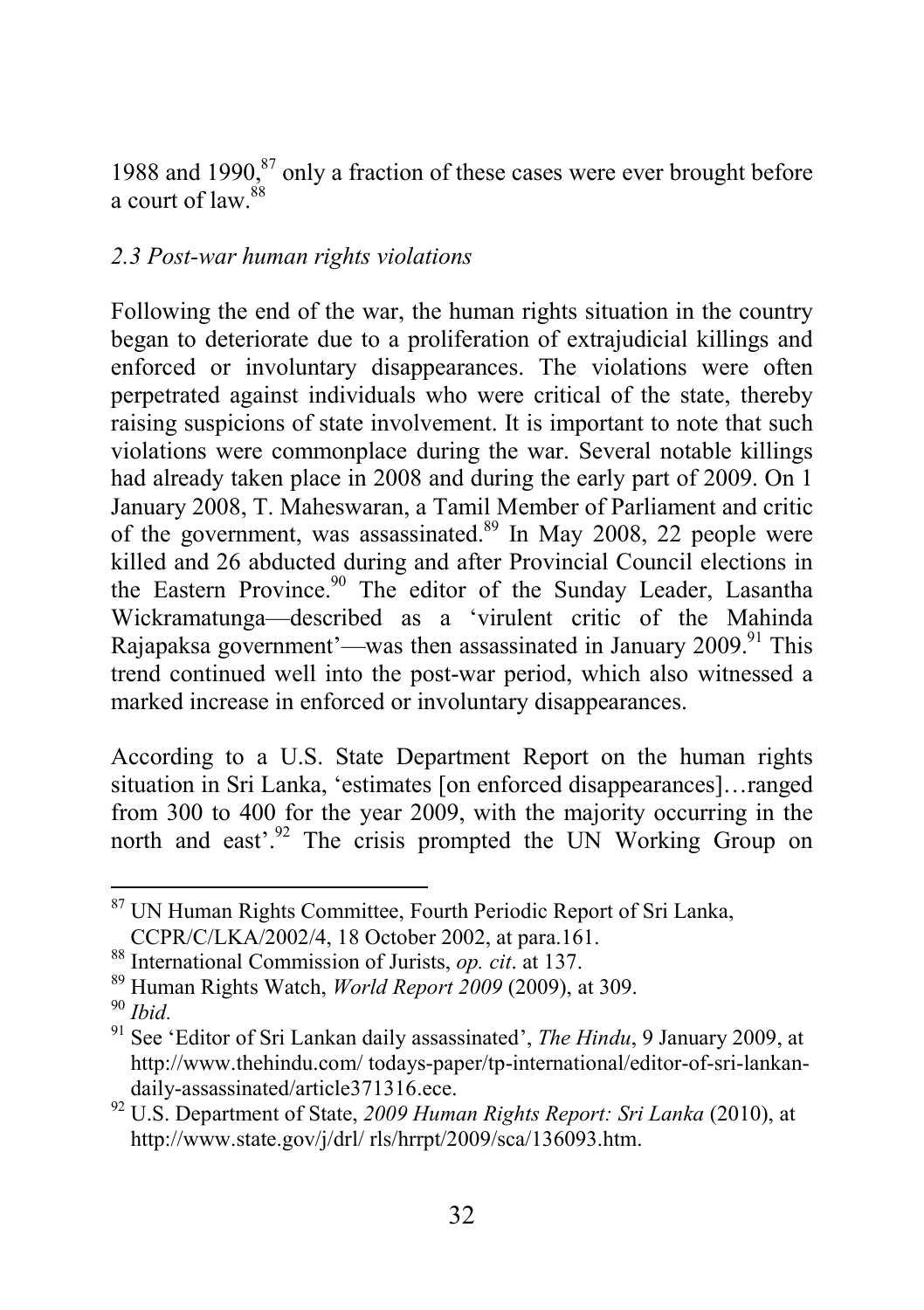Enforced or Involuntary Disappearances to express grave concern over the number of reported cases of disappearances in the country.<sup>93</sup> In 2010, 2011 and 2012, several more egregious human rights violations, including at least a dozen high profile killings took place.<sup>94</sup> Scores of abductions also took place, including that of journalist and government critic, Prageeth Eknaligoda on 24 January 2010. In fact, over 50 enforced disappearances were estimated to have taken place between October 2011 and August 2012 alone.<sup>95</sup>

A further dimension to post-war human rights abuses emerged in 2013 and 2014 in the context of rising tensions between Sinhala-Buddhist nationalists and the Muslim community. On 15 June 2014, ethnic riots erupted in the South of Sri Lanka, in areas including Aluthgama, Dharga Town, Valipanna and Beruwela. The 'trigger event' was an altercation between a Buddhist monk and three Muslims who were accused of assaulting the monk.<sup>96</sup> Following the incident, a large public meeting was held at which the General Secretary of the BBS made racist and inflammatory remarks against the Muslim community.<sup>97</sup>

 $93$  Report of the Working Group on Enforced or Involuntary Disappearances, A/HRC/13/31, 21 December 2009, at 107.

<sup>&</sup>lt;sup>94</sup> See International Movement Against All Forms of Discrimination and Racism (IMADR), *Enforced and involuntary disappearance in Sri Lanka*, Written statement submitted at the  $19<sup>th</sup>$  Session of the UN Human Rights Council, 28 February 2012, A/HRC/19/NGO/123. IMADR documents several cases of persons being abducted and later found dead, including: Dinesh Buddhika Charitananda found dead on 3 January 2012; Mohamed Niyas, a Muslim astrologer, abducted in a white van on 27 October 2011 and found dead three weeks later; Hewage Chandana Rohan Lilantha Dabare who disappeared and was found dead on 1 January 2012; Mohomed Nisthar who disappeared and was found dead on 2 January 2012; and Rajgopal of Trincomalee, abducted and found dead on 3 January 2012.

<sup>95</sup> 'A disappearance every five days in post-war Sri Lanka', *groundviews.org*, 30 August 2012, at http://groundviews.org/2012/08/30/a-disappearanceevery-five-days-in-post-war-sri-lanka/#\_ftn1.

<sup>96</sup> Haniffa *et al*, *op. cit*. at 1.

<sup>97</sup> *Ibid*.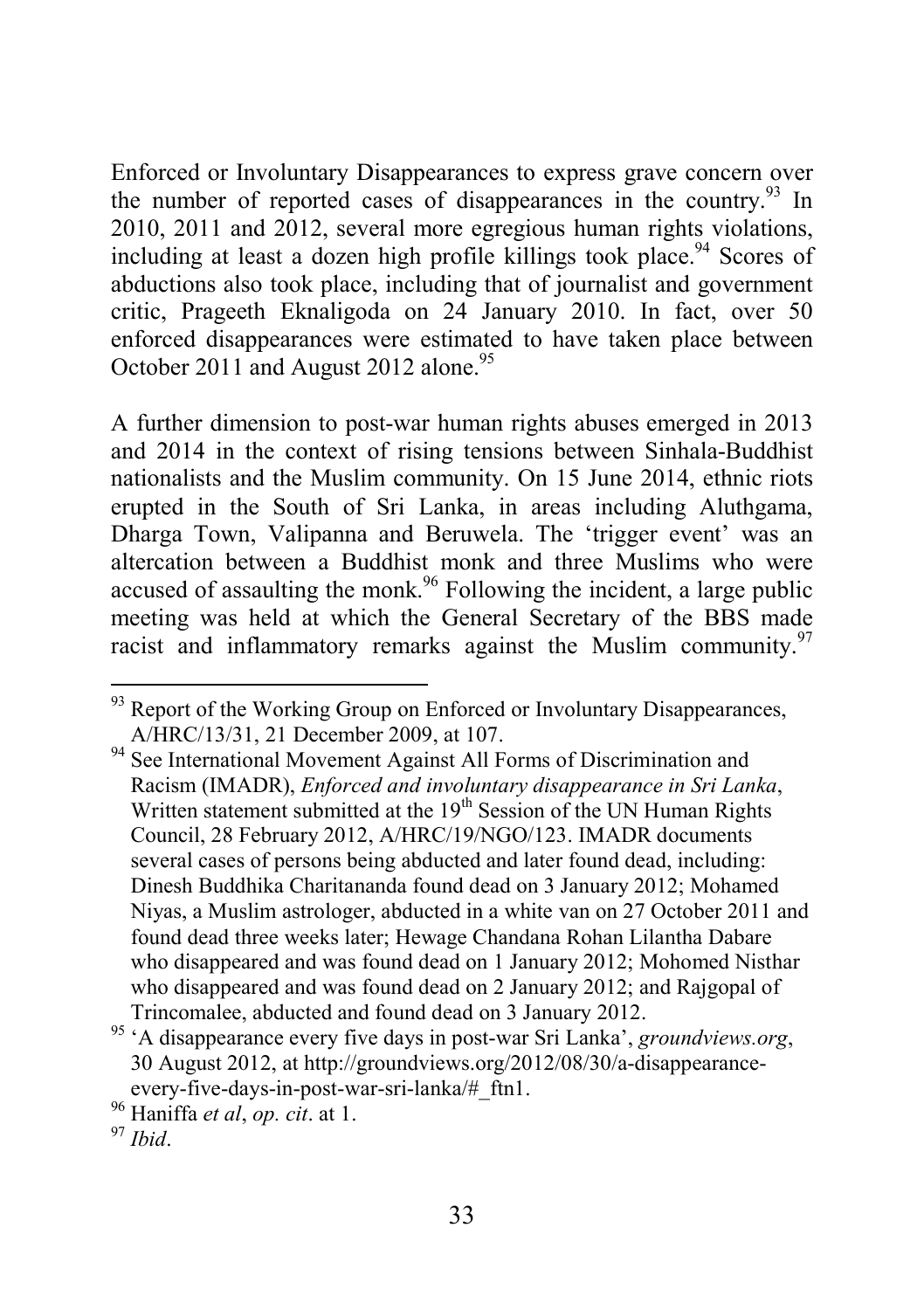During the riots that followed, four persons including three Muslims were killed and over a hundred Muslim homes and businesses were destroyed by civilian mobs. The incident was nowhere near the scale of the July 1983 pogrom, although some of its features bore a disconcerting resemblance to the previous riots. The military and police were largely ineffective in containing the violence and the government was unapologetic in its aftermath, shifting the blame to the Muslims for provoking the violence.

These human rights abuses contributed to the notion that Sri Lanka was amidst a 'crisis of impunity'.<sup>98</sup> Wartime abuses—including those that took place during the JVP insurrection—had set the precedent for what was taking place during the post-war period. It became increasingly clear that the absence of credible mechanisms that dealt with past abuses had given perpetrators a free licence to continue similar abuses in the post-war period. The recollections, observations and opinions of those who experienced these abuses firsthand must therefore be interpreted within this context of impunity.

<sup>&</sup>lt;sup>98</sup> The expression was repeatedly used by the International Commission of Jurists in its report *Authority without Accountability: The Crisis of Impunity in Sri Lanka* (October 2012). Also see Gehan Gunatilleke, 'Overview of the State of Human Rights in 2011-2012' in *Sri Lanka: State of Human Rights 2013* (2014).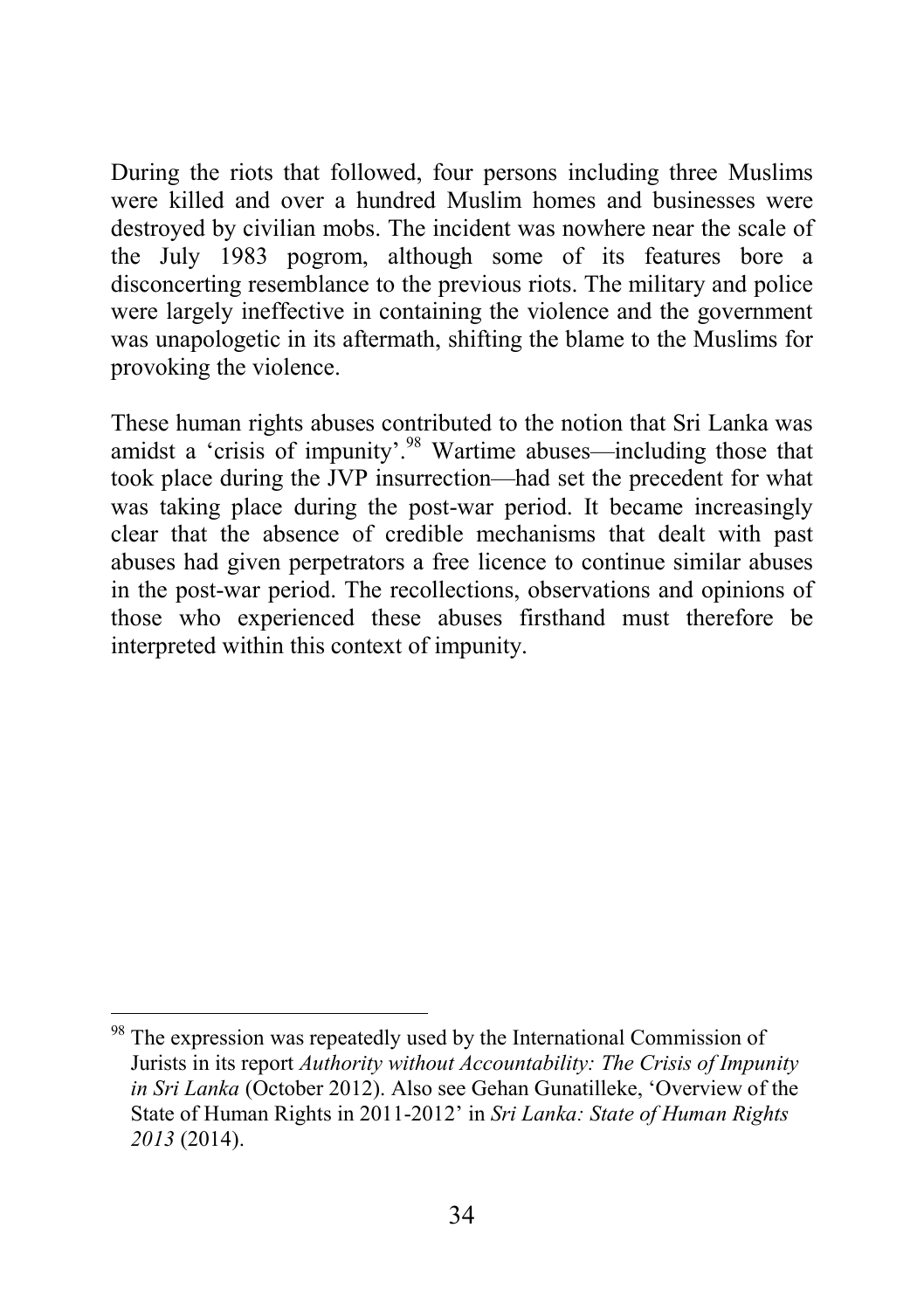## 1958…'71…'77…'81…83

Jean Arasanayagam

It's been a long journey Still not over So many landmarks Each a tombstone History in each monument Of the slaughtered I can name the years, I travelled through them. Once, it was no concern of mine I had my own identity Safe from the marauders I watched from afar The burning had not reached me.

The next time the guns sounded Their echoes came from cities, villages And jungles far away Men slept with guns by their side The wounded crawled Blinded and maimed, Bodies drifted down river As coconuts, driftwood and decomposing Corpses in the flood, borne like flotsam In the current Or lay piled on streets And public market places Rotting spoiled vegetables.

It happened again and yet again The tedious repetition Of violence split blood smashed glass Walls crumbling like crushed origami Flames bursting

Smoke billowing Loot filched from the "enemy" All day the sirens screamed Fire engines racing through the burning Cities, gunfire popping over the hills.

History repeats itself Or so I'm told Is it only in deeds of violence? Battlefields strewn with The nameless dead Each grave a file Misplaced, of lost identities History repeats itself So the act has continuity.

Arson, murder, rape, looting, Battering clubbing hacking burning Count and recount the numerous ways On the blood splattered abacus Keep count although your fingers Touch death, reveal the Statistics before we all forget.

It's all happened before and will happen again And we the onlookers But now I'm in it It's happened to me, At last history has meaning When you're the victim When you're the defeated The bridges bombed And you can't cross over.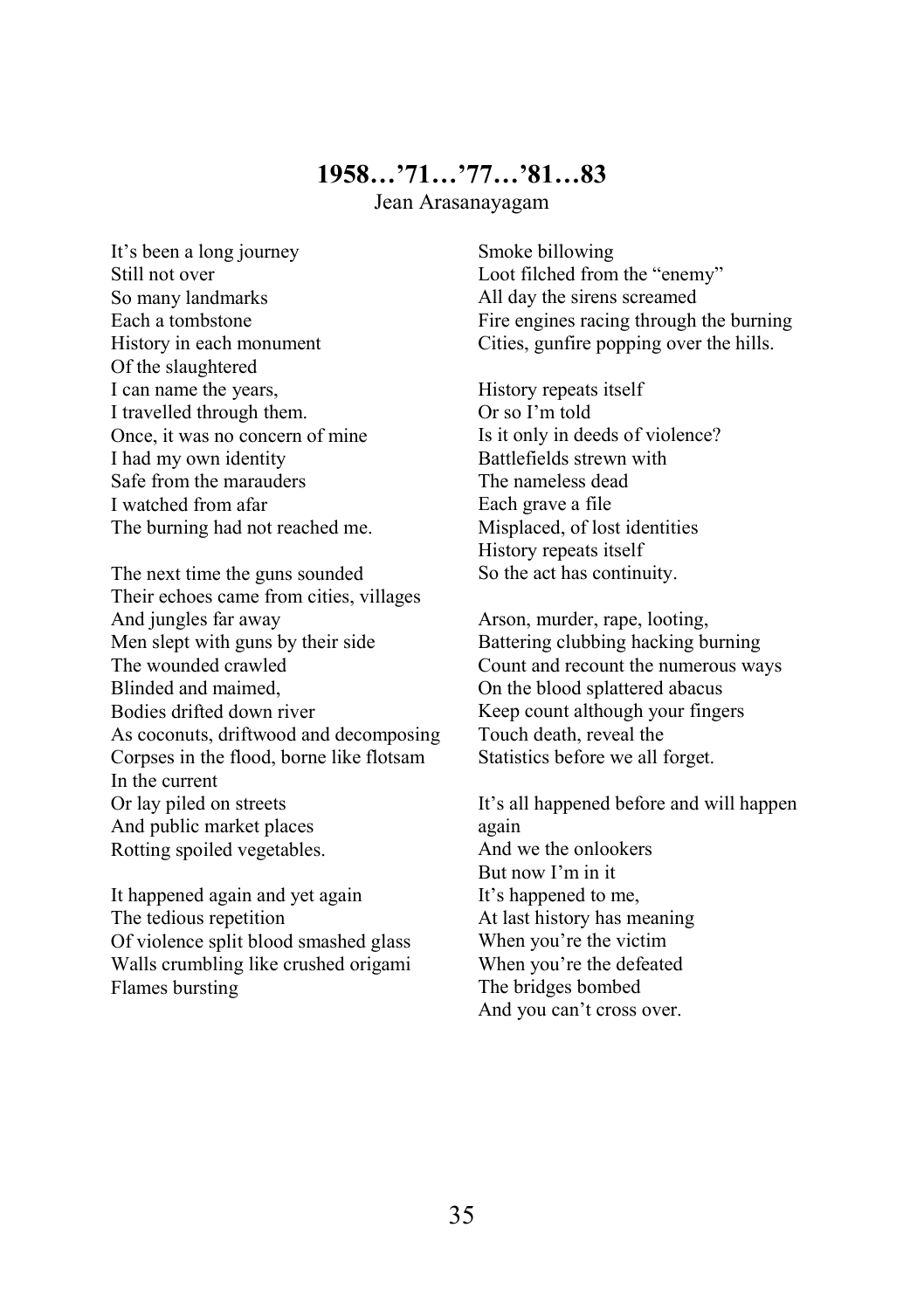# Part 2: Narratives of Loss

# *1. Home and Belonging*

The information in this section is based entirely on the recollections, observations and opinions of those who participated in interviews and focus group discussions. The participants come from diverse backgrounds; geographically, they represent the Southern, Central, Western, Eastern, North-Central and Northern Provinces.

The initial focus of the interviews was on the participants' conceptions of 'home' and 'belonging'. The aim of this segment was to gather perspectives on context and identity and gauge how they affected the manner in which participants interpreted their experiences of violence and loss.

Most participants associated their current place of domicile with their sense of belonging. Many of them had lived in the place they considered 'home' for several decades, and had developed deep attachments to these places. While the research sample is too small to discover any strong correlations between geographical location and opinion, it is interesting to note that most participants maintained a sense of belonging with respect to their 'homes' despite any association with certain traumatic events.

The reasons for such deep attachments often varied. Some participants stated that their land was bought with 'hard-earned money' and that they wished to remain in or return to their land for this reason. Some valued the 'familiarity' of their surroundings, which they considered important to a shared sense of security. One participant from Ambalangoda mentioned that the people of the area respected her and treated her family well, and that she had no intention to move away despite the trauma she suffered there. Another participant from Kilinochchi speculated that she would earn a higher income if she went abroad, but preferred to remain in her 'own country'. Participants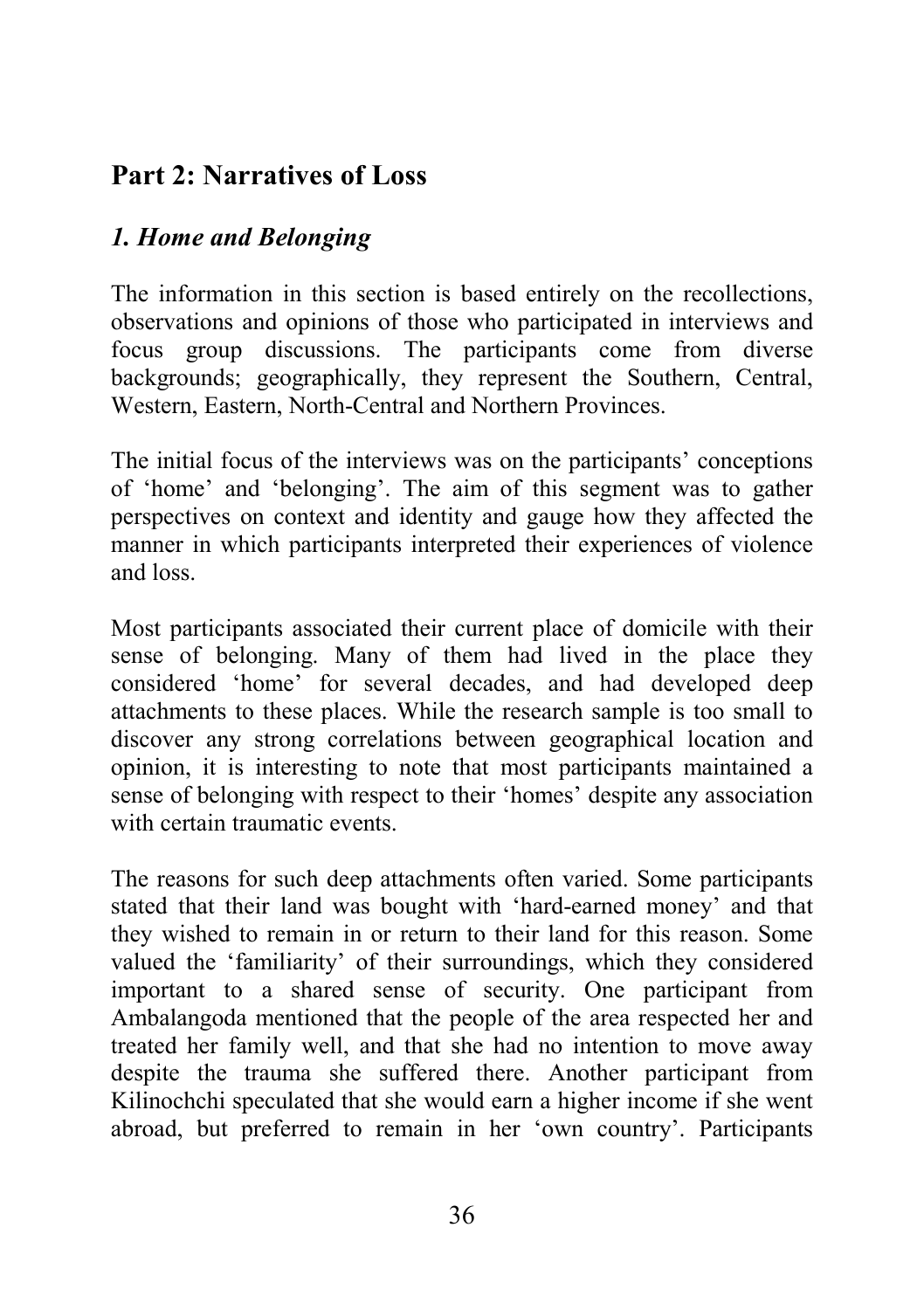generally maintained that they preferred to remain in their current locations for the remainder of their lives, or in the case of the displaced, to return to their places of origin.

Tamil participants who fled Colombo after the July 1983 pogrom and Muslim participants who were expelled from the North presented a more complex appreciation of belonging. They observed that they were either fundamentally deprived of a sense of belonging, as in the case of some Muslim IDPs in Puttalam, or were forced to evolve multiple accounts of belonging, as in the case of those affected by the July 1983 pogrom. A participant—whose family moved from Bandarawela to Haputale in July 1983, then to Matale a year later, to Kotahena soon after, and eventually to Wellawatte—claimed his sense of belonging is severely obscured. Similarly, younger participants who lived in the North and East during the war described their sense of belonging as fluid and transient, given the fact that they constantly moved to avoid violence. One participant recalled the tragedy of moving to Mulankavil in June 1999 due to shelling in her village, only to lose her father and sister during the final stages of the war in 2009. Another female participant based in Kilinochchi recalled her family's constant movement due to violence. She said her family moved from Ramanathapuram to Mathalan during the final stages of the war and then eventually to the Arunachalam camp. It was only during the later part of 2010 that she was able to return to Kilinochchi.

Participants had mixed reactions to the question on whether they wanted their children to remain in Sri Lanka. Some felt that Sri Lanka was now a 'peaceful' country that was conducive to meeting the aspirations of the next generation. One participant from Angunakolapelessa, Hambantota stated that, since 'the [former] President ended the war', Sri Lanka has a peaceful environment for his children to grow up in. Another participant from Mannar also felt that Sri Lanka now offered opportunities for young people to 'overcome their poverty and live comfortably'. Meanwhile, a participant from Mahawilachchiya expressed the view that Sri Lanka was 'blessed' compared to other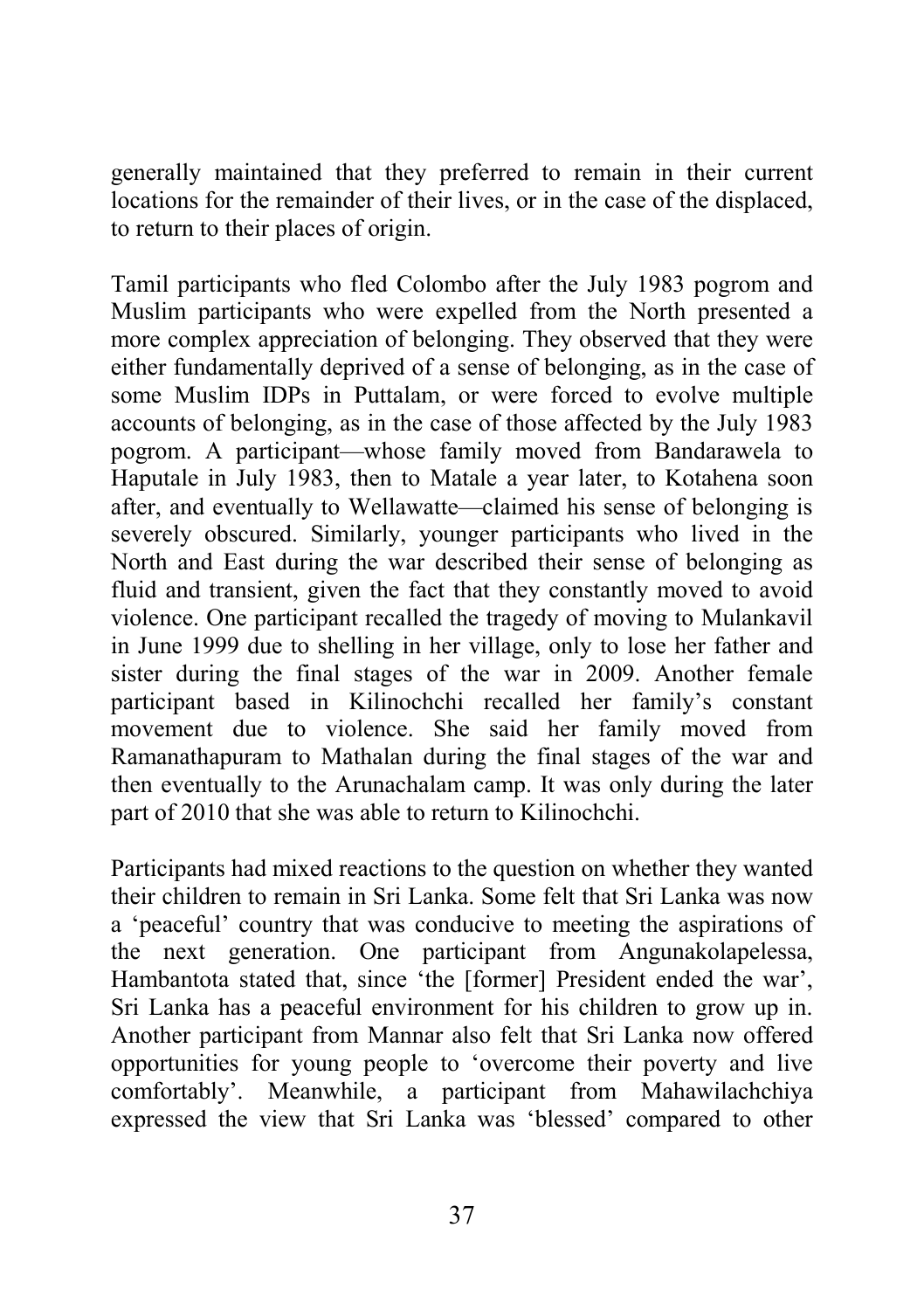countries, as it did not face as many natural disasters. In this context, she felt that after the war ended, Sri Lanka became a 'good country' for her children to live in.

Some participants from Mannar, Kilinochchi and Ampara appeared to hold a slightly different view. Most of these participants already had relatives living abroad. Their vision for their children was to obtain an education and travel overseas for work. Even in the absence of educational prospects, there appeared to be a general view that the next generation should migrate overseas. This view ought to be contrasted with the participant's personal attachments to their 'homes'. It was clear that, despite their personal wish to remain in Sri Lanka, they felt that their children had better prospects abroad. One male participant from Jaffna claimed that his brother had attempted to travel to Australia illegally on a boat following the war. His attempt was unsuccessful and he was eventually repatriated to Sri Lanka. However, the participant claimed that his brother was making preparations to try again, 'as this was the best opportunity to make a good living and send money back to his family'. This participant added that many young Tamils felt that they had very limited prospects of employment in the North.

Despite disagreement on how the next generation ought to view future prospects in Sri Lanka, most participants observed that leaving their 'homes' would not benefit them in terms of the ability to cope with their loss. Participants observed that coping with loss—if at all—could only be achieved through a process that takes place in 'local' environments. These sentiments concerning 'home' and 'belonging' are important, as they underscore the personal narratives presented in the next section of this study.

## *2. Personal Narratives*

The narratives presented in this section are entirely based on the recollections of participants. The author did not independently verify all of the claims made by the participants. Several emblematic stories are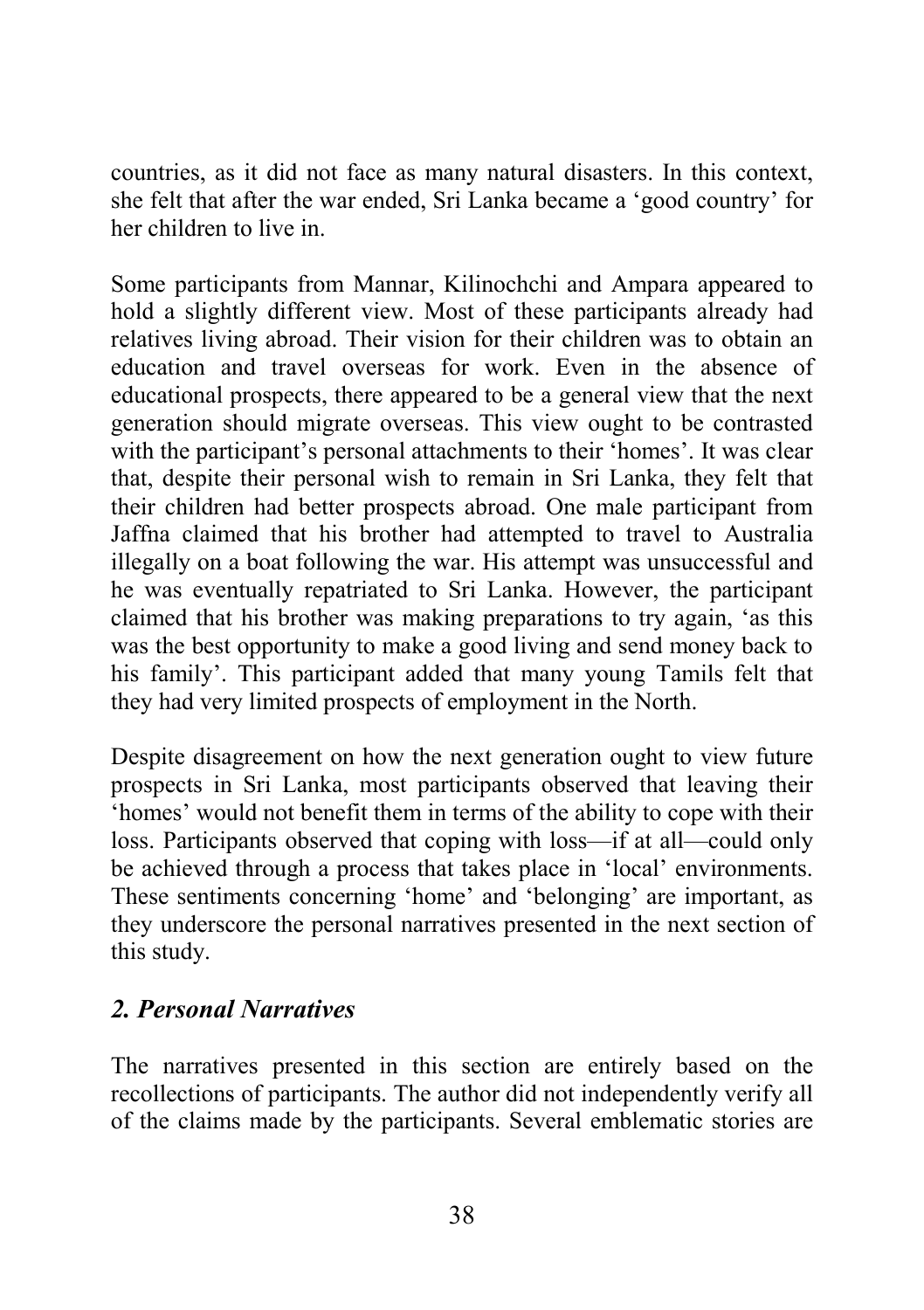recounted in this section. They are presented with virtually no editorial input in order to retain the participants' original voice. Certain portions of the recollections of other participants are presented in subsequent sections of this study. Due to ethical considerations and security constraints at the time, the author and the Law & Society Trust decided to keep the identities of all participants strictly confidential.

### *2.1 The 1983 Pogrom*

A participant now based in Colombo presented the following narrative, which is part of his family's shared recollections of the pogrom.

My grandfather was a Fiscal Marshal in Bandarawela at that time. We were doing quite well—we owned some property in Bandarawela, Haputale and some other parts including Matale. We also had a money lending business. At that time, my father worked in Colombo in a shipping company. He was not with us when the incident took place.

The incident took place on the afternoon of 26 July. We were expecting something like this to happen because the LTTE had started its campaign and there was a lot of tension in the country. But we never expected it to spread to Bandarawela. That day, mobs started to attack houses in Bandarawela and the top Tamil businessmen were targeted. News travelled that the mobs wanted the 'three heads' of the top businessmen including my grandfather. My grandfather had gone out when two people came to the house and wanted to speak to my uncle. The two men then threw two petrol bombs into the premises, which destroyed the cars that were parked outside the house. When the attack was taking place, my grandmother bundled up her jewellery and hid it in a well located in the garden. My grandfather returned while the attack was taking place, and we began to make preparations to leave.

My grandfather owned a gun and initially wanted to shoot the two men. But my uncle convinced him not to, because he had heard that a family in Colombo who had tried to fight back was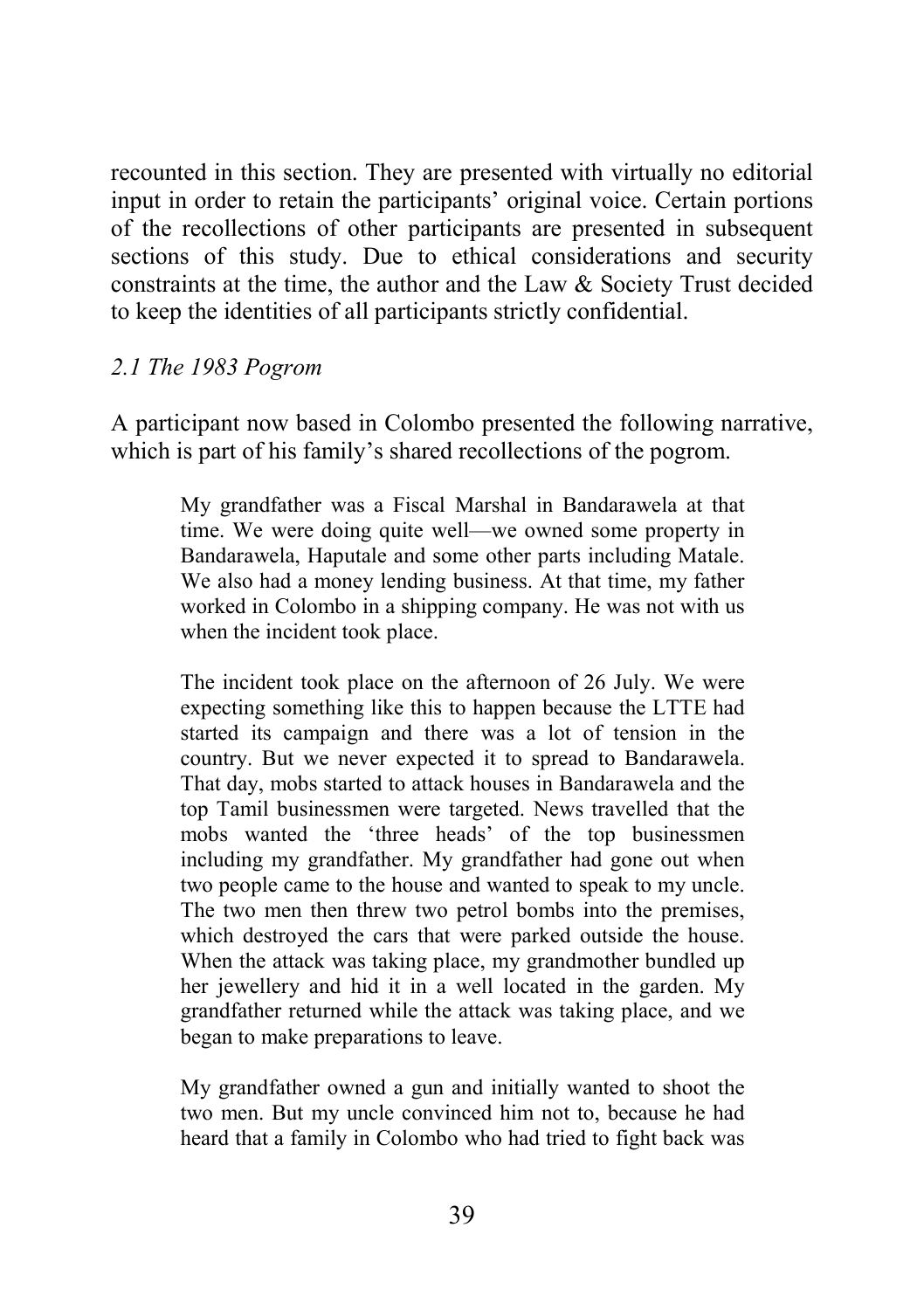killed by the mob there. According to my uncle, the daughter in that family was forced to set the rest of her family on fire.

The two men left and later returned with a larger mob. We had three dogs—two Pomeranians and one Labrador. They killed the dogs and cut their heads off. They then threw the bodies into the burning vehicles. Then they began to douse kerosene on the house and garden. We left through the back door and hid in a house owned by a Sinhalese doctor in the area. We could see our home from this doctor's house. The mob eventually burnt the house to the ground.

The mob later tried to enter the doctor's house, but he refused to let them in. They decided to move on, as he was a respected and reputed doctor in the area. But he didn't want us to stay for long—he was afraid that the mob would return and attack his house as well. So he organised for us to be transported in an ambulance to a nearby camp. We were dropped off at a camp where Tamil families were taking refuge. The others in the camp began to say that if my grandfather—with all his political connections—was in the camp hiding, those without any connections had no hope at all.

Then there was a rumour that the camp would be attacked on the 27<sup>th</sup> night. At around midnight, something large fell on the roof of the building and made a loud sound. Everyone thought the attack had begun and screamed for help. But it turned out to be a large fruit from a tree that hung over the roof of the building. Everyone was terrified. But there was no attack. My grandfather arranged for a vehicle that night, so we could escape to Haputale, where he owned an estate. My uncle decided to go back to the house and recover the jewellery that was hidden in the well. We managed to travel in a tractor and hid underneath some hay.

A few days after we moved to Haputale, the local villagers attacked the estate. We later found out that they had got information from one of the domestic-workers that we had come to Haputale with gold jewellery. When the villagers came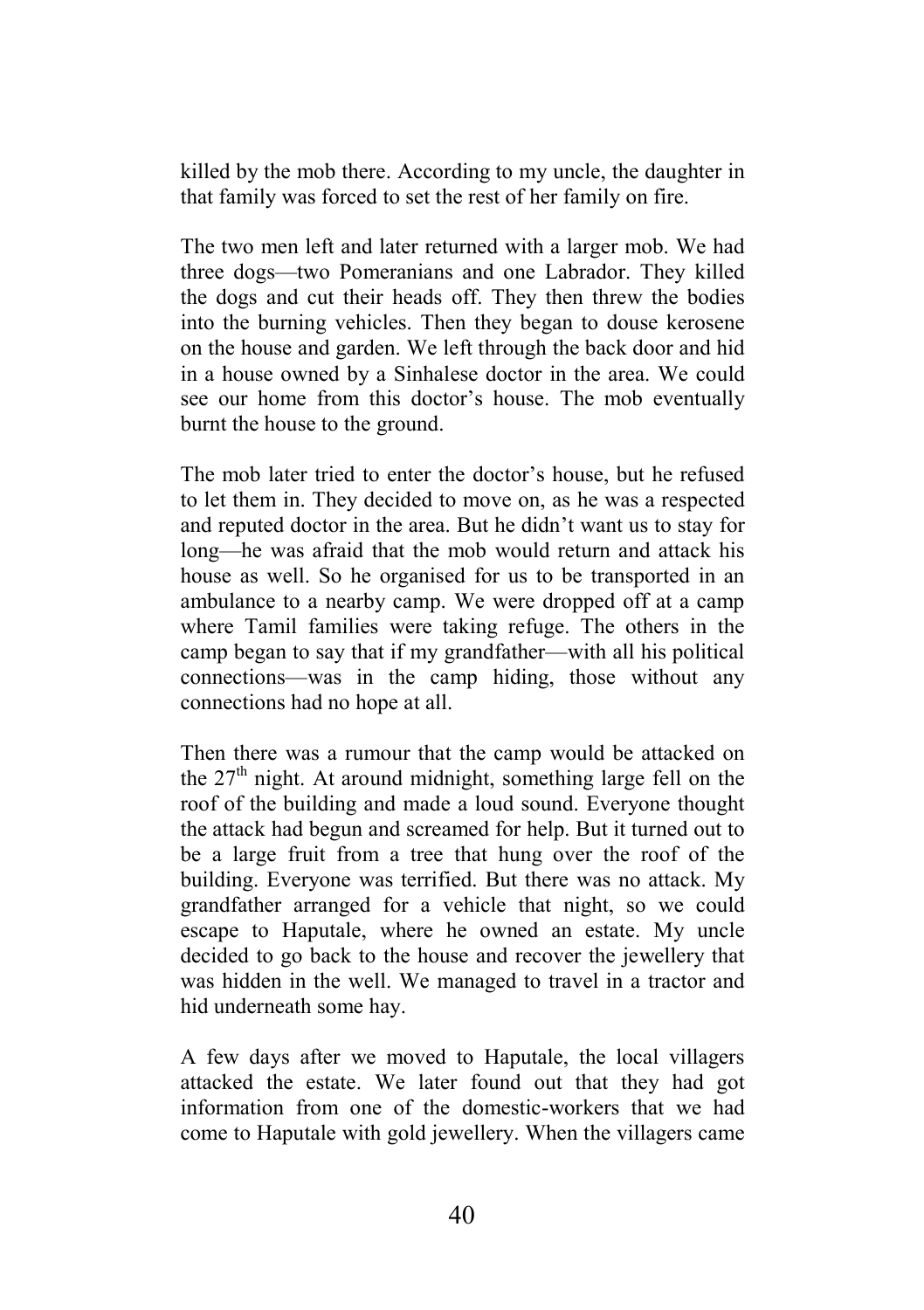to the estate with torches and poles, my grandfather went out to confront them. He fired shots into the air and managed to drive them back. The next day he had met with the villagers and tried to make peace with them. He promised to help develop the area, and he eventually managed to improve relations with the villagers. But we didn't stay in Haputale for long. My father joined us a few days later. He had also faced harassment from mobs near Borella in Colombo, but had escaped without serious injury. We moved to Matale for a while; then eventually came to Kotahena.

#### *2.2 Abductions during the JVP insurrection*

The following account was presented by a participant based in Angunakolapelessa, Hambantota. The account is based on his family's shared recollections of the incident.

It all happened here (points at a building) on 22 August 1988. I was about 18 or 19. At that time I was not here; I was in Colombo working on a bus. *Aiya* (elder brother) was working at the Department of Agriculture as a security guard. Around 12 noon he had gone home for lunch. Only our mother, father and brother-in-law had been there. So I am relating what they witnessed. *Aiya* had brought a loaf of bread. After sharing it with our father and mother, he had been lying on a chair resting. Suddenly, military personnel had come into the house, had thrown a book at *Aiya* and had asked him to pick it up. After he had picked up the book, he had been pushed out of the house. My mother had started shouting 'don't take my son away'. They then shut her and my father in the house where they helplessly watched on. The book was related to the JVP. The military personnel themselves had brought the book. Two personnel assaulted *Aiya* outside the house. Then three more personnel had joined and all five had assaulted him. He had knelt down before them pleading with them not to assault him. Later they had searched the house, where my brother-in-law had been hiding in fear. They didn't find anyone else so they left with *Aiya.*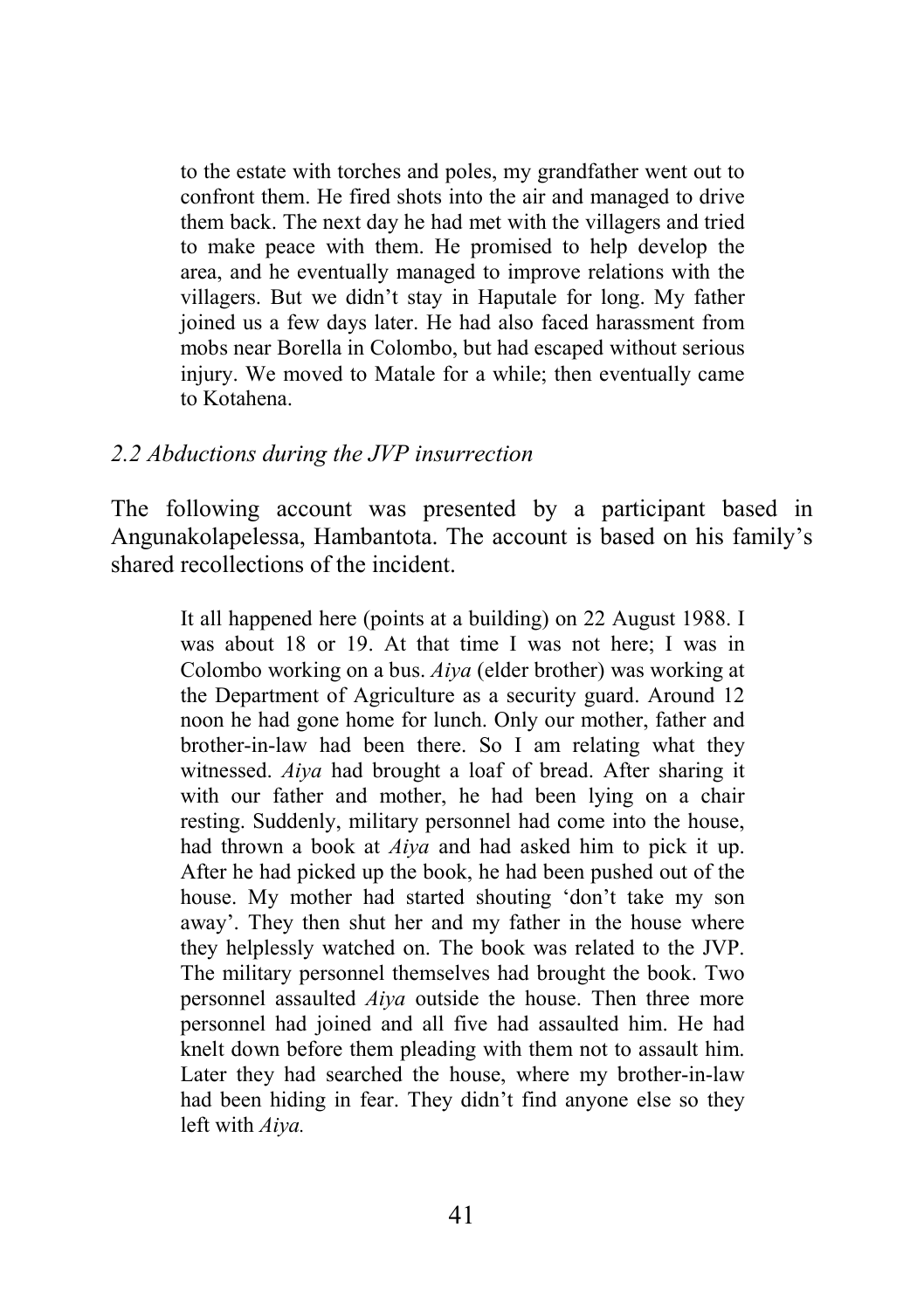I got some news from a man from this area who had come to Colombo. He told me that *Aiya* had been taken away. I got the news three days after the incident had taken place. I returned home immediately with two friends who were from the military. We went in search of *Aiya* together with another military officer from the area. We visited about 18 camps in Mamadale, Ranna, Middeniya, and Angunakolapelessa.

During our search, we came across places where large holes had been dug. Corpses had been put into these holes. We saw that the fingernails had been removed…and rashes had developed on the skin [of the corpses]. We visited several such places, but we couldn't find *Aiya*.

Had I been there at that moment, the military would have taken me away as well. It was *Aiya* who sent me to Colombo because of the disturbances here.

A participant now based in Alawathugoda, Kandy, presented this next account.

It happened on 5 December 1989; around 5 or 6 o'clock in the evening. A group of people came to my home saying that they were Army personnel, but they wore civilian clothes. They called out to my husband, but he was not here, as he had not returned from work. Then they had gone to his workplace. He worked at the Electricity Board. On previous occasions, the police had called him for certain electrical repairs. So at first I assumed that these people had come to call my husband for a repair. I later learnt that when they went to his office, he had voluntarily gone with them. But he never returned.

I went to the police station to lodge a complaint, but they refused to record the complaint. Later a police inspector whom I knew spotted me, and it was only after talking to him that the police took down my complaint. I very well knew that my husband was not involved in JVP activities, so I stated so in the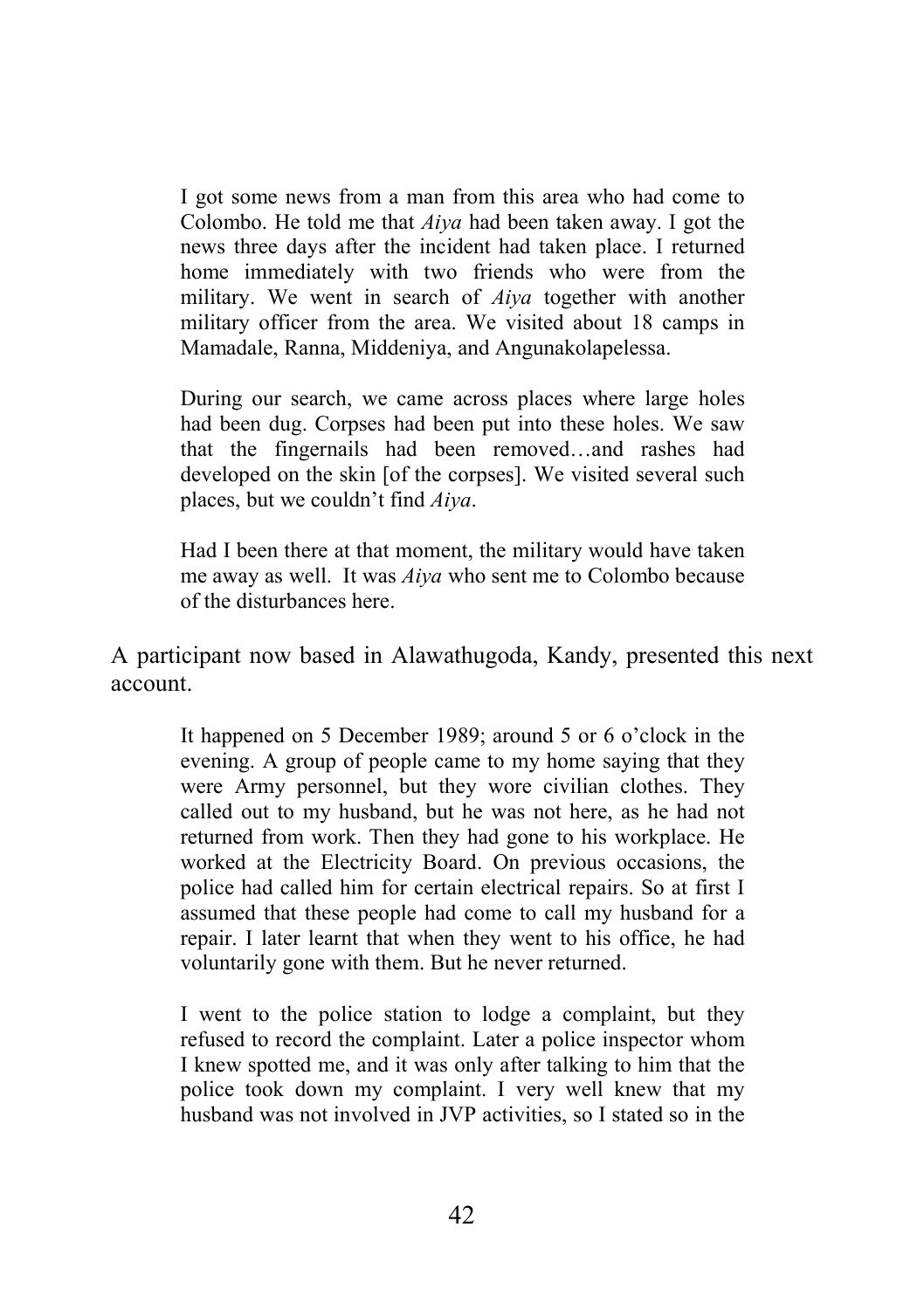complaint. Yet I never found out what had happened to my husband.

I was forced to look after my three children alone. For a long time, I expected that my husband would return some day. That wish has now passed.

### *2.3 Expulsion from the North*

A participant living in Mannar related the following story.

Our village, called 'Sornapuri' in the Northern Province, was in an LTTE controlled area. At that time, I was working on the Mediation Board. On 28 October 1990, I learnt that the LTTE had decided to expel all the Muslims from that area including those in our village. They issued a deadline of three days in which we were supposed to leave our villages. They also instructed us not to take our motorcycles or jewellery. They did not even allow us to take a grain of paddy. At that time, I was well acquainted with LTTE Commander Lakshmanan, Political Head, Suresh and Organiser, Bharathi. They also told us to leave. They claimed that they did not have any other option, as the orders had come from 'higher up'.

We then gathered in our village mosque in haste and decided that we would go beyond Vavuniya. There were around 60 Muslim families in our village. We boarded tractors which took us to Madhu and from there we crossed Thambana Lake and went to Pandiviritchaan. The LTTE searched us to check if we had taken any jewellery or money with us. The female 'Tigers' searched the females and male 'Tigers' searched the males. We were allowed to then leave. We soon reached Vavuniya and eventually reached Anuradhapura having faced considerable difficulties with constant rain and illness. We then travelled towards the area along the Mahaweli River. We thereafter stayed at the Nelliyagama camp in a Muslim village in Kekkirawa. People from the Kattaikaddu village in Villaankuli also stayed with us at the camp.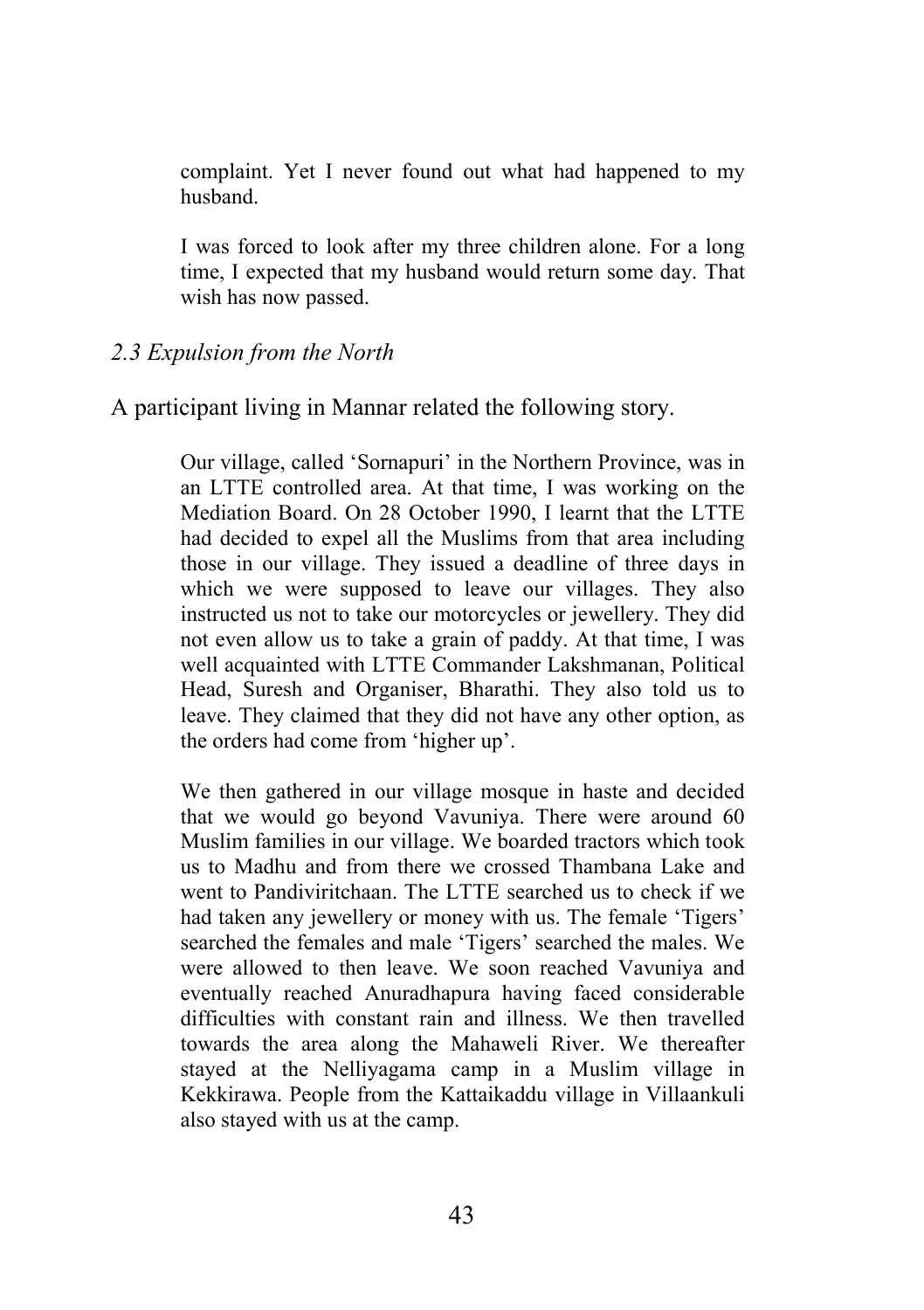The primary occupation of our village was agriculture. There was a small water source that allowed for us to farm, and we remained there for a long time before coming to Adampan after the war.

I was saddened by the constant cries of my wife and children. My mind was never at peace, as we were left without anything. The mental trauma was tremendous.

### *2.4 LTTE raids on border villages*

A participant based in Anuradhapura recollected the following incident, which took place in her village.

It was 26 November 2007. My husband was not here at that time; he was working abroad.

I heard that it was Prabhakaran's birthday. My father and mother had gone to work in our paddy field that morning. They had gone there early in the morning; I think at about 8 o'clock. Our paddy field lies in an area called 'Mannaran Handiya' (Mannar Junction), close to the area called 'Track 6'.

On a previous occasion, the LTTE had taken two of our uncles away and had shot them dead. That morning the LTTE took my father and mother while they were working in the field. They had taken my father and mother towards the *oya* (stream) that lies beyond our paddy field. It is this *oya* that separates the colonies where my parents lived and where my husband and I live. When they reached the *oya*, they shot my father and fired several shots on my mother's chest.

People living in this colony had heard the gunshots. Then they had gone to the area to find out what had happened and had found bullets in the paddy field. We often experienced disturbances from 'Tigers'. They were living close to the boundary of the forest.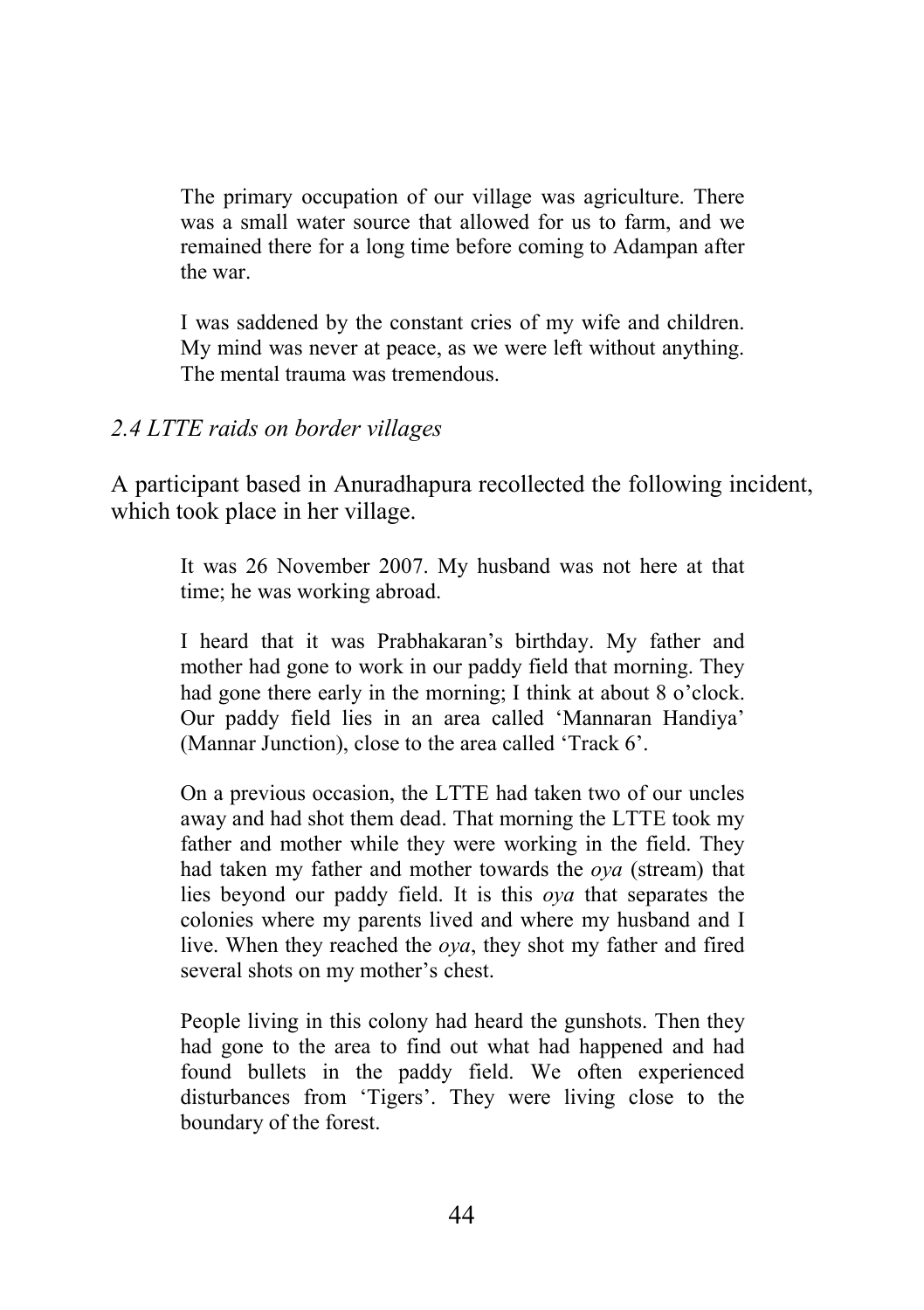When the incident took place, my mother was 47 and my father was about 53. My sister was married and lived separately. She telephoned me when she got the news. We went to the place to see our father and mother; it was difficult to recognise them.

I felt extremely sad. I always feel sad when I think about how to cope without my father and mother. My wish is that such a thing may never happen to any other person.

### *2.5 LTTE bombings of civilian targets*

The following recollections were shared by two participants who lost family members during the Kebithigollewa bus bombing.

My husband was working in the Civil Defence Force. He was 39 years old when he died while travelling on a bus on his way to work on 15 June 2006. At that time he was working in Kebithigollewa. I remember, those whose lives were saved had got off the bus and came running back to the village. It was those people who brought the news that a bomb had blasted on the bus. Then the entire village rushed to the scene. I ran there screaming loudly, but when I arrived at the scene, my husband had already been taken to Colombo. He had still been alive by the time he reached Colombo. Some casualties had been taken to Kebithigollewa hospital, some others to Anuradhapura and a few to Colombo. My family members did not permit me to travel to Colombo. So I was forced to return home without any further information about my husband.

Later I learnt that my husband had been transferred to Anuradhapura. But I was not permitted by my family to visit him. He died two days later on 17 June 2006. My brother then went to Anuradhapura and brought his body home. We had a funeral at my brother's home. I was 24 then.

---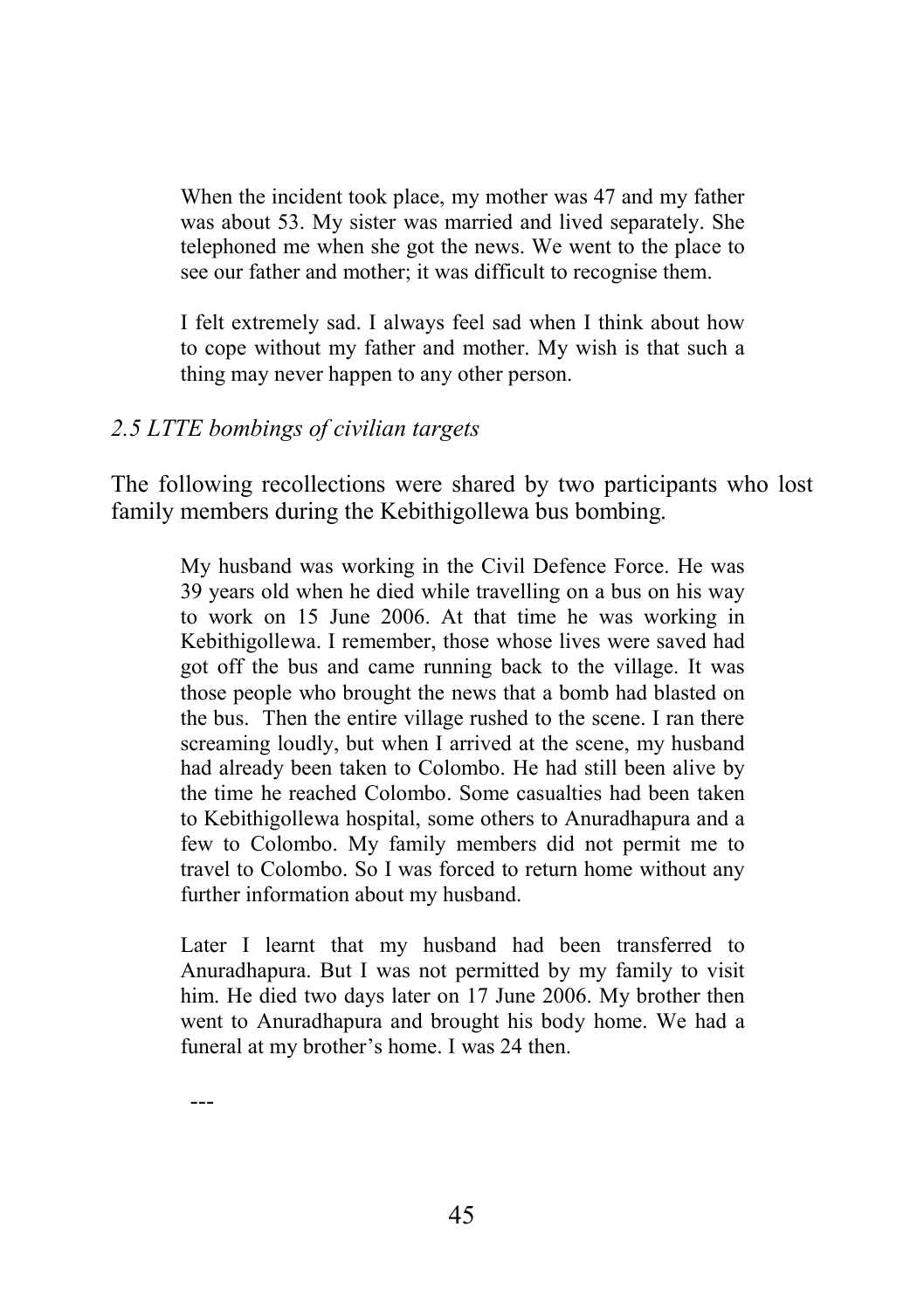The bus was bombed on 15 June 2006. My parents and the others from my family including my brother, my two sisters and my nephew were travelling in that bus to attend a funeral. It was the funeral of a cousin who had been shot dead by the LTTE the day before. Many people from our village were travelling on that bus to attend that funeral.

I was travelling on another bus, which was transporting the employees of a garment factory. Our bus was travelling about two kilometres behind the bus that my parents were travelling on. Although that bus was beyond our sight, our bus was travelling close behind it. When we had travelled a little distance, suddenly the Army stopped us. They didn't allow us to go further. When we asked why, they said that the bus that had been travelling ahead of us had been bombed. Then we got off the bus and rushed towards it.

When we arrived at the scene, the injured had been taken away. My parents were not there. There were dead bodies everywhere. We couldn't recognise most of them, but I saw my nephew lying dead. The injured were being taken to hospital. But my mother was already dead by the time she was taken to hospital. I didn't see my father either. People say he had spoken after been injured. But he had also died on the way to hospital.

My two sisters survived. My *Akka* (older sister) was seriously wounded and *Nangi* (younger sister) says that she only heard a big sound and she doesn't remember anything else. *Aiya* (older brother) had spoken to *Akka* while they were being taken to hospital. Many people died because there are no proper facilities in these areas. Tractors were used to take people to hospital. We were told that *Aiya* had died due to internal bleeding in the brain.

A participant living in Ambalangoda related the following story.

It was a Full Moon *Poya* day—10 March 2009. I usually visit my parents in Weligama on *Poya* days; I take some food that I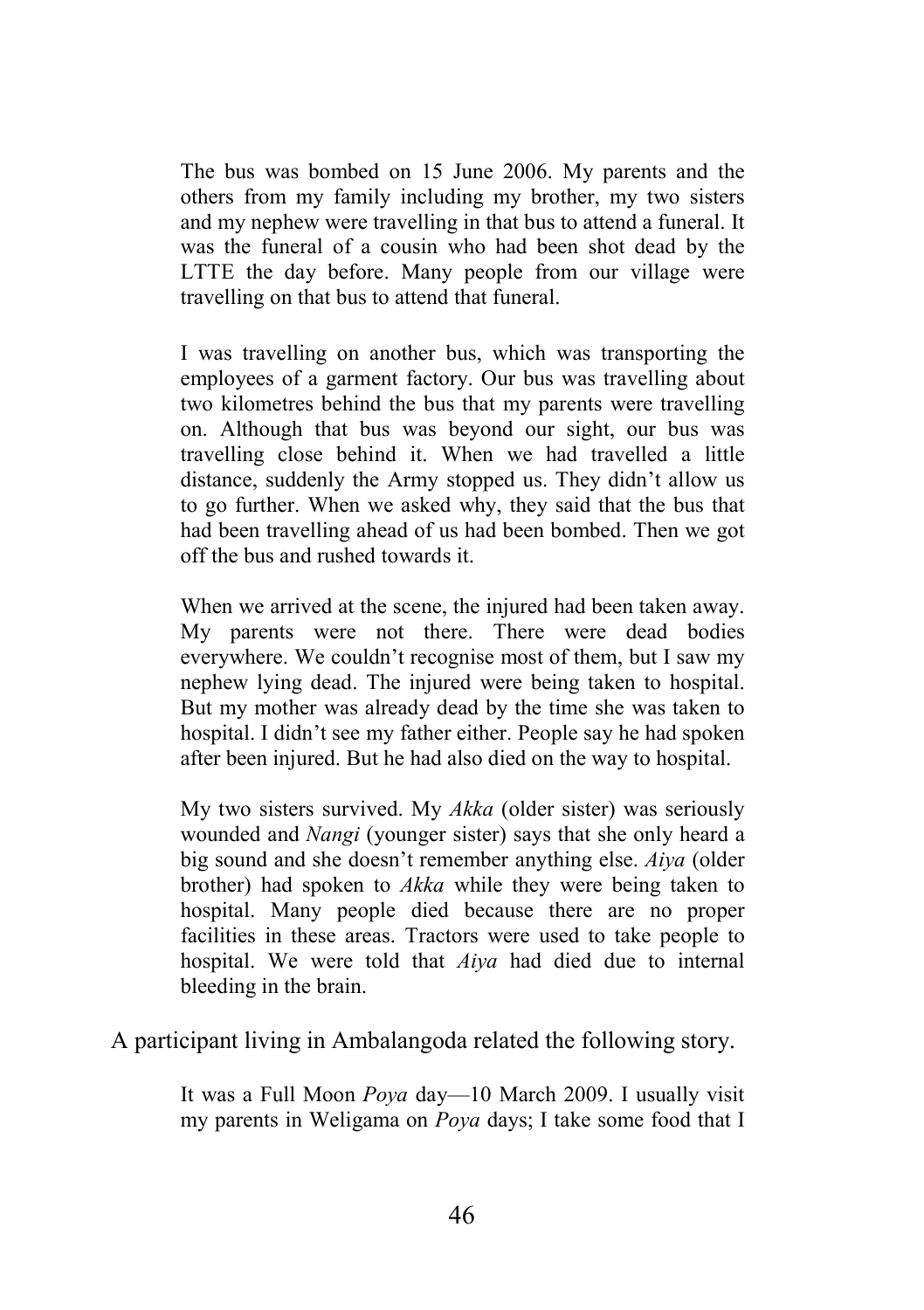prepare for them. My husband asked me to take the children with me. He said that he would wash the vehicle, keep it in the garage and go out. When I asked him where he was going, he said that he had been invited to some function at the mosque and that he was attending that function together with our neighbour, who was a lawyer. My husband was an Ayurvedic doctor and a registrar of marriages. He also worked as a coroner. When a member of a Muslim family of this area died, hospitals should hand over the corpse to the family members soon. My husband worked hard to ensure that. So the Muslim people in this area liked him very much; that is why they had invited him to their function.

That day, our youngest child had a tuition class, and only the other two daughters remained at home. I was expecting to leave to visit my parents along with my daughters once the youngest returned. Meanwhile, my husband had left home without informing anybody—which was unusual.

When my youngest daughter came home from her class, she said that she had seen a train of vehicles rushing through the town tooting their horns, making a lot of noise. When she was coming home, one of the neighbour's sons had been crying loudly and had been throwing chairs on the floor. Another son had seen his father's vehicle, which had been rushing towards the local hospital. We immediately went to the hospital and discovered that my husband was dead. I do not recall anything that happened on that day thereafter. I cannot remember anything—how I came back home, or what I did during the next few days. I now know that a bomb had been blasted at a procession near the Godapitiya mosque.

I now feel I have been left alone with three daughters.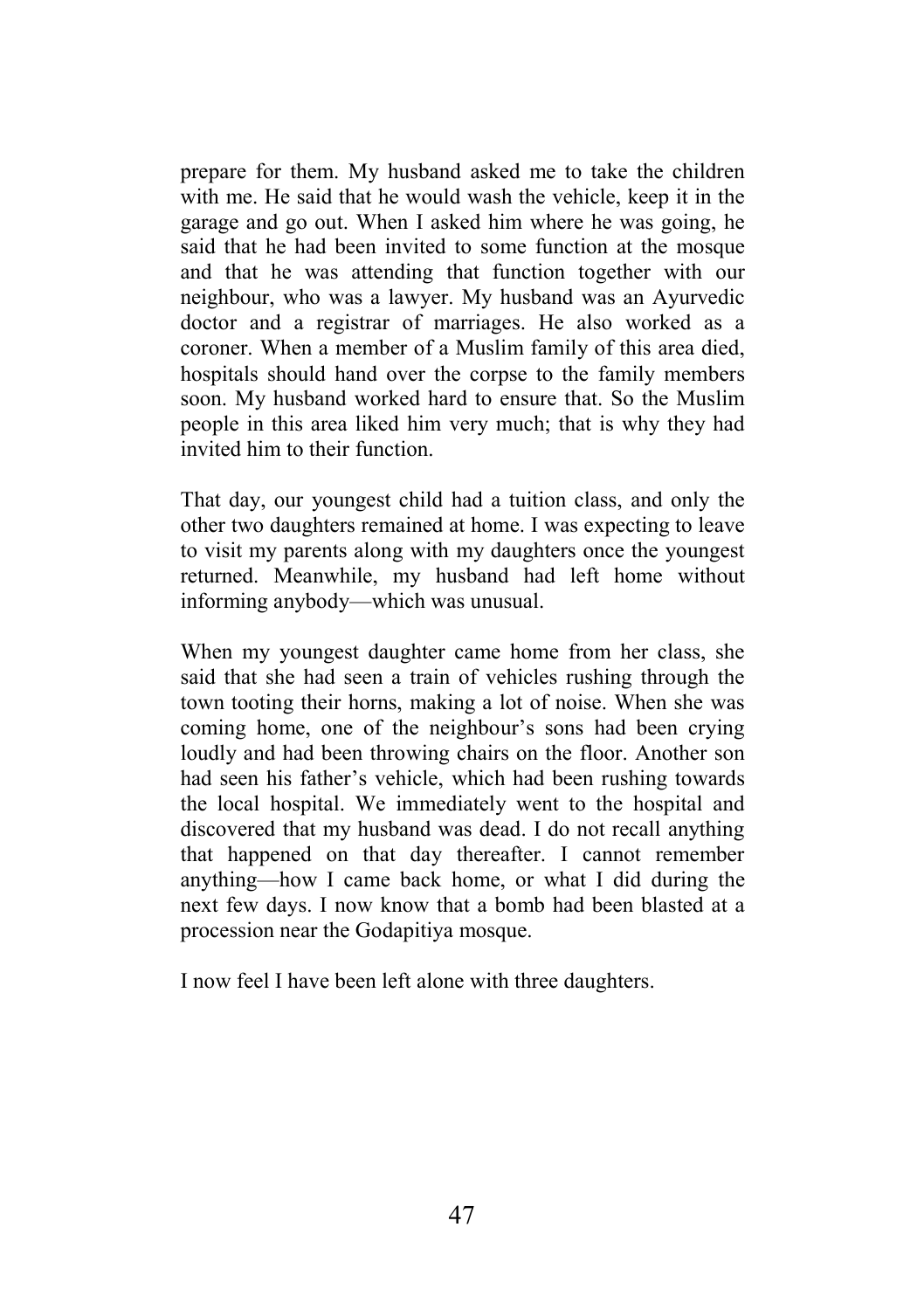### *2.6 Military personnel killed or missing in action*

The following accounts were presented by two participants from Gampaha and Anuradhapura respectively, both of whose sons were killed in action during the war.

My son died on 21 September 1998. He was a lieutenant at that time and was serving in Paranthan. 'Tigers' had launched a surprise attack on the camp. We heard the news on television. However, until considerable time had passed, nobody told us what had happened. In fact, we still do not know precisely what happened there that day.

We lost the only son we had. He did not join the Army for employment; actually he did so to protect the country.

Before he joined the Army, he wrote poems about his motherland. Recently, when I was cleaning the house I found some old poems that he had written. He was a very clever boy. At school, he took part in various types of sports. We are not very rich, but we are not poor either. There was absolutely no need at all for my son to join the Army for employment; he did so solely for the sake of the country.

---

My son was at the Mullaitivu camp when it was attacked in July 1996. It had not been a long time since my son had joined the military. After three months of training, his first appointment was to the Mullaitivu camp. When he reached the camp, he sent a letter saying that he had reached there safely.

We got the news that the camp was attacked the following day. My son was just 19 when he joined the Army. He was my eldest son. When he joined the Army, I was serving in the Civil Defence Force.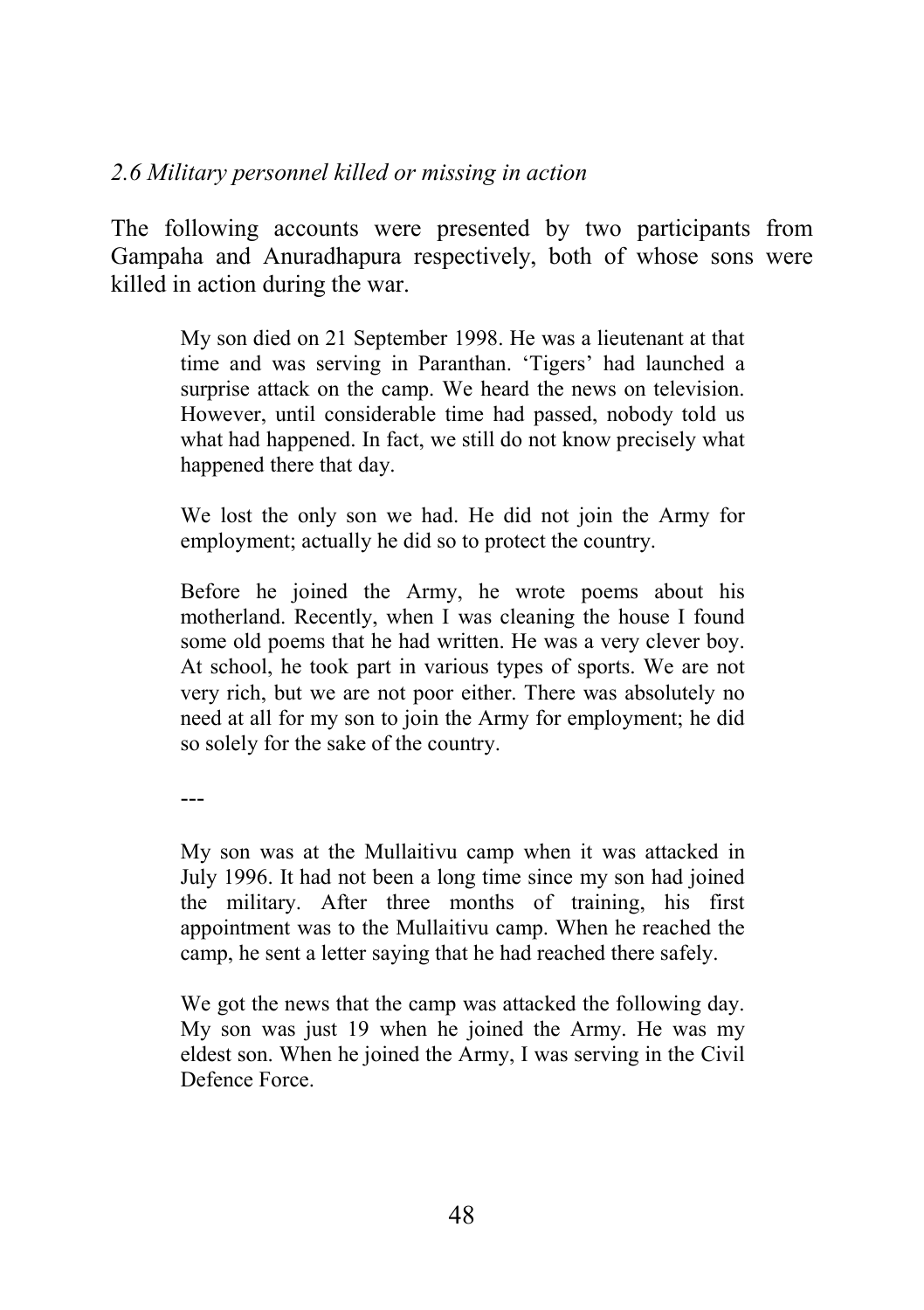After a few months, I received a letter stating that my son was missing. At the time, my wife was working in the Middle East. At first, I didn't even tell her that our son had gone missing. I thought it would be too much for her. But about two years later, a death certificate was sent to us. So she came to know about our son's death only when she returned home that year. Now my wife is suffering from depression. She has not worked since our son's death and never left the country again.

#### *2.7 The final stages of the war*

A participant from Kilinochchi shared her personal experience during the final stages of the war.

My husband, children and I lived very peacefully before 2008. My husband was involved in agriculture in Vattakachchi. 'The movement' [the LTTE] asked my husband to join their ranks, but because our children were young and since we did not have any other source of income, they did not force him to join. However, we donated a small amount of money to them monthly. We lived in Ramanathapuram till 2008, and then fled to Mathalan when the fighting became worse.

In Mathalan, we stayed in a small hut along the open shoreline. We made sacks using the clothes we brought with us, filled them with sand, laid them out and placed planks on them. I stayed in this temporary bunker with my husband and children.

Our relatives were also in this same place. When the fighting became very intense in March [2009], shells would fall on us and explode near us. Most of the time, we wouldn't know where the shells were coming from. They kept falling. At times, we wouldn't even hear the shell coming in—just the explosion. Bullets would come from both sides, and we were in the middle of it all. One day, a shell landed near our bunker and four people died right next to us. Another shell attack injured my mother and I. We were then moved to the Pulmottai Hospital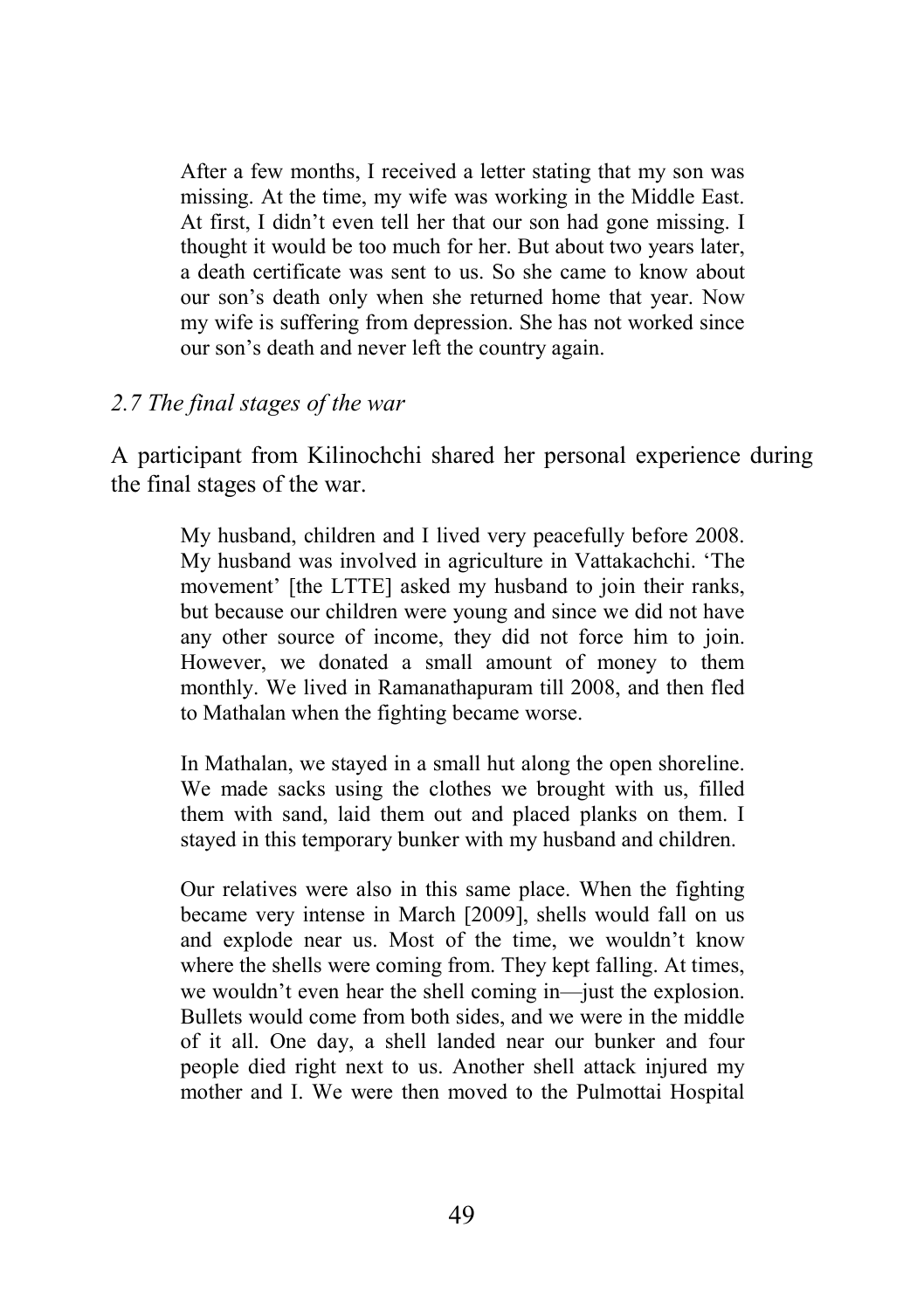and then placed in the Pathaviya Hospital. My husband remained at the bunker.

I later learnt that my husband had died on 21 March 2009. I don't know what happened to him. My husband's brother and other relatives buried my husband's body.

I felt that my entire family should have died along with him. I struggled a lot, having to drag my three young children along. When we were in the Vavuniya [displacement] camp, it came to a stage where we had to beg the government for a change of clothes. After we were released, we came to Kilinochchi, where we have been struggling to survive since.

#### *2.8 Disappearances and displacement in the aftermath of war*

The following account was presented by a participant now based in Mannar.

> My husband and I fell in love and married. Before he married me, he was a member of the LTTE. In 2006, after the mandatory 'one family, one cadre' rule was introduced, he rejoined the LTTE. His alias was *Kamban*. He was a driver for the movement, and was put in charge of cultivation in Parapukadanthan. He used to go to and from Adampan, Manthai and Mulankavil. Rs. 10,000 would be deposited in his bank account monthly as his salary. We lived in Periyamaddhu during this time. The house we lived in belonged to a Muslim family; we had land in Periyamaddhu, but did not own a house. We were later blessed with a son in November 2006.

> My husband's job was to drive them [the LTTE] to where ever they wanted. A few people were under the impression that my husband was the person who forced people to join the movement because he was often seen driving LTTE members around. However, he has saved many people. He warned people to run away before they were about to be recruited. So he was a popular person among the people he had saved.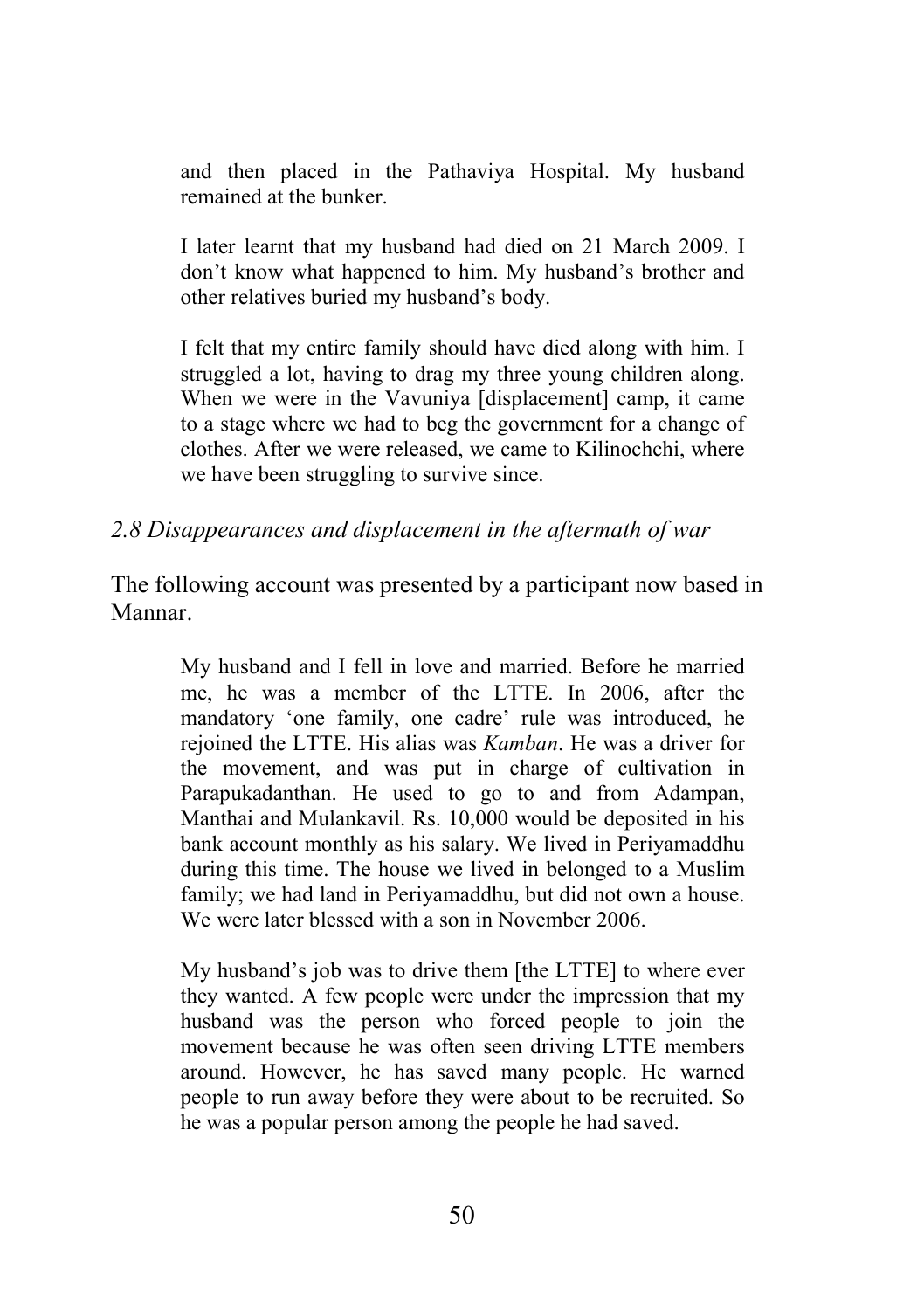In 2009, we became displaced because of the war and had to move to Mullivaikal. I asked my husband to come with me, but he was afraid that the Army would kill him because he was a member of the LTTE. He would have also worried that if he came, they would shoot my son and I. He told us to go and that he would come with us to the bunkers. Many shells fell on us while we hid in the bunkers. The bunkers were by the sea. The place was open and there was constant fighting. We were unable to escape from this area; the only way out was through the *Nandi Kaddal* (Nandi lagoon). My child and I, along with my brother-in-law, later moved from LTTE-held territory towards the Army-controlled areas. My husband did not come with us. Hundreds of thousands of people came with us. There was no food and we could not sleep. The next morning, the military picked us all up at Iranamadu and took us to the Vavuniya Ramanathan camp. We didn't have any documents or any clothing. My husband told me to not take any pictures of him. However, through some god's grace he is in one of the pictures that I kept of my child.

We left Mullivaikal on the 16 May 2009. On 17 May, I received news that my husband was with friends. They entered Army-controlled territory on 18 May. The Army asked the people who came alone to separate from those who came with their families. My husband stayed with those who had come alone. Some eyewitnesses claimed that the Army took the ones who had come alone in trucks. I asked about my husband from some of the people at the Ramanathan camp. Some told me that he was initially held at the Omanthai Tamil Vidyalayam [a school], and that the Army had later come and taken him away.

I was expecting my husband to return to me. I was scared, but my mind didn't waver; so I waited for his return. It has now been more than 5 years. I still do not have any news of him.

While we were in the camp, we were enclosed like cattle. They would throw food and water bottles at the crowd. There would be pieces of strings and fibres in the rice and curries. There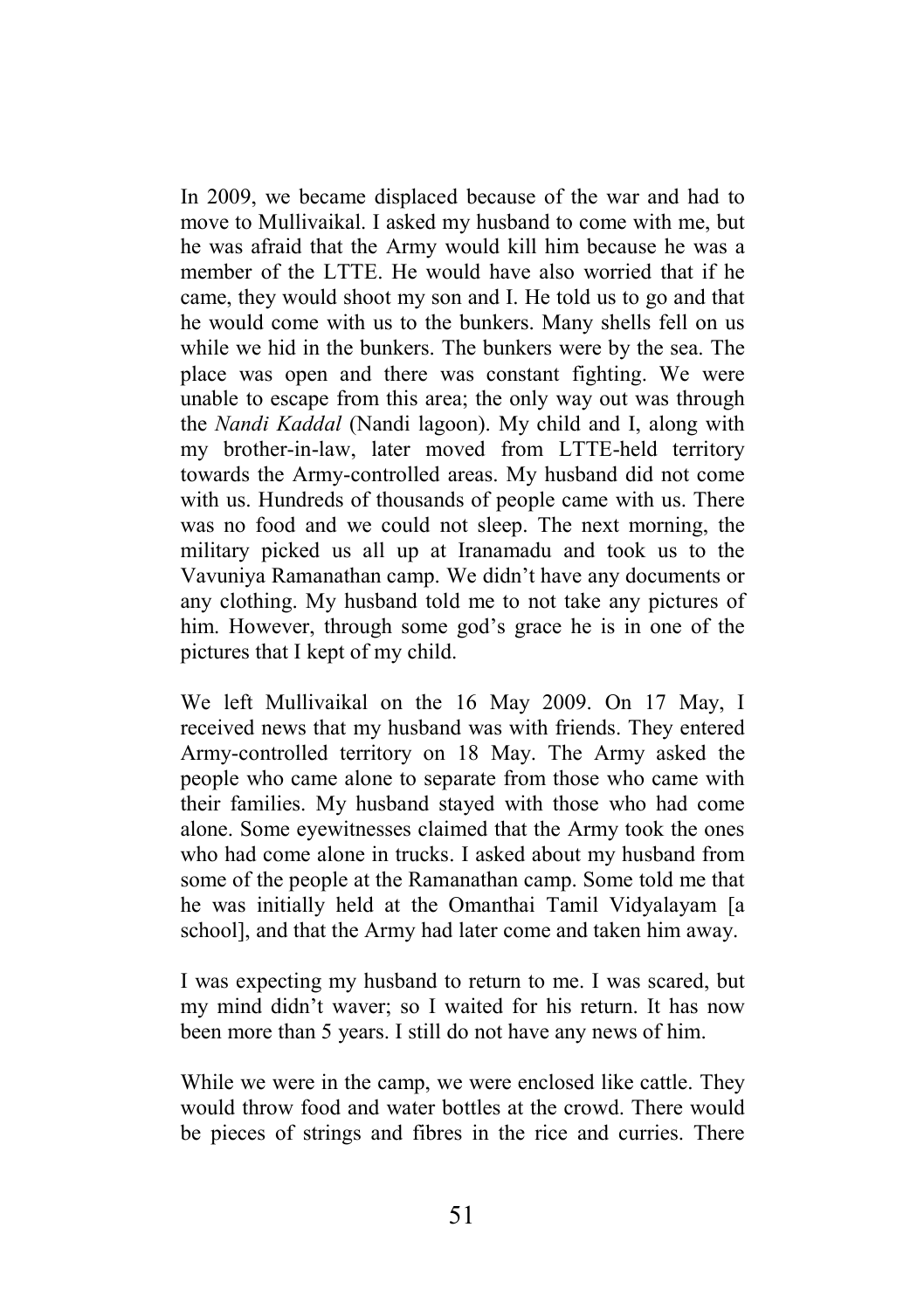would be worms in the brinjal curry. Later, we started cooking with the items they gave us. Our relatives would come to see us. Everybody would have to shout and yell to communicate. There would be a fence between our relatives and us. In the beginning, our relatives could not give us money or food items. They would have to line up in order to meet us. Later the military permitted our relatives to aid us. We were finally released and I returned to Viddathal Theevu on 2 December 2009.

Another participant from Mannar related the following story.

I had a daughter. She had an appearance that made her look older than she was. When she 'attained age' at the age of just 10 years, she looked as old as 15 years. When she was actually 15 years old and in the  $10<sup>th</sup>$  Grade, she joined 'the movement' due to the compulsory recruitment rule. During the last stages of the war, she decided to surrender to the Army. However, the movement took her away and prevented her from surrendering. Later, on 7 April 2009, when the Army surrounded Puthumathalan, Mullivaikal, they captured her and took her away to an unknown place.

After my daughter was captured, she went missing. I then fell very ill. I was affected in body and mind due to stress. I'm still alive today only due to the support of my husband and four other children. We became very depressed because we were being repeatedly displaced. At the end of May 2009, we were placed in a camp in Vavuniya, and we remained there in the hope that our daughter would come back to us. During that time, nobody came forward to guide us or aid us in finding our daughter.

We would have been at peace if we all died as a family. We felt the pain of not knowing our daughter's whereabouts. People often say, if the Army takes a son, there is hope that he will come home one day. But if they take a daughter, people say very different things. They speak of how she might be raped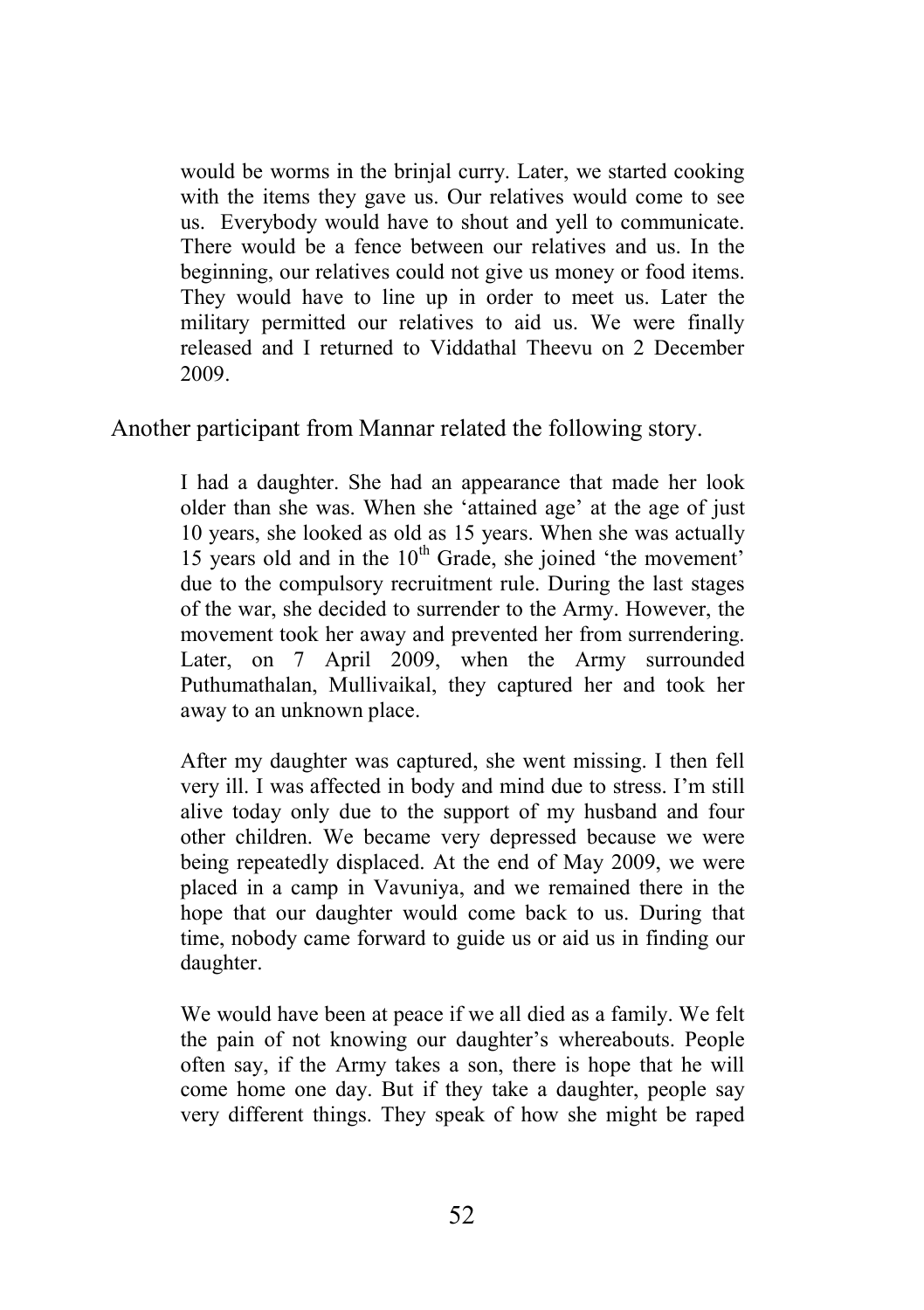and would come back home with her child. Whatever happens, she is still my daughter. My mind told me that it was enough if she just came home. But she never came home.

#### *2.9 Riot in Aluthgama*

A participant based in Darga Town, Aluthgama, presented the following account of the Aluthgama riots, which took place on 15 June 2014.

It all started with a rumour that there was a personal dispute between a monk and some Muslims in the area. The dispute went on for about two days. Later Gnanasara Thero [General Secretary of the BBS] had attended a propaganda meeting at Aluthgama; the riots started immediately after that. They were well-planned riots. During the meeting, he provoked the crowd to attack Muslims. The plan was executed perfectly. There were about 2,000 rioters, and among them, there were people from other areas who mixed with the local rioters who came. Mobs from other areas were transported in buses. It started at around 6 o'clock in the evening. Some of them first broke into a motor shop and stole helmets, which had been stored in that shop.

At around 7.30pm, a mob came to my house and set it on fire. My house was completely burnt down. It wouldn't have burnt like that with just petrol. I think they might have used some kind of chemicals. I was not at home when this happened. But when I came back everything was burning. I would have attacked them, but they had already left. We then began to pour water to extinguish the fire. My house was built only six months previously. They had broken the windows, and set fire to the bed and furniture.

They also set fire to my electrical repair shop. All the documents that I had there were burnt. I had eleven refrigerators, seven or eight air conditioners and seven washing machines for repairs; and my tool sets were destroyed. I couldn't even save a single screw.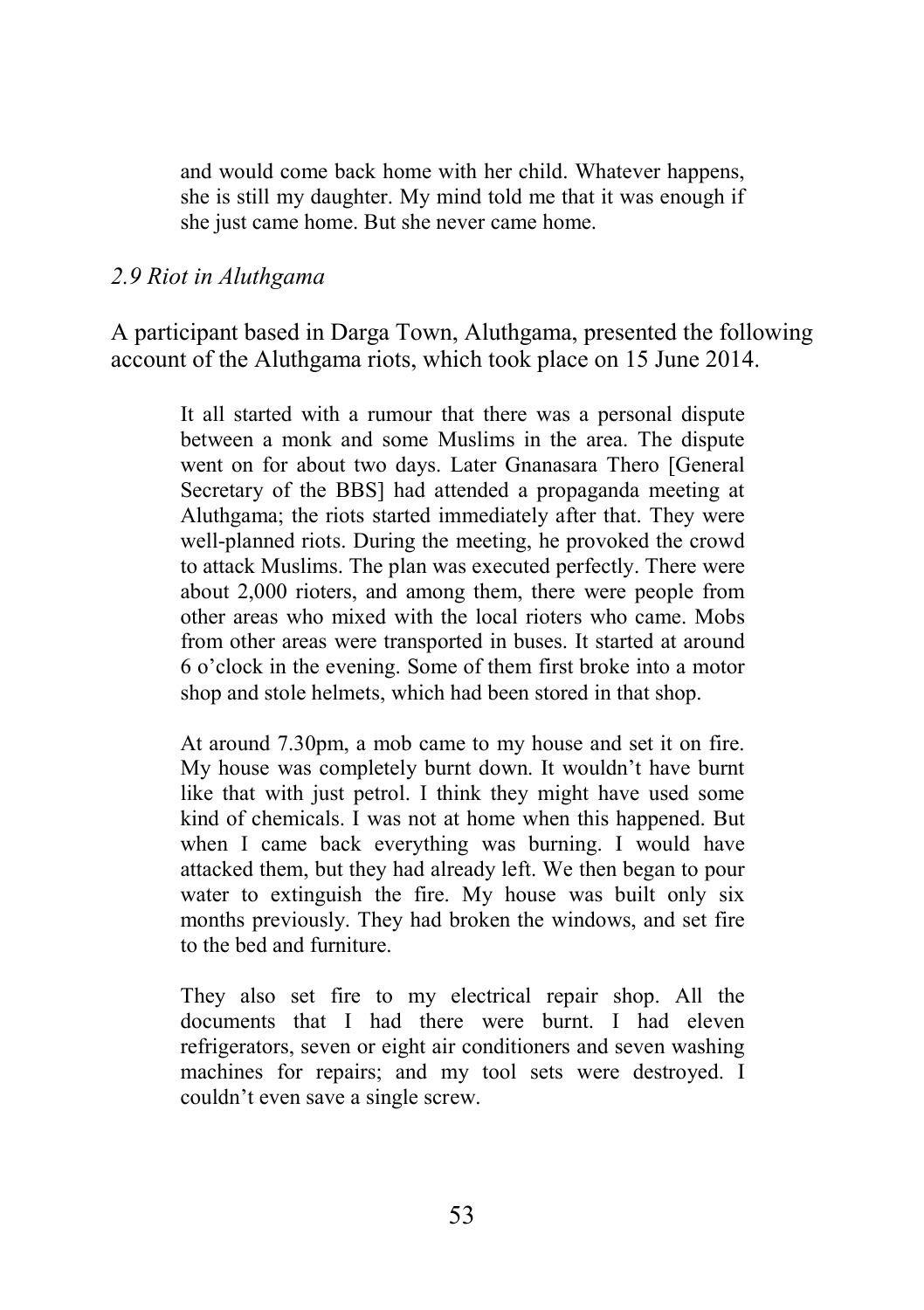There was a garment factory close to my house that was badly damaged. The owner of the factory, who was a Muslim, must have suffered a loss of 25-30 million rupees. Another Muslim neighbour had a hardware store. That was also burnt down. Likewise they have burnt down many shops and houses.

Their aim was to destroy our economical wealth. They also attacked those who went to stop them. One of my cousins was shot dead by them. All the houses and shops at the border of Darga town were burnt down by 9 o'clock that night.

# *3. Reflections on Truth, Memory and Justice*

The recollections, observations and opinions of participants were examined through a process of transcribing and translating the original interview records, and analysing responses pertaining to six key areas of discussion. These interview responses were thereafter compared with the responses of participants at the two focus group discussions. Similar to the interviews, the focus group discussions were also divided into two segments: the first focused on the recollections of participants, and the second focused on their observations and opinions with respect to the six areas of discussion.

## *3.1 The context of loss*

The participants were presented with a series of questions prompting further reflection on their loss. It is understood that the idea of 'loss' is often subjective and deeply personal. It could range from the abstract for example, the loss of dignity—to the tangible—for example, the loss of life or property. This study focuses mostly on the latter conception of loss, wherein participants encountered the loss of a family member or property as a direct result of the events they experienced. The loss of dignity, however, undergirds much of the personal recollections offered by the participants.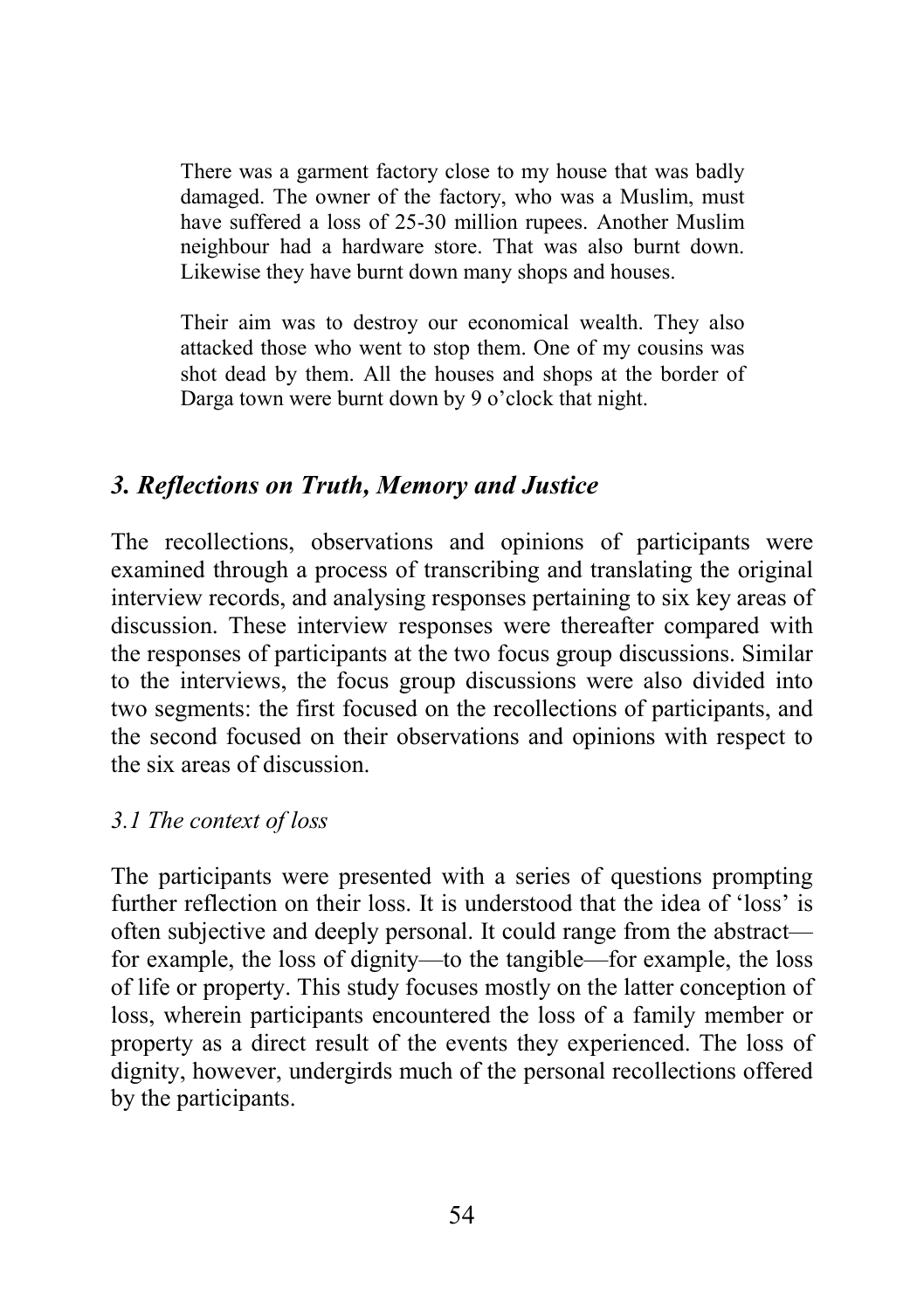The first set of questions dealt with the contextual backdrop to the participants' experiences. Sinhala-Tamil ethnic tensions and the rise of Tamil militancy provided the contextual backdrop to the July 1983 pogrom. The context surrounding disappearances during the second JVP insurrection was the government's use of military and paramilitary groups to eliminate the insurgents and their sympathisers. The LTTE's antipathy towards the Muslim community along with its campaign to homogenise the North undergirded the mass expulsion of Muslims in 1990. A similar context applied to the LTTE's attacks on Sinhalese border villages. Its struggle for a separate state also provided the contextual backdrop for its indiscriminate attacks on civilians throughout the war. Moreover, the war between the government security forces and the LTTE provided the general context of the casualties suffered on both sides and the disappearances of persons during the military occupation of the North and East. The government's subsequent crackdown of dissenting voices after the war underscored the occurrence of post-war human rights violations including extrajudicial killings and enforced or involuntary disappearances. Finally, increased tensions between the Sinhalese and Muslim community and the political mainstreaming of Sinhala-Buddhist nationalism formed the contextual backdrop to the Aluthgama riots of 2014.

Those who suffered loss during the JVP insurrection and the post-war era were unanimous in their condemnation of the overall context of their loss. In the case of the JVP insurrection, no participant viewed the government's crackdown on alleged JVP members and sympathisers as 'necessary' or 'inevitable'. These participants held the view that their loss was not in any way or form justifiable within the prevailing political context of the time. Similarly, participants whose family members disappeared soon after the war also felt that such violations could not be understood within any justifiable context. These sentiments underscored their attitudes towards both their loss and those responsible for that loss.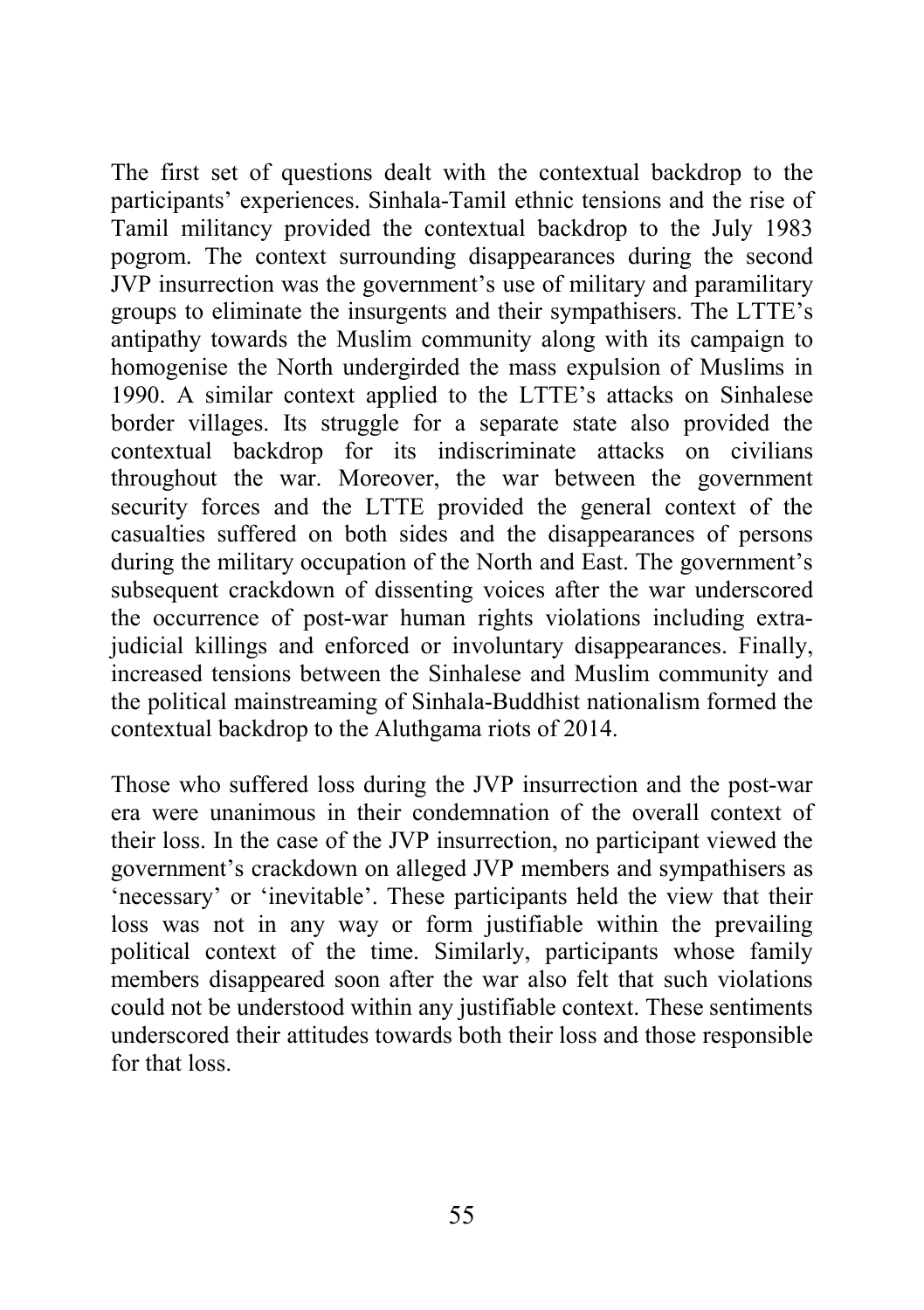The responses of participants who lost family members due to the war were radically divergent. Three types of sentiments emerged.

First, some participants stated that the war was necessary to bring about peace. One such participant observed: 'Earlier, we couldn't go anywhere freely; we lived in fear, but now it is not so.' Another participant—a former member of the Civil Defence Force—stated:

In those days, when we went to cultivate our lands, we carried T56 guns. We always kept watch—we looked this side and that side and worked in fear, for we didn't know when [the LTTE] would appear. At night, we couldn't come out of our houses even for an urgent matter. Now we don't have any such problem.

Some participants whose sons were killed in action stated that they constantly reminded themselves and those around them that their sons were brave soldiers. One participant from Gampaha, whose son was killed in action, stated: 'I always tell [my] grandson about the bravery of his uncle, for I consider it to be very important.'

Second, certain participants remained ambivalent about the actual necessity of the war, but were grateful to the previous government for defeating the LTTE and ending the war. One participant from Mahavilachchiya stated: 'Actually, I'm very happy that the war has ended because both my parents were killed because of the war. When I think of that, I feel very happy that the war is over.' Another from Pemaduwa remarked:

We have been able to live in peace because the war has ended. Now we can spend time in the yard chatting like this because the war is no more. When the war was there we often used to bundle some clothes and run into the forest to hide.

Third, some participants felt that the war was completely unnecessary. In their view, the war caused suffering that they did not experience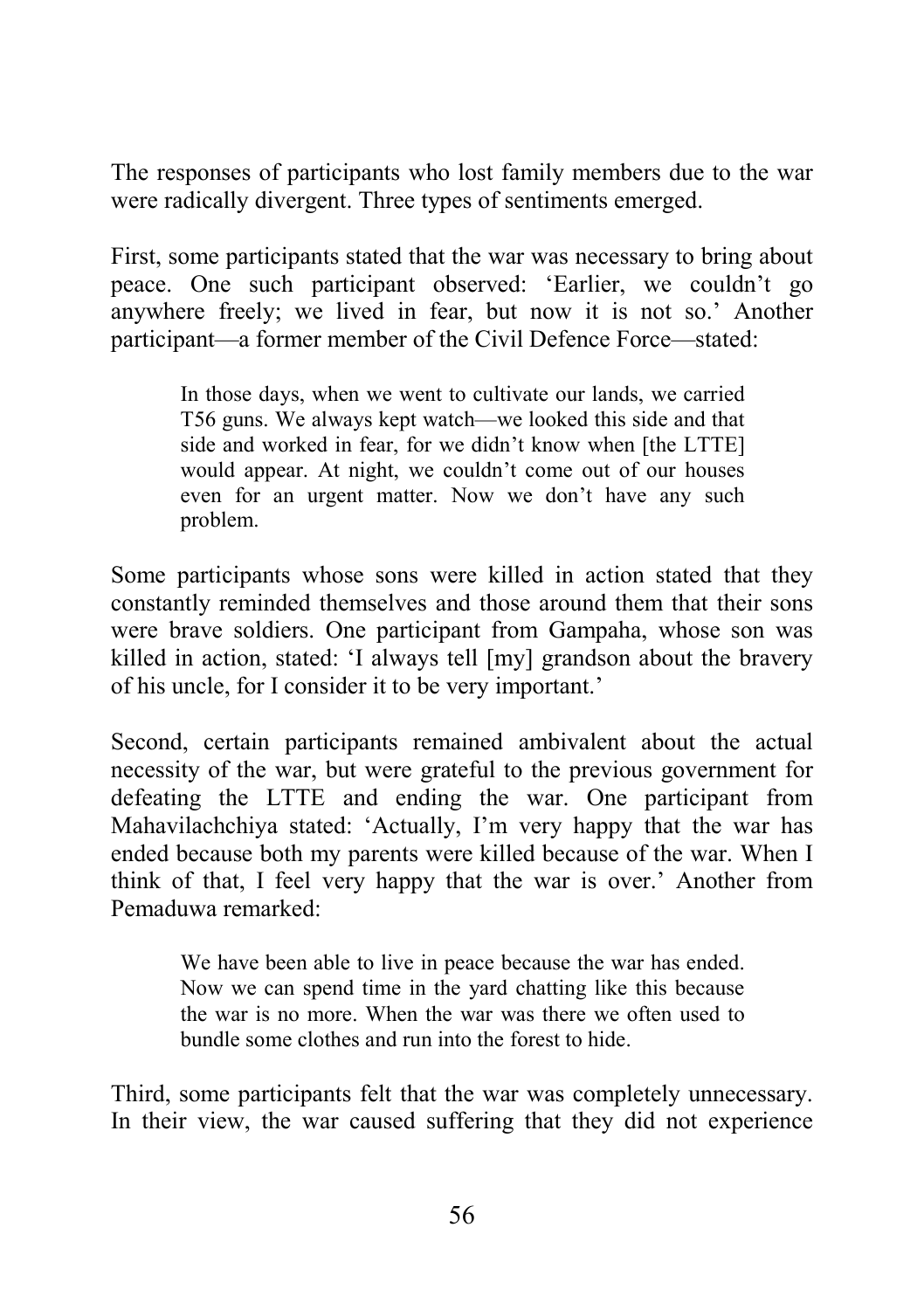before it began. Interestingly, these sentiments focused mainly on the stage of the war that began in 2006 and ended in 2009. Hence the participants' interpretation of the word 'war' varied, with some treating it as a 30-year phenomenon and others as essentially taking place during the period between 2006 and 2009. One participant from Mannar expressed extreme bitterness about the manner in which the final stages of the war were waged. From her perspective, 'the army killed as many people as they possibly could'. She commented that she and her family were 'merely the ones who escaped'. Another participant from Kilinochchi expressed disenchantment with both the government and the LTTE for their actions during the final stages of the war in 2008 and 2009. She stated:

When we were under the movement's [LTTE's] control, we lived well without any problems. People started to hate them during the end stages of the war when they tried to forcibly drag our children into the war. Now, it is only because of the war that we are oppressed by the government. The final stage of the war is the cause for everything.

The polarisation of opinion on the war, however, did not neatly fit into ethnic stereotypes. Some Sinhalese participants did not hold the same view as others with respect to the 'necessity' or 'inevitability' of the war to defeat the LTTE. A male participant from Medawachchiya, whose son was killed in action during the LTTE attack on the Mullaitivu Army camp in 1996, observed:

War is not something that the poor need. War is something that is waged by oppressing the poor in order to establish political power. Other than that, there are no differences among the Sinhalese, Tamils and Muslims of this country. All these are false things created by the politicians in the name of racialism…in order to safeguard their names and their political parties. It is good that the war has come to an end, but it is politicians that are responsible for the eruption of such a war.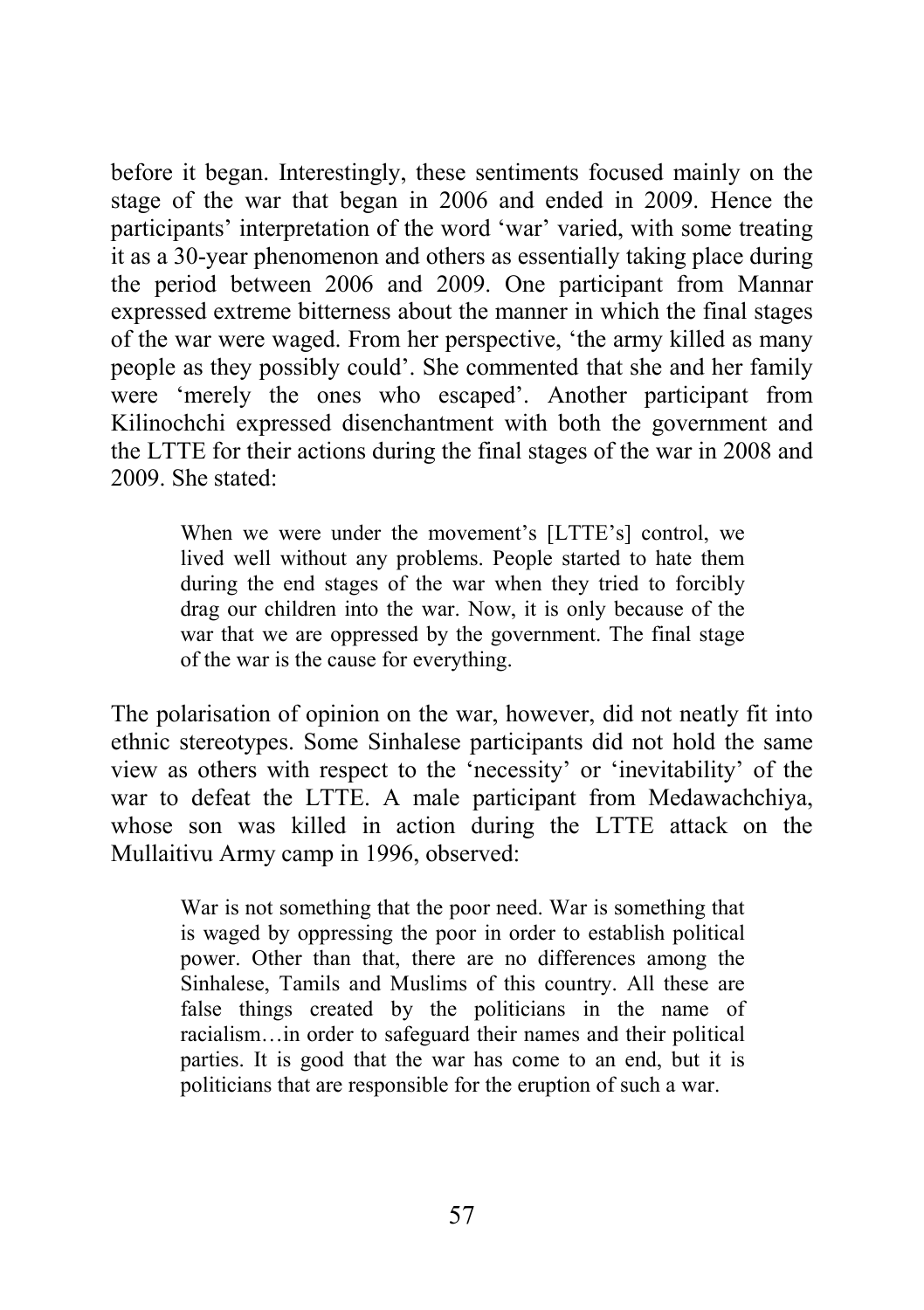The participant was a former member of the Civil Defence Force. The same participant made the following poignant observation:

It is one thing to talk about some heroic deeds done for the sake of the country. Even in our history we have such stories of heroic acts. But, in present Sri Lanka, there are many ethnic groups—not only one. I think we should talk more about how to live in harmony with them and how to prevent such fighting in future.

Not all participants who had lost family members serving in the military held the opinion that soldiers fought for a 'just cause'. In fact, both participants who had a background in the military held the contrary view—that the war was a politically manufactured event, which imposed the greatest cost on the poor. These participants—both of whose sons were killed in action—refused to accept the rhetoric of 'valour' and 'patriotism'. According to these participants, the combination of their personal understanding of the military and their parental experience of loss produced a somewhat distinctive contempt toward war and the glorification of military death. This contempt evokes Wilfred Owen's famous words:

> My friend, you would not tell with such high zest To children ardent for some desperate glory, The old Lie; *Dulce et Decorum est Pro patria mori*<sup>99</sup>

### *3.2 Self reflection*

The second set of questions dealt with how participants viewed their own actions and behaviour both during and after their loss. At least two types of responses emerged in this regard.

<sup>99</sup> Wilred Owen, *Dulce et Decorum Est* (1920). The Latin phrase means 'it is sweet and right to die for your country'.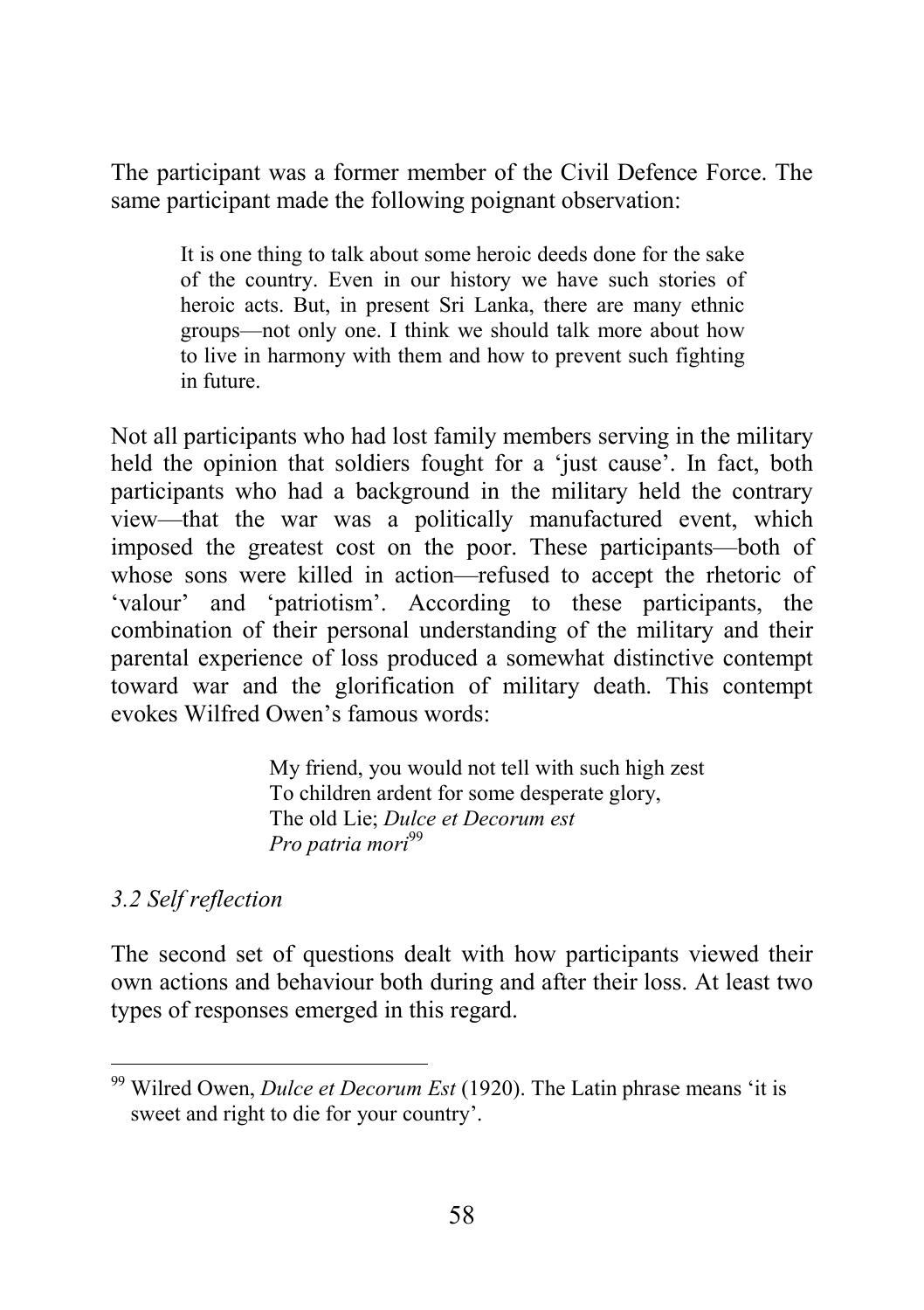Some participants had no significant regrets concerning their actions and behaviour both during and after the traumatic event they experienced. Such participants offered various reasons for their lack of regret. Certain participants had no regrets because they either rationalised their loss as 'fate' or *karma*, or associated it with a positive notion. For instance, a participant who lost her husband in an LTTE bombing stated: 'What happened has happened. We can't help it; even my husband couldn't help it.' Another whose son—an Army officer was killed in action during military operations, stated that she had no regrets because 'he was engaged in an act of bravery'. Others had no regrets due to the efforts they personally undertook to seek the truth about their loss. For example, one participant who lost her husband during the JVP insurrection stated that she went everywhere possible in search of him and often cooperated with others who were also looking for their spouses. She recalled:

I…went there together with the members of the association we later formed. I went to every *devale* (temple) and soothsayer in this country together with four others living in this area who suffered the same problem as I did. We searched for our husbands as far as possible. So, we don't have any regrets about that.

By contrast, certain participants displayed varying degrees of regret concerning their actions or behaviour during the traumatic event concerned. These participants often associated their regret with a perceived failure to prevent the violence or loss they encountered. For instance, one participant who lost her parents during an LTTE raid on a border village felt a deep sense of responsibility for her loss. She recalled that she had left her parents' home after getting married, and insisted that their lives might have been spared had she remained with them. Another participant whose son had been killed in action lamented that her biggest regret was not objecting to her son joining the Army. Echoing similar sentiments, another participant recalled the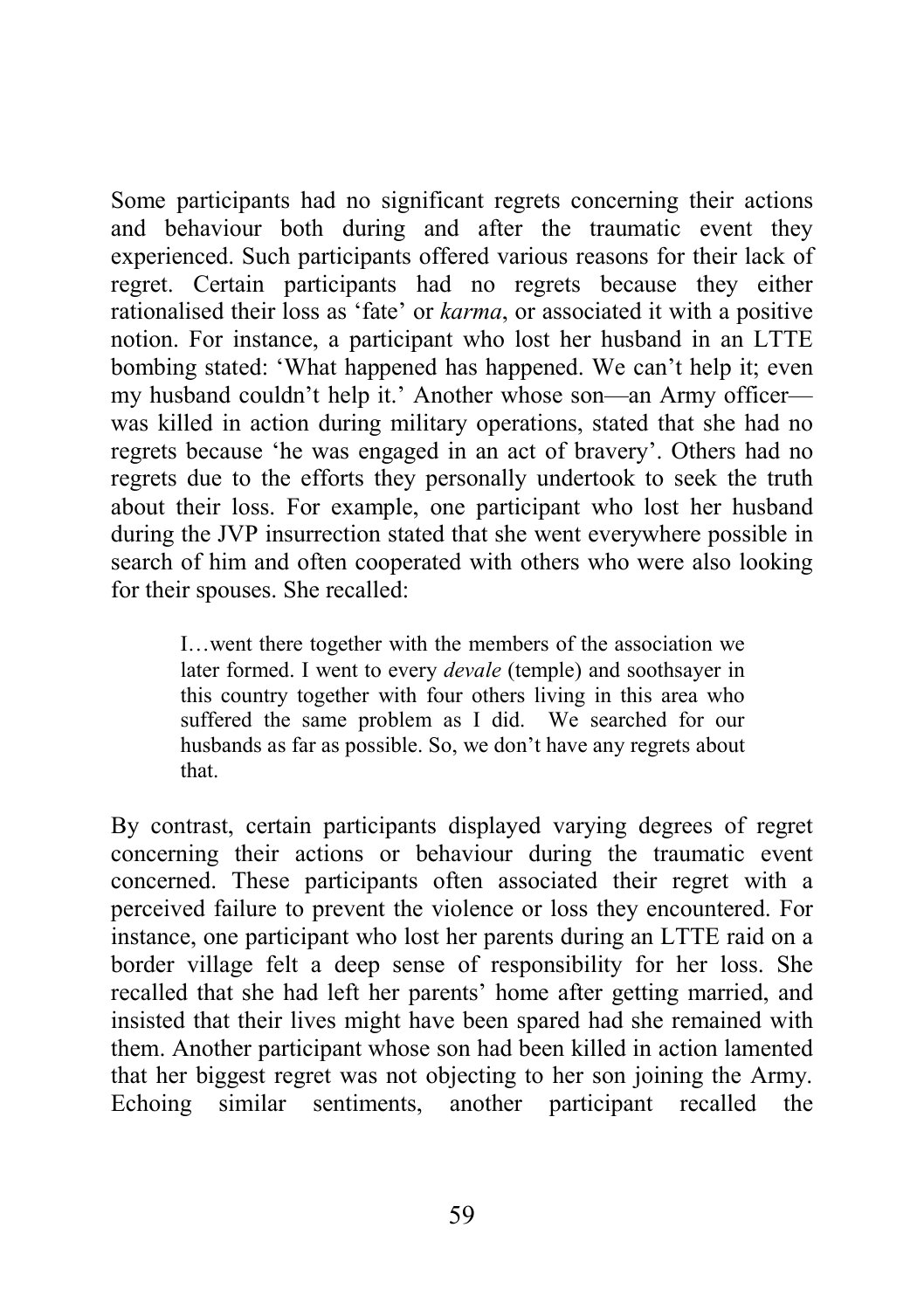circumstances in which her 20-year-old brother joined the Police before he went missing in 1996:

*Malli* [younger brother] did cadetting in school. That is why he wanted to join the Police. One day he told me that he wanted to go for the selection interview. So we took him for the interview. Had we not taken him there that day, he would still be living with us. Later [after he was selected], he wore his full uniform and asked me: '*Akke* [older sister], do I look smart?' He was sitting in this same chair [points to chair] when he said: *'Akke*, I feel rather reluctant to go [to join the police]'. That was the last day we saw him.

Another participant's regrets were more difficult to define, as they related to her failure to act on a premonition she had on the day of her husband's death. She said: 'I had a strong feeling that my husband should have stayed at home without going to work that day.' She mentioned that she regretted that she could not convince him to stay back. The participant's husband was among those who were killed in the LTTE attack on a civilian bus in Kebithigollewa.

These sentiments of regret reflected a tendency among some participants to apportion on themselves part of the blame for their loss. This tendency ranged from the failure to prevent family members from joining the military or anti-state movements, to the failure to act on premonitions of tragic events. This apportionment of blame affected the participants' coping mechanisms in two ways. First, those apportioning such blame saw themselves as struggling to move on from their loss. One participant who lost her husband during the JVP insurrection observed that she was unable to move on because she had to live with her failure to act on her conscience. She strongly felt that her husband should not be involved in the JVP but had kept silent at the time. Second, these participants appeared to have only a limited interest in discovering who was responsible for their loss. Most participants who believed that they were partly to blame for their loss, later expressed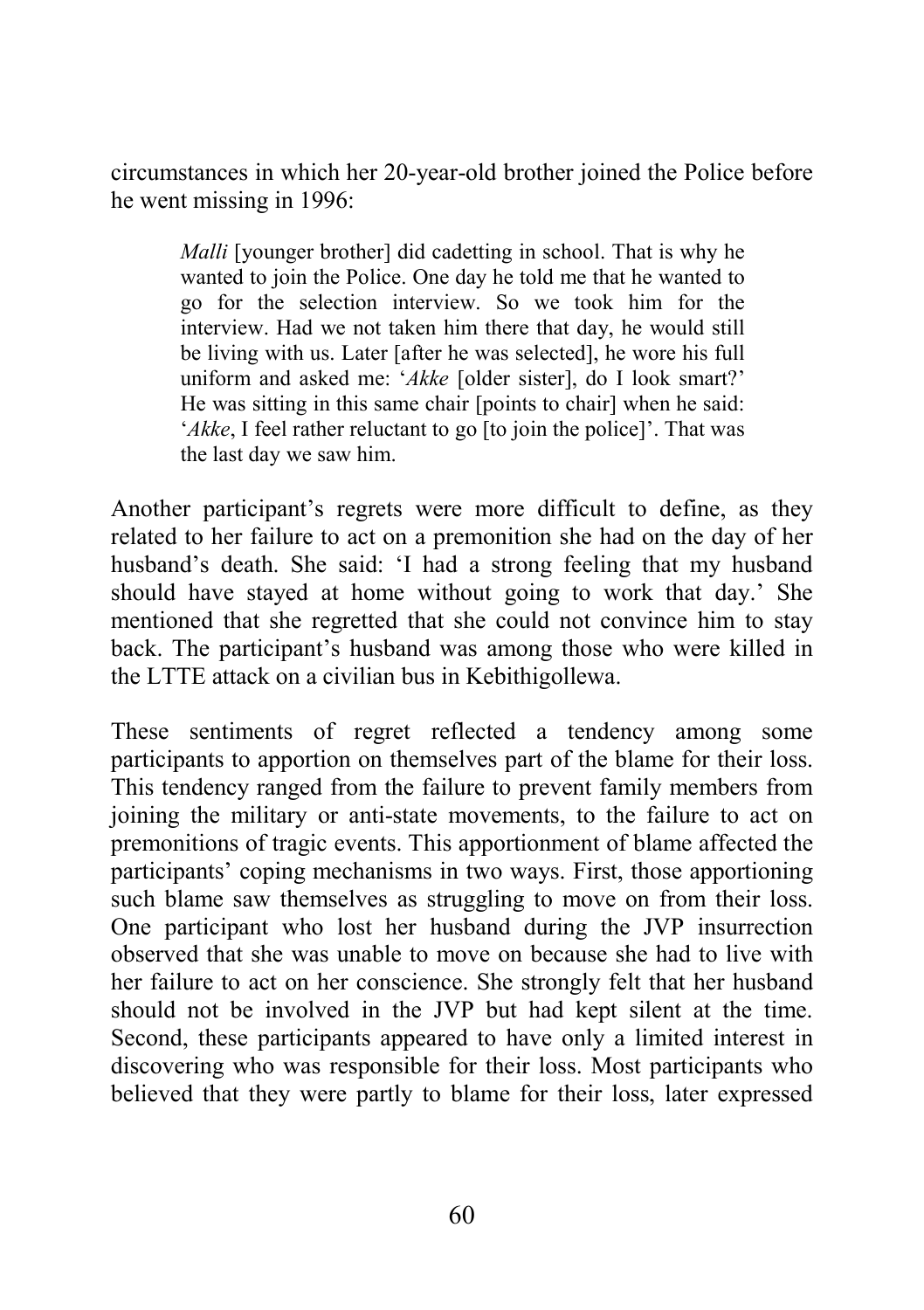ambivalence over the need to investigate and prosecute perpetrators. This ambivalence will be discussed later in this study.

## *3.3 Telling others*

The next series of questions related to telling others about loss. Two types of 'truth telling' were captured in the responses of participants: first, the sharing of narratives and experiences in private, among trusted individuals including family members; and second, the sharing of such narratives and experiences in public formal or semi-formal fora including courts of law, commissions of inquiry and public gatherings. It is noted that the terminology of 'truth telling' is used mostly in the context of truth commissions, where victims and perpetrators testify about a particular atrocity. This section uses the terminology more loosely—perhaps in its broadest sense—to mean the act of telling the truth about an event or experience.

Prior to delving into the views of participants, it is perhaps useful to briefly discuss the perceived benefit of truth telling, which has been the subject of debate among scholars and practitioners. Studies on telling others about traumatic events have not reached consensus on whether the process helps victims. Psychoanalyst Sophia Richman—a child survivor of the Holocaust—argues that dissociation, which is a possible coping mechanism, leads to discontinuity and fragmentation of one's sense of identity.<sup>100</sup> She contends that telling others is 'an empowering experience that potentially restores a sense of continuity and wholeness'. However, other studies have disputed the value of telling others. In *The Trauma of Truth Telling: Effects of Witnessing in the Rwandan Gacaca Courts on Psychological Health*, <sup>101</sup> Karen Brounéus counters the conventional view that truth telling is beneficial to the

<sup>100</sup> Sophia Richman, 'Finding One's Voice: Transforming Trauma into Autobiographical Narrative' [2006] 42(4) Contemporary Psychoanalysis 639-650. Also see James W. Pennebaker, 'Telling Stories: The Health Benefits of Narrative' [Spring 2000] 19(1) Literature and Medicine 3-18.  $101$  [June 2010] 54(3) Journal of Conflict Resolution 408-437.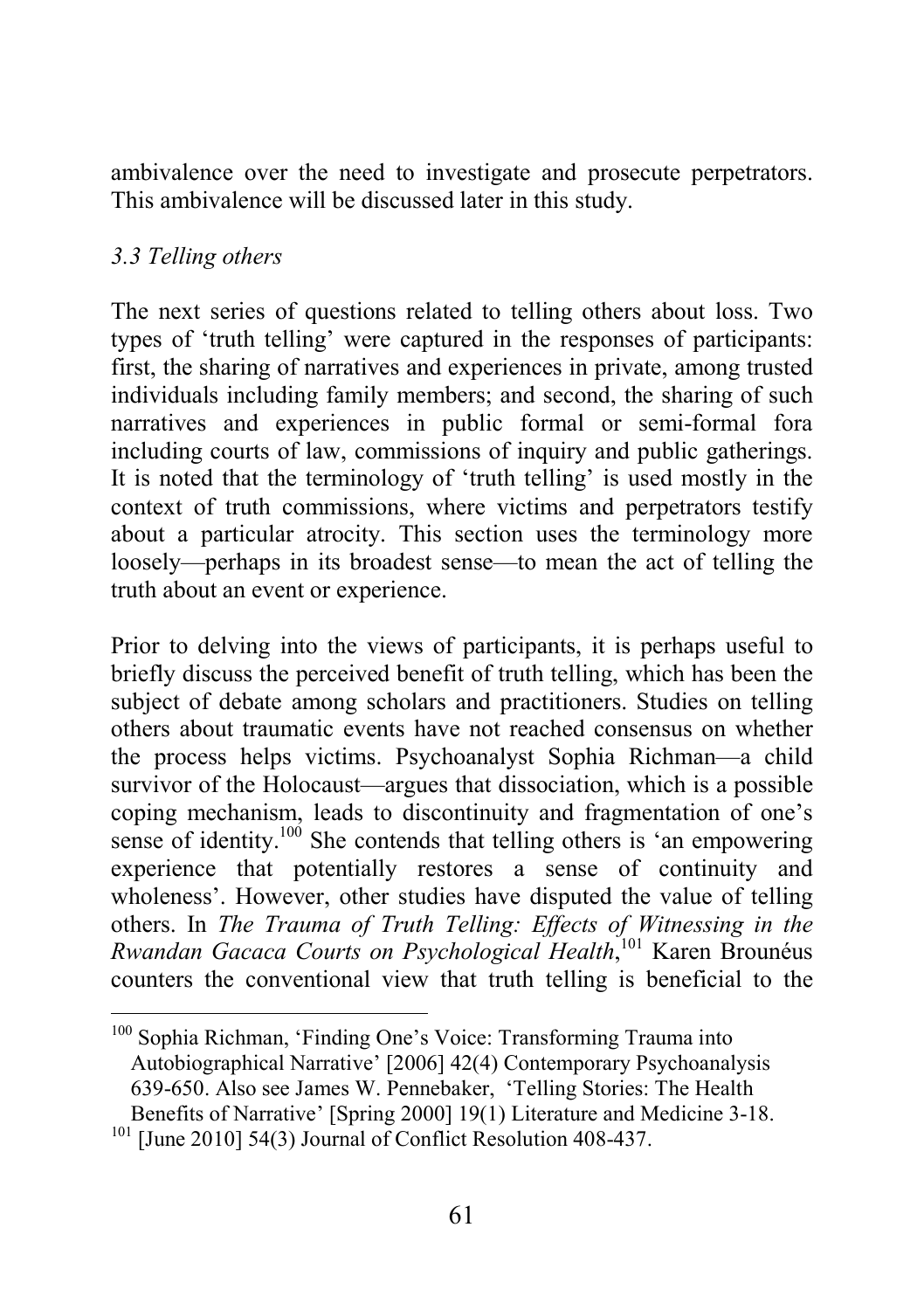victims and leads to reconciliation. Brounéus examines whether witnessing in the *Gacaca* (the Rwandan village tribunals for truth and reconciliation after the 1994 genocide) was beneficial for psychological health and presents an interesting finding. Her survey of 1,200 Rwandans demonstrated that *Gacaca* witnesses suffered from higher levels of depression and posttraumatic stress disorder (PTSD) than other survivors. Her study in fact challenges the claim that truth telling is beneficial and appears to expose the deep complexities inherent in truth telling processes, particularly in post-conflict contexts. Brounéus's study, however, dealt with the process of truth telling in formal or semiformal public settings. The study does not appear to challenge the possible benefits of telling others in private.

In any event, Brounéus's quantitative analysis is disputed in a later qualitative analysis carried out by Ulrika Funkeson *et al*. <sup>102</sup> This analysis was based on interviews with eight women who were witnesses at the *Gacaca* Courts. The study led to three findings. The first reaffirms Brounéus's hypothesis that witnessing can have a negative impact on psychological health. However, the remaining two findings appear to add a layer of nuance. Funkeson *et al* found that revealing the truth through the *Gacaca* can be perceived as emotionally distressing, but *also* relieving, and that witnessing can *either* create increased hostility *or* reconciliation in the relationship between the witness and the perpetrator. The principal finding in this study was that there was no uniformity in the effects of truth telling on witnesses. These varied results shed light on the complex experiences of those who witnessed in the *Gacaca* Courts, and suggest that different factors within a particular truth telling process 'contribute to both positive and negative perceptions of the witnessing experience'.103 The findings of Funkeson

<sup>&</sup>lt;sup>102</sup> Ulrika Funkeson, Emelie Schröder, Jacques Nzabonimpa & Rolf Holmqvist, 'Witnesses to Genocide: Experiences of Witnessing in the Rwandan Gacaca

Courts' [2011] 17 Peace and Conflict Journal of Peace Psychology 367-388. <sup>103</sup> *Ibid.*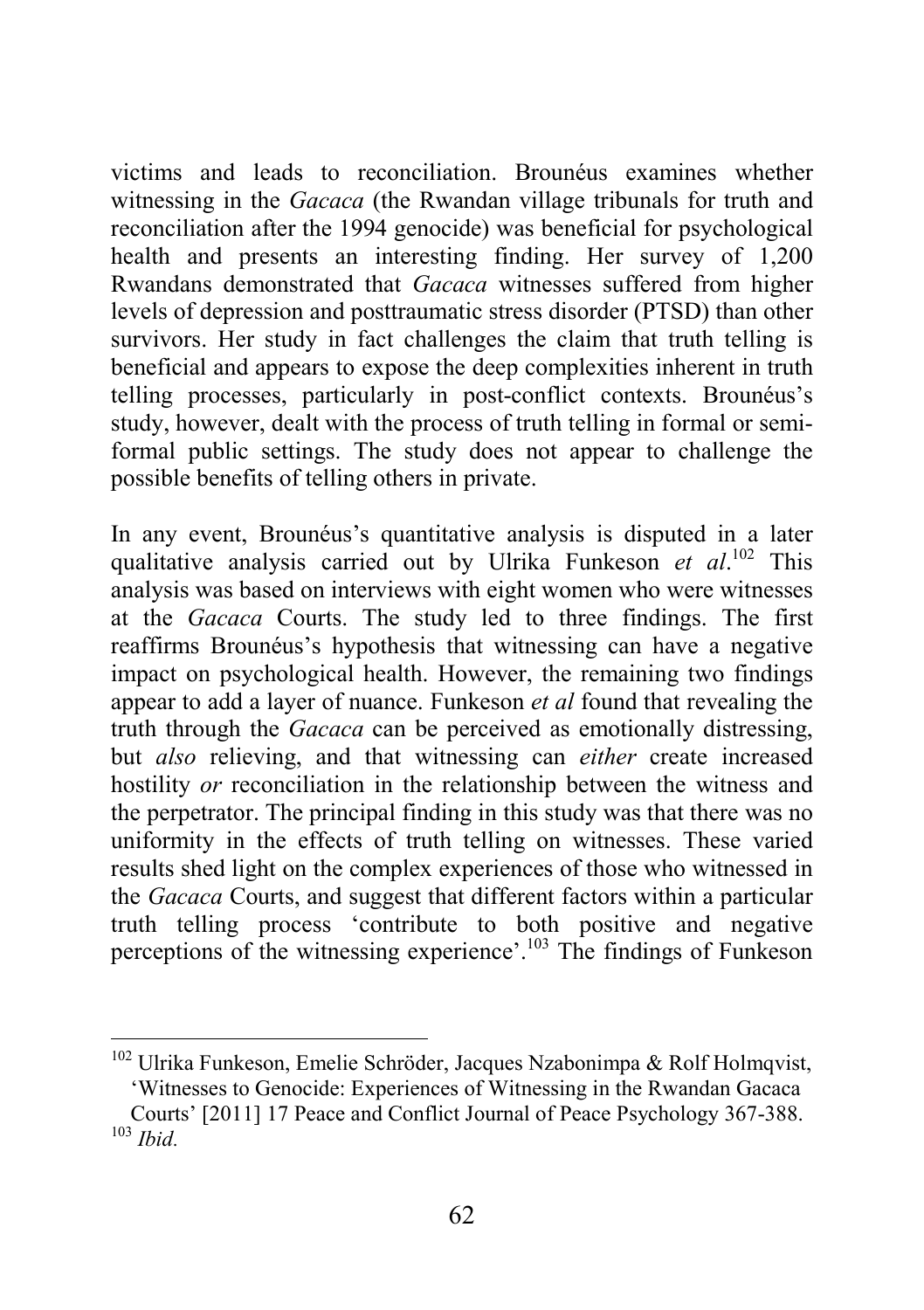*et al* in terms of the divergent effects of truth telling are reinforced by the views of the participants in the present study.

The first question put to the participants in this regard was open-ended, and did not specify any particular form of telling others. Participants were simply asked whether they have spoken to others about their loss. The responses covered both private and public forms of truth telling.

Several participants stated that they refrained from telling others—both in private and public settings. One participant who had lost his brother during the JVP insurrection stated that he did not make an effort to speak to others about his loss. He recalled, however, that the matter came up in conversations at social gatherings such as weddings and funerals, and such recollections often saddened him. Another participant who lost her husband to an LTTE bomb attack stated emphatically that she did not speak about it. In fact, the interview held with her for the purpose of this study was the *first occasion* on which she had recollected her story in detail. Another participant who lost several relatives during the final stages of the war also stated that she preferred not to talk about her loss: 'I usually don't tell anybody anything'. This hesitance in telling others is most poignantly captured in the following remarks by a participant who lost her husband in an LTTE bombing:

I didn't like to speak about it at all; neither did my children. We don't like even the mention of it by anybody at least by chance, for we feel very sad. My second daughter later sent a letter to her aunt in Sweden saying that their father was the best father in the world and the one whose love for his children was the greatest in the world. When our daughters were going to school, my husband accompanied them up to the bus stop. The neighbours once told him not to worry because they [neighbours] would look after them; but he continued to accompany them. He loved the children so much. So we don't like to recollect the fact that he is no more.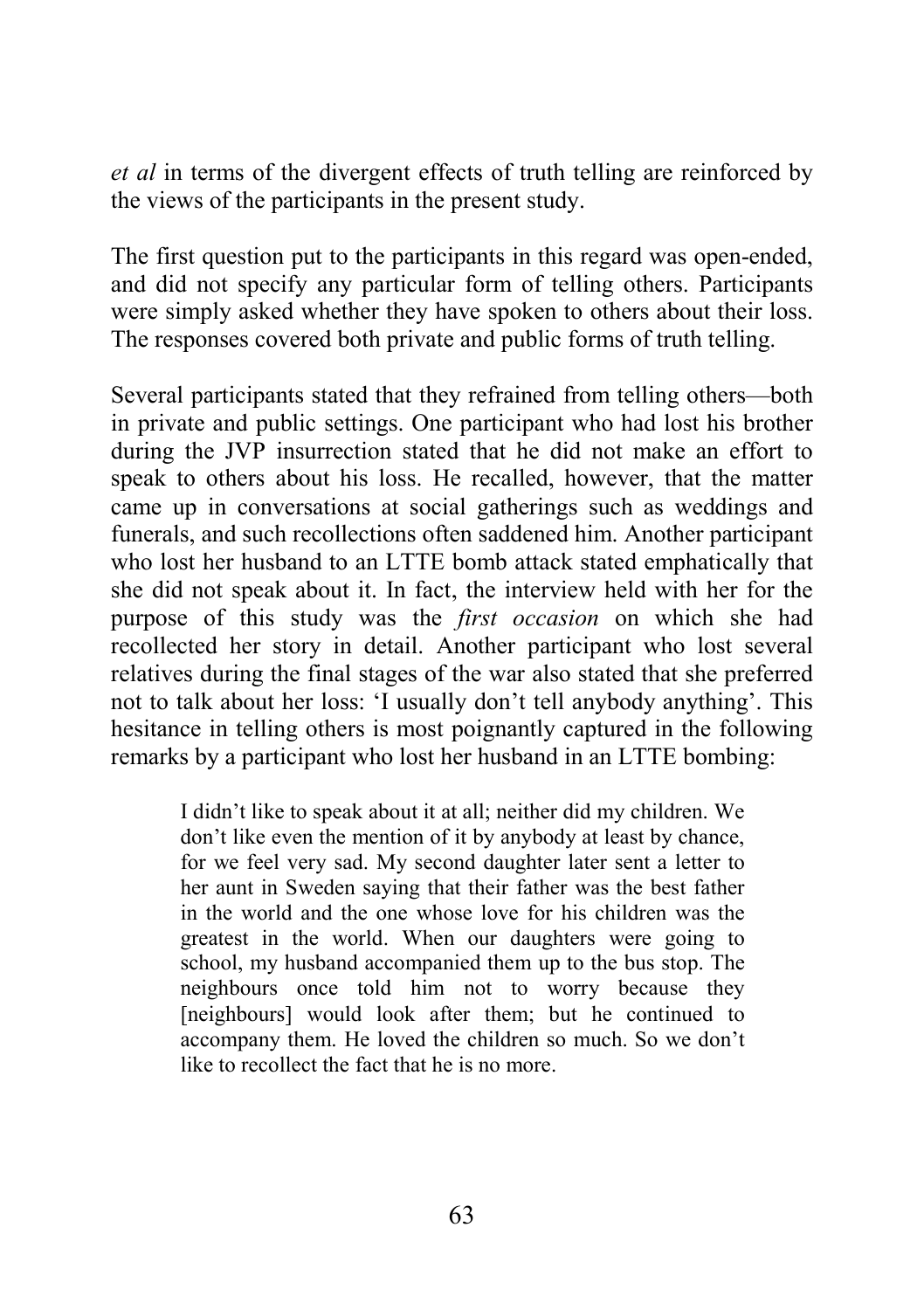Two participants offered unique rationales for their preference not to tell others about their loss. One participant, who lost her relatives during the final stages of the war, said: 'everyone from the Vanni know people were lost and are missing, so there is no need to tell them about this problem'. She also argued that telling others was counterproductive because there was some resentment in the community that 'only widows get all the benefits'. Hence she argued that refraining from telling others about her loss was more prudent. Another participant related a harrowing account of how an official attempted to take advantage of her as a result of the information she had provided. She recalled:

Telling my story to some people has caused a nuisance. Once, a CID official held an inquiry. He then called my number at 3.30am; there is no need for an official to call me at that time. He spoke to me very vulgarly. He told me to come to Vavuniya to meet him and 'stay with him'. I became angry and scolded him. He might have thought that I would go, as he said, 'since you didn't have your husband around…'. I harshly told him not to try to seduce us while it is they who are holding our husbands captive, and then I disconnected the call. Some officials take advantage of our situation. If our husbands were around, then they will not have the courage to try this. There is fear in sharing my experiences with people. Some sympathise; many try to abuse us.

By contrast, several participants said they spoke about their loss at every given opportunity. The present study revealed two possible aims behind a participant's decision to tell others. While participants did not always draw a clear distinction between private and public forms of truth telling, the two aims discussed below loosely fit into these two forms.

First, participants told others about their loss for the purpose of discovering the truth about the circumstances of their loss. These participants often preferred public, formal or semi-formal settings to tell others about their experiences. It is noted that such processes of truth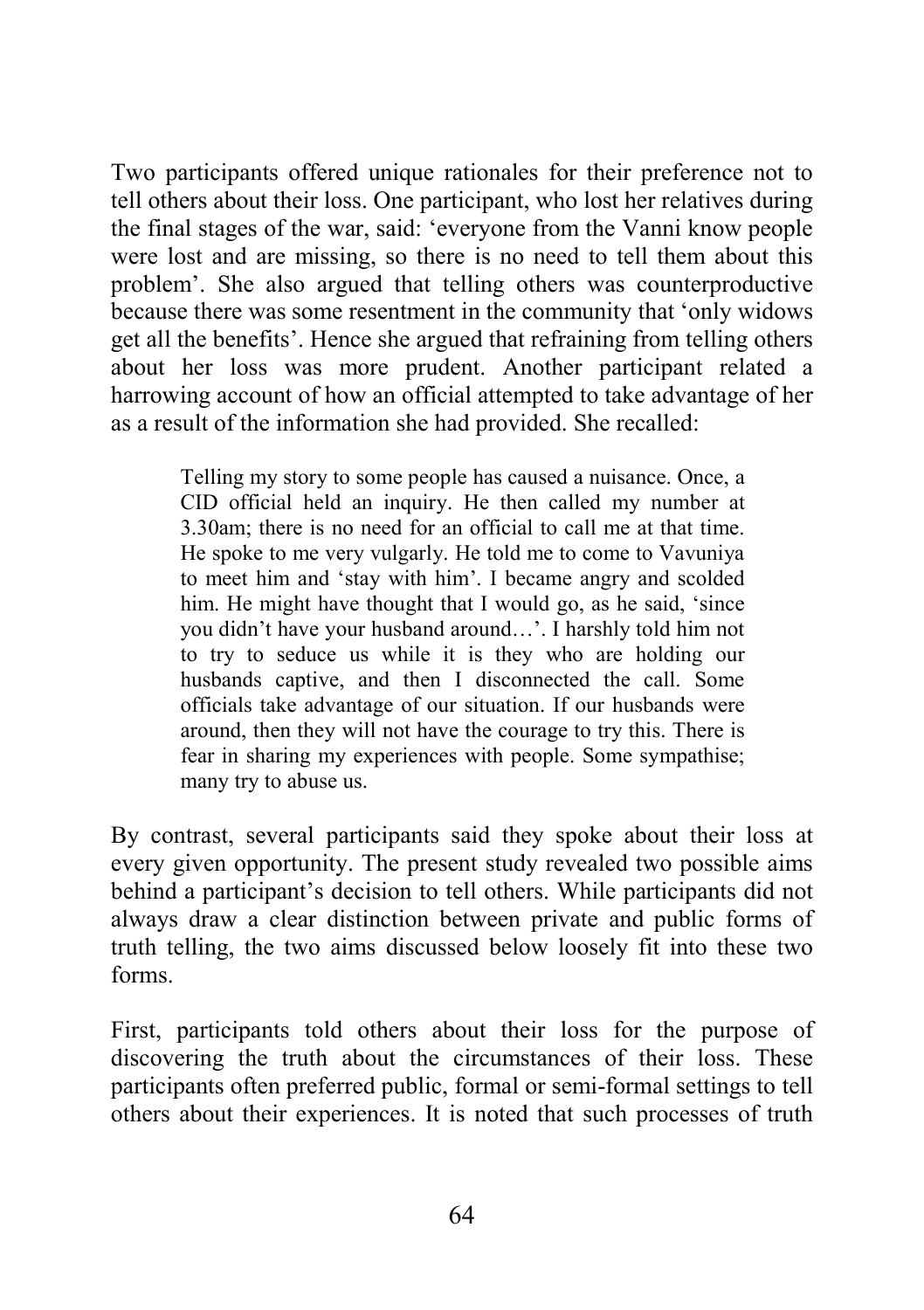telling are meant to incorporate opportunities for victims and survivors to hear others including perpetrators speak about the events and circumstances concerned. Many of the participants, whose central purpose was to discover the truth, also expressed a strong desire to hear others speak the truth.

Three participants, whose children or spouses went missing during the final stages of the war and during the post-war period, claimed that they spoke about their loss to anyone who inquired. All three of these participants made representations before the Commission of Inquiry (CoI) to Investigate Complaints Regarding Missing Persons.104 One participant claimed that, in addition to making representations before the Commission, she told her story to the media. She also lobbied several Army officials in the hope of securing more information about her husband, who ran a transportation service for the LTTE and was captured by the Navy on 4 June 2008. Another participant, whose daughter went missing during the final stages of the war, stated that her husband constantly reprimanded her for telling others about her missing daughter, and often questioned the benefit of telling others. For this reason, she participated in inquiries and consultations without disclosing it to her husband. These participants considered telling others important to the process of discovering the truth about their missing family members. One participant captured this sentiment in the following words:

I speak about my experience in the hope that I will be reunited with my daughter. That is why whenever anybody holds an inquiry, I go and tell them about the tragedy that I have faced.

<sup>&</sup>lt;sup>104</sup> The Commission was appointed on 15 August 2013 and was mandated to investigate complaints regarding missing persons who were resident in the North and East between 10 June 1990 and 19 May 2009. This period was revised thereafter to include incidents which took place between 1 January 1983 and 19 May 2009. See Gazette Extraordinary No. 1823/42 on 15 August 2013 and Gazette Extraordinary No .1855/19 on 25 March 2014.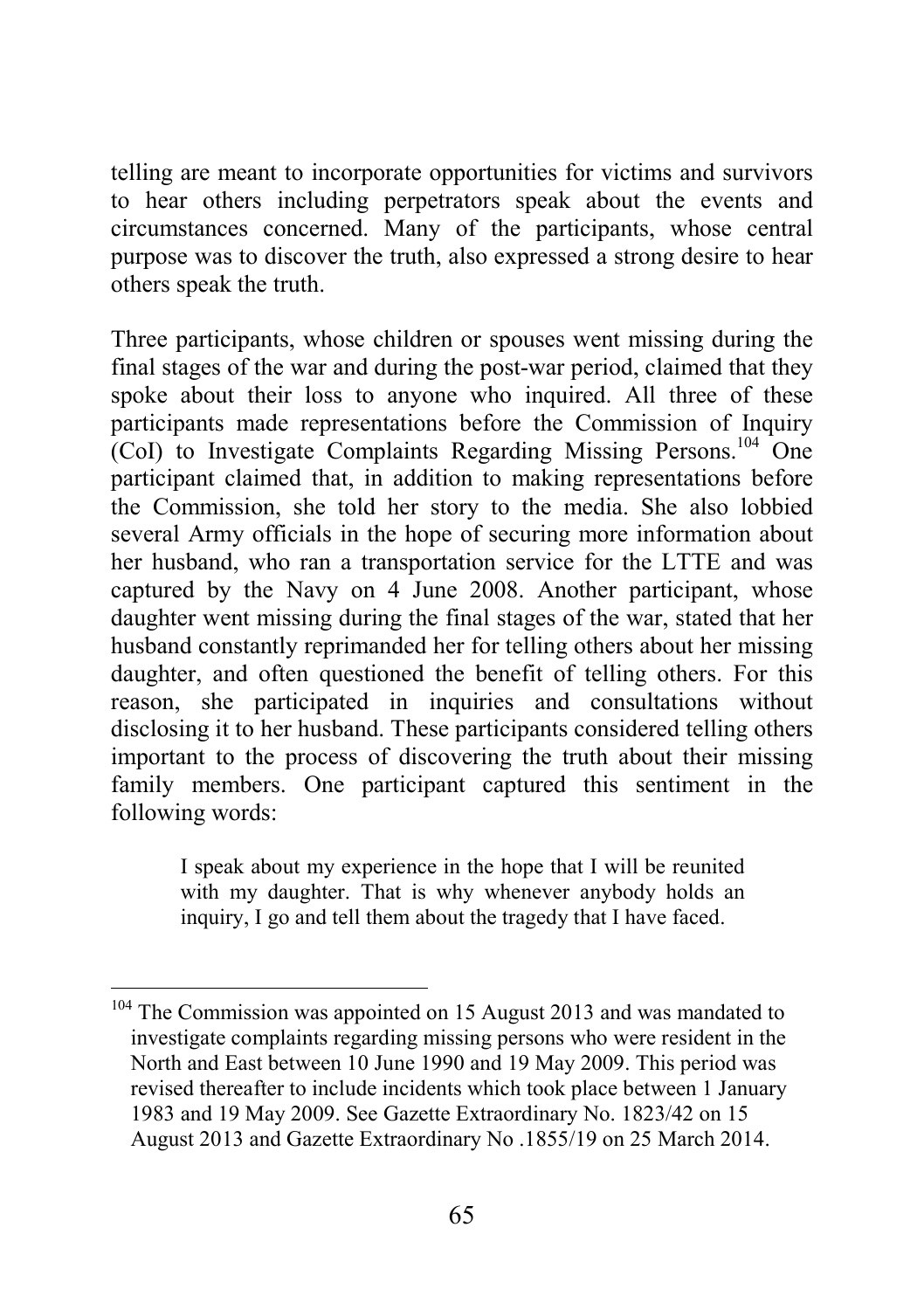The experiences of these participants in telling others about their loss at public fora were not always positive. One of the participants, whose husband went missing after he surrendered to the Army, recalled a disconcerting experience before the CoI to Investigate Complaints Regarding Missing Persons. The Commission had asked her if she knew where they had taken her husband, to which she retorted: 'Then what have I come here for?' She also claimed that the Commission did not permit her to speak freely and only 'interrogated' her. She stated that she was deeply disappointed in the process and left the forum feeling discouraged rather and hopeful. She mentioned that she received no answer to *her* questions about the whereabouts of her husband. It is therefore important to note that repeated negative experiences of this nature may eventually dissuade victims from using such public processes to discover the truth about their missing relatives.

Second, telling others was cathartic for some participants. This aim applied mostly to telling others in confidence and, on occasion, telling others in semi-formal public settings. Participants who lost their relatives to LTTE raids on border villagers stated that almsgiving ceremonies were held each year commemorating their loss. These participants claimed that the process of remembering their relatives and telling others about the event aided their recovery. However, they added that they told only relatives, friends and those who inquired about the past. Participants whose sons were killed in action held the same view. One such participant stated:

We talk about it even today. We attend certain functions at camps. We have almsgivings and do other meritorious deeds. We always remember him. Every year, we have an almsgiving on the day he died.

When asked if telling others helps in the process of coping with loss, one participant remarked that speaking about her loss 'calms her mind'. Another participant stated that she feels relieved when she relates her story to others. Additionally, some participants claimed that they shared their experiences with people because they wanted to tell the world that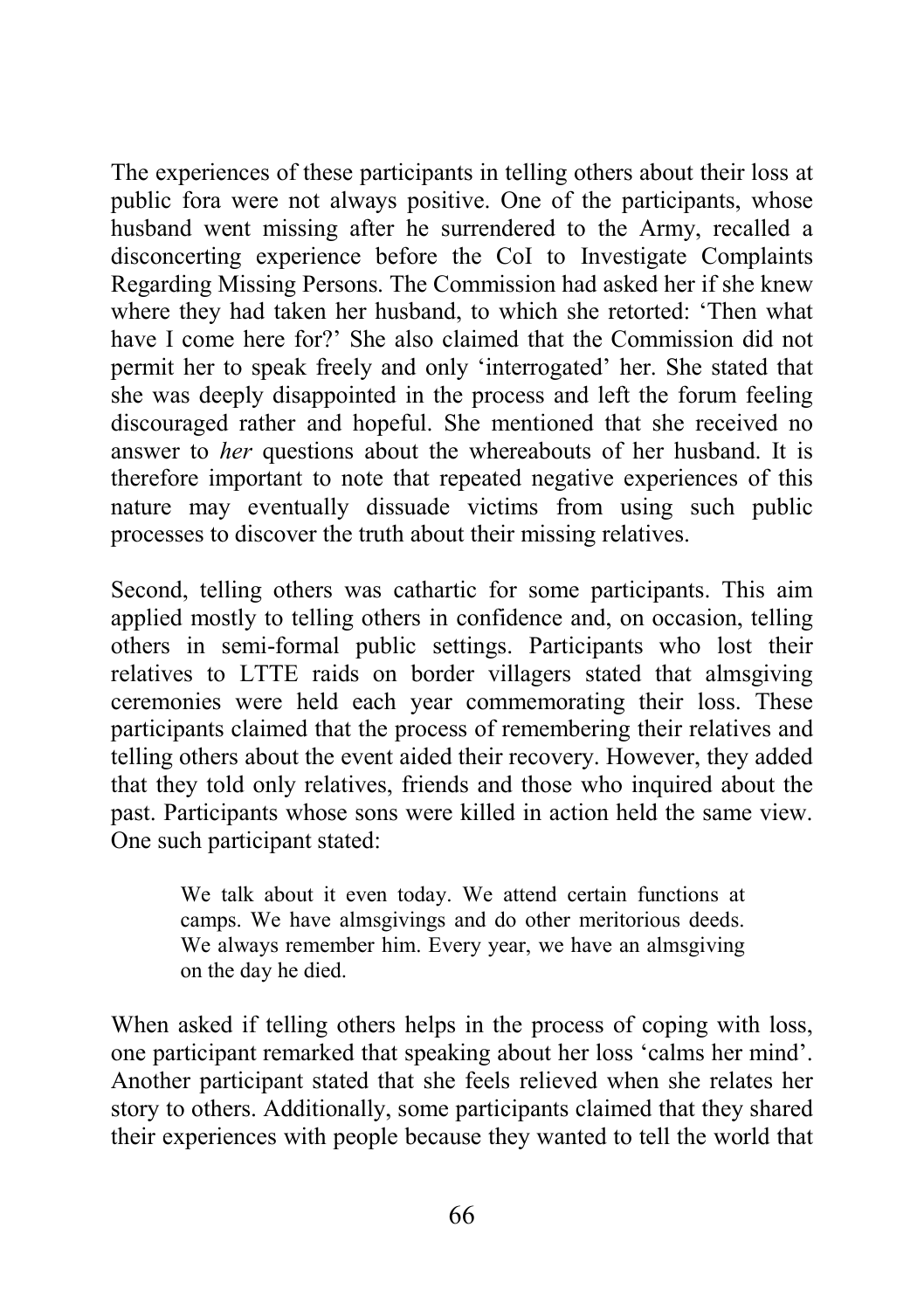there were many others like them. These participants revealed that they often met with others who faced similar trauma. Participants whose children and spouses disappeared during and after the war consistently stated that meeting with and organising and lobbying alongside other victims and survivors gave them strength to face their trauma. One recalled: 'talking to them gives me peace of mind'. Similarly, those who lost relatives during the JVP insurrection claimed that the formation of associations was somewhat helpful to the coping process. Moreover, families of soldiers killed or missing in action had a tendency to draw solace from each other. One participant whose son went missing in action stated:

In this village, there are about three families who lost children while serving in the military. We talk to them about these incidents. But we could not even see the corpses—not only of our son, but also of the sons of the other three families. We were told that they had gone missing.

Another participant stated that each year, members of the Ranaviru Seva Authority—an organisation established to promote the welfare of military veterans and their families—met, which provided him with important opportunities to relate his story and listen to the stories of others.

Meanwhile, some participants held the belief that truth should be told for its intrinsic societal value. A participant who lost his home during the July 1983 pogrom stated that neither he nor his family often told others. But they frequently discussed the events among themselves and 'chose' to tell some specific individuals because 'the truth about what happened must be told and never forgotten'. He said: 'these recollections are not meant to gain us pity, but are only told to those who can understand.' Expressing a similar sentiment, one Muslim participant who was expelled from the North in 1990 stated:

I do not expect to earn pity by recounting my experiences. But the truth must be known. I do not wish to sow seeds of revenge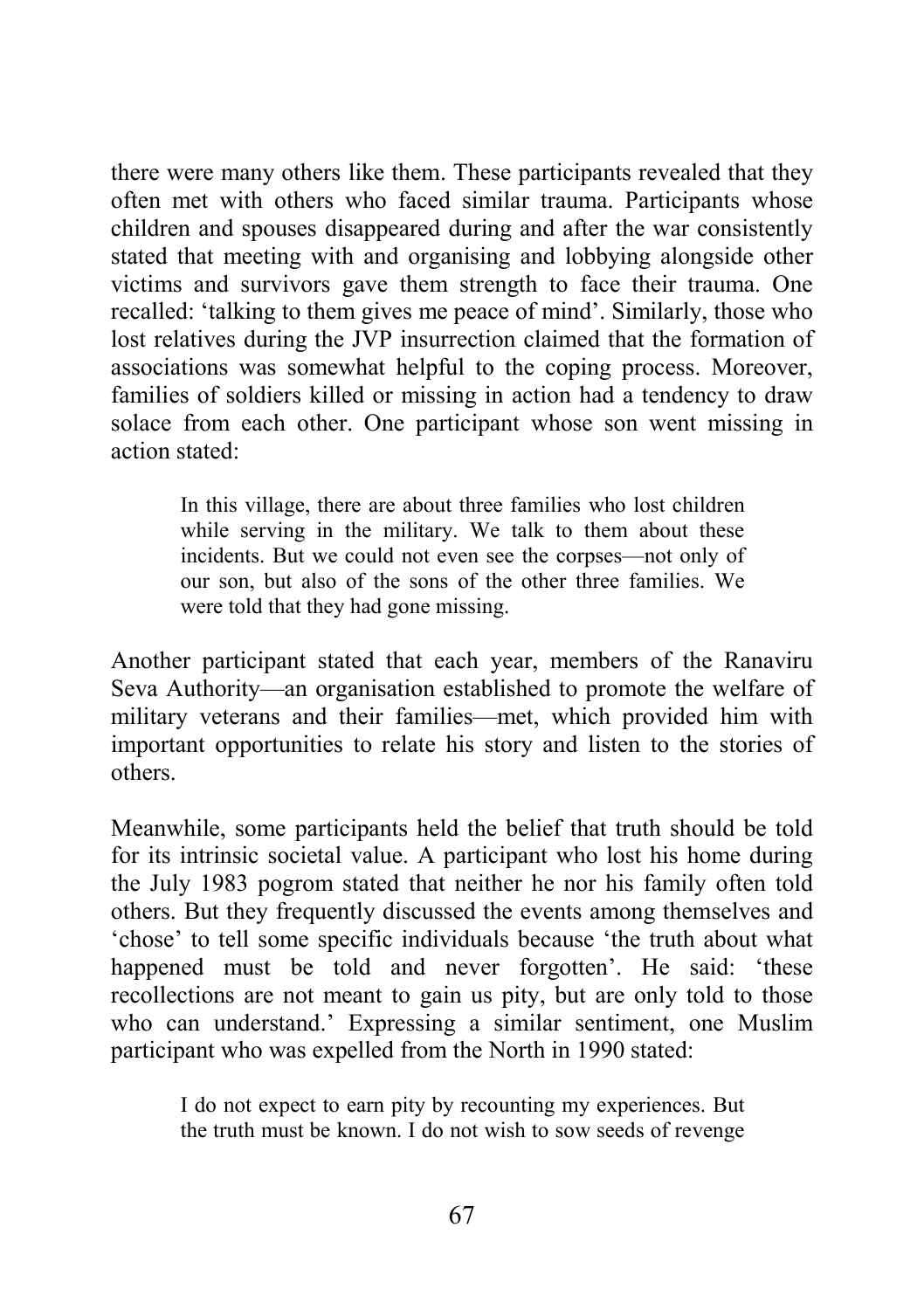and conflict in the minds of our children. But the younger generation should know their history. They should know about their predecessors. Only when they are told about injustices will further injustice not happen.

The foregoing discussion reveals that the attitudes of victims and survivors with respect to the purpose and the practice of telling others vary significantly. Many participants in the present study had specific objectives that they pursued in telling others, and they tended to select their fora accordingly. Participants who wished to learn more about the fate of their relatives tended to speak out more frequently and often preferred public fora. Where cathartic aims were being pursued, they often preferred to tell their stories to trusted individuals in safe and private environments.

Participants were also asked about the general response of others and the manner in which others treated them upon learning about their loss. The participants' responses were once again somewhat divergent. One female participant from Mannar whose son disappeared during the final stages of the war stated that 'very few people have listened to her stories with concern and care'. Another from Kilinochchi whose husband disappeared after being captured by the security forces stated:

Wealthy people won't listen to our stories. Even when we go to relatives, they look at us as if we have come for another round of charity. As a result, we are better off not visiting our relatives. We used to live prosperously, but now we are in a helpless situation. Therefore, I try to live in a way that does not require the charity of others.

By contrast, some participants noted the significant support and care offered to them by their relatives and others within their respective communities. One participant observed that many within their community who had lost relatives during the JVP insurrection became much closer as a result of their mutual sharing of experiences. Another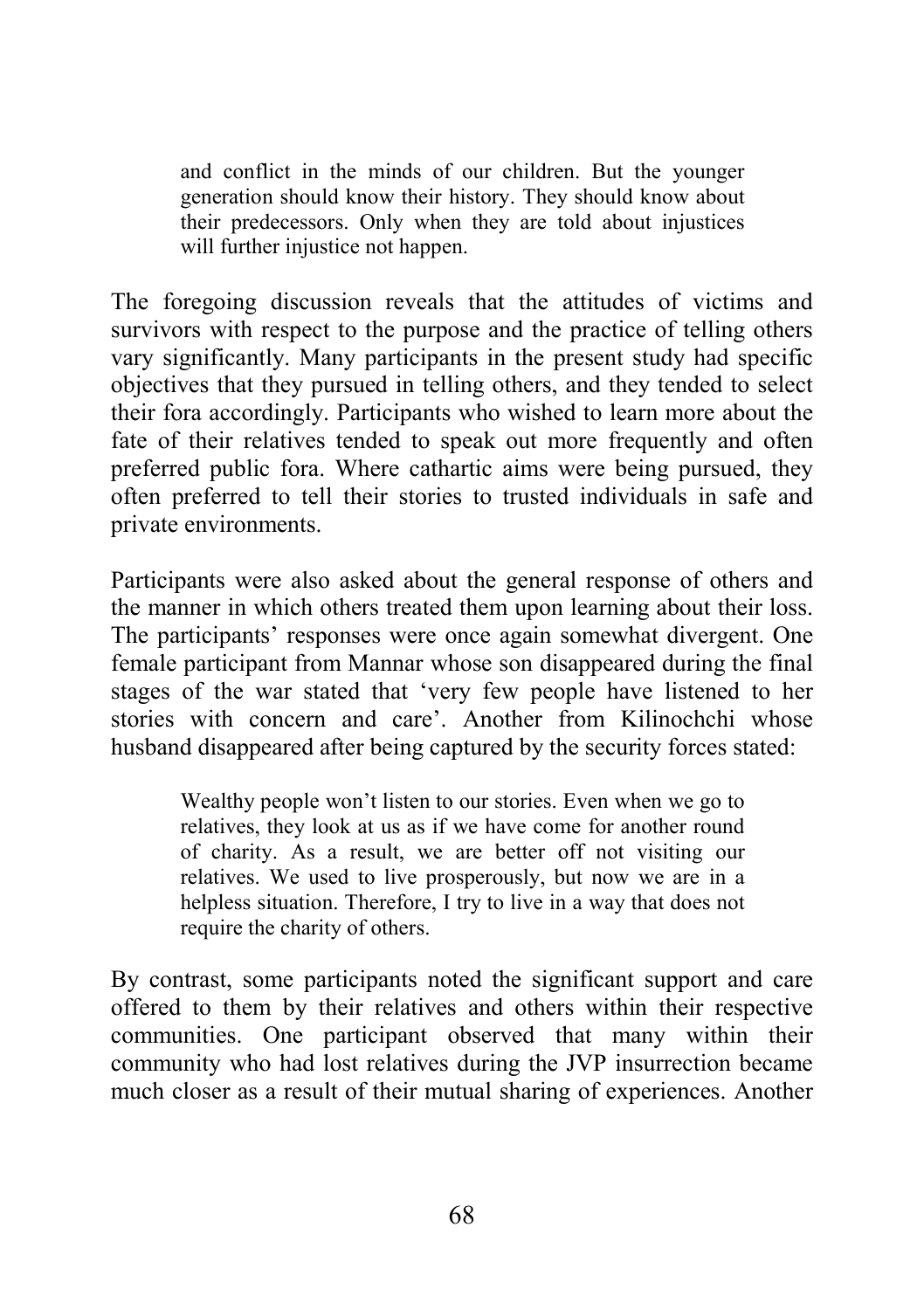participant from Mannar noted that others began to treat them and speak to them 'kindly' when they became aware of their loss.

The experiences of participants with respect to telling others therefore varied. Some participants found the practice greatly beneficial both from a personal and societal point of view, while others found the practice at best unhelpful, and at worst harmful. Thus the participants presented divergent views on the practice and experience of telling others and the benefits of that practice. The question of how these differing views and attitudes ought to be accommodated is discussed in the concluding part of this study.

### *3.4 Memorialising*

Participants were invited to reflect on the importance of memorialising past events. Such memorialising could take various forms including public monuments, special dates set aside for the purpose of remembrance, and private acts of memorialising, such as almsgiving. The participants were generally divided on the issue. Some were of the view that memorialising was important—even indispensible, while others stated that closure depended on forgetting their loss. This dichotomy is captured vividly in the words of Richard Holmes:

There is a goddess of Memory, Mnemosyne; but none of Forgetting. Yet there should be, as they are twin sisters, twin powers, and walk on either side of us, disputing for sovereignty over us and who we are, all the way until death.<sup>105</sup>

Three attitudes to memorialising were evident from the participants' responses. First, certain participants were hesitant to acknowledge a need for or any benefit in memorialising their loss. One participant who lost a brother during the JVP insurrection stated that remembering his brother was too painful and that he saw no point in memorialising.

<sup>&</sup>lt;sup>105</sup> Richard Holmes, 'A Meander through Memory and Forgetting', in Harriet Harvey Wood & A. S. Byatt (eds.), *Memory: An Anthology* (2008).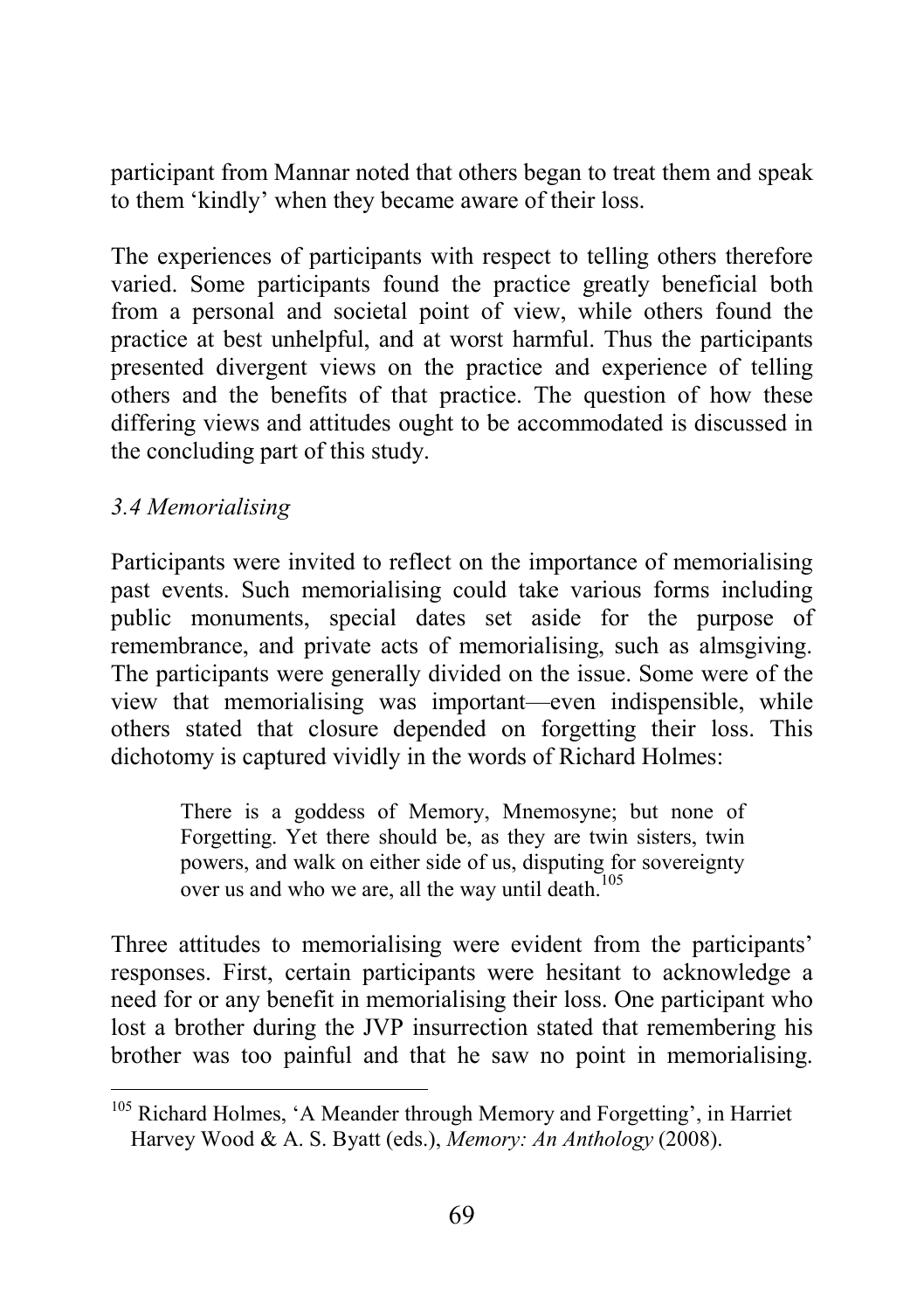Similarly, other participants found the act of memorialising pointless, as their lost family members 'would not be returned to them'.

Second, certain participants acknowledged the 'inevitability' of commemoration. These participants claimed that they possessed an emotional desire to memorialise their loss even though they saw no rational basis for it. One participant who lost her husband during an LTTE raid on a border village stated: 'I want to forget my experiences, but forgetting is hard. I can only forget those bitter experiences if my husband comes back.' Another participant whose husband disappeared after surrendering to the Army in 2009 observed: 'how could I forget? Even if someone claims that they are trying to forget, it is a lie. If my husband comes back, then I may be able to forget it. If more and more sorrow keeps piling up, then it is hard to forget.'

Finally, certain participants took up the position that memorialising was necessary both for their personal benefit and for the benefit of others who have endured similar loss. Many of these participants in fact related memorialisation to the act of telling others, which was discussed in the previous section. Additionally, they spoke of events and memorials that might facilitate collective remembrance. One participant from Mahawilachchiya stated: 'I do not think that we can forget such things because of the pain we suffered. I think that it is not good to forget them.' Another participant whose son went missing during the JVP insurrection argued that memorialising was essential because 'we must tell our children and the future generations about the damage that was done.' For these participants, remembering past atrocities had both personal and public value. On the one hand, it helped in some way to maintain the memory of lost family members. On the other, it prompted a society to reflect on its past and prevent the recurrence of atrocities in the future. In this context, these participants emphasised the need for a society to collectively remember its past, and for the state to facilitate such remembrance.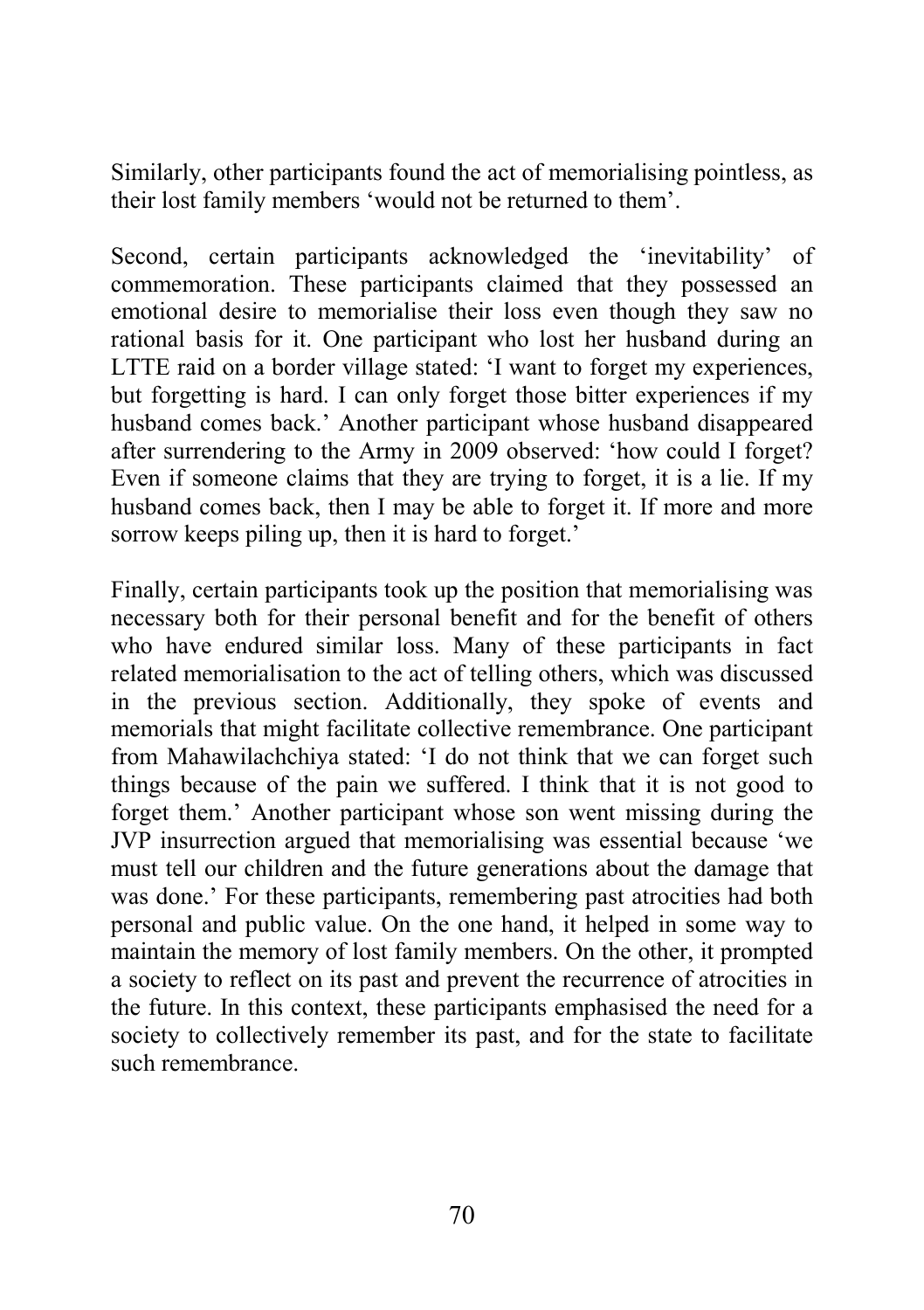It is perhaps an appropriate juncture in this study to briefly comment on the public practice of memorialising in Sri Lanka. There are very few public monuments or memorials in Sri Lanka that commemorate the loss of life due to human action. One such memorial is located in Raddoluwa, Seeduwa, and is dedicated to the disappeared. This memorial is a sculpture of a human figure and is visited by families of the disappeared from all parts of the country. An annual event is held at the site every year on 27 October. It is attended by families who lost family members during the JVP insurrection and by families from the North and East to show solidarity. The date is significant in the area, as the bodies of abducted labour activists Ranjith Herath and M. Lionel were found on 27 October 1989 at the Raddoluwa junction in Seeduwa. Another memorial of this nature was located close to the Diyawanna Oya in Battaramulla. However, the Urban Development Authority demolished the site in 2012 to make room for a market centre.<sup>106</sup> Meanwhile, at least three war memorials commemorating military causalities of war have been erected in Colombo. One is a British War Memorial located in Victoria Park—a site that now features an annual parade by the Sri Lanka Ex-Servicemen's Association, which has no perceivable link to the commemorated British soldiers lost during World War I. Another is a war memorial at Sri Jayawardanapura Kotte for the Indian Peace Keeping Forces. Finally, a larger memorial for Sri Lankan servicemen lost during the ethnic war is located at the parliament grounds. In this context, it is evident that Sri Lanka is yet to adopt a culture of memorialising atrocities against civilians. The only memorial now standing is the one at Seeduwa.

The views of participants on the importance of public forms of memorialising must be received in light of the gross lack of public spaces that commemorate tragic events in Sri Lanka's recent history.

<sup>&</sup>lt;sup>106</sup> There are very few public sources for this incident. See for example, Subha Wijesiriwardena, 'Keep Off the Grass', *groundviews.org*, 5 August 2014, at http://groundviews.org/2014/05/08/keep-off-the-grass. Information on this incident was further corroborated during a conversation the author had with members of the Frontline Socialist Party.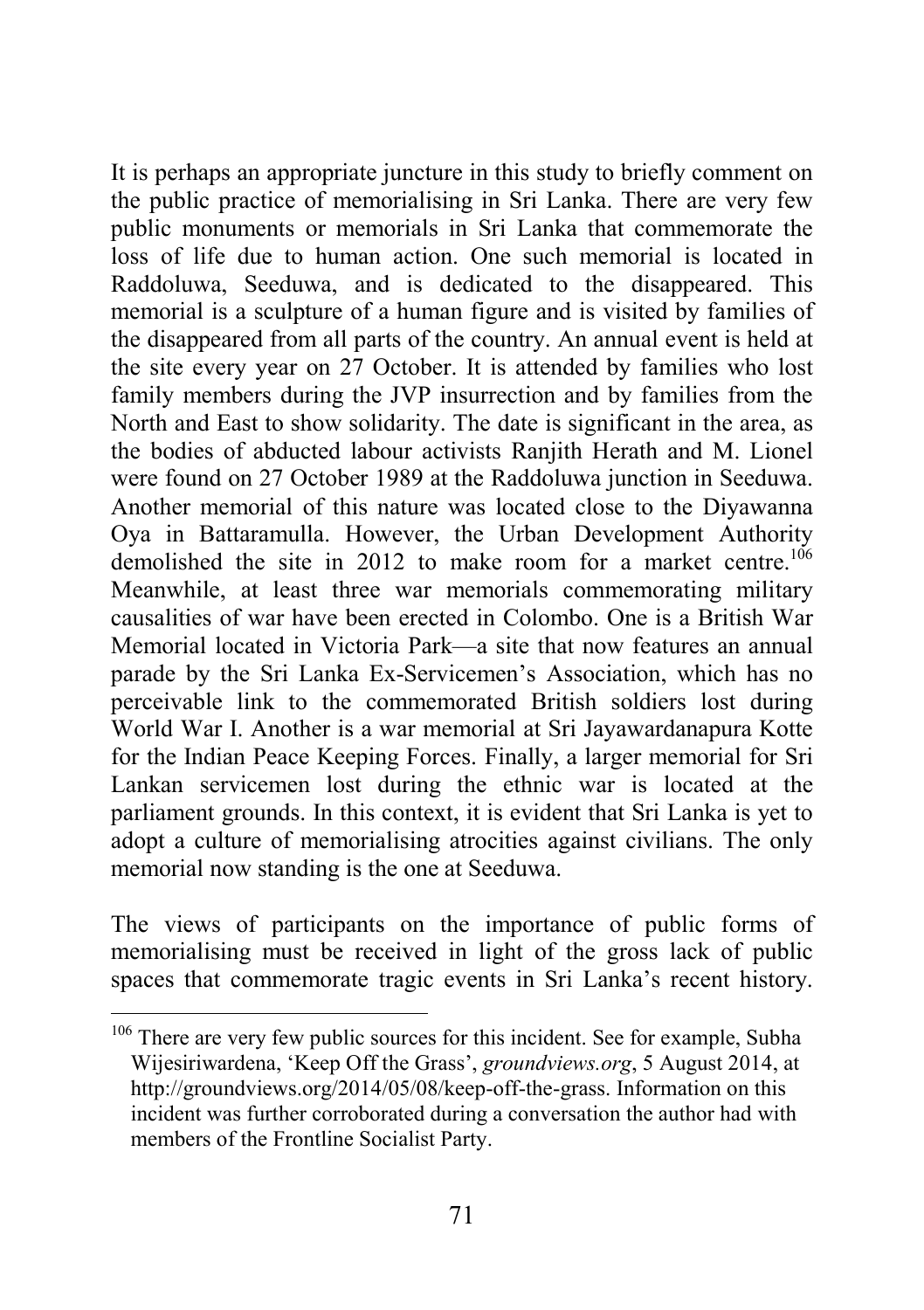For instance, no such site can be found anywhere in Colombo despite the fact that the city is one of the central locations of the July 1983 pogrom, the crackdown on the JVP, and a number of LTTE bombings. Moreover, no national day of remembrance has been set aside thus far to commemorate the loss of civilian life in Sri Lanka. Incidentally, the LLRC recommended that an annual event be held to express solidarity with the victims of the ethnic war.<sup>107</sup> However, the state has neither implemented this recommendation nor has it taken steps to officially remember the loss of life due to other egregious experiences such as the July 1983 pogrom or the JVP insurrection.<sup>108</sup> The sentiments expressed by many of the participants in this study therefore reinforce the need to build public spaces and to set aside dates for memorialising past events.

### *3.5 Justice and the perpetrator*

One of the objectives of this study was to better understand how victims interpret and apply the idea of justice to their experiences. The participants were encouraged to elaborate on whether they saw any relationship between: first, their process of recovery and the notion of

 $107$  The LLRC Report, at para.8.303. At the time of writing, the newly established Office of National Unity and Reconciliation, chaired by former President Chandrika Kumaratunga Bandararanaike, was in the process of considering an annual event dedicated to remembering victims of the war.

<sup>&</sup>lt;sup>108</sup> It is noted that the new government under President Maithripala Sirisena continued the practice of celebrating 19 May as 'War Heroes Day' rather than a day of remembrance or mourning. See Official website of the President of Sri Lanka, *Full Text of President's Ranaviru Day Speech*, 19 May 2015, at http://www.president.gov.lk/news/full-text-of-presidentsranaviru-day-speech. However, the government appeared to have shifted its policy on tolerating dissenting voices. This shift in policy has afforded space to civil society organisations including *Aluth Parapura*, which succeeded in organising a 'remembrance day' vigil on 19 May 2015 with no interference from the government. See 'Sri Lanka's Slow Shift on War Attitude', *The Diplomat*, 9 June 2015, at http://thediplomat.com/2015/06/sri-lankas-slowshift-on-war-attitude.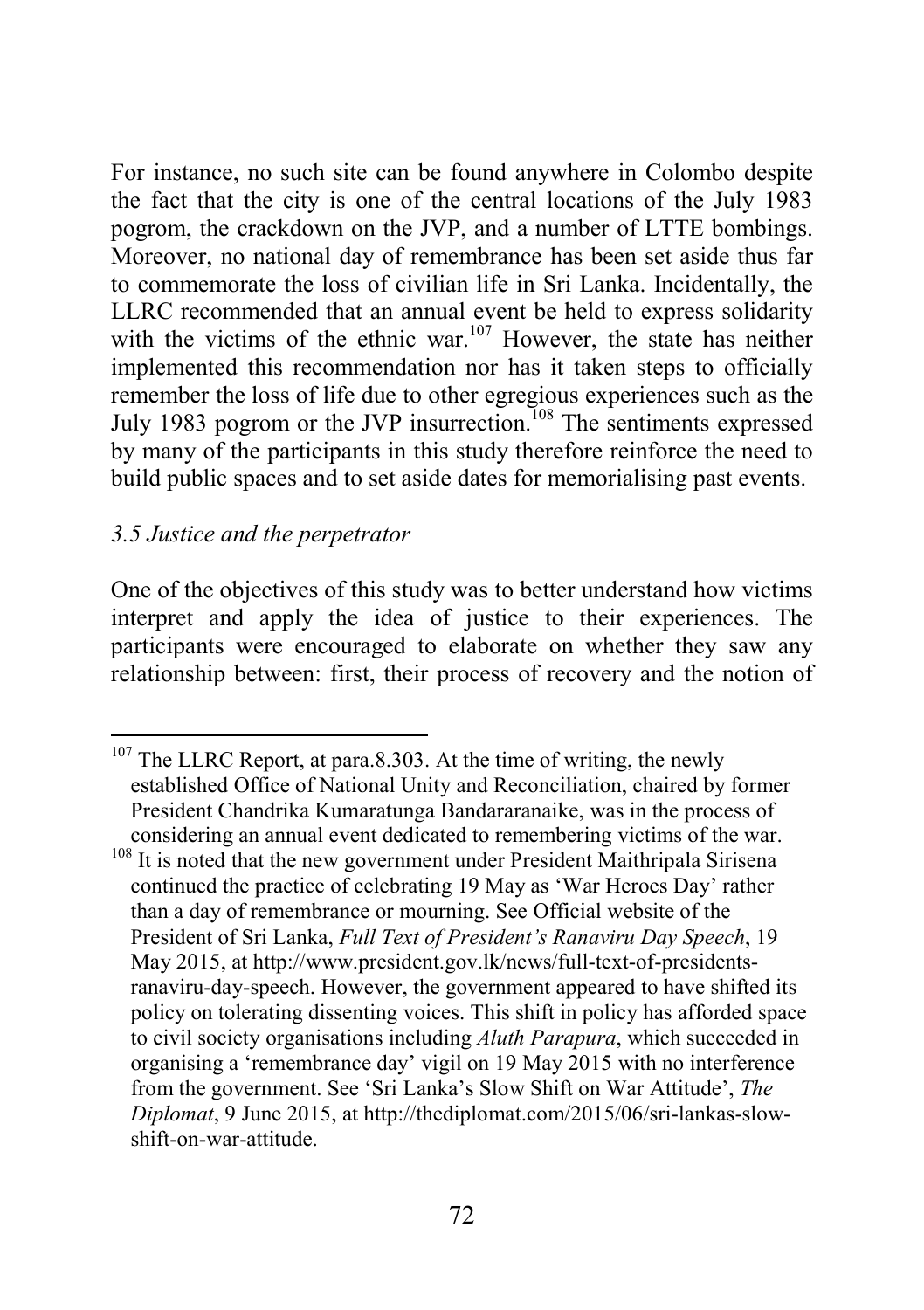justice; and second, the notion of justice and the accountability of perpetrators.

The first series of questions under this theme related to the participants' views on justice. Prior to delving into the responses of participants, it is perhaps appropriate to briefly comment on the religious and philosophical influences that may shape their views.

Scholars have pointed to certain complexities within Buddhist conceptions of justice. One suggestion that emerges from the literature is that belief in *karma*—the principle of causality in Buddhist teachings—might weaken 'the sense of the necessity for human intervention' in terms of advancing the notion of 'justice' as defined in Western philosophical thought.<sup>109</sup> *Karma* dictates that a deed done deliberately through body, speech or mind leads to future consequences, which are presumably realised regardless of human intervention.<sup>110</sup> Hence it is suggested that those of Buddhist convictions may be less inclined to intervene to seek justice, given the inevitability of *karma*. However, there are compelling counter-narratives that seek to displace the idea that Buddhist societies are passive or non-interventionists. For instance, in *Engaged Buddhism: Buddhist Liberation Movements in Asia*, authors Christopher Queen and Sallie King discuss contemporary manifestations of Asian Buddhism 'as a vehicle for social and political activism'.<sup>111</sup> Thus there appears to be no real consensus on the actual extent to which *karmic* determinism influences the thinking of practicing Buddhists. Moreover, there is nothing to suggest that Buddhist practices in Sri Lanka necessarily proceed on a single, consistent philosophical trajectory. Even if there was academic consensus on what a Buddhist version of justice might look like, it is

<sup>109</sup> Winston King, 'Judeo-Christian and Buddhist Justice' [1995] 2 Journal of Buddhist Ethics 67-82, at 79.

<sup>&</sup>lt;sup>110</sup> See Richard Gombrich, *How Buddhism Began. The Conditioned Genesis of the Early Teachings* (1997), at 55.

<sup>&</sup>lt;sup>111</sup> Christopher S. Oueen & Sallie B. King, *Engaged Buddhism: Buddhist Liberation Movements in Asia* (1996), at ix.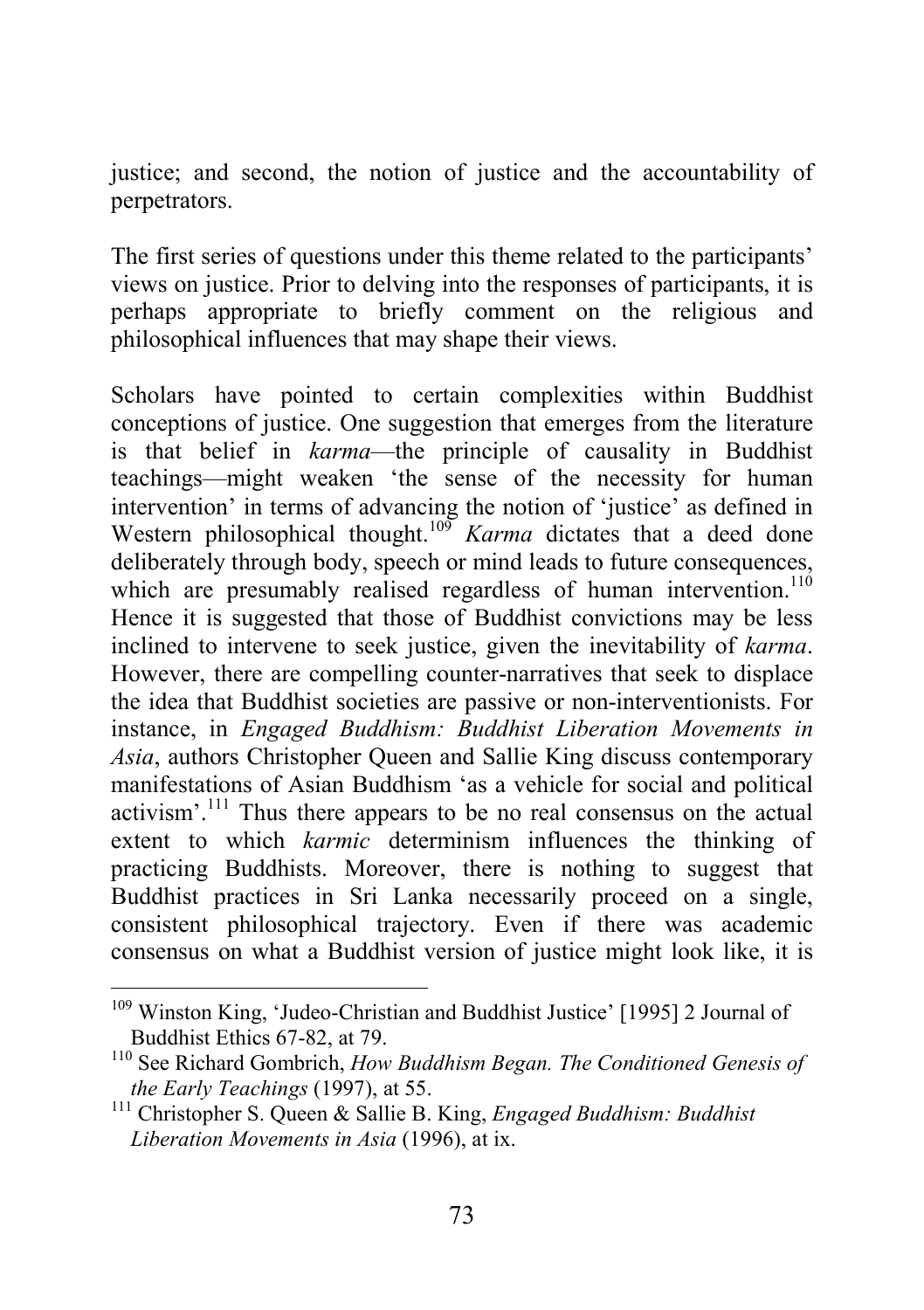difficult to maintain that such a version of justice is reflected in Sri Lanka's legal system. The Sri Lankan criminal justice system for instance is based on a British colonial model of justice, and unambiguously contemplates the punishment of offenders. Furthermore, the current system of punishment has strong punitive leanings. In fact, a recent study on the prisons system in Sri Lanka concludes that 'the rehabilitation model [in Sri Lanka] was overshadowed by judicial as well as executive inclination towards a punitive model' and that the 'current crisis of prison overcrowding may be a direct result of this inclination'.112 Thus, despite Sri Lanka being a majority Buddhist country, there appears to be no real traces of an overarching Buddhist influence on the criminal justice system. The influence Buddhism may have on the views and attitudes of victims and survivors, however, remains hitherto untested, and should not be ruled out.

Meanwhile, a variety of other religious convictions may shape the views of victims and survivors in Sri Lanka—particularly those from non-Buddhist backgrounds. Therefore, it is perhaps useful to briefly discuss alternative religious sources that might support the idea of justice. Justice in Islam encompasses important ideas including equality, moderation, trust and solidarity, and is said to cover 'all aspects of life'—particularly socio-political life.<sup>113</sup> Tufail Ahmad Qureshi concludes: 'with the advent of Islam, the Qur'an insistently calls upon Muslims and others alike that, as rulers, judges and as members of society; they should never deviate from the path of Justice...<sup>114</sup> He

<sup>112</sup> Centre for the Study of Human Rights (University of Colombo), *A Study on Streamlining Rehabilitation Programmes in Prisons* (2013). According to the study, the extent of overcrowding is a cause for serious concern, given the fact that nearly 26,000 inmates are serving sentences in prisons equipped to accommodate only 11,700 persons. Additionally, a staggering number (some estimates suggest a figure of 100,000) of persons flow through the prisons system annually as 'remandees'.

<sup>&</sup>lt;sup>113</sup> See Tufail Ahmad Qureshi, 'Justice in Islam' [Summer 1982] 21(2) Islamic Studies 35-51, at 40.

 $114$  *Ibid.* at 50.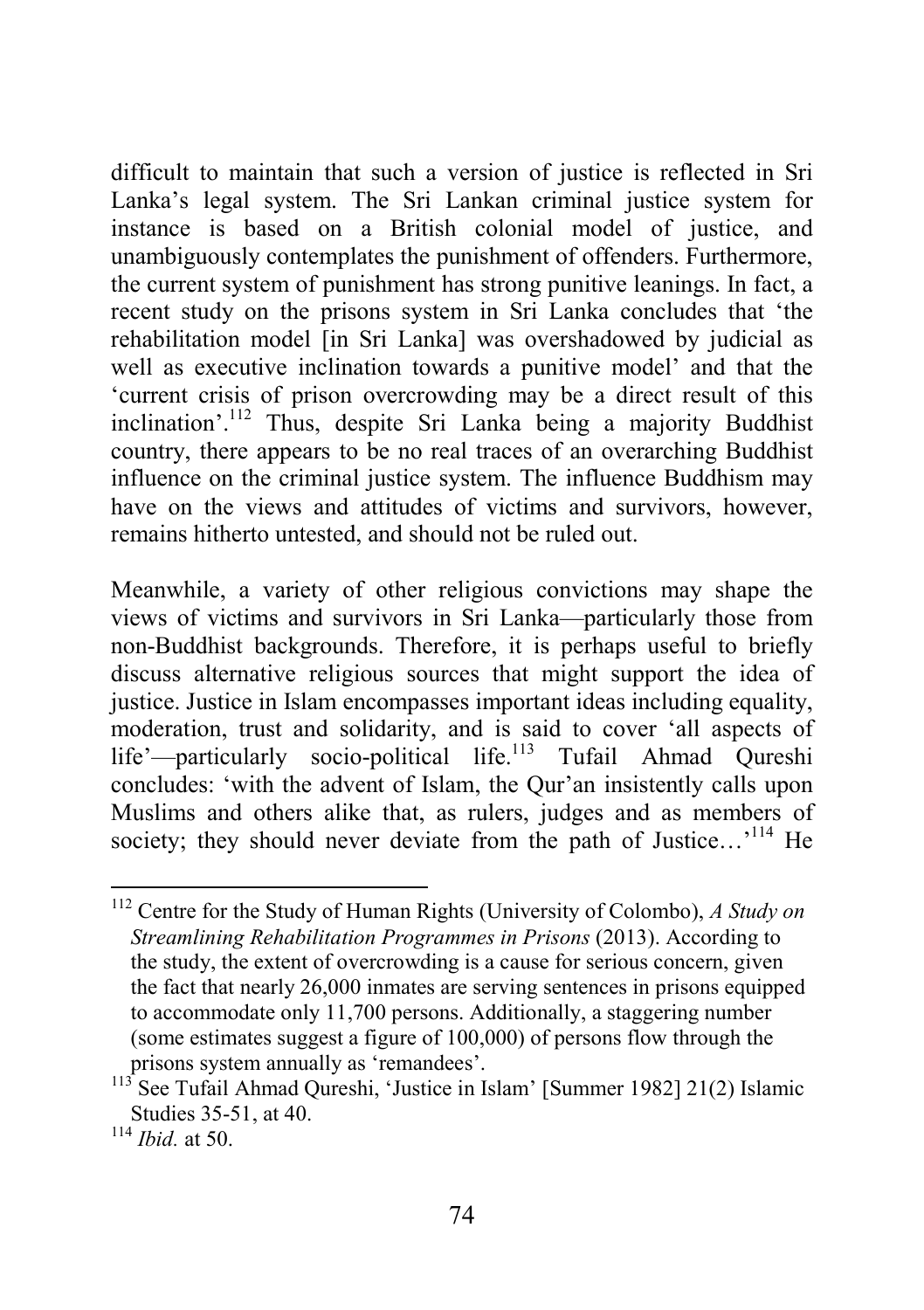cites a crucial verse in the Qur'an, which enunciates the following principle: 'Do not wrong others, *nor allow yourselves to be wronged*' (emphasis added).115 Certain notions of justice also feature in Hindu teachings. In addition to the idea of *karma*, concepts such as *rita*, a cosmological principle that governs human ethical conduct, and *dharma*, a principle which contemplates political and social order, suggest that Hindu doctrines accommodate notions of justice.<sup>116</sup> Christians may also draw from Biblical and canonical teachings to arrive at their own understanding of justice. Justice or 'justness' is articulated in numerous Biblical passages as being part of the essential nature of God.<sup>117</sup> The role of humans in the administration of such divine justice is also evident—first in Old Testament accounts of the responsibility of the political ruler, and later in New Testament and early-Church teachings on the semi-divine nature of civil government.<sup>118</sup>

These religious and philosophical traditions potentially influence the observations and opinions of participants who are exposed to these traditions and hold corresponding convictions. However, such influences do not necessarily explain the diversity of views held by participants, and must be cautiously applied to the present discussion.

<sup>115</sup> *Ibid.* See Al-Qur'an, 57:25.

<sup>&</sup>lt;sup>116</sup> See Berkeley Centre for Religion, Peace & World Affairs, Georgetown University, 'Hinduism on Justice and Injustice', at http://berkleycenter.georgetown.edu/essays/hinduism-on-justice-andinjustice. It is noted that *dharma* has 'no direct semantic equivalents in western languages' and may be translated as 'duty', 'religion', 'justice', 'law', 'ethics', 'religious merit', 'principle' and 'right'. See Gavin D. Flood, *An Introduction to Hinduism* (1996), at 52.

<sup>117</sup> See Alexander Cruden, *A Complete Concordance to the Holy Scriptures of the Old and New Testaments* (1824). Also see James Wood, *A Dictionary of the Holy Bible* (1813), at 68, entry on 'Justice': 'That essential perfection in God, whereby he is infinitely righteous and just, both in his nature and in all his proceedings with his creatures.'

<sup>118</sup> King, *op. cit*. at 72.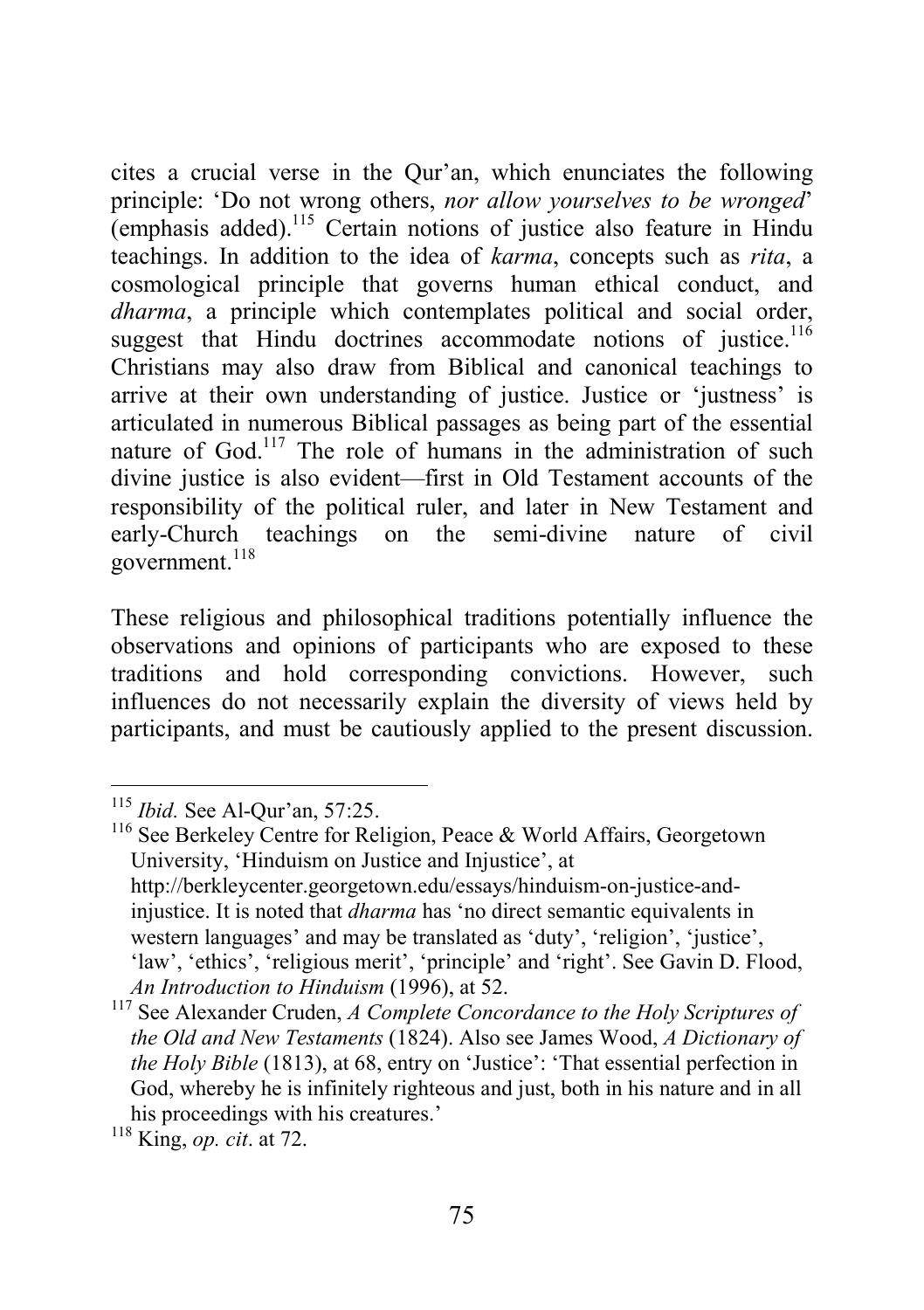For instance, a participant with a particular religious profile may define justice in a manner that does not necessarily flow from her religious background. This study therefore does not seek to establish a nexus between a religious background and a particular opinion. The responses of participants ought to be interpreted bearing this overarching context in mind.

Some participants were cynical about the idea of justice. One participant who lost a family member during the JVP insurrection stated: 'Things like "justice" and "law" exists only in books.' Another who lost a son during the final stages of the war claimed: 'There is no such thing. Everything is injustice. Justice is something that must be offered by the government to the people who have been affected.' A participant from Kilinochchi, who had lost *both her thumbs* due to a shell attack in Mullivaikal, quipped:

I am uneducated. I only know to place my signature [meaning thumbprint]. I have no understanding of the justice you are referring to.

Another participant whose son was killed in action pointed to the inherent inconsistencies in the application of justice. He observed: 'what is called justice prevails only in certain places, and not in other places.' Meanwhile, a participant who lost her husband to the Kebithigollewa attack claimed that the idea of justice had no real relevance to her life. She presented the following observations:

If there was something called justice, why wouldn't anybody look into our problems? My husband joined the Civil Defence Force in 1996, even before he got married. However, we only received Rs.75,000 after he died. We haven't received anything else even from the government. Nobody notices that I have been left alone together with these children. I go out to work…either to make clay bricks…or to work in neighbouring houses. That is how I earn a living and earn to spend on my children's education. I receive my husband's salary. It is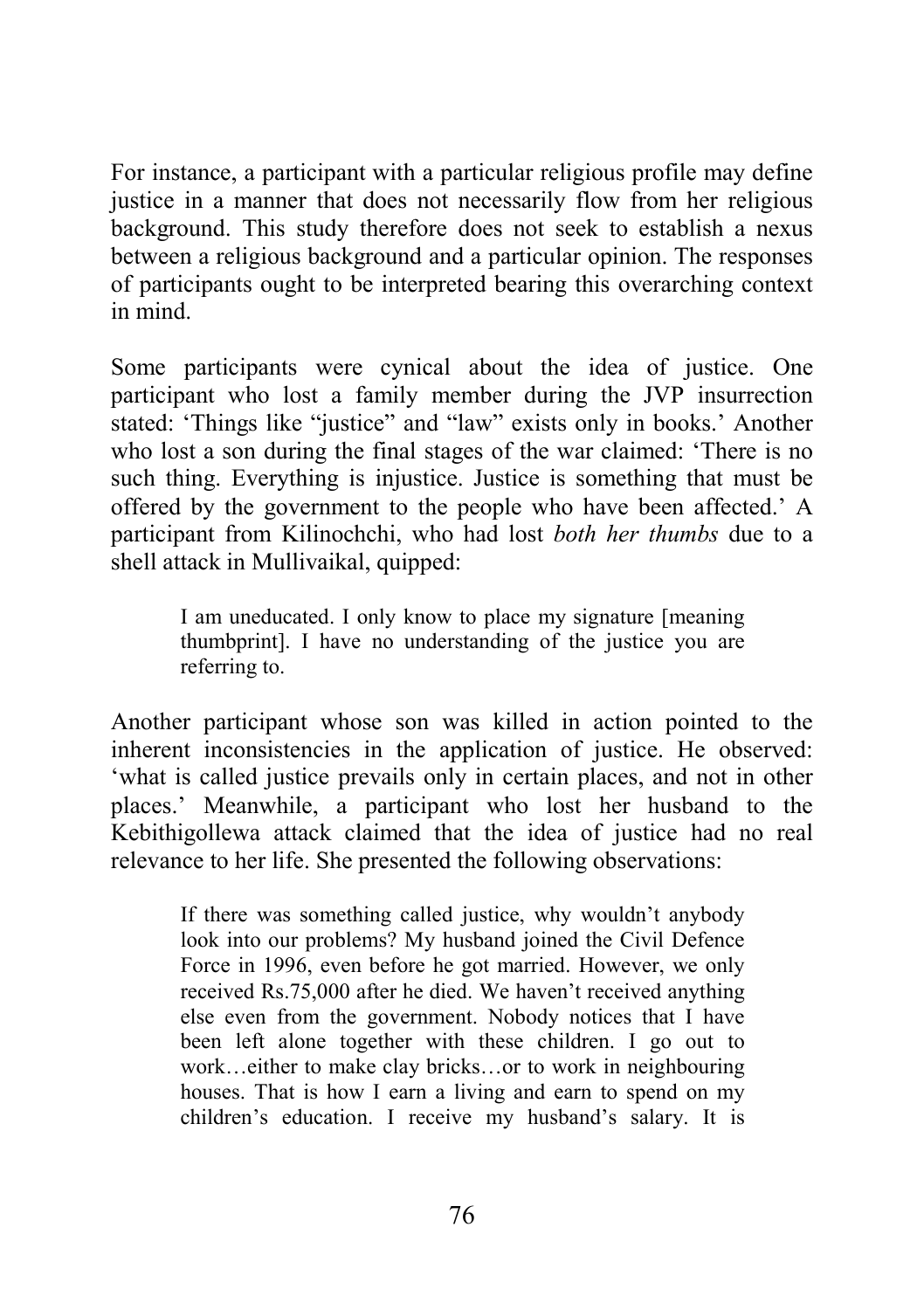difficult to manage with that. I had to buy this land and I built this house with difficulty. I obtained loans to build it. Today, we need money for everything. I do not know anything called 'iustice'.

These sentiments were echoed by another participant, who lost her husband to an LTTE bombing in Akuressa. She claimed she did not need any form of justice, as she had 'lost the person she needed'. For many of these participants, justice was an empty idea that they had no personal experience of. They also doubted the relevance of justice due to its perceived inability to offer solace from their current grief. The factors that may govern these particular sentiments are discussed in the concluding chapter of this study.

By contrast, some participants adopted a more positive, aspirational attitude towards justice. One participant from Jaffna described justice as a 'right' and claimed that 'justice is something that must be given to those who need it'. She placed the burden of dispensing justice on the state by claiming that '[t]he Tamil people must be *given* their right to justice' (emphasis added). Another stated that justice did not exist in the past, but hoped that it would 'prevail at least in the future'.

These participants often associated the idea of justice with their coping process and the ultimate closure they sought. However, they differed on what they felt the outcome of justice should be for them personally. Some associated justice with compensation and restoration of livelihood means, and interpreted their present economic circumstances when defining the relevance and application of justice. These participants felt receiving adequate compensation would serve the interests of justice, and argued that the lack of adequate compensation was a form of 'injustice'. A participant who lost her husband during the JVP insurrection recalled:

We complained to the Human Rights Commission but nothing yielded. After some time, we were given some compensation by the government. As my husband had been working at the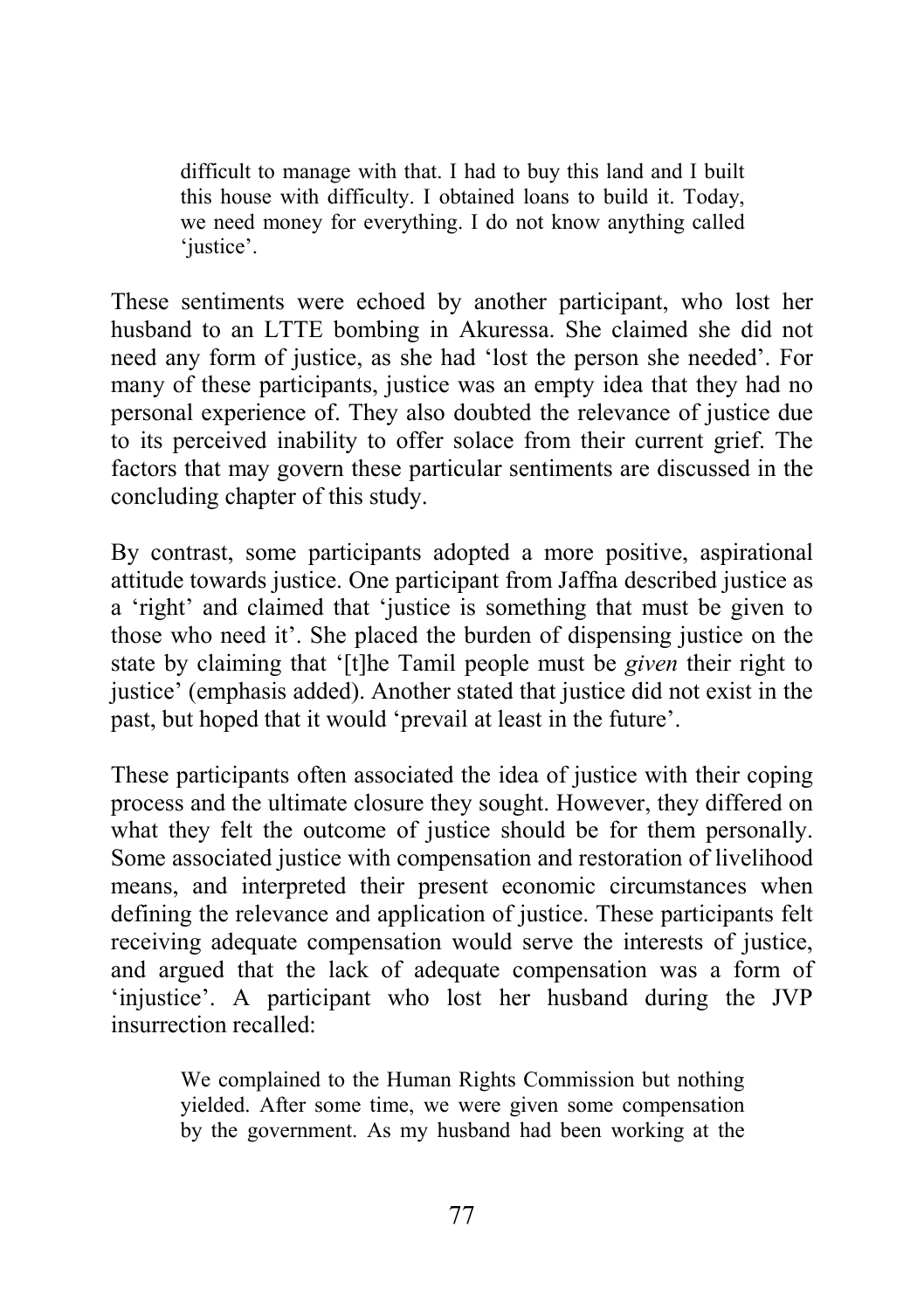Electricity Board, I received about Rs.100,000, but the others received only about Rs.15,000 each. Is a human being worth only that much? A man's status has been brought down to that of an animal. Actually…even animals are sold at prices higher than that.

Other participants associated justice with the accountability of those responsible, and contended that the interests of justice would be served once perpetrators are identified and punished. Interestingly, some participants who associated justice with accountability interpreted the idea of justice as 'inevitable' i.e. regardless of human intervention, perpetrators would be held accountable in life—an idea similar to *karma*. A participant whose son disappeared after surrendering to the security forces in May 2009 stated:

Justice…there is no such thing as justice now. There was justice before. The movement [the LTTE] ruled excellently. But during the last stages of war, they carried out an injustice by forcibly recruiting our children and our husbands. The movement suffered their fate because they attempted to carry out injustice. At present, this government [the Rajapaksa government] also acts in a manner that does not uphold justice. They will also face suitable punishment soon.

Another participant who lost her husband during the JVP insurrection echoed similar sentiments:

As far as I know, my husband had never been involved with activities of the JVP. If he had done so, he would have told me. At that time, there was a small [JVP] meeting, which I attended. When my husband returned home he severely scolded me for attending it…He advised me not to create problems by attending those meetings, and asked me not to go thereafter. So I clearly know that he was not involved in JVP activities. It was such innocent people with no connections to the JVP that were taken away…I know of politicians from this area who were involved in such activities and are now in Parliament. They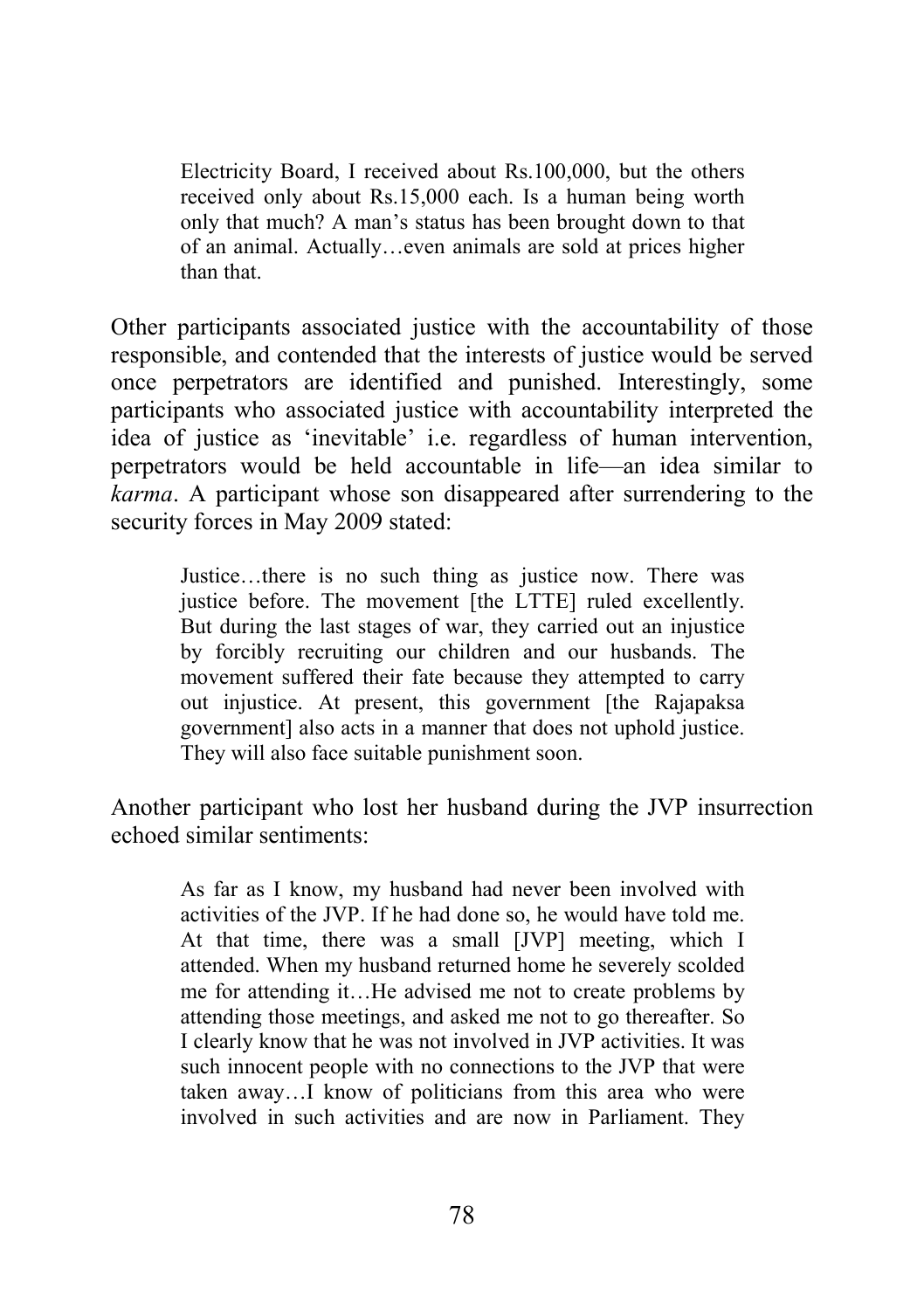have become members and ministers. If there is *ditta dhamma vedaya* (actions of which the consequences come in this life itself), consequences will come upon them some day.

The identity of perpetrators was explored next. At the outset, it was important to understand whether the precise identity of perpetrators mattered to the participants. Participants were divided on this issue; some stated that the identity mattered to them, while others remained disinterested or ambivalent.

Certain participants maintained a strong interest in knowing the identity of perpetrators. This interest cut across participant profiles. For instance, several focus group discussants from Kandy and Hambantota stated that they wanted to know who precisely abducted and killed their family members during the JVP insurrection. One participant from Panwila, who lost her brother during the JVP insurrection, stated that she wished to know the identity of 'those who committed these crimes.' Similarly, a number of focus group discussants from the Eastern Province, whose spouses went missing during and after the war, maintained that they wished to know the parties responsible—mostly to discover the whereabouts of their missing spouses.

By contrast, certain participants did not display an interest in knowing the identity of perpetrators. Some participants who lost relatives during the JVP insurrection maintained that the precise identity of those responsible did not matter to them. They observed that knowing the identities of the perpetrators would not return their family members; therefore, such knowledge was not important. Similarly, participants whose sons were killed in action stated that the identity of the individual who killed their son was not important in the context of a war.

Certain participants, while maintaining that perpetrators must be brought to justice, remained ambivalent with regard to the precise identities of individual perpetrators. This contradiction of sorts, once unravelled, revealed that a number of participants in fact wished to see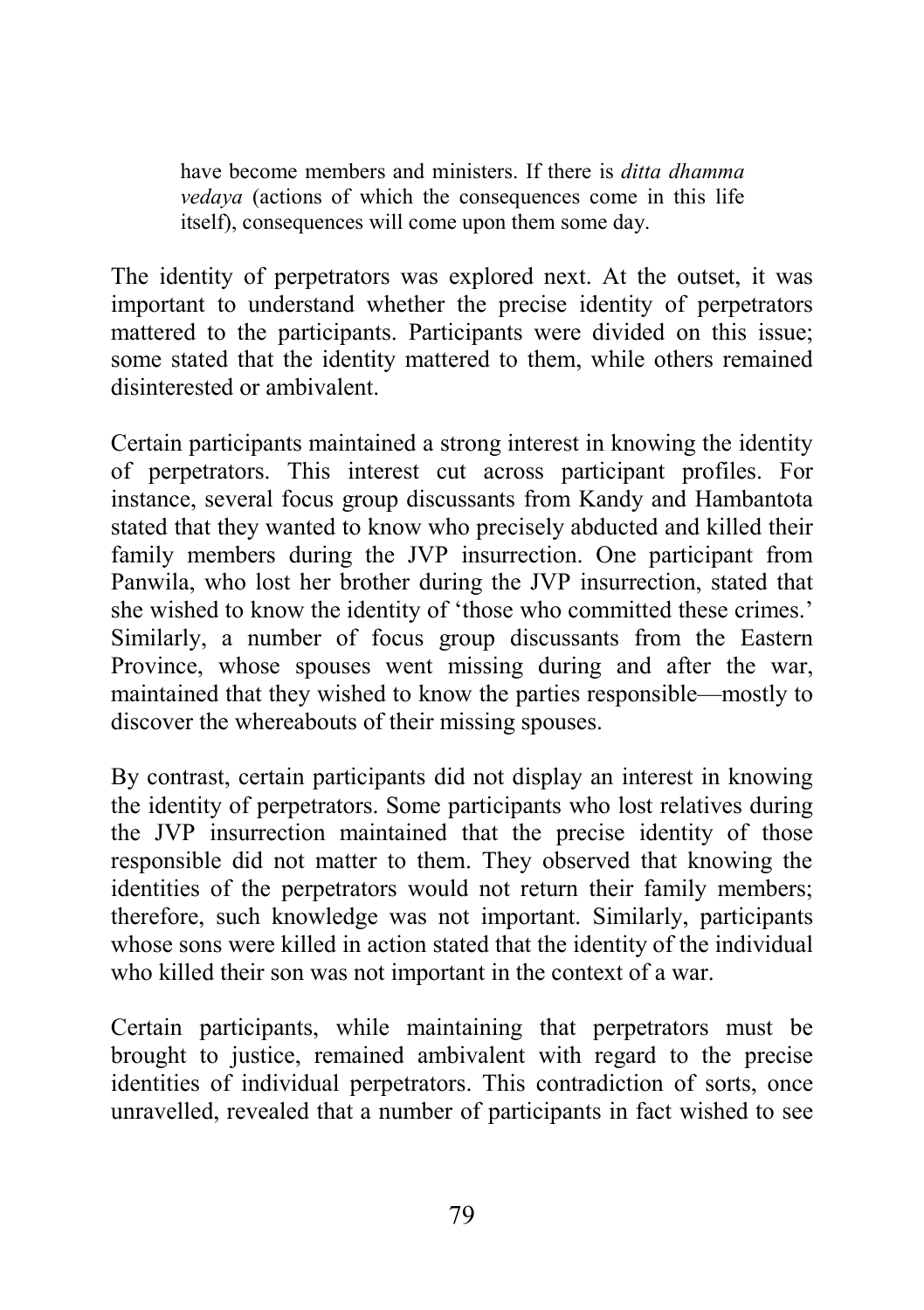institutional responsibility—accountability at the 'decision-making' level. Two female participants who lost their children during the final stages of the war stated that they believed that the government was responsible, and that the identities of individuals who carried out any orders was of no consequence to them. One claimed that the Army was responsible since 'everybody knows' it was the Army that arrested her daughter who subsequently disappeared. According to these participants, the blame for their losses should be placed on high-ranking officials, including the President at the time. One of the participants then made the following remarks:

As important as a father is in a family, a country's President is also important. He must treat everybody in the family equally. We were not respected as citizens of this country; instead we were oppressed. He controls the government. Therefore, he is the one responsible. The people who took my husband were from the Navy. Is not the Navy a part of the government?

Similarly, a number of participants blamed the LTTE for their loss. Two categories of participants emerged in this regard. One group blamed the LTTE for the forced recruitment of their family members, which eventually led to their death or disappearance. One participant recalled the circumstances in which her husband disappeared and the implicit responsibility of the LTTE:

During the conflict, we told [the LTTE] to allow us to go to the Army to surrender, but they did not allow us. My daughter vomited blood because she had dysentery. Even when we told the movement this, they did not allow us to go to the Army side. Had they allowed us, we would have escaped with my husband still alive. The Army also moved forward to capture positions. [The LTTE] could have allowed the people to escape. We were depending on the movement. In the end, I managed to leave the areas controlled by the movement. But [my husband] paid with his life.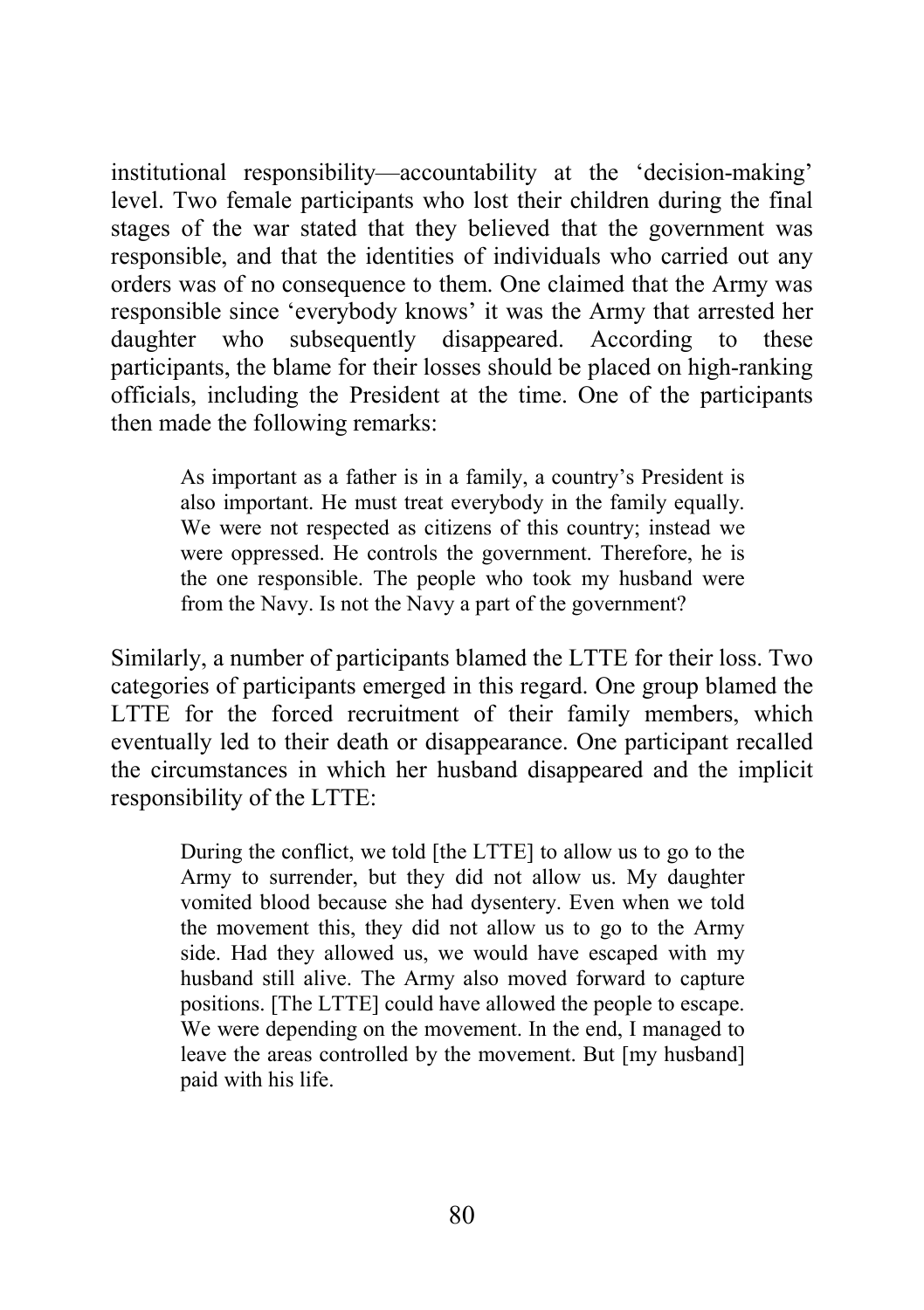This participant felt that her husband would have stood a greater chance of surviving had they crossed voluntarily to Army-controlled areas at an earlier stage. Instead, only she and her children crossed over, leaving her husband behind. She explained that it was at that stage that the security forces captured her husband, who later disappeared.

The other group blamed the LTTE more directly for the loss they had suffered. In these cases, the LTTE had been responsible for either expelling the participants from their homes, or causing the deaths of their family members due to bombings or raids. Yet some of these participants appeared to be disinterested in learning the precise identities of the LTTE members who had perpetrated the expulsion or killings. One Muslim participant stated that the organisation as a whole betrayed the Muslim people and were directly to blame for their predicament today:

We were of great help to the LTTE while they fought for our rights. Some of our people then betrayed the LTTE. But [the LTTE] did not realise that all Muslims are not like them. We have even offered food to the LTTE. Even though they carried out some injustices, their cause was just. Therefore, the LTTE is [ultimately] responsible for expelling us from our own village, while we were living together.

The accountability of individual personnel or cadres carrying out orders appeared to be less important to many participants. In fact, some participants speculated that the actual individuals who perpetrated the killings might no longer be living. One participant who lost family members during an LTTE raid observed that the particular cadres had been hiding in the Wilpattu forest during the time. She speculated that these cadres must have been killed or captured, as none of them were in the area now. Similarly, a number of participants who suffered at the hands of security forces during the final stages of the war stated that holding inquiries to investigate the actions of low ranking individuals was inadequate. One such participant claimed: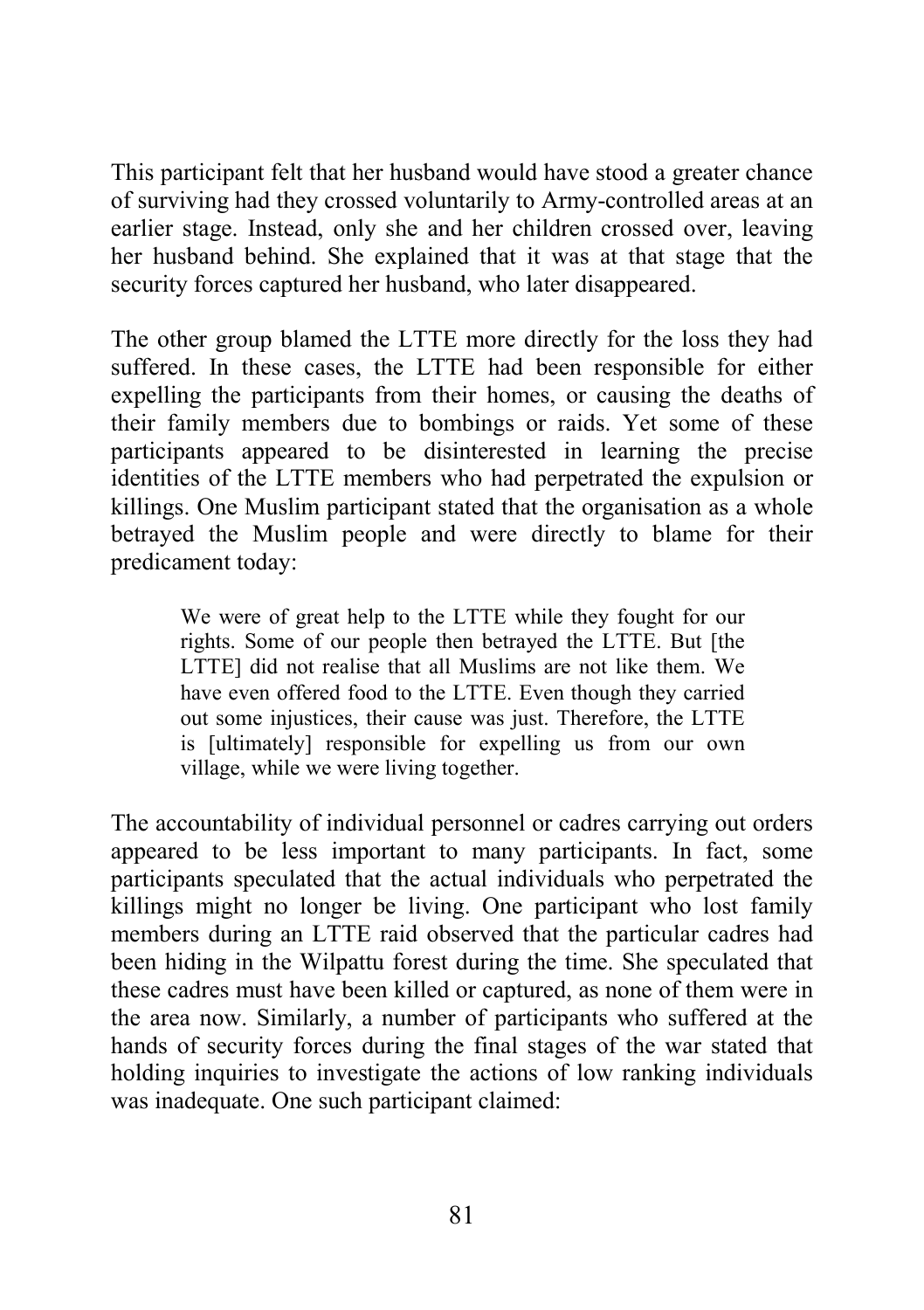The government is neglecting those responsibilities. You can understand this because of their current actions. You can also understand this because of the fake investigations they are holding to please the international community.

Two approaches to the accountability of perpetrators emerged from the views of participants. First, a clear desire for perpetrators to be identified and punished was evident among many participants. This view was held by a variety of participants and was not limited to the circumstances of their loss. For instance, one participant who lost her husband during the JVP insurrection was keen to see those who planned the abductions ultimately punished. She added: 'even if the state did not punish those responsible, such punishment would be encountered eventually'—reinforcing the aforementioned notion of *karma*. These sentiments were echoed during the focus group discussion held with five participants whose family members were abducted or killed during the JVP insurrection. One participant from Aladeniya, Kandy stated: 'those who killed my husband on 26 August 1989 must account for everything they have done. They must receive an appropriate punishment.'

Several participants whose family members disappeared immediately after the war stated that their main priority was to learn the whereabouts of their missing family members. They added, however, that those responsible for the disappearances of their family members should be punished for those crimes. 'Those responsible', however, was not necessarily a reference to the persons who abducted their family members. Responsibility was also—and often specifically—cast on the persons who *planned* or *ordered* the abductions. This view was somewhat consistent with the public discourse in the Eastern Province with respect to allegations against one Iniya Bharathi, a former member of the *Tamil Makkal Viduthalai Pulikal* (TMVP), a group that broke away from the LTTE and supported the government. Several witnesses who made representations before the LLRC claimed that this individual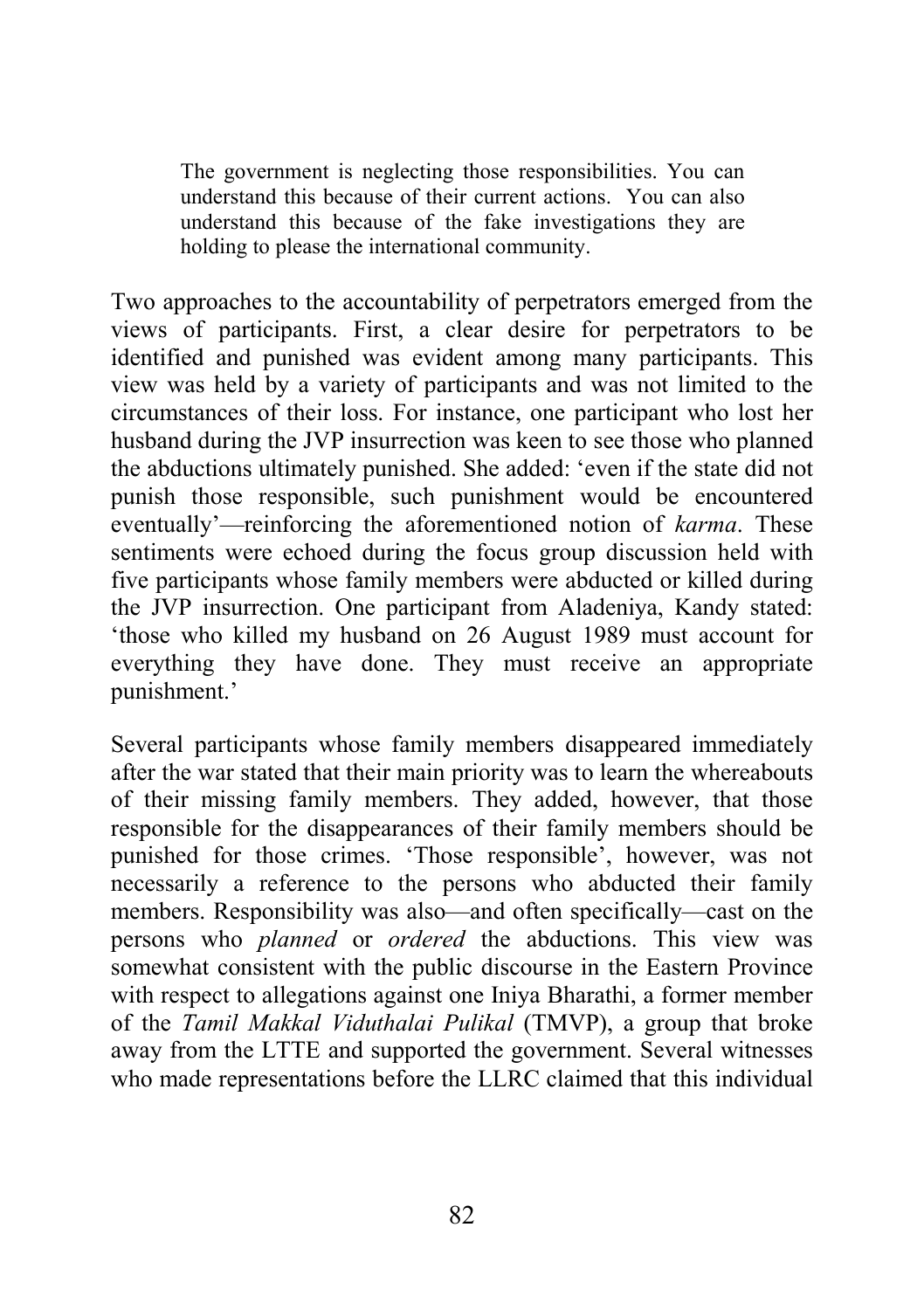was directly responsible for abducting their family members.<sup>119</sup> Public protests were later organised in Thirukkovil, Ampara in February 2015 pointing to Bharathi's involvement in abductions and calling for such perpetrators to be brought to justice.<sup>120</sup> This view was not in any way limited to Tamil participants. A participant from Alawathugoda, Kandy who participated in the focus group discussion expressed the following sentiments in relation to the abduction of her husband on 5 December 1989:

I want to know the identity of the perpetrator. I want to find out what happened to my husband. Also, the person who gave the order to abduct my husband must know more about what happened to him than the persons who abducted him. So I truly want to know who gave the order.

Second, certain participants presented the view that individual perpetrators should be rehabilitated rather than punished. This view was further clarified to mean that individuals carrying out orders should not necessarily face punishment but should undergo some form of rehabilitation. The view was prevalent among a number of participants whose children or spouses were killed or missing in action in the war against the LTTE. They felt that the rehabilitation of former LTTE cadres was 'a good thing'. One such participant did, however, point out that there was a double standard that was 'dangerous', as some former LTTE leaders were permitted to engage in politics. He observed:

<sup>120</sup> 'Tamils call for Sri Lanka's paramilitary leader Iniya Bharathi to face justice', *Tamil Guardian*, 19 February 2015, at http://www.tamilguardian.com/article.asp?articleid=13842.

<sup>119</sup> See Verité Research*, Sri Lanka: LLRC Implementation Monitor – Statistical and Analytical Review No.3* (December 2014) for an analysis of 563 original complaints before the LLRC. Many of these complainants directly referred to the role of Iniya Bharathi in abduction, extortion, assault and sexual abuse of civilians in the Eastern Province.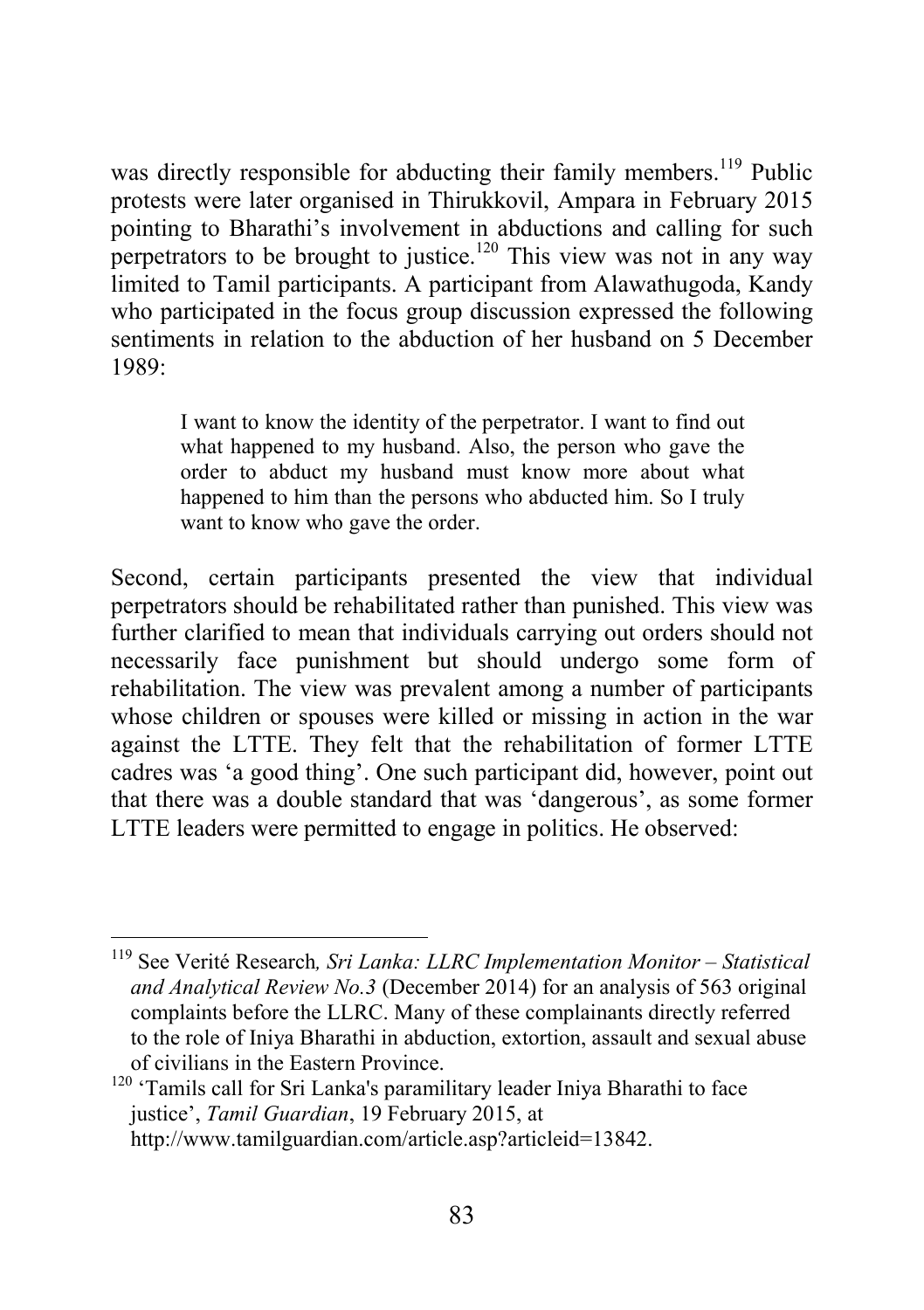Today some of them are engaged in politics. As I see it, rehabilitating [cadres] doesn't matter. But they cannot be allowed to do politics. What a lot of damage they caused! They killed a large number of our children…It is really dangerous that they are doing politics.

These views on punishment and rehabilitation appear to be complementary, as they distinguish between decision-makers and subordinates. Hence the participants who valued some form of accountability generally fell into two categories. Many who preferred the punishment of perpetrators, opted for the punishment of decisionmakers rather than subordinates. Those who preferred rehabilitation recommended the rehabilitation of subordinates, while suggesting that former leaders ought not to be permitted to engage in politics. In both cases, there appears to be a strong association of accountability with decision-making power.

### *3.6 Future prevention*

The final set of questions put to the participants related to the prevention of similar atrocities in the future. Participants were asked to comment on what they suggest a society should do to prevent the recurrence of violence and conflict. Two types of responses emerged. One type of response associated conflict with the absence of mutual understanding between communities and the denial of rights. The second type of response identified conflict as a political construct that displaces law and order and the general ability of communities to live in harmony. The distinction, though subtle, was clearly evident in the responses of participants.

Some participants contended that conflict emerged from a combination of rights denial and a lack of mutual understanding. Hence the war was seen very much as symptomatic of deeper problems. One participant from Jaffna observed that 'hatred' was the root of conflict and recommended that greater efforts be undertaken to reduce hatred in society. Another participant added that two specific measures needed to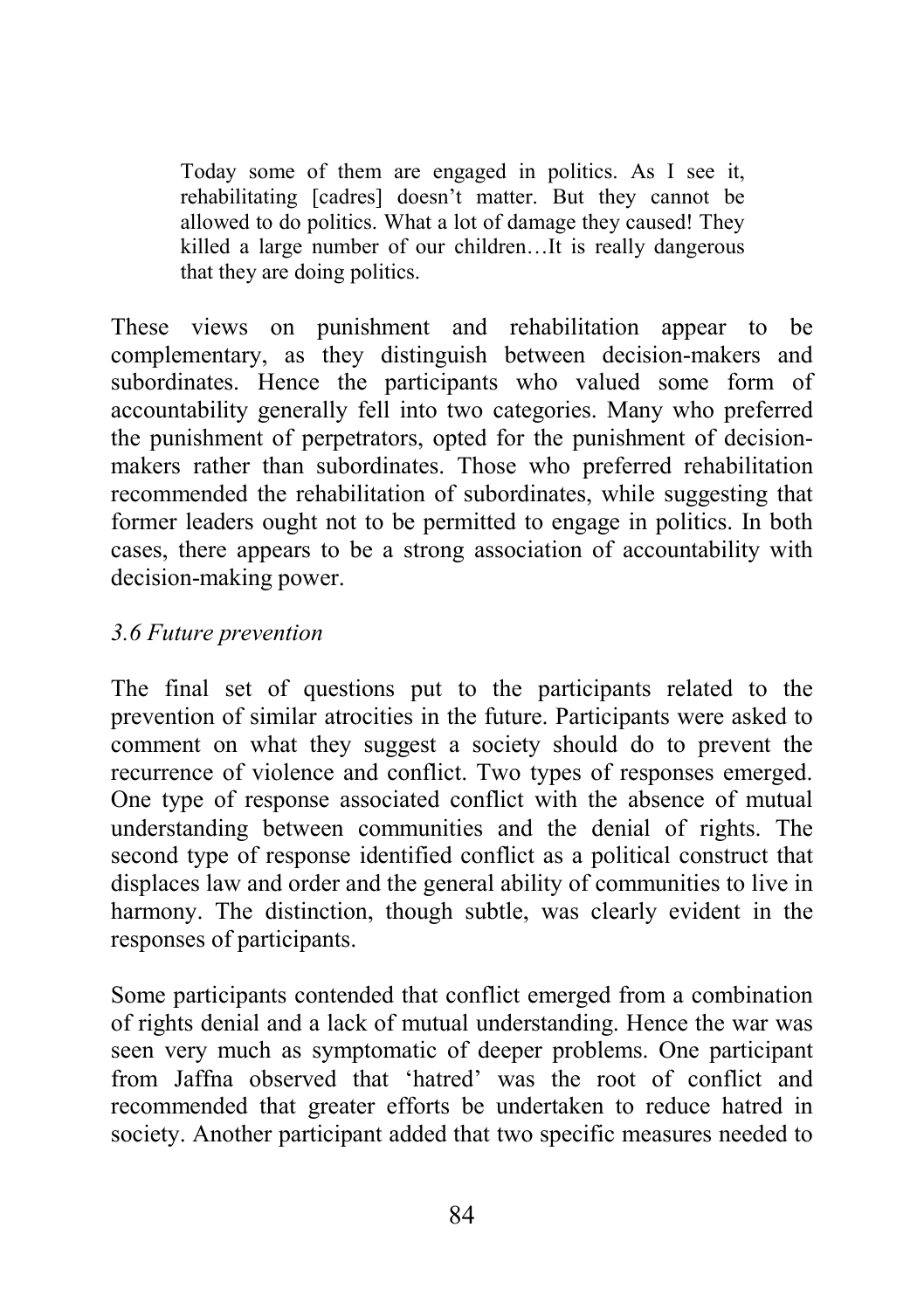be adopted in this regard. First, there should be greater awareness among people about other ethnic groups and religions. Second, basic rights should be provided to all people regardless of ethnicity or religion. The participant, who had lost a son during the final stages of the war, explained that the failure to provide basic rights often led to a lack of awareness. She observed:

When their only worry is their daily life, where do they have time to think about other people? Their worries must be answered first and their rights must be properly provided for them. If not, there will always be conflict among the people.

Another participant who lost her family due to shelling during the final stages of the war made a similar remark. She stated:

There should be mutual understanding among the people. They will have to have a state of mind that allows them to help another person. Every individual must understand the effect of racial violence. They have to understand that others have the same rights as they do.

Some participants who were expelled from the North adopted a nuanced view on non-recurrence. These participants contended that conflict stemmed from the lack of sound values within society. One such participant presented the following views on future prevention:

Everyone should follow the ways of their religion. The people should develop their sense of humanity, mutual understanding and humility. Rivalry should not be promoted among the people or their children. A basic sense of humanity in children must be cultivated. When a religious character is developed, the animal instinct will be restrained. There should also be a change in the minds of the people of the majority. We should move from a sense of 'I' to a sense of 'we'. There should be a sense of belonging to the family, home, village, district, province and the nation. We can only reduce problems if we start thinking of it as our country.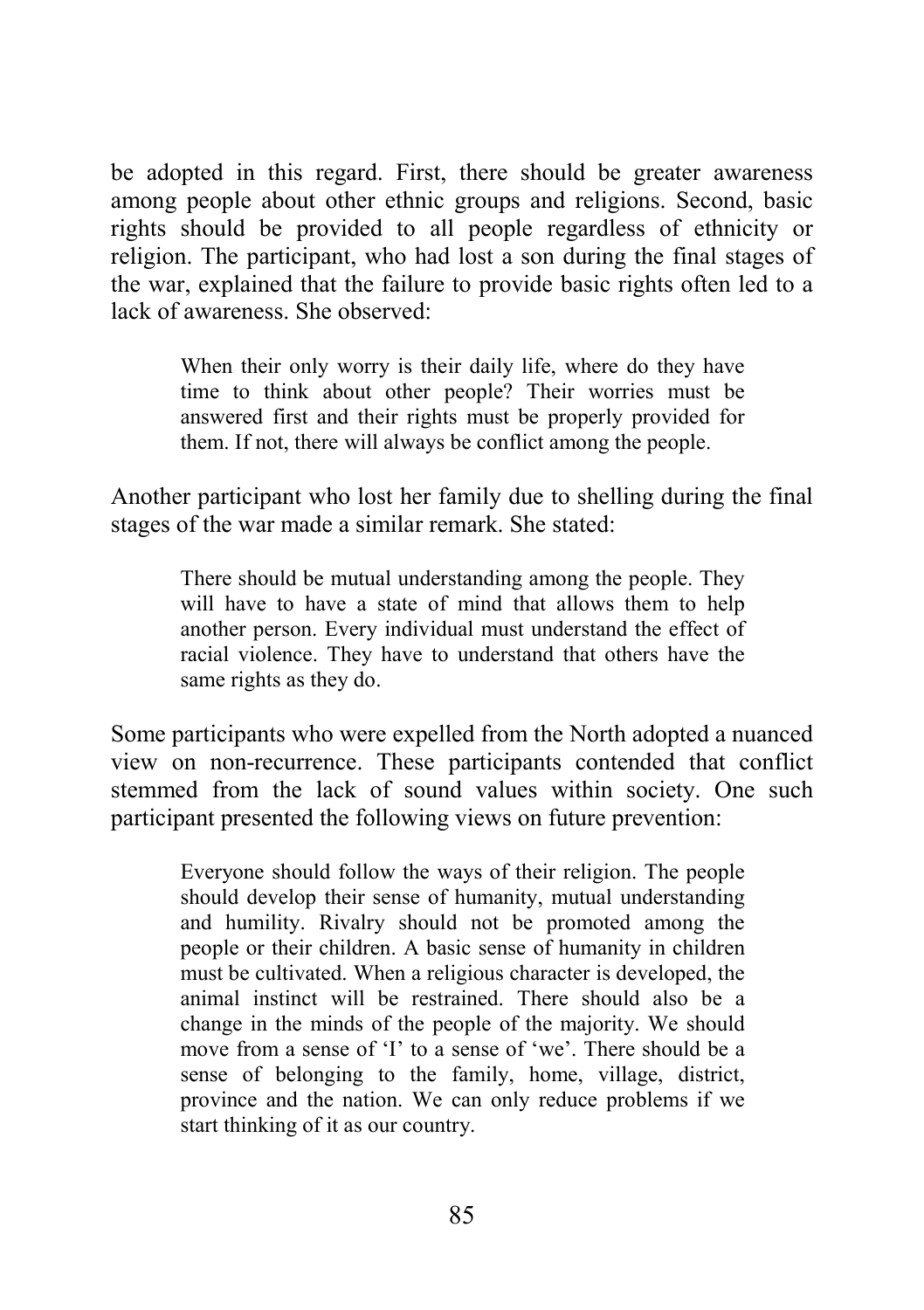Not all participants felt that ensuring rights and mutual understanding was vital to the 'maintenance of peace'. This distinction is evident in the following views expressed by a participant from Mannar who had lost her husband following his surrender to security forces in May 2009:

We are now under the government. If we monitor our children's goings and comings, and as long as we make sure they do not start another war, it is fine. If a war is started, it is our responsibility to ensure that our children do not participate in it…There is no need for more wars…what we faced was more than enough.

This participant held the view that compliance with the law and submission to the state were sufficient conditions for peace. Meanwhile, a number of participants considered the LTTE to have been the main barrier to peace, and claimed that its defeat had given the country a genuine opportunity to avoid conflict in the future. One participant from Ambalangoda, who had lost her husband to an LTTE bombing, argued that the defeat of the LTTE created the space for people to 'live in harmony' and prevent violence in the future. These views were echoed by certain other participants, including those who had not been personally affected by LTTE attacks. One participant from Alawathugoda stated: 'such problems would not be created if law was implemented properly and…people are controlled well.'

Thus the question of how to prevent the recurrence of violence and conflict was approached from two perspectives. According to the first perspective, conflict emerged from the breakdown of law and order and was a political construct of those vying for power. Participants who analysed conflict from this perspective often used the language of 'terrorism' to describe a 'cause' rather than an 'effect'. Hence LTTE bombings were described as 'terrorism', which was the *cause* of violence, as opposed to an *effect* of some other grievance. This basic understanding of conflict shaped the manner in which these participants viewed the issue of future prevention. According to the second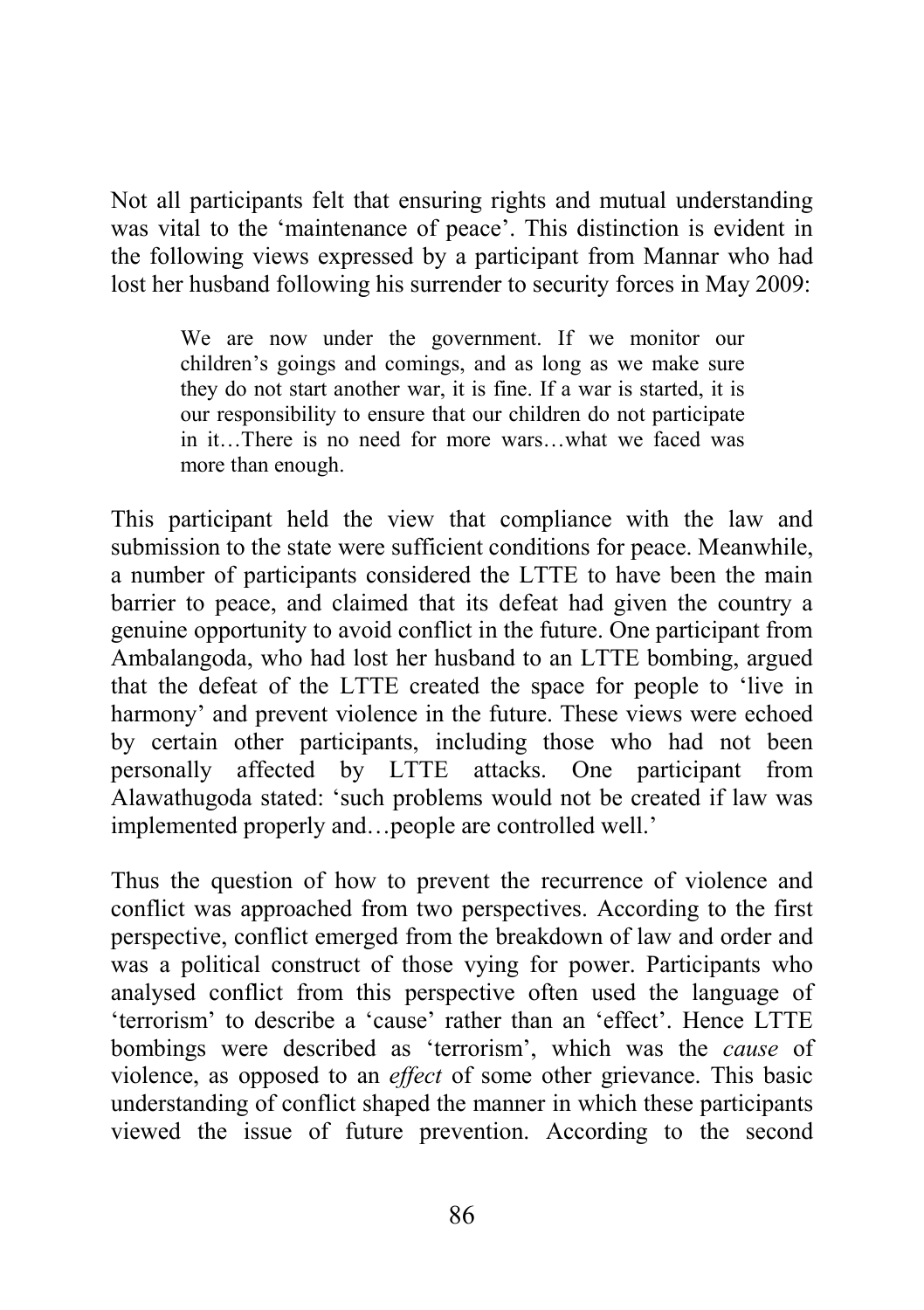perspective, conflict was seen as a symptom of a grievance. Participants who analysed conflict from this perspective tended to be aware of the historical and contemporary grievances of minority communities in Sri Lanka and often self-identified with those grievances. They reflected on how minority communities have been deprived of rights such as land rights, employment opportunities and education. They claimed that the deprivation of these basic rights—which led to those historical and contemporary grievances—was at the root of conflict. These participants emphasised the need for raising awareness and mutual understanding between communities, and cultivating values among the next generation in order to guarantee basic rights and ensure nonrecurrence of violence and conflict.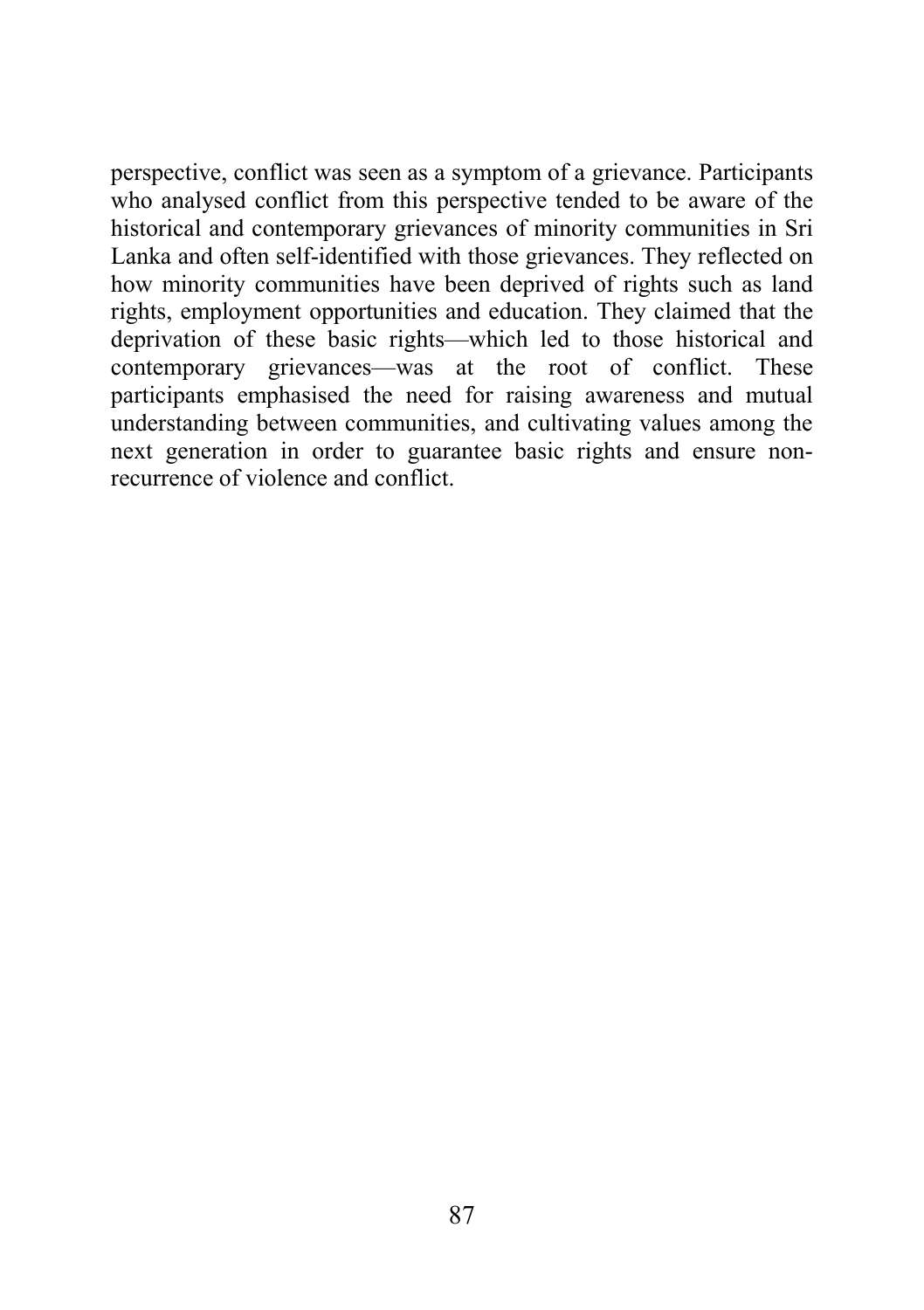When we search deeply enough into the struggle for truth, justice and hope for any human community, moving with disciplined compassion and vision, we emerge from the exploration with lessons that were meant for us all.

> – Vincent Harding *Hope and History: Why We Must Share the Story of the Movement* (1990)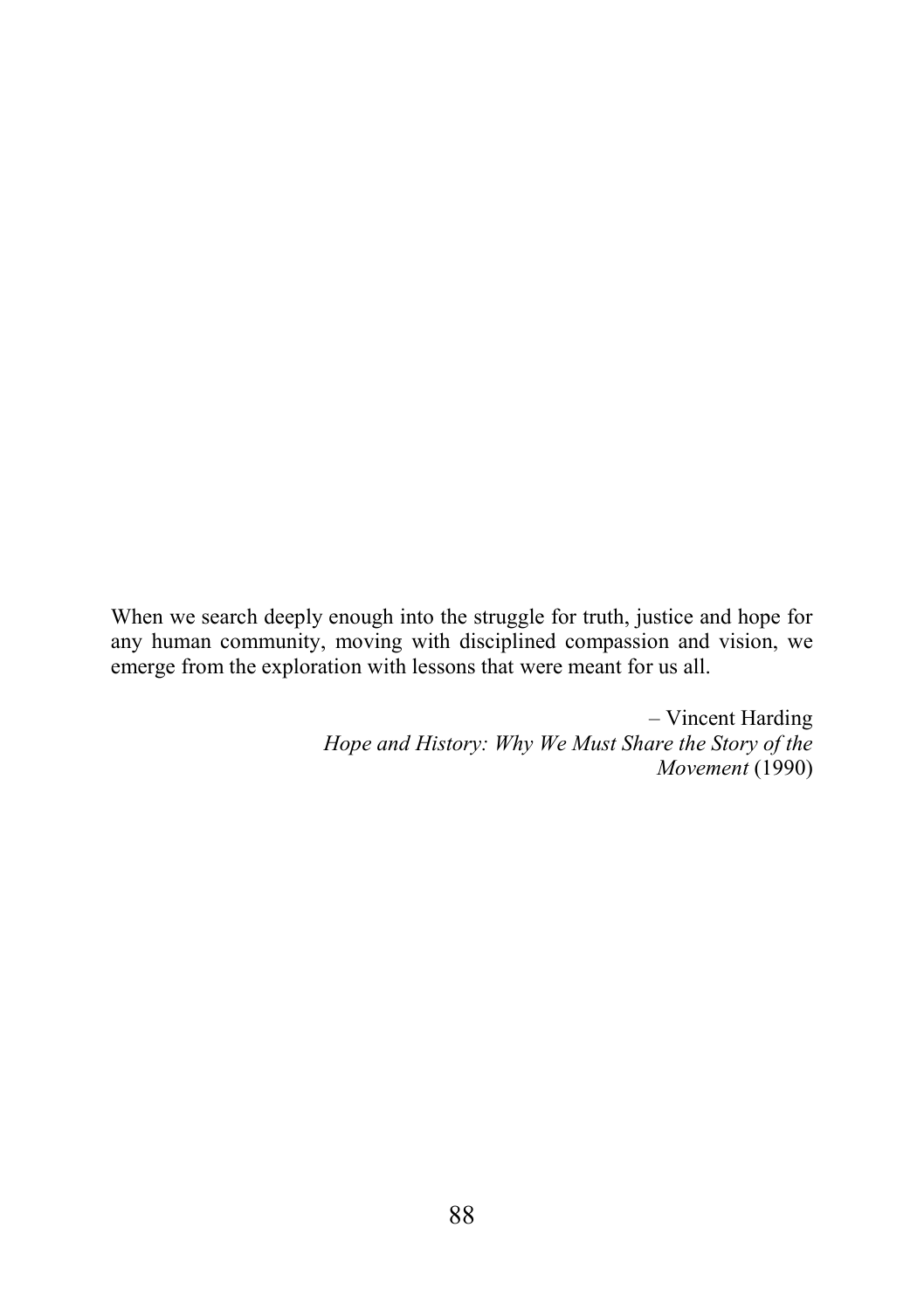# Part 3: Conclusion

This study attempts to capture the views of individuals who have suffered personal loss during the past three decades in Sri Lanka. The events recollected by these participants are documented in various journalistic and academic accounts of Sri Lanka's recent history. Yet this study is perhaps the first—albeit modest—attempt to present a collection of perspectives and experiences across these events. The study therefore attempts to uncover the convergences and divergences in the views held by victims and survivors of violence and conflict in Sri Lanka. It also presents a unique juxtaposition of these experiences: from the despair of not knowing the whereabouts of a relative abducted during the 1987-89 JVP insurrection to similar despair faced during the post-war period in 2009; from the indignity of losing one's home during the July 1983 pogrom to similar indignities endured during the 1990 Muslim expulsion and the 2014 Aluthgama riots.

Three important findings emerge from the participants' recollections, observations and opinions. The first relates to the extraordinary heterogeneity detectable in the views of participants. The second points to certain factors that appear to shape the views of participants. The third finding relates to the question of remedies. It confronts the question of how international standards on truth, justice and reparations might find meaning within the plethora of preferences and priorities found among victims and survivors in Sri Lanka.

## *1. Heterogeneity and the Reductive Narrative*

Following the conclusion of the war, certain quarters within the Sri Lankan government attempted to construct a 'Sri Lankan approach' to justice.<sup>121</sup> State officials including then Minister of External Affairs,

<sup>&</sup>lt;sup>121</sup> At the time of writing (April 2015), the Foreign Affairs Minister, Mangala Samaraweera deviated from the state's original position and pledged to develop 'a credible local mechanism to investigate…alleged crimes'. This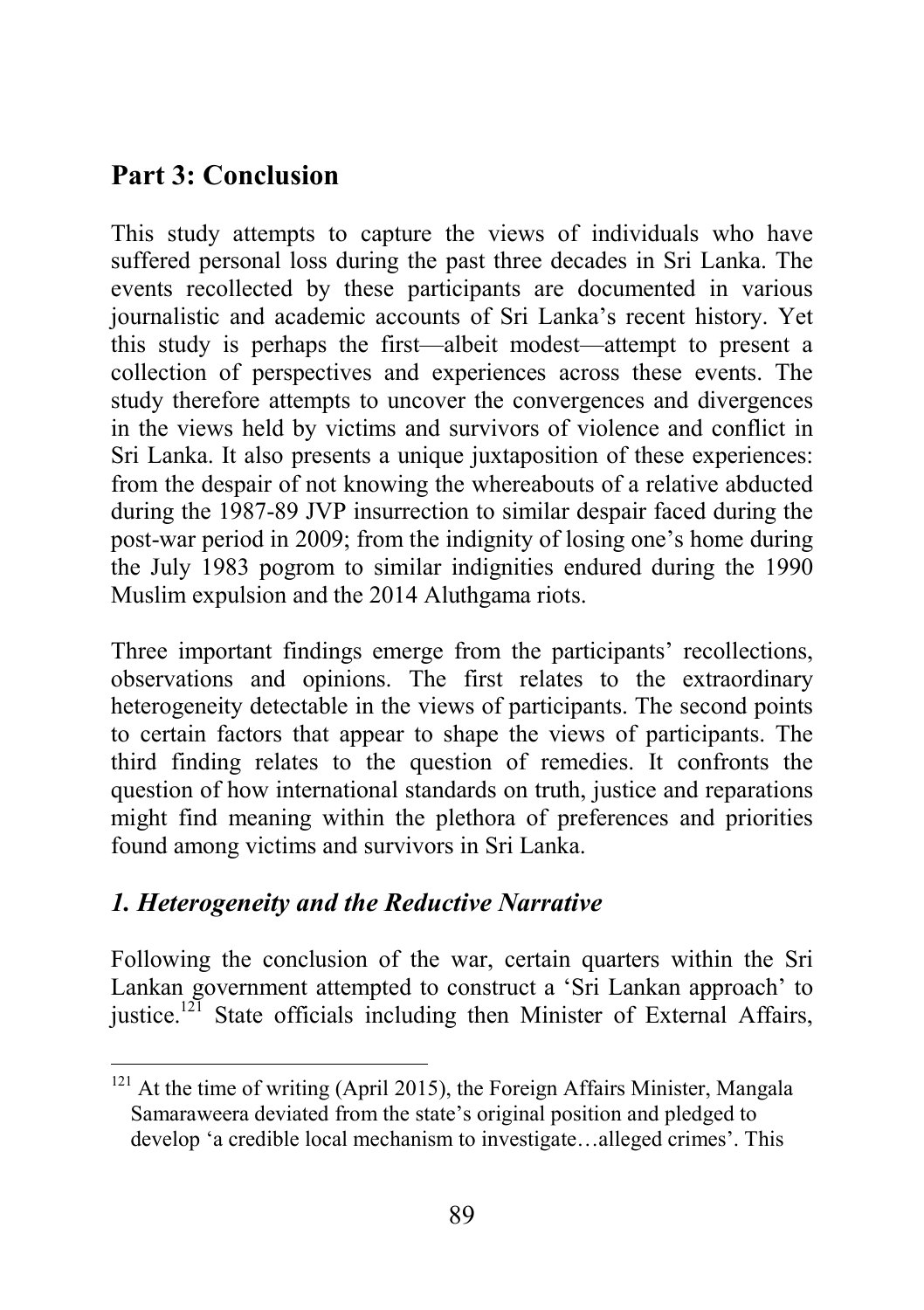G.L. Peiris articulated the position that the 'Sri Lankan approach' was not to emphasise on retribution or punishment, but rather on restorative justice.<sup>122</sup> This line of reasoning sought to define the concept of restorative justice as closely related to notions of 'forgiveness', 'tolerance' and 'leniency'. Former Attorney-General and advisor to the Cabinet, Mohan Peiris reiterated this position in a speech titled 'Sri Lanka's Approach: Restorative Justice vs. Retributive Justice' delivered at the Inaugural National Conference on Reconciliation in November  $2011$ <sup>123</sup> Peiris in fact claimed that the philosophy of transitional justice '[f]avours restorative justice rather than retributive justice'. He also claimed that the restorative justice approach resonates with Sri Lanka's own religious tradition, thereby suggesting the 'Sri Lankan approach' was not to seek punitive measures. Peiris observed:

On a close analysis of this concept on philosophy it appears that it [restorative justice] finds a comfortable place in our own philosophy as laid down by the greatest teachers, Gautama, the Buddha, who preached the doctrine of 'Tolerance', of 'Maithri' which gives life to the concept of restorative justice. It would therefore appear that restorative justice is a concept that finds its roots in our own religious teachings and cultural values long before the West discovered this concept.

 $\overline{a}$ 

deviation, however, may be insufficient to indicate a long-term policy shift, given the interim nature of the present government. See 'New Sri Lankan Foreign Minister: Our Tilt Towards China needs a Course Correction', *swarajyamag.com*, at http://swarajyamag.com/world/new-sri-lankan-foreign-

 $122$  See speech by Prof. G.L. Peiris, then Minister of External Affairs at the 9<sup>th</sup> IISS Asia Security Summit, The Shangri-La Dialogue, Singapore on 6 June 2010, at http://www.mea.gov.lk/index.php/en/media/ministersspeeches?start=15.

<sup>123</sup> See Mohan Peiris, *Sri Lanka's Approach: Restorative Justice vs. Retributive Justice*, 24 November 2011, at

http://www.kadirgamarinstitute.lk/events/video.htm.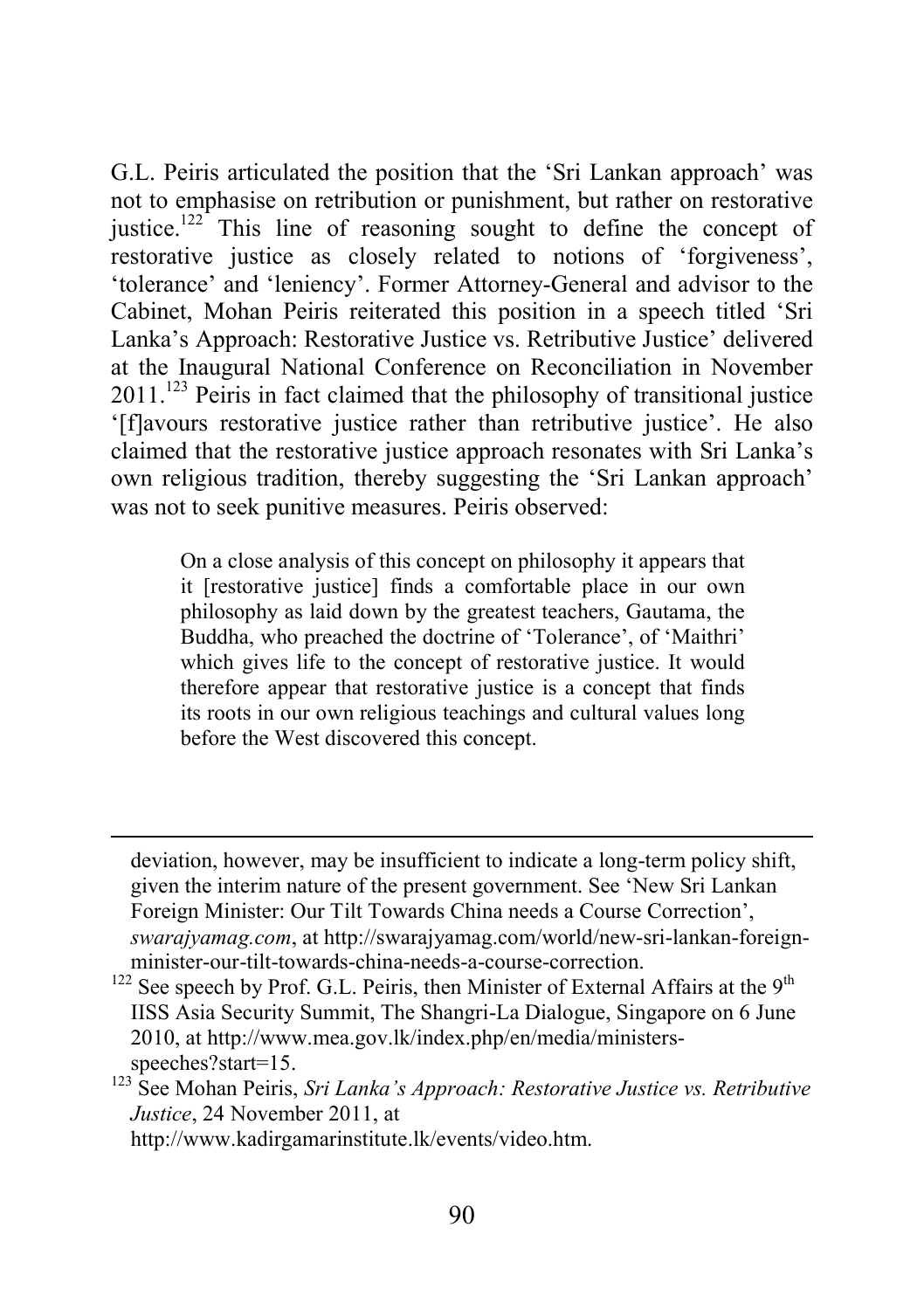This narrative on Sri Lanka's so-called approach to transitional justice soon became the official policy position of the previous administration under Mahinda Rajapaksa. Former High Commissioner to the United Kingdom, Chris Nonis stated in an interview with CNN that the approach of the LLRC (which he called Sri Lanka's home-grown solution) was not to focus on 'punitive justice where you punish people' but on restorative justice.<sup>124</sup>

Some scholars have presented similar views, claiming that restorative justice in Sri Lanka 'is very much a part of the Sri Lankan spiritual heritage of forgiveness'.<sup>125</sup> These repeated statements have sought to construct a particular narrative about what Sri Lankan justice looks like—fundamentally focused on 'tolerance', 'forgiveness' and 'leniency'. It is noteworthy that, despite the position of the previous administration, the LLRC did not specifically endorse this narrative in its final report. Yet it remains the only narrative that presents itself as 'Sri Lankan'. It is couched in historical, indigenous and cultural terms to reinforce its legitimacy, thereby proclaiming dominance and authenticity over alternative conceptions and approaches. Yet this selfproclaimed 'Sri Lankan approach' is unconvincing for two reasons. First, it is normatively problematic. Second, as discovered during the course of this study, it is empirically questionable.

The so-called Sri Lankan approach is normatively problematic because it promotes a limited understanding of restorative justice. At least three normative concerns might be raised in this regard.

<sup>&</sup>lt;sup>124</sup> See 'CNN interview with H.E. Dr. Chris Nonis, Sri Lankan High Commissioner to the United Kingdom', *Official Website of the Sri Lankan High Commission to the United Kingdom'* (November 2013), at http://www.srilankahighcommission.co.uk/index.php?option=com\_content& view=article&id=409:cnn-interview-with-he-dr-chris-nonis-sri-lankan-highcommissioner-to-the-united-kingdom-&catid=1:news&Itemid=95.

<sup>&</sup>lt;sup>125</sup> Iromi Dharmawardhane, 'Sri Lanka's Post-Conflict Strategy: Restorative Justice for Rebels and Rebuilding of Conflict-affected Communities' [2013] 7(6) Perspectives on Terrorism.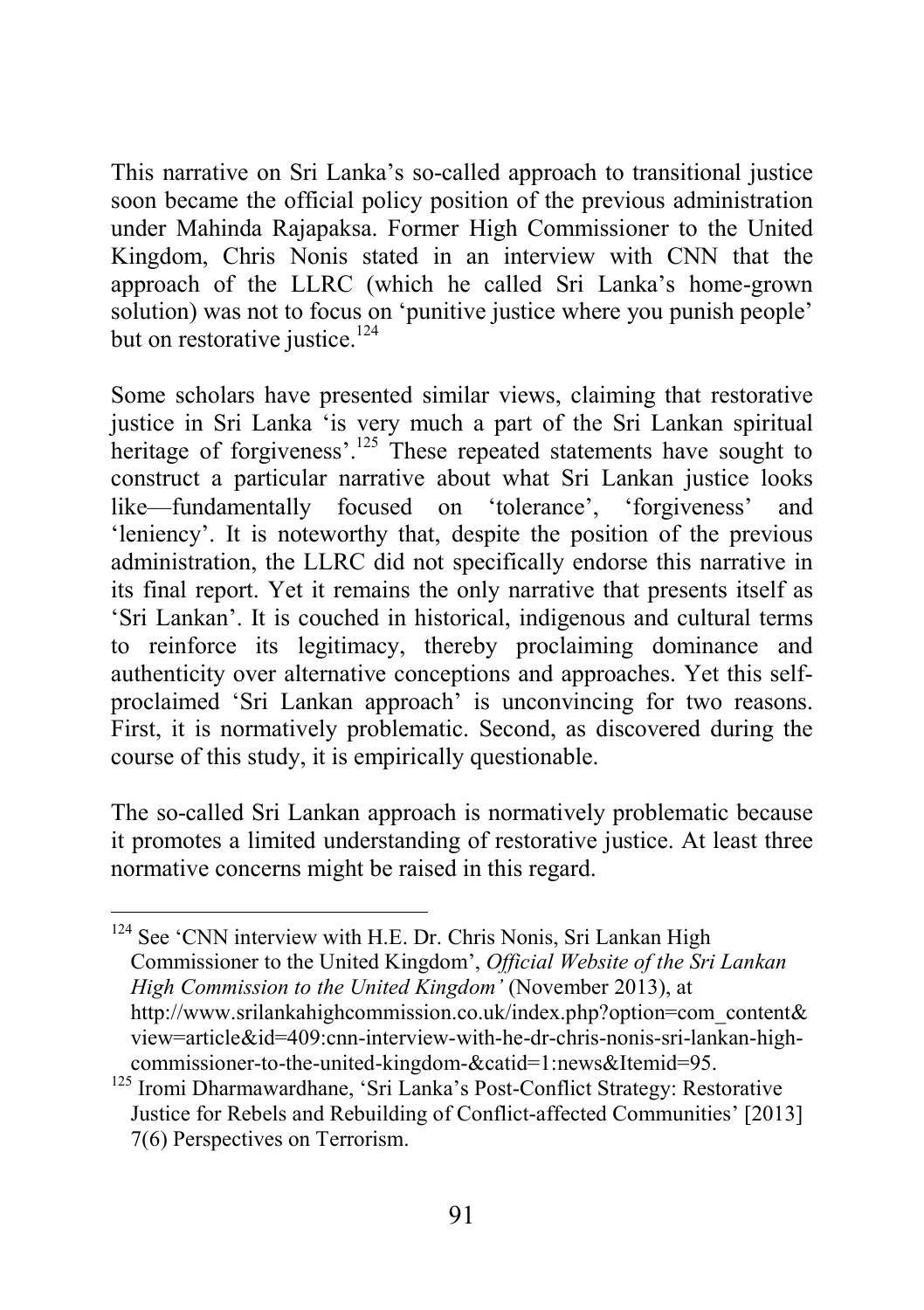The first relates to the defined objective of restorative justice. In defining restorative justice, Burt Galaway and Joe Hudson offer three fundamental elements:

First, crime is viewed primarily as a conflict between individuals that results in injuries to victims, communities, and the offenders themselves, and only secondarily as a violation against the state. Second, the aim of the criminal justice process should be to create peace in communities by reconciling the parties and repairing the injuries caused by the dispute. Third, the criminal justice process should facilitate active participation by victims, offenders, and their communities in order to find solutions to the conflict.<sup>126</sup>

These elements are clearly found in the preamble to the UN's Basic Principles on the Use of Restorative Justice Programmes in Criminal Matters, which states:

This approach provides an opportunity for victims to obtain reparation, feel safer and seek closure; allows offenders to gain insight into the causes and effects of their behaviour and to take responsibility in a meaningful way; and enables communities to understand the underlying causes of crime, to promote community well-being and to prevent crime.<sup>127</sup>

<sup>126</sup> B. Galaway & J. Hudson (eds.), *Restorative Justice: International Perspectives* (1996), at 2.

<sup>127</sup> The United Nations Economic and Social Council, *Basic Principles on the Use of Restorative Justice Programmes in Criminal Matters*, ECOSOC Resolution 2002/12. Also see T. Marshall*, Restorative Justice: An Overview*, Home Office (United Kingdom) – Research, Development & Statistics Directorate (1999). The author defines restorative justice as 'a process whereby all the parties with a stake in a particular offence come together to resolve collectively how to deal with the aftermath of the offence and its implications for the future.'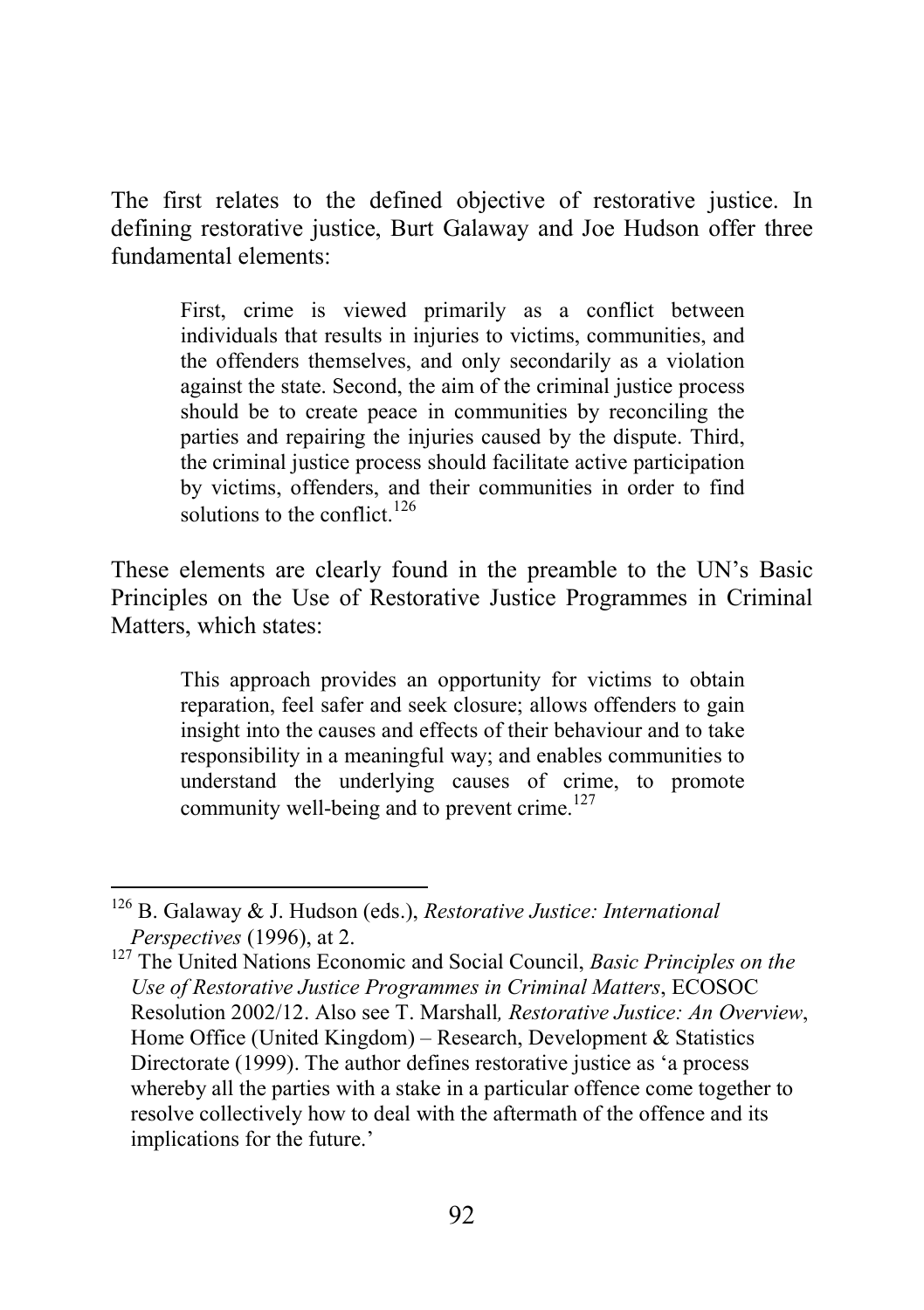Howard Zebr and Harry Mika attempt to provide a working definition of the concept by highlighting three sequential elements: (1) crime is fundamentally a violation of interpersonal relationships; (2) violations create obligations and liabilities; and (3) restorative justice seeks to heal and put right the wrongs.<sup>128</sup> The *victim* is therefore at the heart of restorative justice, making the approach fundamentally 'victim centred'. The victim's restoration is presumed to be a multifaceted process, which could entail the need to understand the causes of the crime, and the perpetrator's motives. Restorative justice projects accordingly prioritise restoring victims above other objectives, including prioritise restoring victims above other objectives, including demonstrating leniency towards perpetrators. Tolerance, forgiveness and leniency towards perpetrators—though possible components of a restorative process—remain secondary to and contingent on the restoration of victims. In fact, there is no normative inconsistency between restorative justice and the accountability of perpetrators. The accountability of the perpetrators is often critical to a victim's restoration. However, the narrative on the so-called 'Sri Lankan approach' to restorative justice appears to prioritise the facilitation of tolerance, forgiveness and leniency towards perpetrators rather than victim restoration. It seeks to place secondary objectives at the helm of the process. The narrative therefore appears to distort the fundamental objective of restorative justice.

The second normative concern relates to the inability of the so-called 'Sri Lankan approach' to appreciate the interplay between so-called 'restorative' and 'retributive' elements of justice. The narrative appears to rule out prosecutions on the basis that they fall outside the ambit of restorative justice. No consensus has been reached on whether restorative justice programming ought to explicitly include the prosecution of offenders. Yet scholars such as Kathleen Daly have produced empirical research that reveals strong connections between

<sup>128</sup> Howard Zebr & Harry Mika, 'Fundamental Concepts of Restorative Justice' in Eugene McLaughlin & Gordon Hughes (eds.), *Restorative Justice: Critical Issues* (2003), at 40.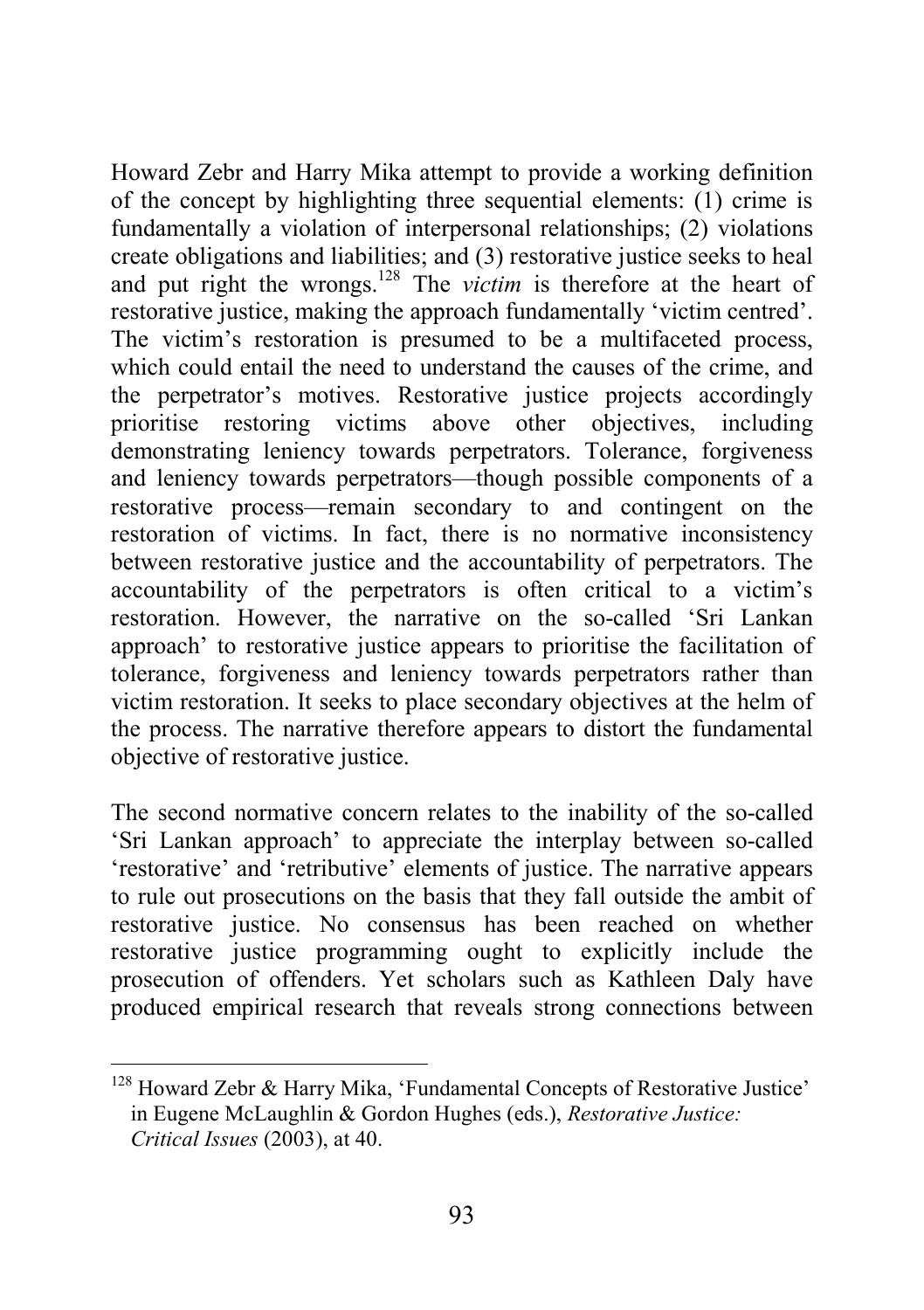retribution and restoration.<sup>129</sup> Detailed studies on restorative justice programmes have also explained the interrelationship between restoration of victims and the accountability of perpetrators.<sup>130</sup> Meanwhile, the UN's Basic Principles do not explicitly rule out such interplay. They only suggest that restorative justice programmes include the voluntary participation of victims and offenders, and that restorative justice processes take the form of mediation, conciliation, conferencing or sentencing circles.131 The latter form—used by First Nations people in Canada—in fact reflects the potential for the integration of retributive elements such as sentencing into restorative justice programmes and *vice versa*. <sup>132</sup> Accordingly, any attempt to automatically dichotomise justice into 'restorative' and 'retributive' forms is normatively problematic.

The third concern relates to the claim that restorative justice is a uniquely indigenous form of justice. Notwithstanding the precise definition of restorative justice, scholars including Kathleen Daly have sought to challenge its claim to indigenous authenticity. She effectively dispels what she terms the 'myth' that 'restorative justice uses indigenous justice practices and was the dominant form of pre-modern justice'.133 Such an observation is entirely relevant to Sri Lanka. A glimpse into the historical penal practices of Sri Lanka during precolonial times reveals a distinct punitive focus.134 The idea that

<sup>129</sup> Kathleen Daly, 'Restorative justice: The real story', [January 2002] 4(1) Punishment & Society 55-79.

<sup>130</sup> See Lawrence W. Sherman & Heather Strang, *Restorative Justice: The Evidence* (2007)*.* <sup>131</sup> UN Basic Principles, *op. cit.* at Operative Clause 2.

<sup>132</sup> Sherman & Strang, *op. cit.* at 32.

<sup>&</sup>lt;sup>134</sup> For example, see Robert Knox, *An Historical Relation of the Island Ceylon in the East-Indies* (1681), Chapters V and IX. The author discusses crime, punishment and the legal system in Sri Lanka particularly in the Kandyan Kingdom, which was not colonised at the time.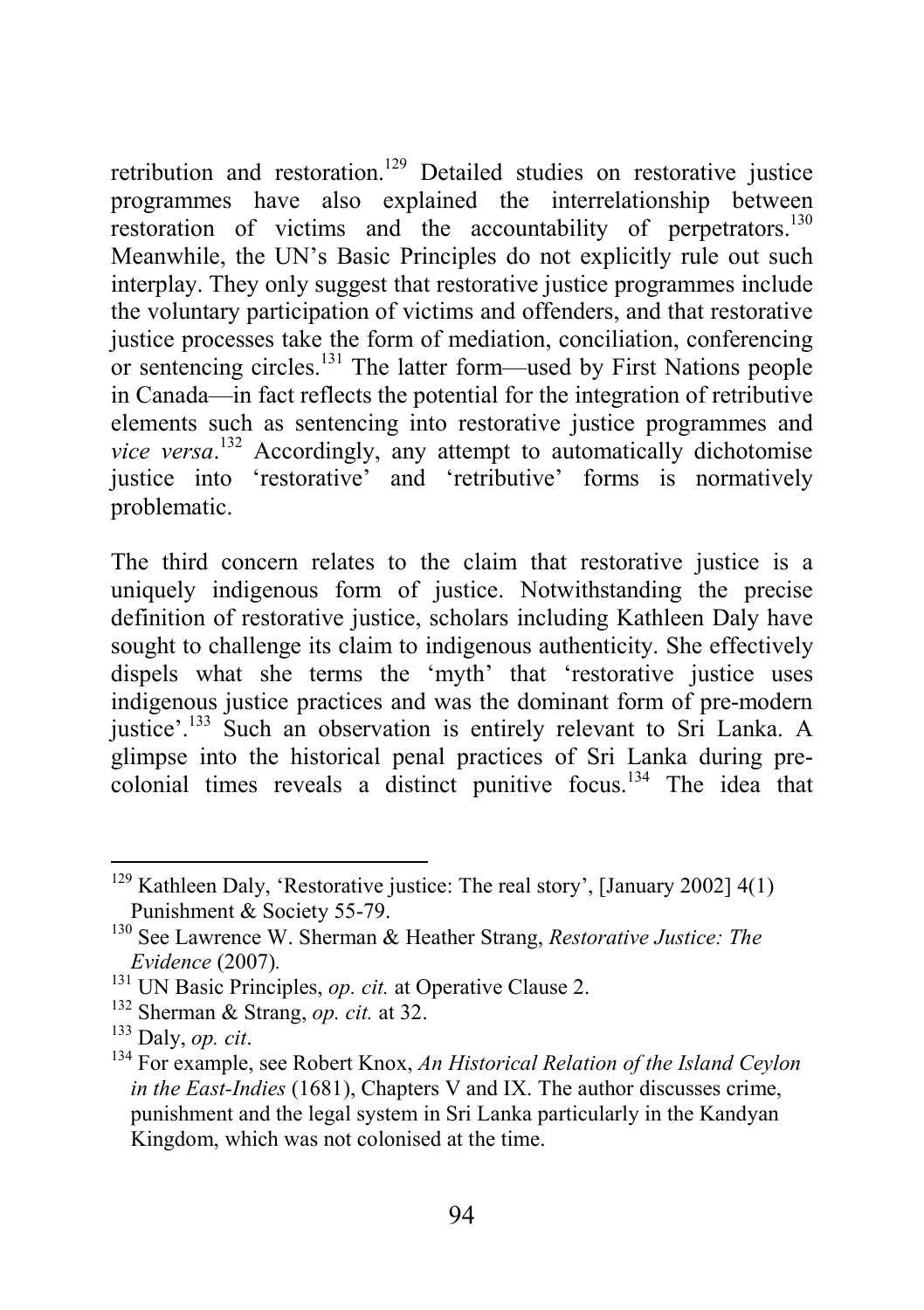restorative justice resonates with pre-modern justice practices in Sri Lanka is therefore unconvincing.

The narrative on the so-called 'Sri Lankan approach' is accordingly based on a limited—perhaps overly simplistic—understanding of restorative justice. The narrative prioritises the leniency of punishment, downplays the preferences of victims and survivors, and exaggerates the indigenous authenticity of its claims. Therefore, at the very outset, the narrative appears to be normatively incompatible with a contemporary understanding of restorative justice.

Scholars have already called into question the empirical validity of this narrative. Niran Anketell argues that there is a 'wide consensus among Sri Lankan Tamils that full accountability ought to be pursued.<sup>'135</sup> He opines that recent election results in the Northern Province consistently demonstrate the desire among Tamils for an independent accountability mechanism to investigate international crimes.<sup>136</sup> Thus the fact that not all Sri Lankans share the former government's views on restorative justice is repeatedly demonstrated in certain election results. For instance, the election statement of the Tamil National Alliance prior to the 2013 Northern Provincial Council elections called for an independent investigation into violations of international law;<sup>137</sup> and the party received nearly 80 percent of the votes in the Northern Province.<sup>138</sup> These results alone suffice to cast serious doubts over the narrative on the 'Sri Lankan approach'.

<sup>&</sup>lt;sup>135</sup> Niran Anketell, 'Sri Lanka and the Urgent Need for Accountability' [April] 2012] Oxford Transitional Justice Research Working Paper Series.<br><br/>  $^{136}$   $_{\rm{Hid}}$ 

<sup>&</sup>lt;sup>137</sup> See Tamil National Alliance, *Northern Provincial Council Election Statement* (2013), at http://tnapolitics.org/?page\_id=1845&lang=en.

<sup>138</sup> See Department of Elections, *Provincial Council Elections 2013: Northern Province* (2013) – votes for the Ilankai Tamil Arasu Kadchi, at http://www.slelections.gov.lk/2013PPC/Northern%20Province.html.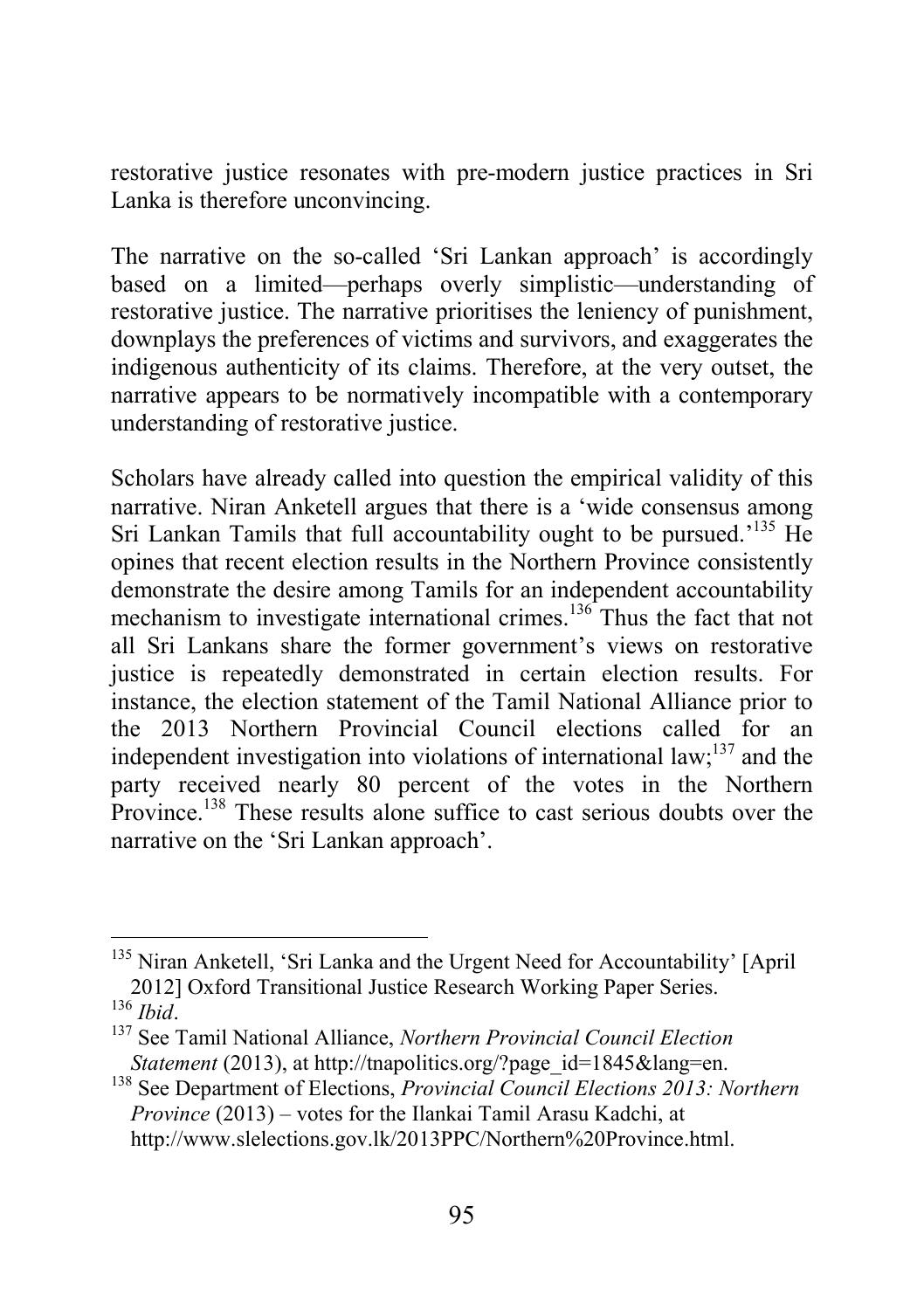The present study demonstrates the wider empirical uncertainty of the narrative. Each account presented by each participant was unique. The responses varied significantly on questions of truth telling, memorialising and the dispensation of justice. The participants differed on whether they preferred to tell others about their loss, whether memorialising their lost family members was desirable, whether justice was important to their recovery process, whether the identity of perpetrators was important, and finally whether perpetrators ought to be prosecuted and punished. In each case, participants presented views that reflected their personal experiences and value preferences. The most significant finding of this study is perhaps that the enormity of human loss is simply not reducible to a singular approach. The narrative on the so-called 'Sri Lankan approach' is hence best described as 'reductive'.

The heterogeneity of participant views may be deconstructed to some extent. In the case of telling others, participants were generally divided on several questions, including whether telling others was important and personally beneficial. Participants were also divided on whether memorialising a traumatic event and lost family members was important to them. Many preferred not to revisit their trauma, while others felt memorialising was an important part of their coping process.

Participants differed on how they defined the concept of justice and applied it to their experiences. Many presented views that were somewhat cynical, while others aspired to receive justice in the future. The participants also differed on the importance of identifying and prosecuting perpetrators. A number of participants did not specifically wish for perpetrators to be held accountable; some in fact saw no real purpose in conducting investigations or prosecutions. Yet many of these participants held such views not on the basis of 'tolerance' or 'forgiveness', as suggested by the reductive narrative, but on the basis of their 'acceptance' of the fact that their lost family members would not return in any event. Moreover, the lapse of time played a greater part in denting their demand for justice than any particular approach to justice. This is not to say, however, that no participant subscribed to a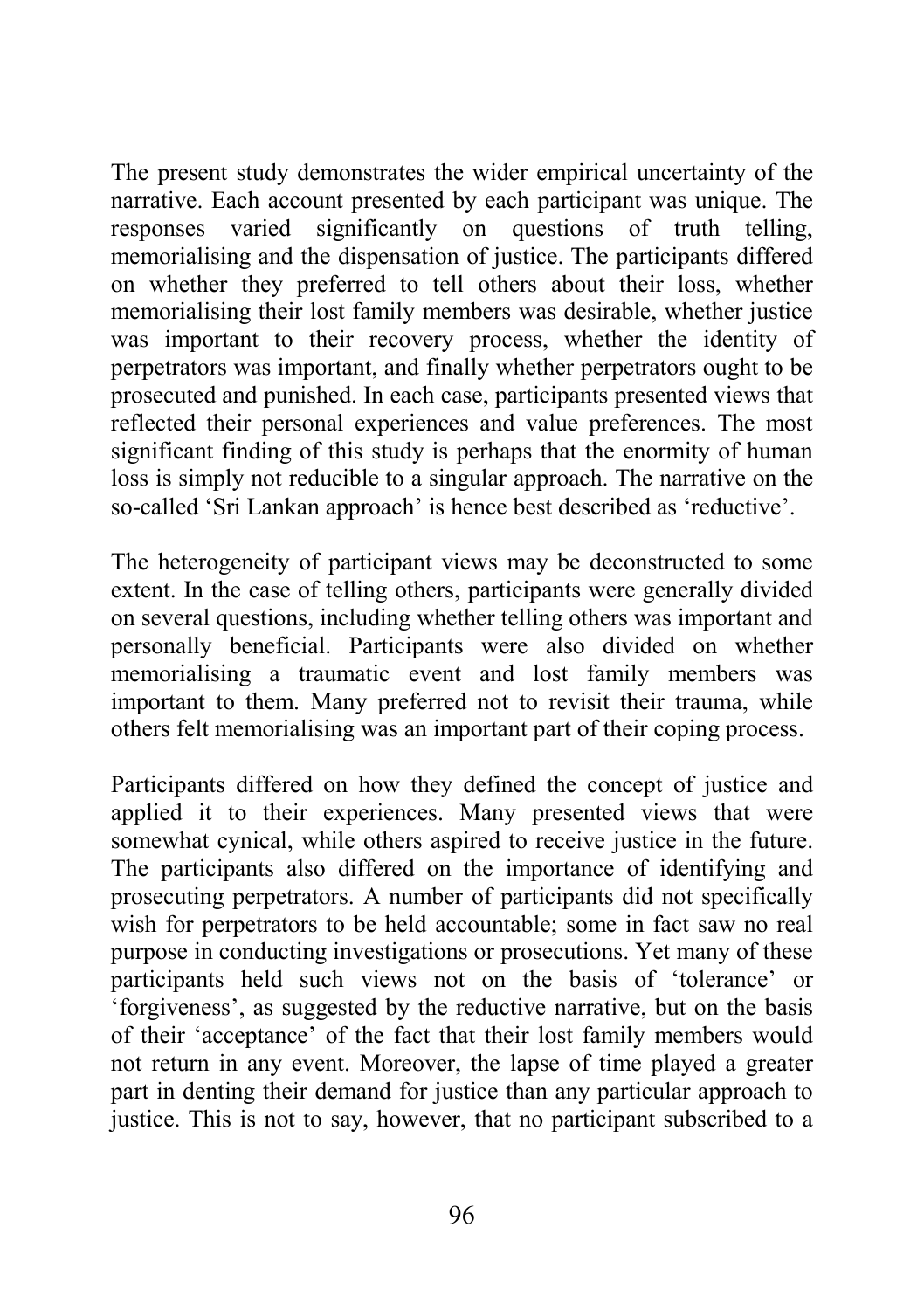lenient approach towards perpetrators. There were some participants who did hold such views, and suggested that the most appropriate approach to dealing with perpetrators was rehabilitation. Yet, as discussed in the next section, these participants had a distinct view on the legitimacy of the context in which they had encountered loss. This distinct view fundamentally shaped their demand for accountability, and perhaps explains why they preferred 'leniency' towards perpetrators. It is nonetheless clear that this preference ought not to be mistaken for a homogeneous narrative on restorative justice.

Meanwhile, a number of participants expressed a strong desire to know the identities of perpetrators, and for perpetrators to be held responsible for their actions. It is in this context that a rare convergence in participant views became evident. A majority of those who wished to see accountability appeared to prefer a particular type of accountability. Participants who lost family members during the war (either due to the actions of the security forces or the LTTE), whose family members were killed in action while serving the military, who lost family members during the JVP insurrection, who lost homes during the July 1983 pogrom, and who were expelled from the North in 1990 presented convergent views on 'high-level accountability'. Thus, participants who did in fact wish to see perpetrators prosecuted preferred to see *decisionmakers*, including those in government and previously in the LTTE, held accountable. This preference was evident across participant profiles. Hence it is important to further examine the ostensible preference among victims and survivors in Sri Lanka to see decisionmakers held accountable for past atrocities.

## *2. Factors that Shape the Views of Victims*

Amidst the remarkable heterogeneity of participant views, certain hypotheses may be presented to define the factors that may have shaped those views. Three such hypotheses warrant brief discussion.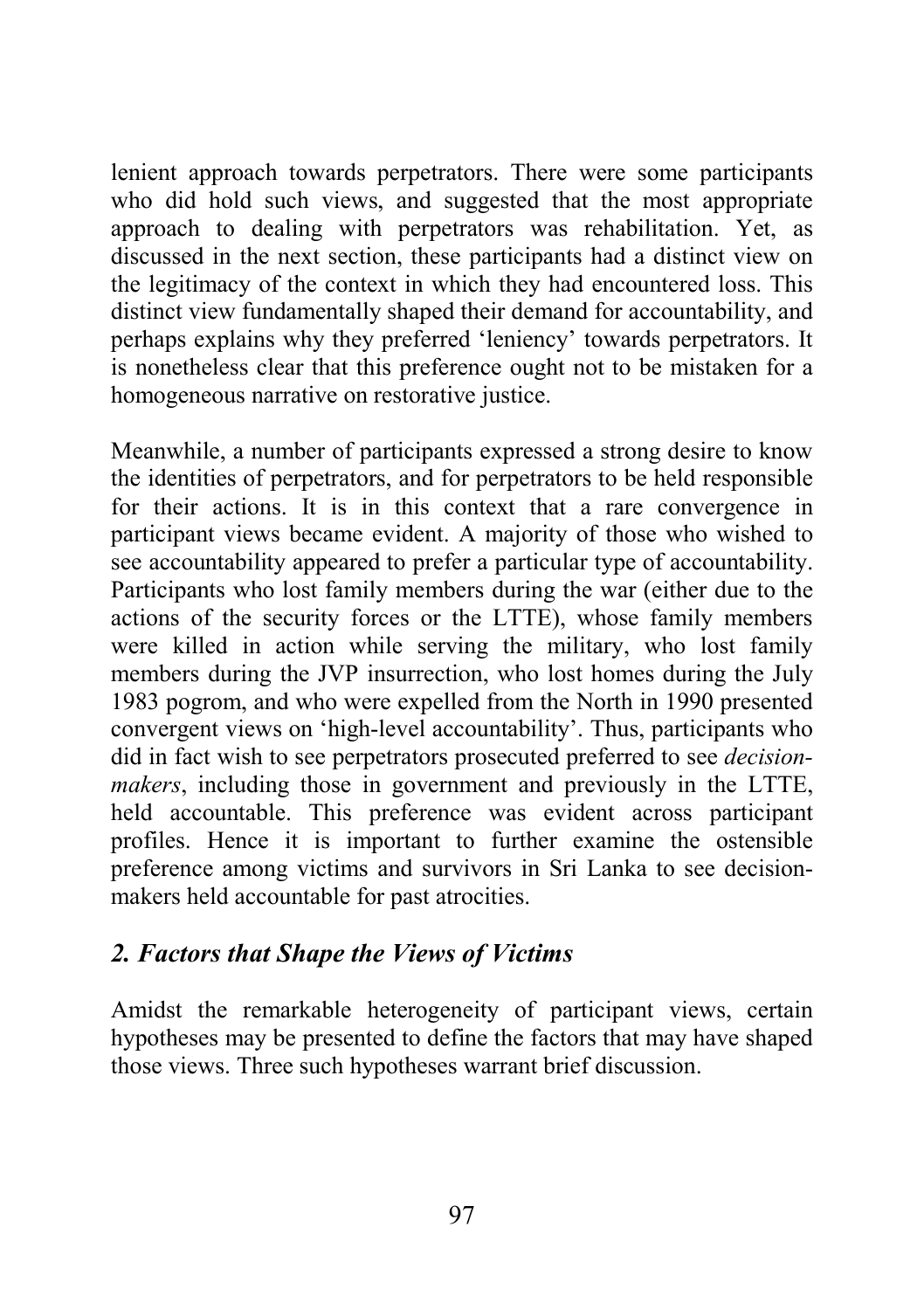## *2.1 Legitimacy of context*

The perceived legitimacy of the context in which a participant suffered loss often influenced that participant's views. This factor applied most significantly to a participant's views on justice and reparations. For instance, some participants who suffered loss during the JVP insurrection or during the post-war period unequivocally rejected the legitimacy of the overall context of their loss. They believed that the government's crackdown on the JVP in the late 1980s or on dissenters in the post-war period was unjustified. Subject to the application of other factors, a positive correlation appears to exist between the denial of contextual legitimacy and the general demand for perpetrators to be held accountable. The identical attitude was evident among some participants who rejected the legitimacy of the government's military operations between 2006 and 2009. These same participants tended to demand that perpetrators who caused the death of their relatives during the military operations be held accountable. Interestingly, some participants whose children were killed in action believed that the war was a politically manufactured event. Their demand for reparations was also distinct in that they believed that those who waged the war should be held to account for the destruction caused to life and property.

By contrast, the few participants who accepted the legitimacy of the overall context of their loss appeared to be less interested in the identification and prosecution of perpetrators. This perceived legitimacy also shaped the manner in which these participants coped with their loss. For instance, certain participants who believed that military operations against the LTTE were justified, treated the loss of their relatives—killed in action—as an unfortunate, but somehow inevitable consequence of war. These participants rationalised the deaths of their relatives as acts of bravery, and appeared to be disinterested in the prosecution of those responsible for the death of their relatives.

The views of participants point to a correlation between the perceived legitimacy of the context of loss and the expectations of justice. Given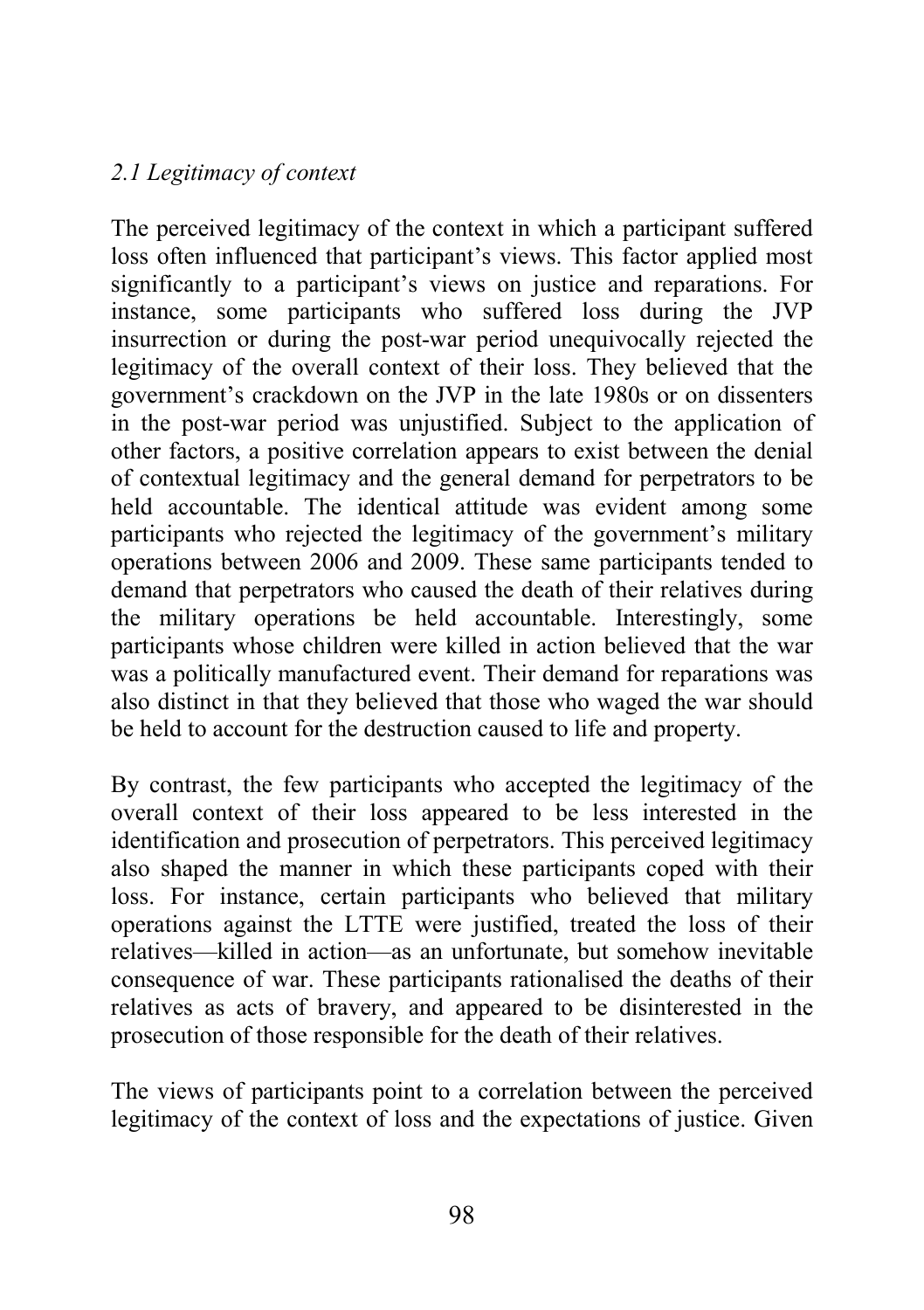the small size of the sample used in the present study, this hypothesis ought to be explored further. Bearing this limitation in mind, the responses of the participants appear to suggest that those who considered the context of their loss as 'unjustified' were more likely to demand some form of justice. The possible correlation, though unsurprising, is important to acknowledge, as the converse helps us understand the reductive narrative discussed in the preceding section.

This hypothesis contains two corresponding limbs. First, those who deny the contextual legitimacy of their loss tend to demand accountability. Second, those who accept the context as legitimate tend not to show a strong interest in accountability. Thus there appears to be a tendency for individuals who accept the legitimacy of a particular context to be *less interested* in indentifying and prosecuting perpetrators. If the tendency is widespread, it is possible to mistake it for evidence of a 'Sri Lankan approach' to justice i.e. an approach that features leniency of punishment. Therefore, a high concentration of Sri Lankans accepting the legitimacy of military operations against the LTTE may ostensibly translate into a narrative on how Sri Lankans wish to deal with wartime atrocities. Their views on contextual legitimacy could shape their expectations of justice in terms of their own loss—particularly with respect to relatives killed or missing in action. A lack of interest in the accountability of those responsible for such loss could be mistaken for a dominant trend in 'tolerance', 'forgiveness' and 'leniency'.

At the root of this hypothesis is the idea that the demand for justice stems from an acknowledgement or recognition of injustice. Participants who preferred to see those who caused the deaths of their relatives rehabilitated rather than prosecuted also accepted the overall legitimacy of the war; they saw their own loss as part of that legitimate context. They perceived no 'injustice' that could prompt a corresponding demand for 'justice'. This rationalisation of personal loss should not be interpreted as a dominant attitude to justice. Instead, questions of justice must be asked of victims and survivors who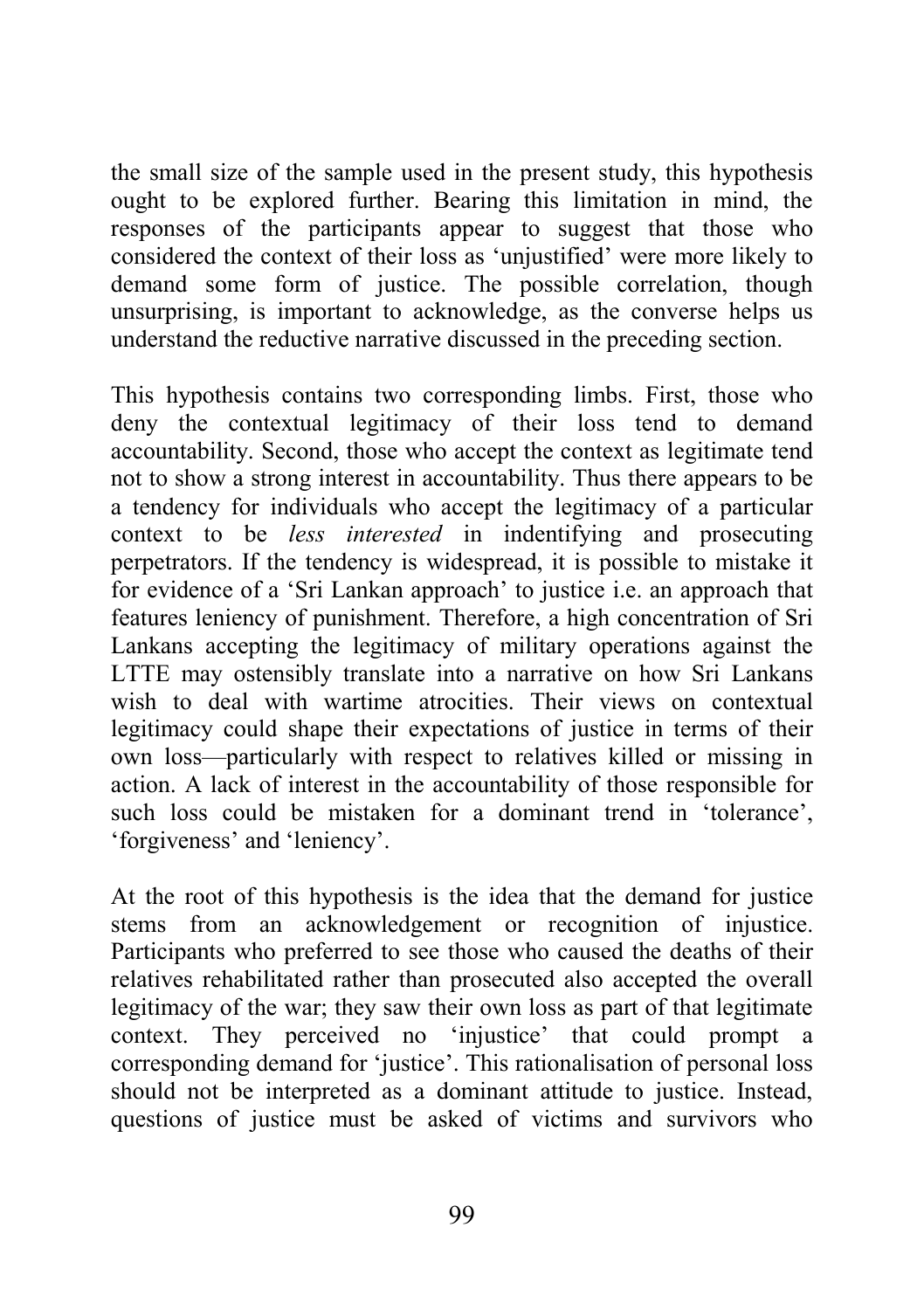genuinely believe that the circumstances of their loss were 'unjust'. Participants who recognised the unjust nature of the circumstances surrounding their loss were the only ones who were actually grappling with questions of justice. The so-called 'Sri Lankan approach' to justice must therefore be located among these participants; and as explained in the preceding section, a singular attitude to justice simply does not exist among such victims and survivors.

### *2.2 Self reflection*

In some cases, a participant's tendency to apportion blame on herself appeared to influence her views—particularly with respect to truth telling and justice. Participants who apportioned part of the blame for their loss on themselves often took up the position that they must accept their loss, as they had in some way contributed to it. This sense of responsibility often shaped the extent to which these participants told others about their loss or demanded remedies from the state.

It is important to note that this factor applied only where the participant's relative was no longer living or thought to be dead. For instance, participants who felt that they should have done more to prevent their relatives from joining the security forces or a particular separatist or insurrectionist movement were generally disinclined to demand accountability for the loss of their relatives. Therefore, the hypothesis that such apportionment of blame could shape the views of victims and survivors and limit their interest in the discovery and prosecution of perpetrators ought to be explored further.

This hypothesis had less bearing on those whose family members were still missing. When participants believed that their family members were still among the living, they tended to associate truth telling and the search for perpetrators with the discovery of their family member's whereabouts. Hence any apportionment of blame on themselves did not necessarily mitigate their efforts to tell others and seek out perpetrators.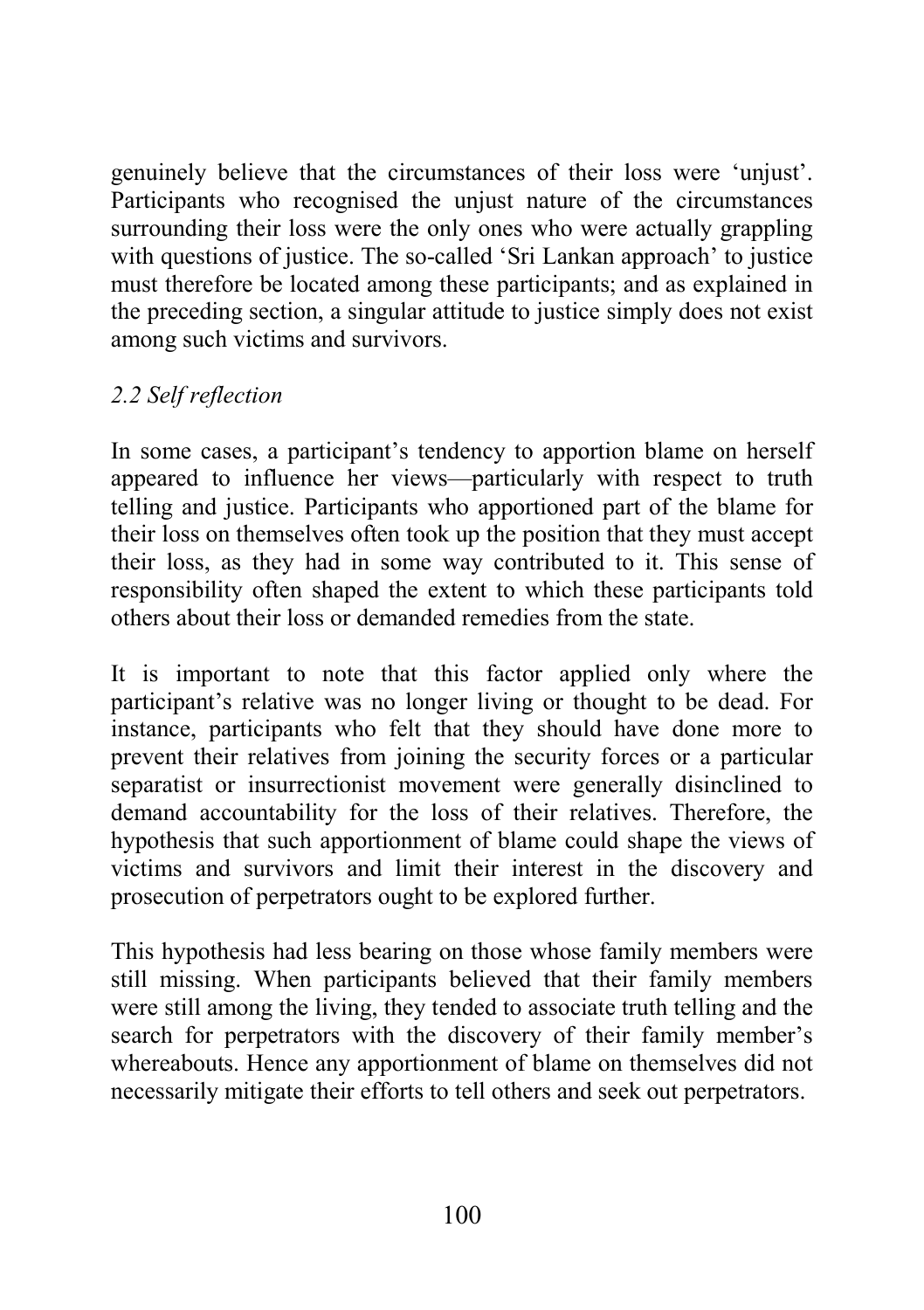### *2.3 Timeframe*

Timeframe shaped the desire among some participants to tell others about their experiences. This factor was particularly evident in cases of disappearances. Participants whose family members went missing during the final stages of the war, or during the post-war period, were more inclined to tell others their stories than those whose family members went missing during the JVP insurrection.

A further relationship was apparent between the time that had lapsed since a participant's loss and her desire to seek prosecutions. Most participants whose family members were lost in the late 1980s during the JVP insurrection were disinterested in prosecutions. By contrast, those whose losses were more recent appeared to be keener to hold perpetrators accountable through prosecutions.

Timeframe however, cannot be considered to be a determinative factor. In some cases, even a lapse of 28 years had not neutralised the demand among the participants for truth telling and the identification and prosecution of perpetrators. It is worth noting that in some well-known cases, such as the killing of Premakeerthi de Alwis, family members have remained keen to tell their stories and seek prosecutions, despite a significant lapse of time.

The manner in which time shapes the views of participants may be deconstructed further. It is possible to hypothesise that, rather than the time factor alone, the 'stage' of a particular participant's grief shaped her views. The work of Elisabeth Kübler-Ross may be of some relevance in this regard.<sup>139</sup> She postulates that a person who has suffered loss usually undergoes five stages of grief: denial, anger, bargaining, depression and acceptance—not necessarily in that order. It is then possible to speculate that a particular participant's stage of

<sup>139</sup> Elisabeth Kübler-Ross, *On Death and Dying: What the Dying Have to Teach Doctors, Nurses, Clergy and Their Own Families* (1969).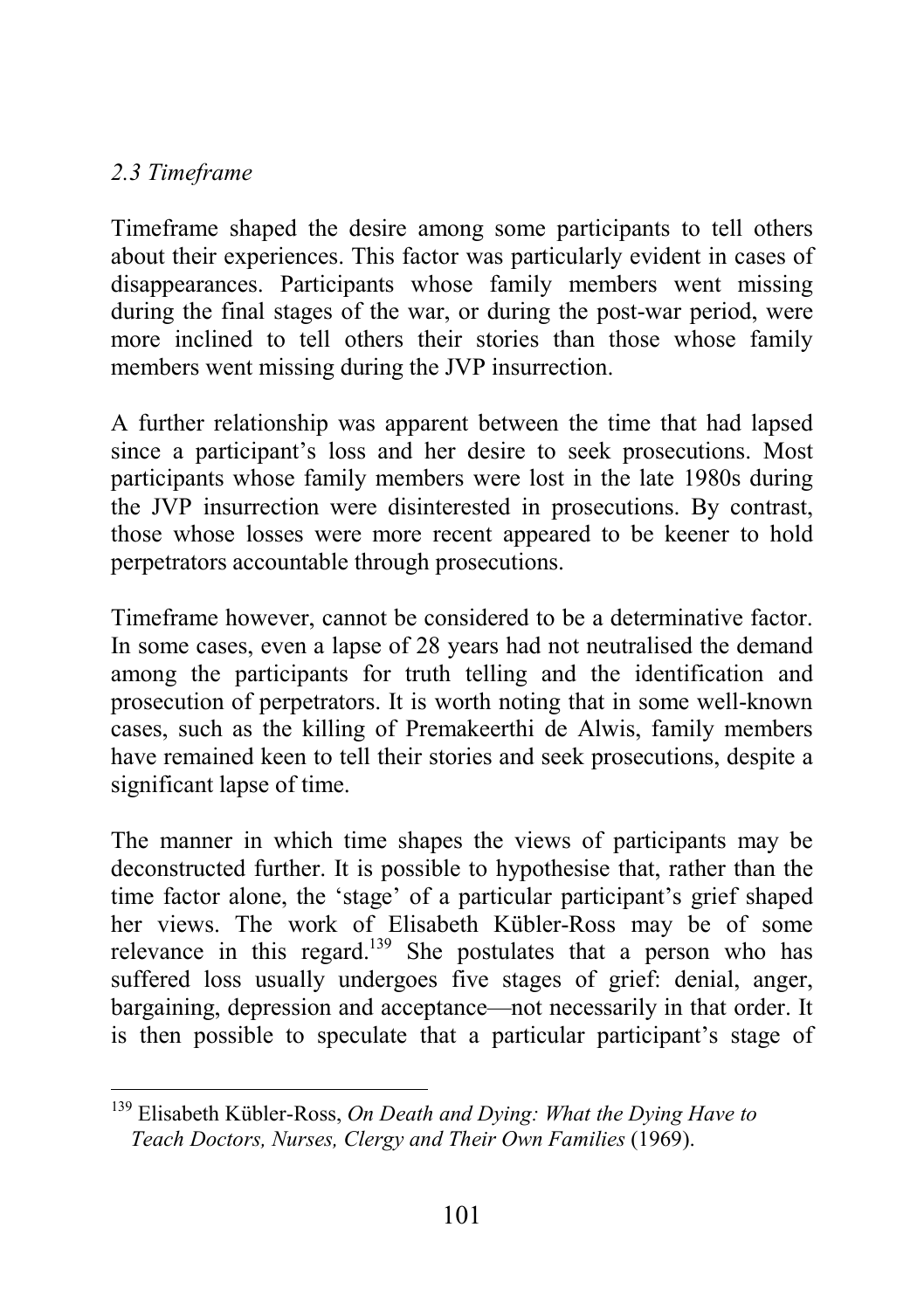grief—as opposed to the lapse of time alone—plays a discernable role in shaping her views on truth, memory and justice. This hypothesis is perhaps worth exploring further.

# *3. Truth, Justice and Reparations*

Scholars have argued that victims ought to be at the centre of all approaches to justice.<sup>140</sup> Even where there has been some disagreement over the victim's role in determining punishment,  $141$  scholarly consensus on the victim-centred approach to transitional justice has grown considerably.142 In this context, a victim-centred approach appears to be fundamental to genuine restorative justice. Hence it is important to prioritise the preferences of victims and survivors in devising appropriate remedies.

Additionally, the heterogeneity of views presented by participants in this study is perhaps best accommodated through an approach that prioritises victim and survivor preferences. If the victim is at the centre of a mechanism meant to deliver transitional justice, then her preference

<sup>&</sup>lt;sup>140</sup> George P. Fletcher, 'The Place of the Victim in the Theory of Retributive Punishment' [1999] 3(1) Buffalo Criminal Law Review 51; Jo-Anne Wemmer, 'Restorative Justice for Victims of Crime: A Victim-Oriented Approach to Restorative Justice' [2002] 9(1) International Review of Victimology 43-59.

 $^{141}$  See for example, Michael Moore, 'Victims and Retribution: A Reply to Professor Fletcher' [1999] 3(1) Buffalo Criminal Law Review 65-89. <sup>142</sup> See Simon Robins, 'Towards Victim-Centred Transitional Justice:

Understanding the Needs of Families of the Disappeared in Post-conflict Nepal' [2011] 5(1) International Journal of Transitional Justice 75-98; Jonathan Doak, 'The Therapeutic Dimension of Transitional Justice: Emotional Repair and Victim Satisfaction in International Trials and Truth Commissions' [2011] 11(2) International Criminal Law Review 263-298; Stéphane Leman-Langlois, 'Mobilizing Victimization: The Construction of a Victim-Centred Approach in the South African Truth and Reconciliation Commission' [2000] 33(1) La Victimologie: Quelques Enjeux 145-165.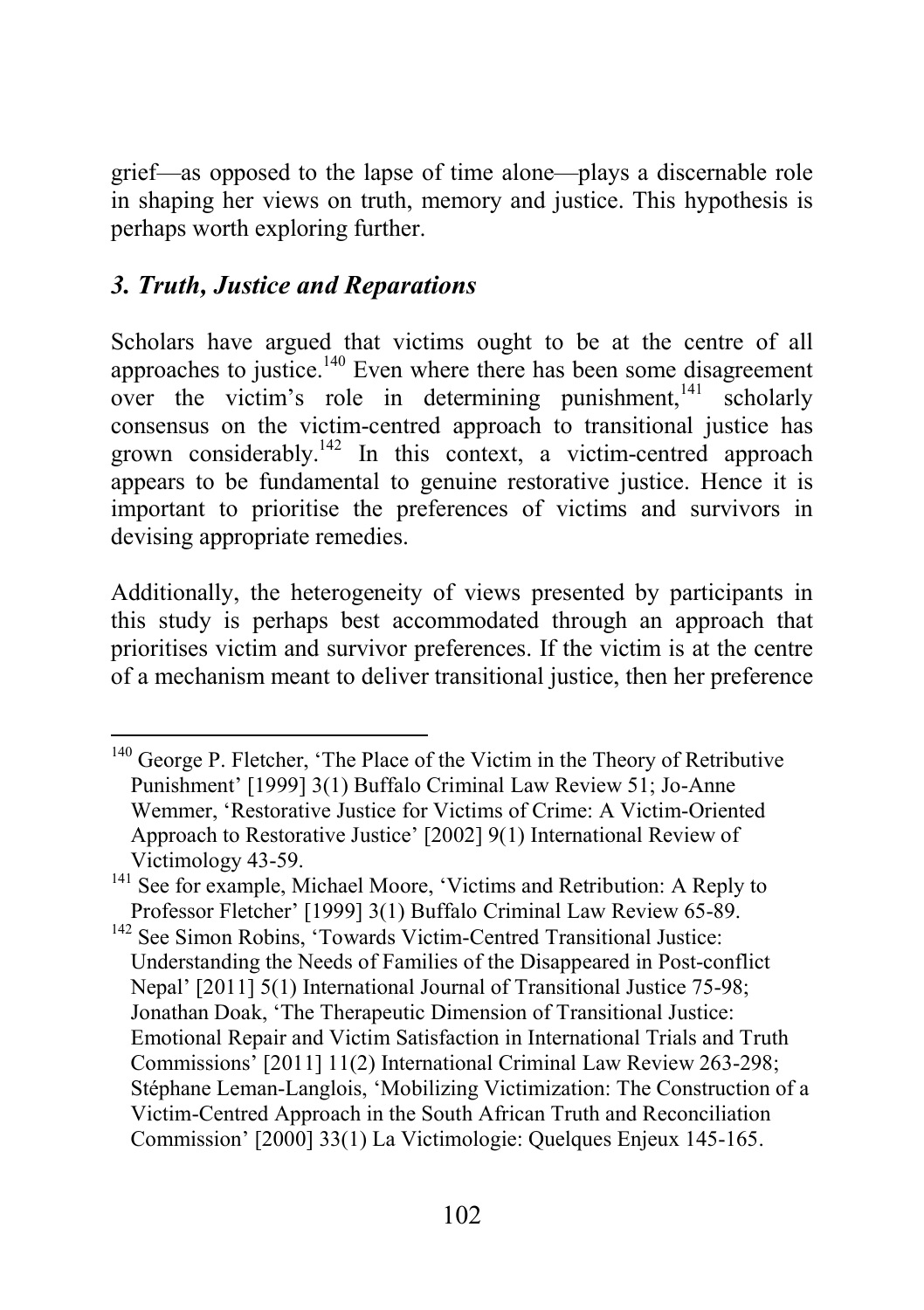in terms of truth, justice and reparations must give substance to that mechanism. Thus the mechanism ought to accommodate the widest possible spectrum of preferences.

It is perhaps appropriate that this study ends with a brief discussion on how the fundamental precepts of truth, justice and reparations ought to form the basis of a victim-centred approach to combating impunity and preventing the recurrence of violence and conflict in Sri Lanka. These fundamental precepts may be juxtaposed against the findings and recommendations of the LLRC, which is considered by some to be a reasonably constructive local exposition on reconciliation and transitional justice.

## *3.1 Truth*

Principle 2 of the Updated Set of Principles on the Promotion and Protection of Human Rights through Action to Combat Impunity states:

Every people has the inalienable right to know the truth about past events concerning the perpetration of heinous crimes and about the circumstances and reasons that led, through massive or systematic violations, to the perpetration of those crimes.<sup>143</sup>

A genuine commitment to truth telling therefore entails a victim-centred approach. A 2006 United Nations study on the right to truth<sup> $144$ </sup> concludes that the right implies:

Knowing the full and complete truth as to the events that transpired, their specific circumstances, and who participated in

http://www.unhcr.org/refworld/docid/46822b6c2.html.

<sup>&</sup>lt;sup>143</sup> Updated Set of principles for the protection and promotion of human rights through action to combat impunity, 8 February 2005,

E/CN.4/2005/102/Add.1. <sup>144</sup> UN Commission on Human Rights, *Study on the Right to the Truth: Report of the Office of the United Nations High Commissioner for Human Rights*, 8 February 2006, E/CN.4/2006/91, at: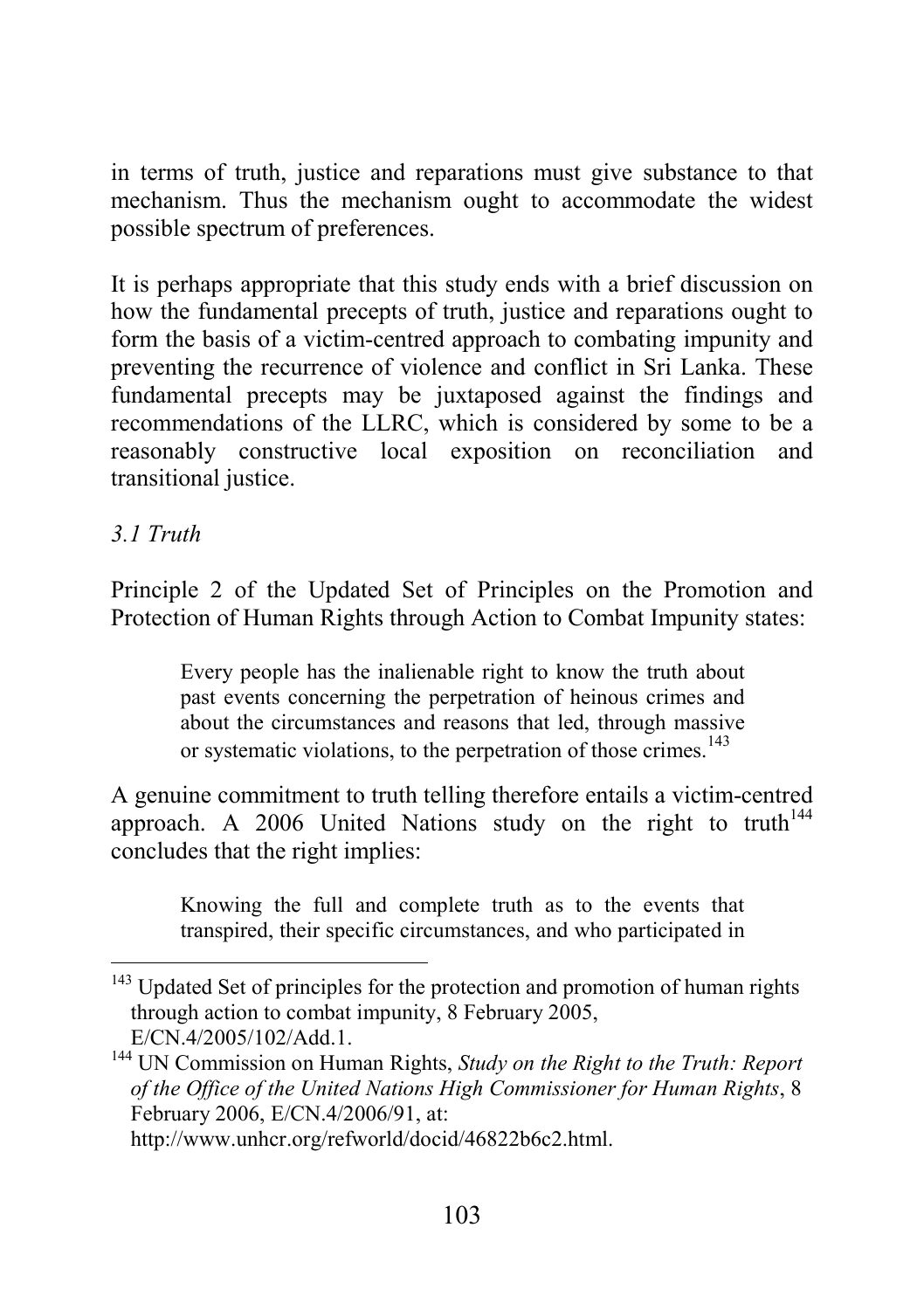them, including knowing the circumstances in which the violations took place, as well as the reasons for them. $145$ 

The present study recorded the views of multiple participants from diverse backgrounds on their desire both to know and tell the truth. The study presents empirical evidence of a genuine demand among victims and survivors for truth telling—though such a demand was not observed in all cases. Hence a victim-centred approach must feature the option of truth telling, which includes telling others about one's loss, and receiving opportunities to hear others tell the truth about one's loss. This necessary feature is endorsed by the LLRC, which recognised the right to truth, particularly in its observations on missing persons. It observed:

[T]he relatives of missing persons shall have the right to know the whereabouts of their loved ones. They also have the right to know the truth about what happened to such persons, and to bring the matter to closure. Reconciliation is a process. Closure is the first difficult emotive step in that long and complex journey irrespective of whether they are victims of conflict or victims of LTTE terrorism  $^{146}$ 

The present study undertook a focus group discussion with participants based in the Eastern Province whose spouses had disappeared during the war. It is pertinent to note the broad consensus (among the eight women who participated in the discussion) with respect to their right to know the truth about the whereabouts of their missing spouses. This consensus further reinforces the idea that a victim-centred approach must include the right to the truth. The LLRC also recognises in particular the rights of women to know the truth by emphasising the fact that 'disappearances have a direct bearing on women, as the victims are most often their husbands, sons, fathers and brothers…who play a vital role in a traditional household as breadwinners as well as providers of

<sup>145</sup> *Ibid*. at 4.

<sup>&</sup>lt;sup>146</sup> See the LLRC Report, at para.5.37.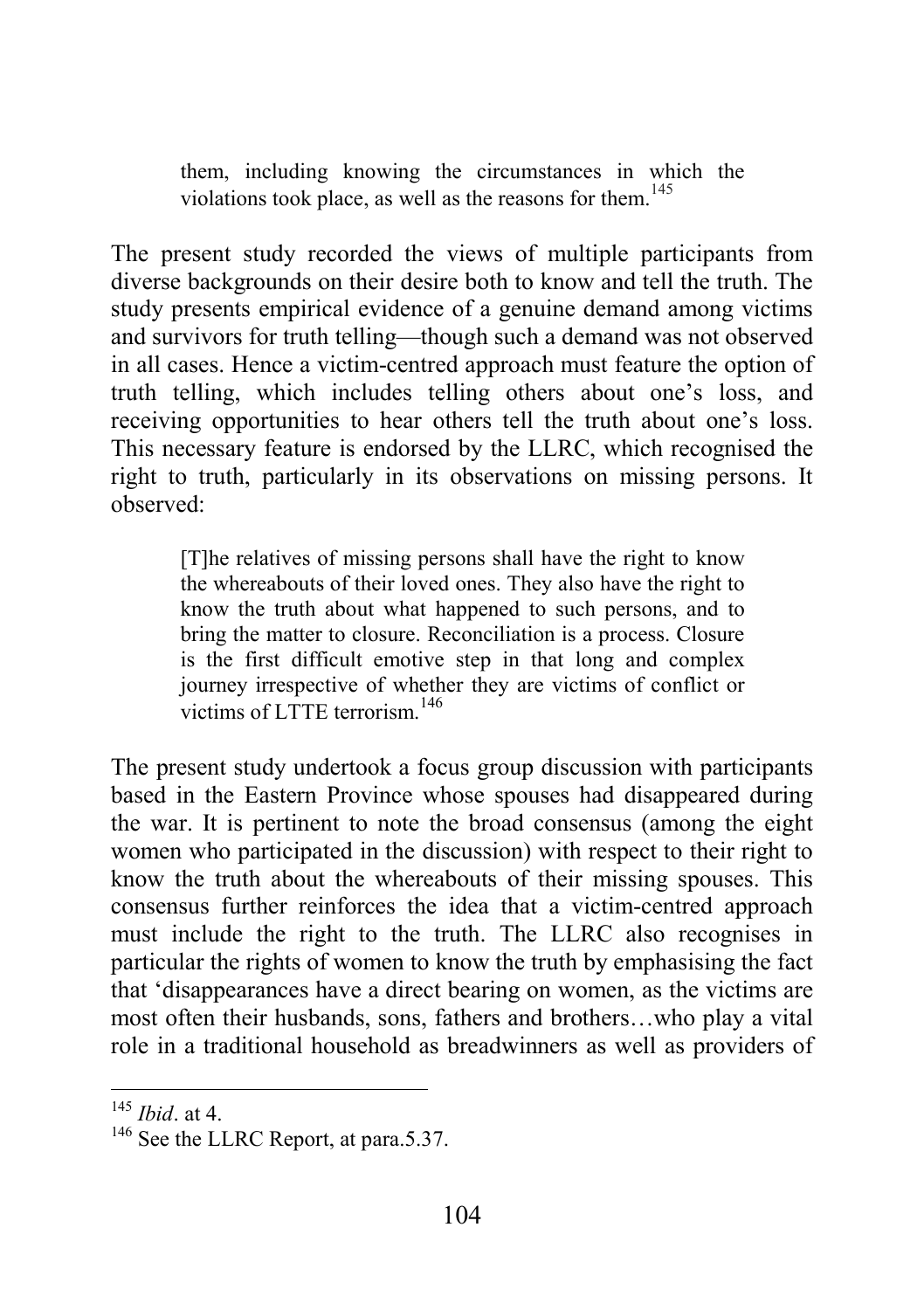security.<sup>'147</sup> The Commission therefore explicitly recognises the rights of these women to know the whereabouts of their family members, and to the truth  $148$ 

### *3.2 Justice*

Principle 1 of the Updated Set of Principles on the Promotion and Protection of Human Rights through Action to Combat Impunity lists certain state obligations with respect to ensuring justice. These obligations include the obligation to investigate violations, and to take appropriate measures in respect of perpetrators by ensuring that those suspected of criminal responsibility are prosecuted, tried and duly punished.

Several participants clearly indicated that they wished to see those responsible for their loss held accountable. These participants did not confront the nature of punishment. However, they demonstrated a clear preference for holding decision-makers accountable in some way. For many participants, the acknowledgment of that responsibility was the first and most fundamental step in the process of accountability. Hence a victim-centred approach simply cannot rule out the option of investigating and prosecuting perpetrators—particularly those who made decisions that led to atrocities.

The LLRC's recommendations pertaining to civilian casualties.<sup>149</sup> and grave human rights violations perpetrated both by state<sup>150</sup> and non-state  $\arccos$ <sup>151</sup> entail an approach to justice that includes investigations and, if necessary, prosecution of perpetrators. These recommendations do not reflect the reductive narrative of 'tolerance', 'forgiveness' and 'leniency', but appear to include retributive elements of justice. The

<sup>&</sup>lt;sup>147</sup> *Ibid.* at para.5.117.<br><sup>148</sup> *Ibid* 

<sup>&</sup>lt;sup>149</sup> *Ibid.* at paras. 9.9. 9.14, 9.22, 9.23 and 9.37.

<sup>150</sup> *Ibid.* at para.9.46.

<sup>151</sup> *Ibid.* at para.9.73.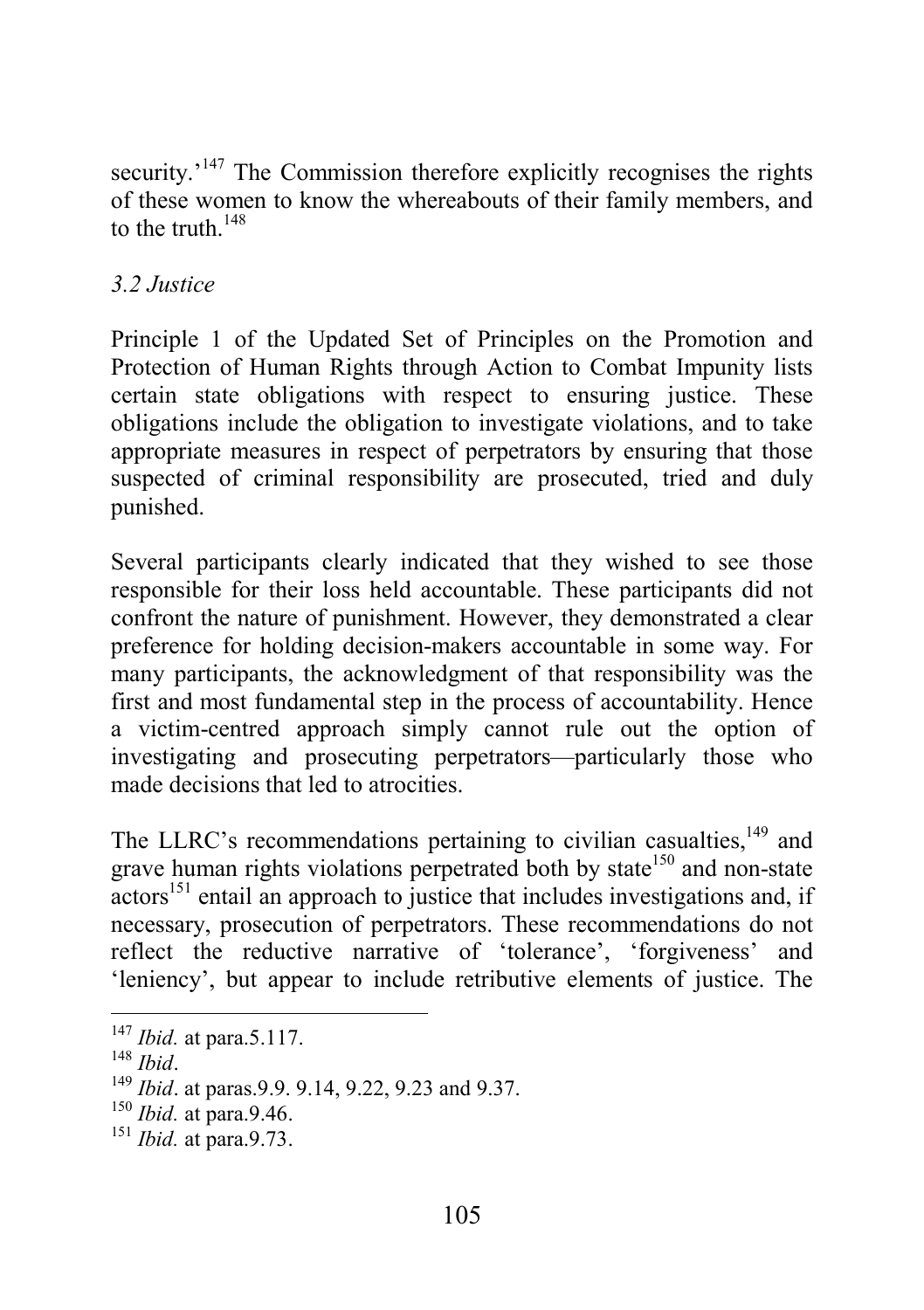development of an approach that includes investigation and prosecution of perpetrators is therefore crucial to genuinely meeting victim and survivor preferences.

### *3.3 Reparations*

The importance of reparations is recognised in Principle 1 of the Updated Set of Principles on the Promotion and Protection of Human Rights through Action to Combat Impunity. Reparations may take either tangible or symbolic form. Tangible forms may include monetary compensation, medical and psychological services, health care, educational support, or restoration of lost or damaged property. Reparations may also take on symbolic forms, such as official public apologies, museums, memorials and official days of commemoration.

A number of participants in this study clearly articulated their desire for certain forms of reparation including compensation, educational support, restoration of property and the establishment of memorials. Meanwhile, the LLRC also advanced the idea of victim reparation. It specifically recommended the restitution of land rights, $152$  the payment of compensation<sup>153</sup> and the provision of educational and health care services.<sup>154</sup> Moreover, in the context of the 30-year ethnic war, the Commission made the following recommendation:

Leaders on all sides should reach out to each other in humility and make a joint declaration, extending an apology to innocent citizens who fell victims to this conflict, as a result of the collective failure of the political leadership on all sides to prevent such a conflict from emerging.<sup>155</sup>

The LLRC also recommended a separate event on Sri Lanka's National

<sup>&</sup>lt;sup>152</sup> *Ibid.* at paras.9.104, 9.108 and 9.142.

<sup>153</sup> *Ibid.* at paras.9.153, 9.157, 9.161 and 9.164.

<sup>154</sup> *Ibid.* at paras.9.89, 9.93 and 9.96.

<sup>155</sup> *Ibid.* at para.8.303.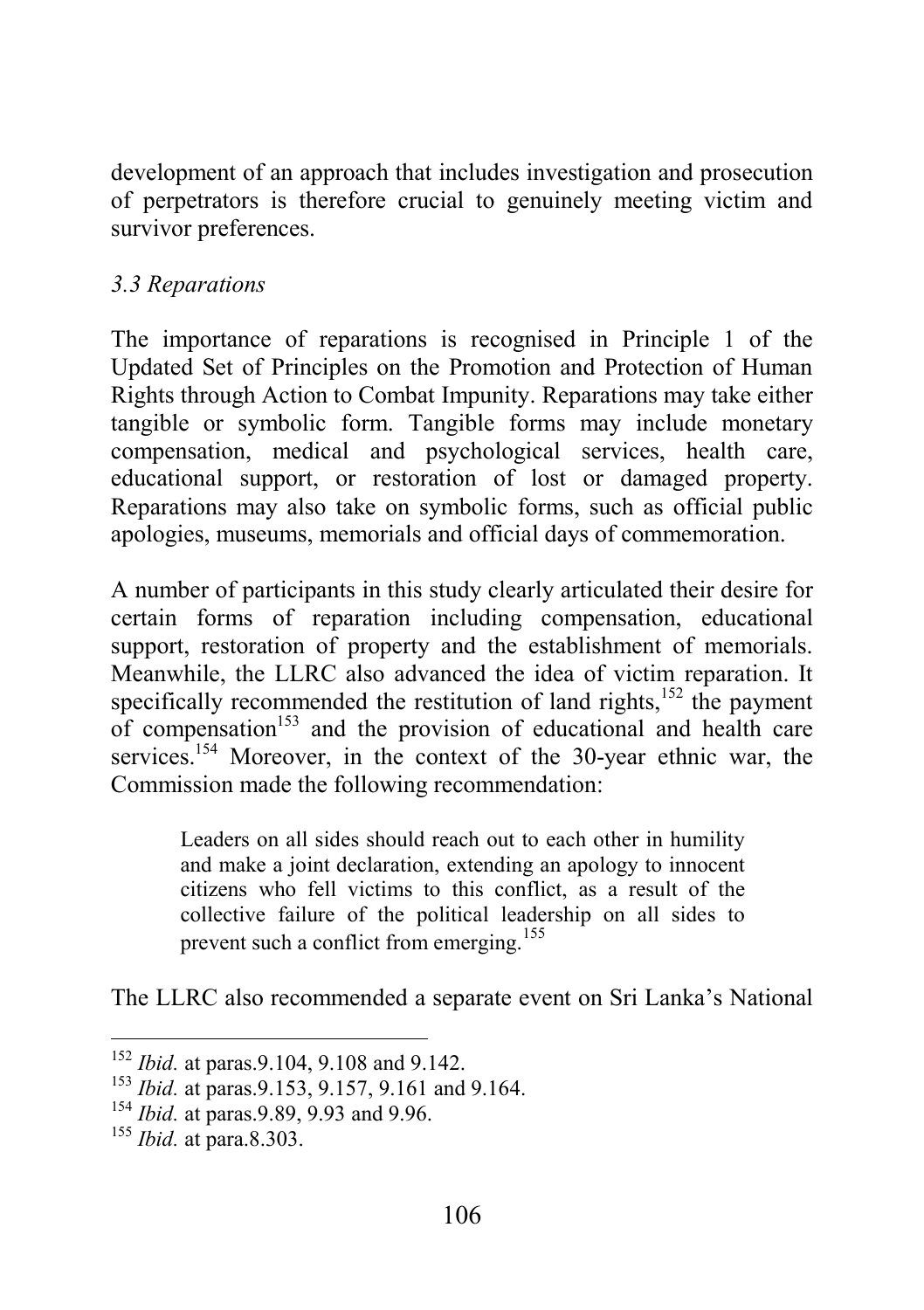Day to 'express solidarity and empathy with all victims of the tragic conflict and pledge our collective commitment to ensure that there should never be such blood-letting in the country again'. Such recommendations clearly reinforce the value of certain symbolic forms of reparation.<sup>156</sup>

In this context, it is clear that a victim-centred approach must offer the full gamut of options in terms of both tangible and symbolic reparations. These options ultimately flow from a genuine desire among victims and survivors to receive reparations.

---

In conclusion, it may be appropriate to reiterate that this study is only a modest exploration of perspectives on truth, memory and justice in Sri Lanka. Barring certain convergences in participant views, the study does not present clear and precise trends on how Sri Lankans approach these subjects. By displaying and analysing the remarkable heterogeneity among participant views, it does, however, contribute towards displacing any reductive narrative that seeks to construct a particular 'Sri Lankan approach'. The principal finding of this study is simply that no singular or reductive narrative on truth, memory and justice exists in Sri Lanka.

The diversity of views and experiences among victims and survivors ought to be considered carefully when designing a transitional justice mechanism in the future. Such a mechanism must be victim-centred and must cast its net as wide as possible to accommodate a broad spectrum of victim and survivor preferences. Moreover, the mechanism must respond to the diversity of needs and priorities among victims and survivors including their socioeconomic and psychosocial wellbeing,

<sup>156</sup> For a detailed discussion on reparations policy, see Bhavani Fonseka, *The Need for a Comprehensive Reparations Policy and Package*, Centre for Policy Alternatives (March 2015).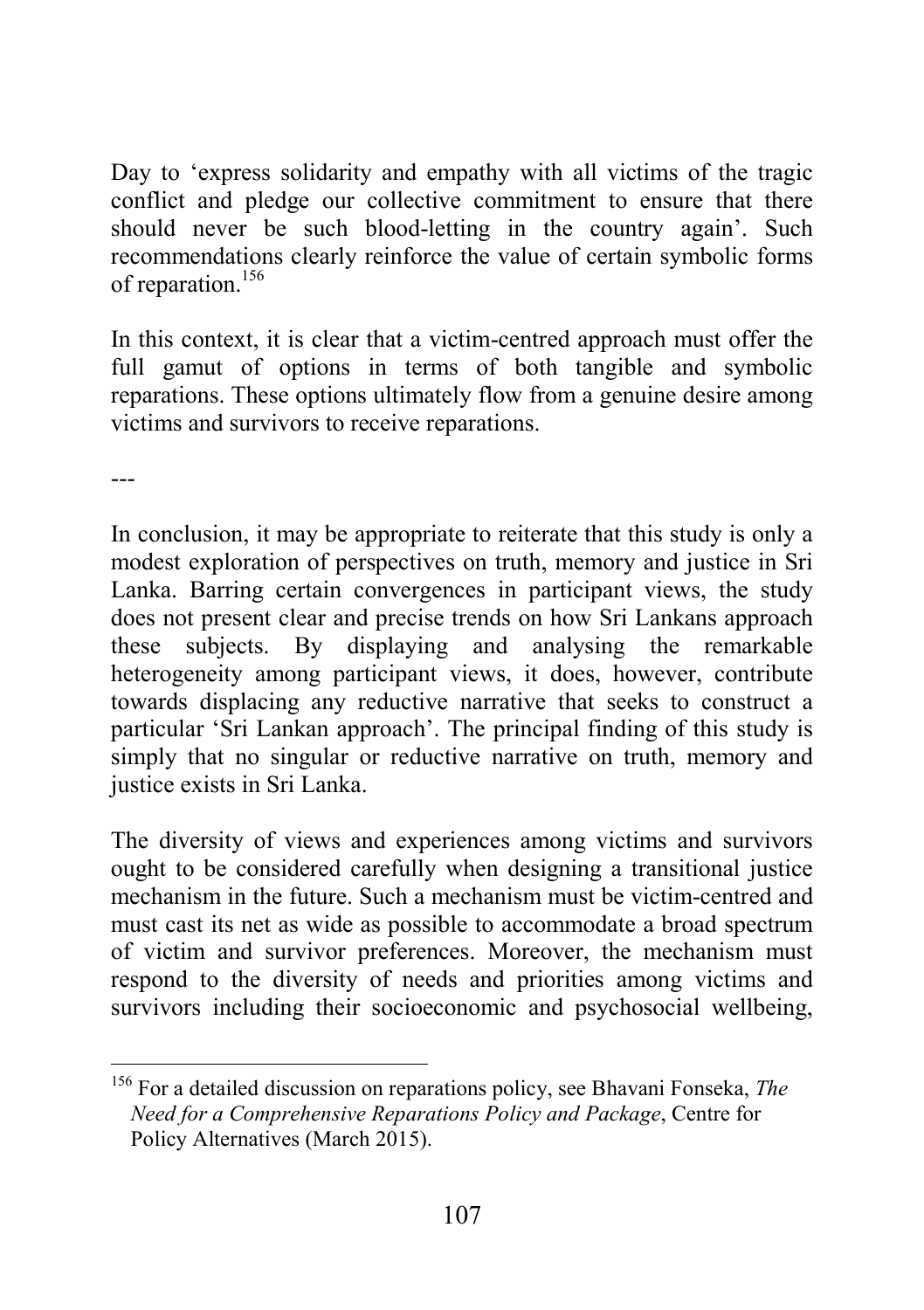the discovery and telling of the truth, the memorialisation of events and lost relatives, and the accountability of perpetrators. The institutional framework established to deliver such a mechanism must enable contributions by institutions across the thematic spectrum, including those dealing with social integration, health, criminal justice and development. A truly victim-centred approach must therefore seek to accommodate *all* victims and survivors. For they are unique, complex and often hold views independent of one another.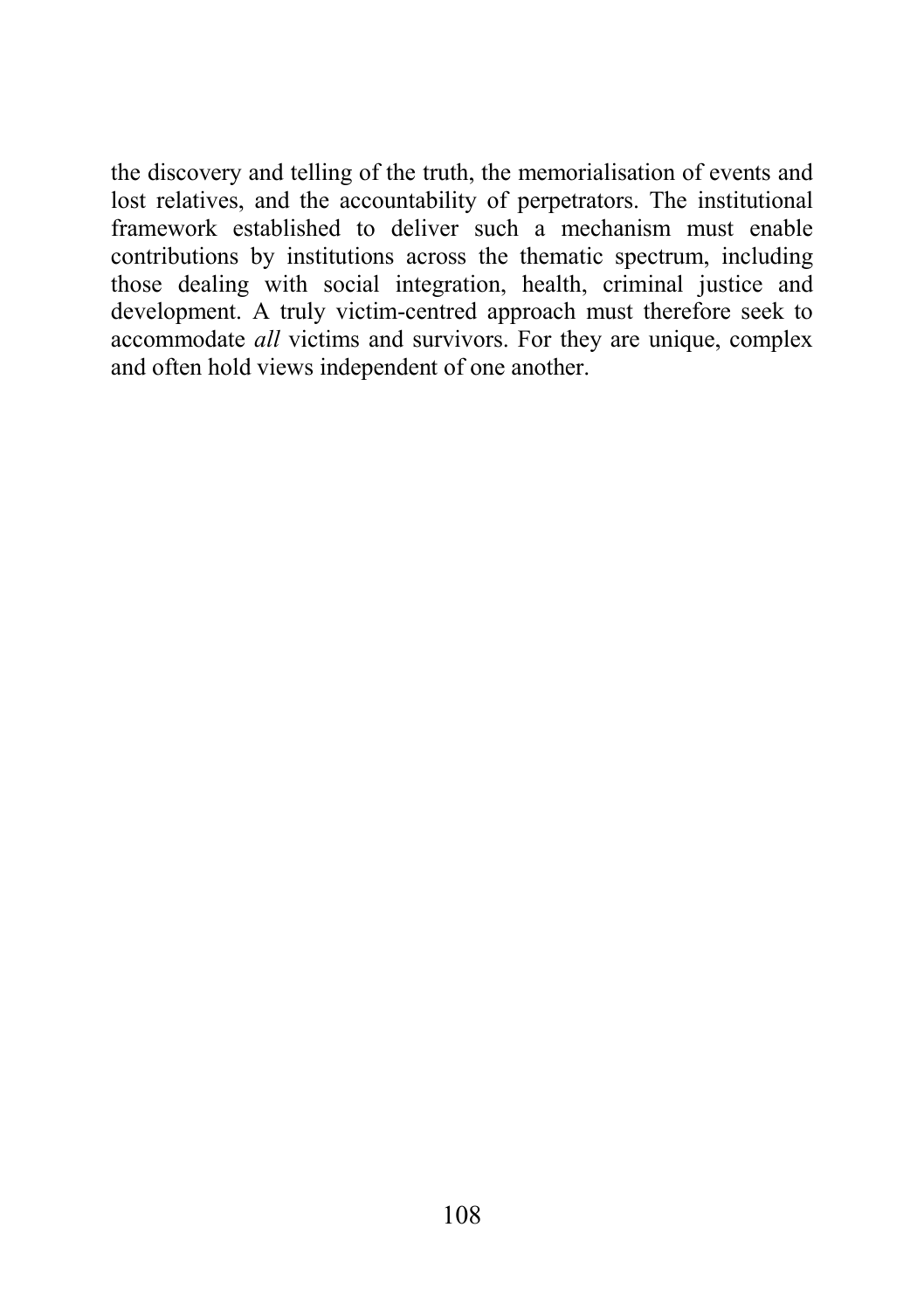# Bibliography

## Books, Articles and Reports

- Amadiume, I. & An-Na'im, A., *Politics of Memory: Truth, Healing and Social Justice* (2000)
- Amnesty International, *Amnesty International Report 2014/15*, February 2015, at https://www.amnesty.org/en/countries/asia-andthe-pacific/sri-lanka/report-sri-lanka
- Amnesty International, *Urgent Action: Activists In Northern Sri Lanka At Risk (Sri Lanka),* UA 070/14 (21 March 2014)
- Anketell, N., 'Sri Lanka and the Urgent Need for Accountability', *Oxford Transitional Justice Research Working Paper Series* (April 2012)
- Becker, J., 'Child Recruitment in Burma, Sri Lanka and Nepal' in Scott Gates & Simon Reich (eds.) *Child Soldiers in the Age of Fractured States* (2010)
- Bennett, O., *The Patriotic Struggle of Janatha Vimukthi Peramuna: A Reappraisal* (Unpublished thesis submitted to the School of Global Studies, Social Science and Planning, RMIT University, October 2013)
- Brounéus, K., 'The Trauma of Truth Telling: Effects of Witnessing in the Rwandan Gacaca Courts on Psychological Health' [June 2010] 54(3) Journal of Conflict Resolution 408-437
- Centre for the Study of Human Rights (University of Colombo), *A Study on Streamlining Rehabilitation Programmes in Prisons* (2013)
- Chandraprema, C.A., Sri Lanka, *The Years of Terror: The JVP Insurrection 1987-1989* (1991)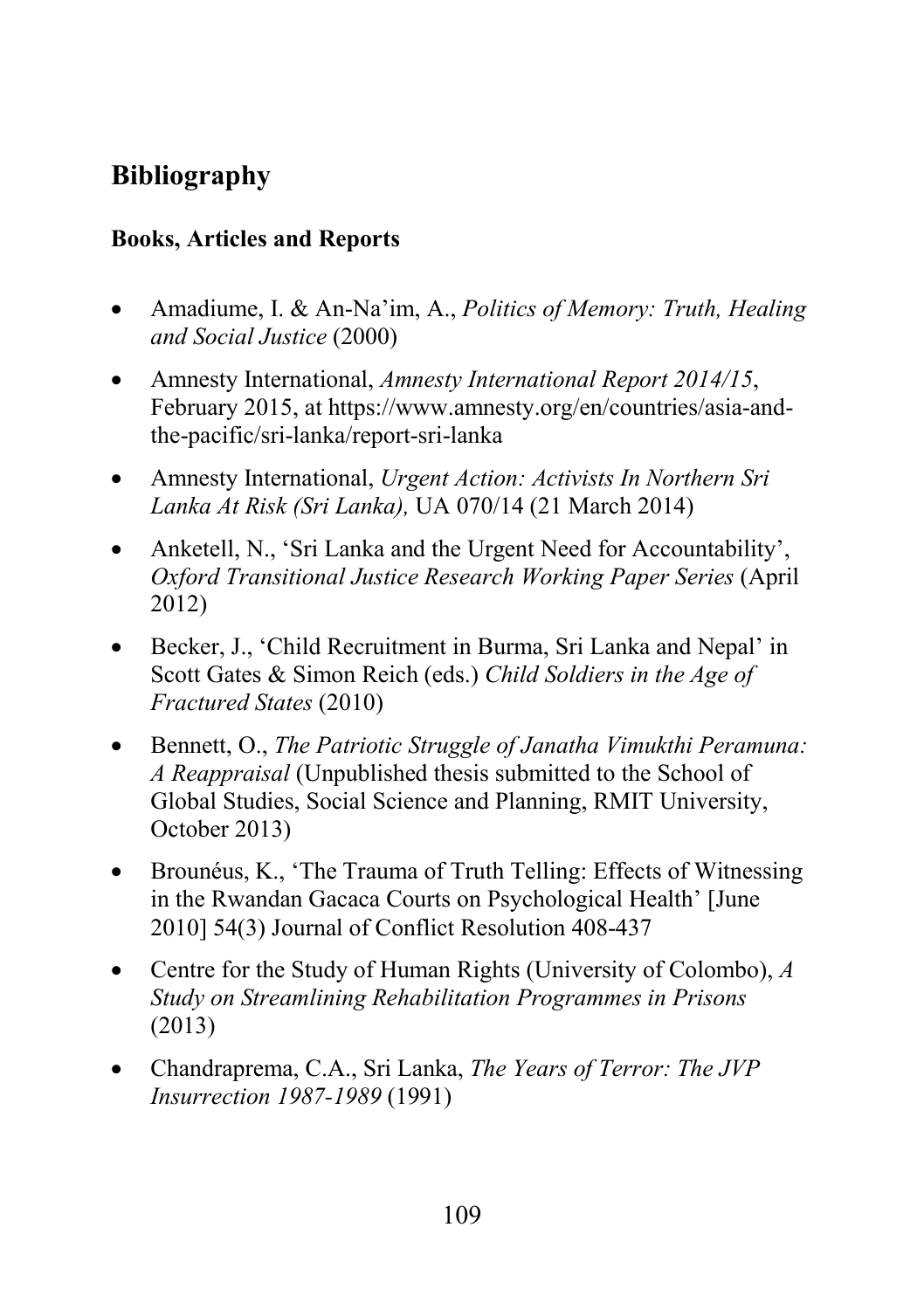- Coomaraswamy, R, 'Written Submission of the United Nations Special Representative of the Secretary-General on Children and Armed Conflict – submitted in Application of Rule 103 of the Rules and Procedure and Evidence', 18 February 2008
- Cruden, A., *A Complete Concordance to the Holy Scriptures of the Old and New Testaments* (1824). James Wood, *A Dictionary of the Holy Bible* (1813)
- Daly, K., 'Restorative justice: The real story', [January 2002] 4(1) Punishment & Society 55-79
- De Silva, K.M., *Regional Powers and Small State Security: India and Sri Lanka, 1977-1990* (1995)
- Department of Census and Statistics, *Census of Population and Housing 2012*
- Department of Elections, *Provincial Council Elections 2013: Northern Province* (2013) – votes for the Ilankai Tamil Arasu Kadchi, at http://www.slelections.gov.lk/2013PPC/Northern%20Province.html
- Deegalle, M., 'Is Violence Justified in Theravāda Buddhism?' [2002] 39 Current Dialogue 8-17
- Dharmawardhane, I., 'Sri Lanka's Post-Conflict Strategy: Restorative Justice for Rebels and Rebuilding of Conflict-affected Communities' [2013] 7(6) Perspectives on Terrorism
- Doak, J., 'The Therapeutic Dimension of Transitional Justice: Emotional Repair and Victim Satisfaction in International Trials and Truth Commissions' [2011] 11(2) International Criminal Law Review 263-298
- Fletcher, G.P., 'The Place of the Victim in the Theory of Retributive Punishment' [1999] 3(1) Buffalo Criminal Law Review 51
- Flood, G.D., *An Introduction to Hinduism* (1996)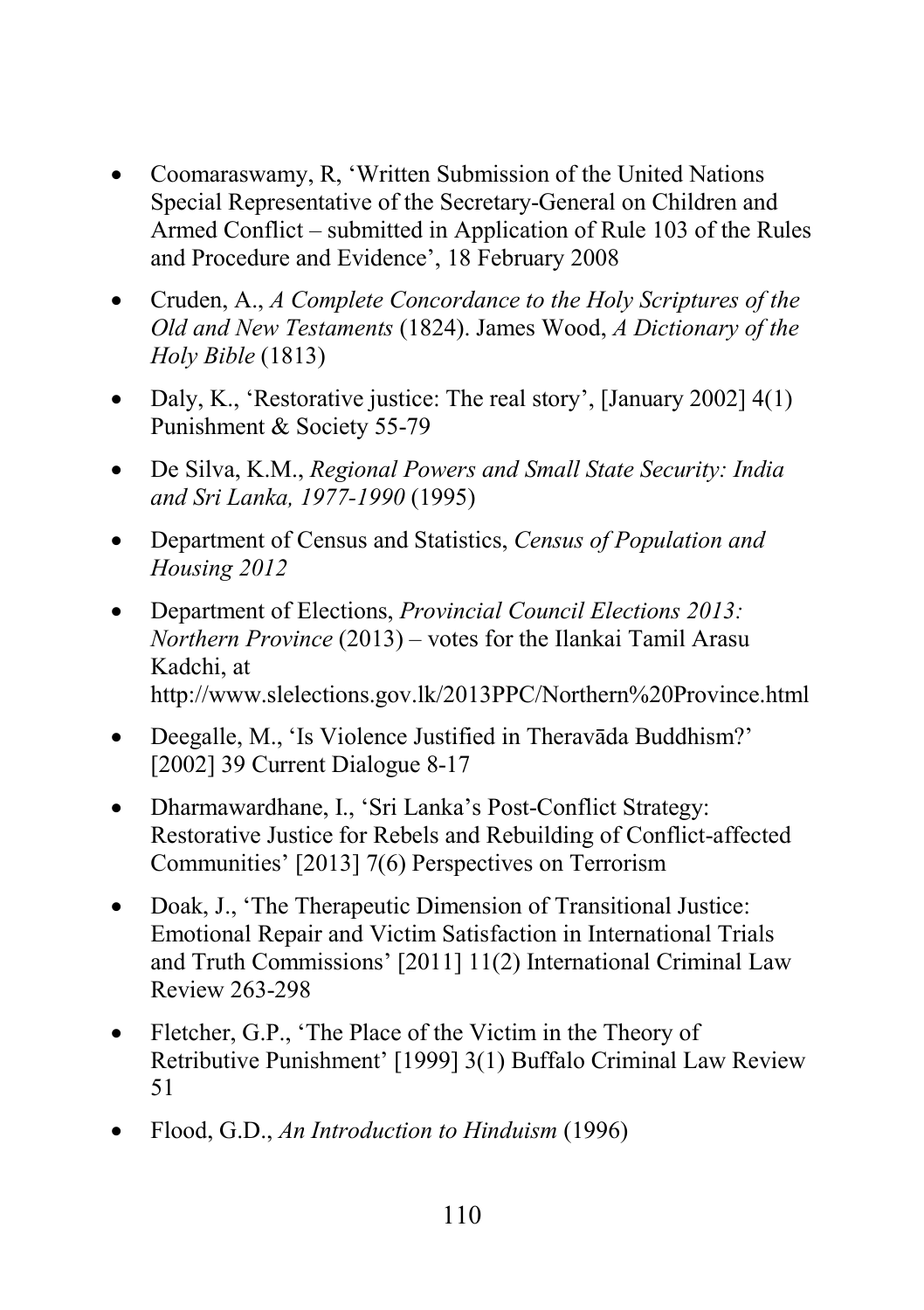- Fonseka, B, *The Need for a Comprehensive Reparations Policy and Package*, Centre for Policy Alternatives (March 2015)
- Funkeson, U., Schröder, E., Nzabonimpa J. & Holmqvist, R., 'Witnesses to Genocide: Experiences of Witnessing in the Rwandan Gacaca Courts' [2011] 17 Peace and Conflict Journal of Peace Psychology 367-388
- Galaway, B. & Hudson, J., (eds.), *Restorative Justice: International Perspectives* (1996).
- Geiger, W., *The Mahavamsa or the Great Chronicle of Ceylon: Translated into English* (1950)
- Gombrich R. & Obeyesekere, G., *Buddhism Transformed: Religious Change in Sri Lanka* (1988)
- Gombrich, R., *How Buddhism Began. The Conditioned Genesis of the Early Teachings* (1997)
- Gunaratna, R., *Sri Lanka, a Lost Revolution? The Inside Story of the JVP* (1990)
- Gunatilleke, G., 'Overview of the State of Human Rights in 2011- 2012' in *Sri Lanka: State of Human Rights 2013* (2014)
- Gunawardana, R.A.L.H., 'The People of the Lion: The Sinhala Identity and Ideology in History and Historiography' [1979] 5(1) & (2), The Sri Lanka Journal of the Humanities 1-36.
- Haniffa, F., Amarasuriya, H. & Wijenayake, V., *Where Have All the Neighbours Gone? Aluthgama Riots and its Aftermath: A Fact Finding Mission to Aluthgama, Dharga Town, Valipanna and Beruwela*, Law & Society Trust (2015)
- Holmes, R., 'A Meander through Memory and Forgetting', in Harriet Harvey Wood & A. S. Byatt (eds.), *Memory: An Anthology*  (2008)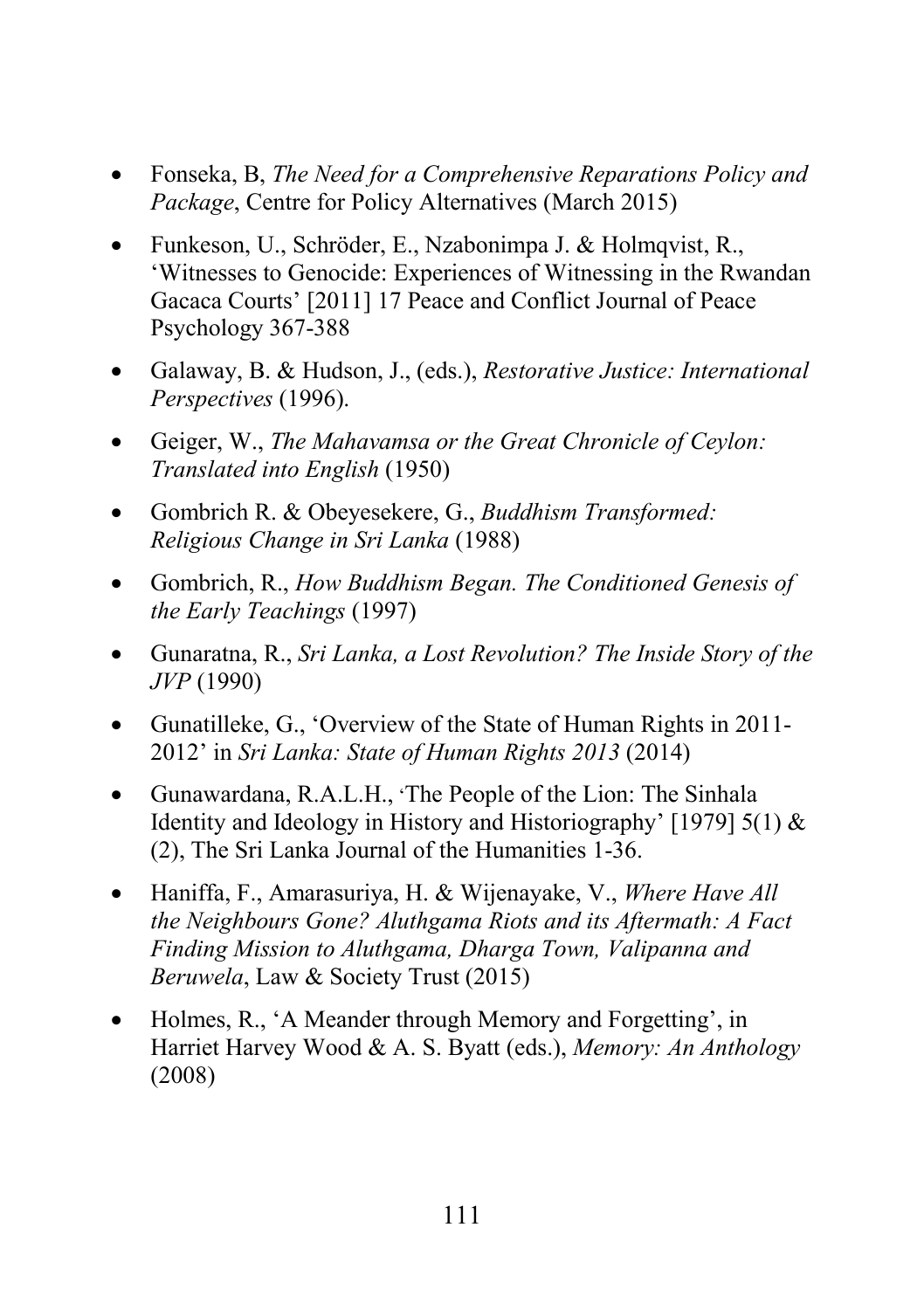- Hoole, R., 'The Tamil Secessionist Movement in Sri Lanka (Ceylon): A Case of Secession by Default?' in Metta Spencer (ed.), *Separatism: Democracy and Disintegration* (1998)
- Hoole, R., & Thiranagama, R., *The Broken Palmyra, the Tamil Crisis in Sri Lanka, An Inside Account*, The Sri Lanka Studies Institute (1992)
- Human Rights Watch, *World Report 2009* (2009)
- International Commission of Jurists, *Authority without Accountability: The Crisis of Impunity in Sri Lanka* (2012)
- International Movement Against All Forms of Discrimination and Racism (IMADR), *Enforced and involuntary disappearance in Sri Lanka*. Written statement submitted at the 19<sup>th</sup> Session of the UN Human Rights Council, 28 February 2012, A/HRC/19/NGO/123
- Jayawardena, K., 'Economic and Political Factors in the 1915 Riots', [1970] 29 (2) The Journal of Asian Studies 223-233
- Jeyaraj, D.B.S., 'M.H.M. Ashraff: The legendary Muslim Congress Leader', *dbsjeyaraj.com*, (September 2010), at http://dbsjeyaraj.com/dbsj/archives/1694
- Kadirgamar, A., 'The Political Economy of Anti-Muslim Attacks', *The Island*, 2 March 2013, at http://www.island.lk/index.php?page\_cat=articledetails&page=article-details&code\_title=73829
- King, W., 'Judeo-Christian and Buddhist Justice' [1995] 2 Journal of Buddhist Ethics 67-82
- Knox, R., *An Historical Relation of the Island Ceylon in the East-Indies* (1681)
- Kübler-Ross, E., *On Death and Dying: What the Dying Have to Teach Doctors, Nurses, Clergy and Their Own Families* (1969)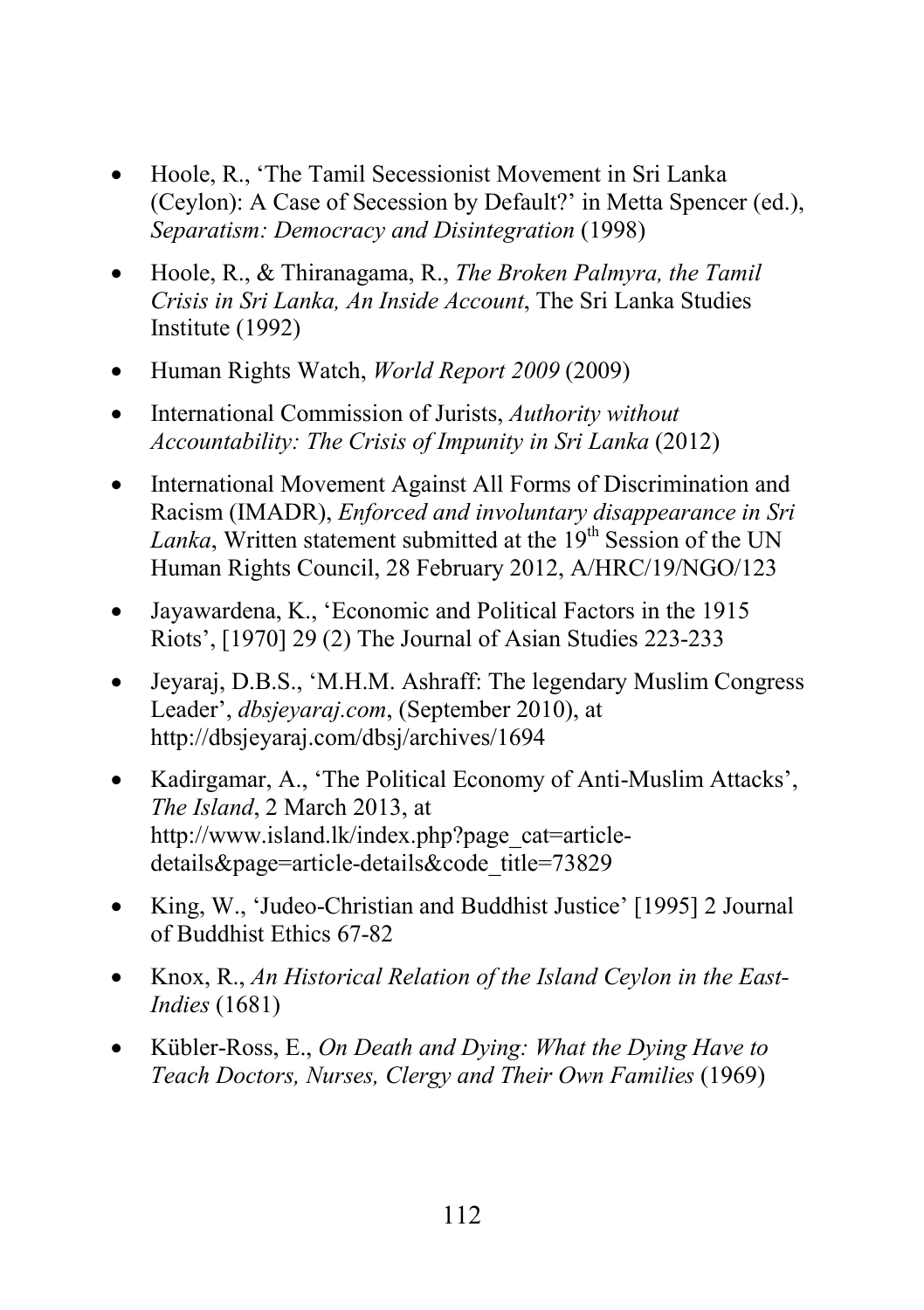- Leman-Langlois, S., 'Mobilizing Victimization: The Construction of a Victim-Centred Approach in the South African Truth and Reconciliation Commission' [2000] 33(1) La Victimologie: Quelques Enjeux 145-165
- Loganathan, K., *Sri Lanka: Lost opportunities: past attempts at resolving ethnic conflict* (1996)
- Marshall, T., *Restorative Justice: An Overview,* Home Office, Research, Development & Statistics Directorate (1999)
- Moore, M, 'Thoroughly Modern Revolutionaries: The JVP in Sri Lanka', [July 1993] 27(3) Modern Asian Studies 593-642
- Moore, M., 'Victims and Retribution: A Reply to Professor Fletcher' [1999] 3(1) Buffalo Criminal Law Review 65-89
- Narayan Swamy, M.R., *Tigers of Lanka: from Boys to Guerrillas* (1995)
- OHCHR, Oral update of the High Commissioner for Human Rights on promoting reconciliation and accountability in Sri Lanka, A/HRC/24/CRP.3/Rev.1, 25 September 2013
- OHCHR, Promoting reconciliation and accountability in Sri Lanka: Report of the Office of the United Nations High Commissioner for Human Rights, A/HRC/25/23, 24 February 2014
- Owen, W., *Dulce et Decorum Est* (1920)
- Paranavitana, S. *Inscriptions of Ceylon, Vol. I* (1970)
- Peiris, M., *Sri Lanka's Approach: Restorative Justice vs. Retributive Justice*, 24 November 2011, at http://www.kadirgamarinstitute.lk/events/video.htm
- Pennebaker, J.W., 'Telling Stories: The Health Benefits of Narrative' [Spring 2000] 19(1) Literature and Medicine 3-18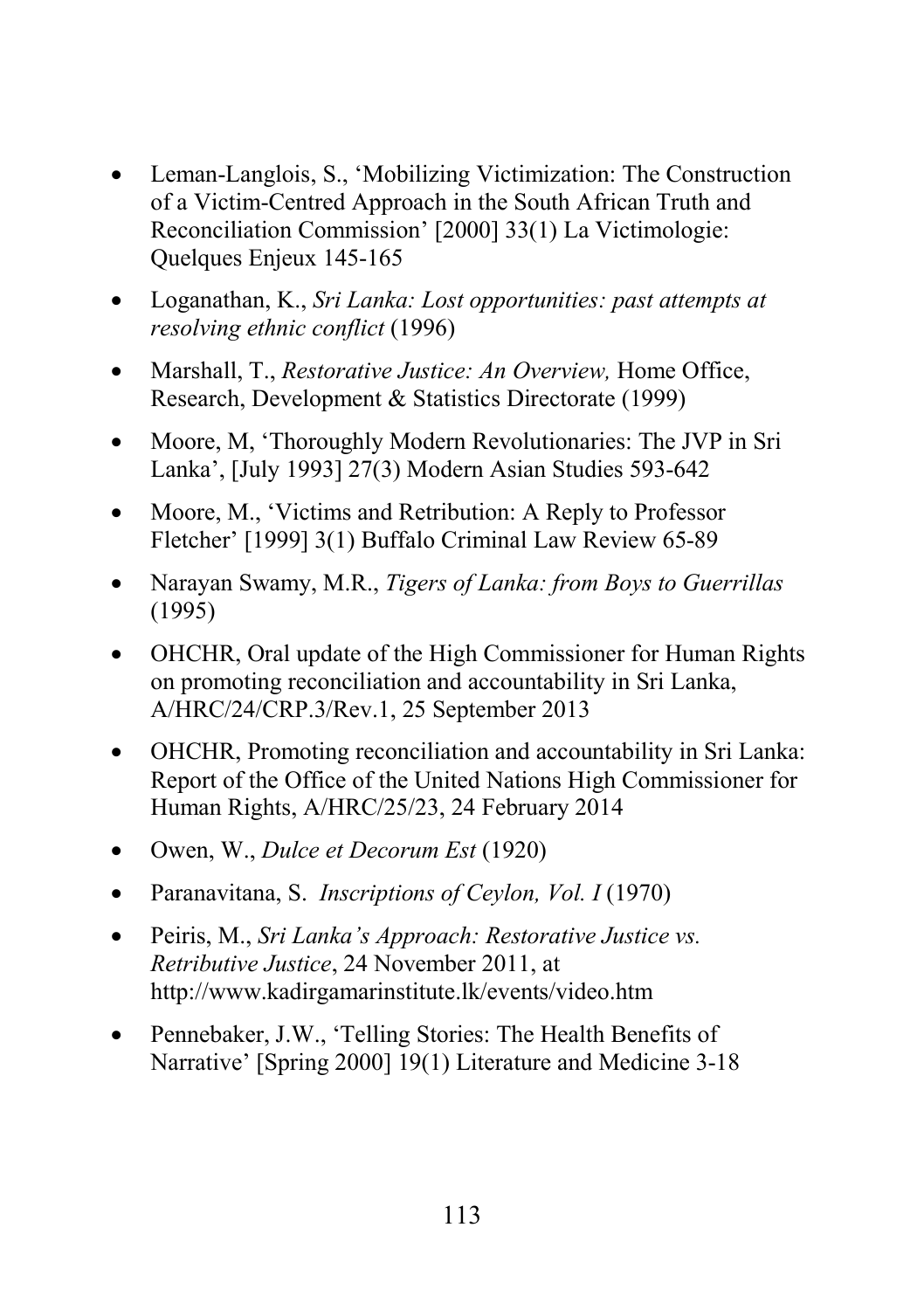- Perera, S., 'The Ethnic Conflict in Sri Lanka: A Historical and Sociopolitical Outline', *World Bank Background Paper* (February 2001)
- Perera, S., 'The Root Causes of the Ethnic Conflict in Sri Lanka' *World Bank Background Paper* (2001)
- Queen, C.S. & King, S.B., *Engaged Buddhism: Buddhist Liberation Movements in Asia* (1996)
- Qureshi, T.A., 'Justice in Islam' [Summer 1982] 21(2) Islamic Studies 35-51
- Report of the Commission of Inquiry on Lessons Learnt and Reconciliation (November 2011)
- Report of the Secretary-General's Panel of Experts on Accountability in Sri Lanka (31 March 2011)
- Report of the Working Group on Enforced or Involuntary Disappearances, A/HRC/13/31, 21 December 2009
- Richman, S., 'Finding One's Voice: Transforming Trauma into Autobiographical Narrative' [2006] 42(4) Contemporary Psychoanalysis 639-650
- Robins, S., 'Towards Victim-Centred Transitional Justice: Understanding the Needs of Families of the Disappeared in Postconflict Nepal' [2011] 5(1) International Journal of Transitional Justice 75-98
- Ross, R.R & Savada, A.M., *Sri Lanka: A Country Study* (1988), at http://countrystudies.us/sri-lanka/72.htm
- Sherman, L.W., & Strang, H., *Restorative Justice: The Evidence* (2007)
- Tambiah, S. J., *Sri Lanka: Ethnic Fratricide and the Dismantling of Democracy* (1986)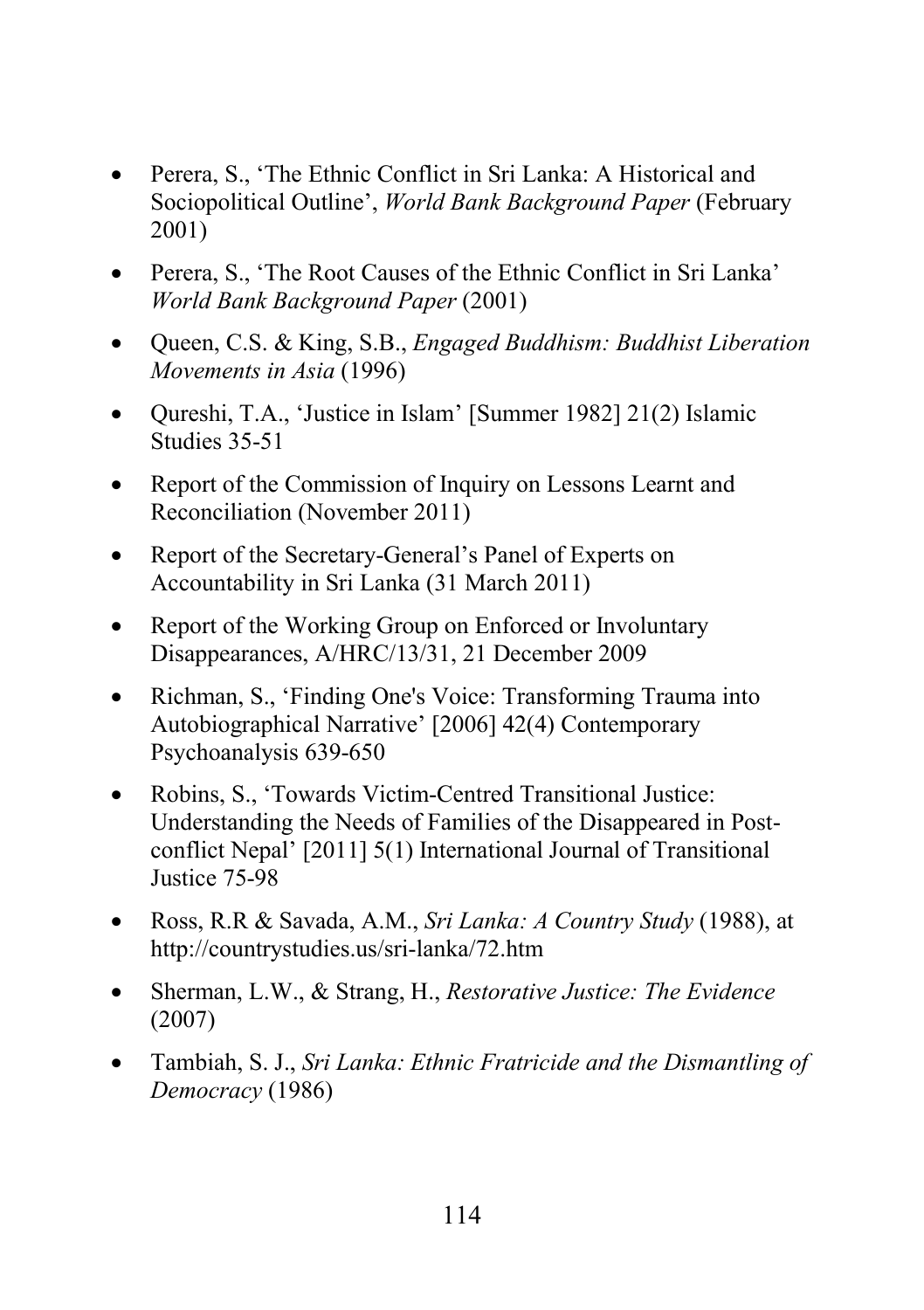- Tamil Centre for Human Rights, *An Appeal to the United Nations Commission on Human Rights*, 58<sup>th</sup> Session 18 March to 26 April 2002, at http://www.tchr.net/reports\_commission\_2002.htm
- Tamil National Alliance, *Northern Provincial Council Election Statement* (2013), at http://tnapolitics.org/?page\_id=1845&lang=en
- *The Quest for Redemption: The Story of the Northern Muslims – Final Report of the Citizens' Commission on the Expulsion of Muslims from the Northern Province by the LTTE in October 1990* (November 2011)
- U.S. Department of State, *2009 Human Rights Report: Sri Lanka*  $(2010)$ , at http://www.state.gov/j/drl/ rls/hrrpt/2009/sca/136093.htm
- UN Commission on Human Rights, *Study on the Right to the Truth: Report of the Office of the United Nations High Commissioner for Human Rights*, 8 February 2006, E/CN.4/2006/91, at: http://www.unhcr.org/refworld/docid/46822b6c2.html
- UN Economic and Social Council, Basic principles on the use of restorative justice programmes in criminal matters, ECOSOC Resolution 2002/12
- UN Human Rights Committee, Fourth Periodic Report of Sri Lanka, CCPR/C/LKA/2002/4, 18 October 2002
- University Teachers for Human Rights (Jaffna), 'Can the East be won through Human Culling? – An Ideological Journey Back to 1983', Special Report No. 26 (August 2007)
- University Teachers For Human Rights (Jaffna), 'The War and its Consequences in the Amparai District', Special Report No. 3 (October 1990)
- University Teachers For Human Rights (Jaffna), 'The War of June 1990', Report No. 4 (August 1990)
- Updated Set of principles for the protection and promotion of human rights through action to combat impunity, 8 February 2005,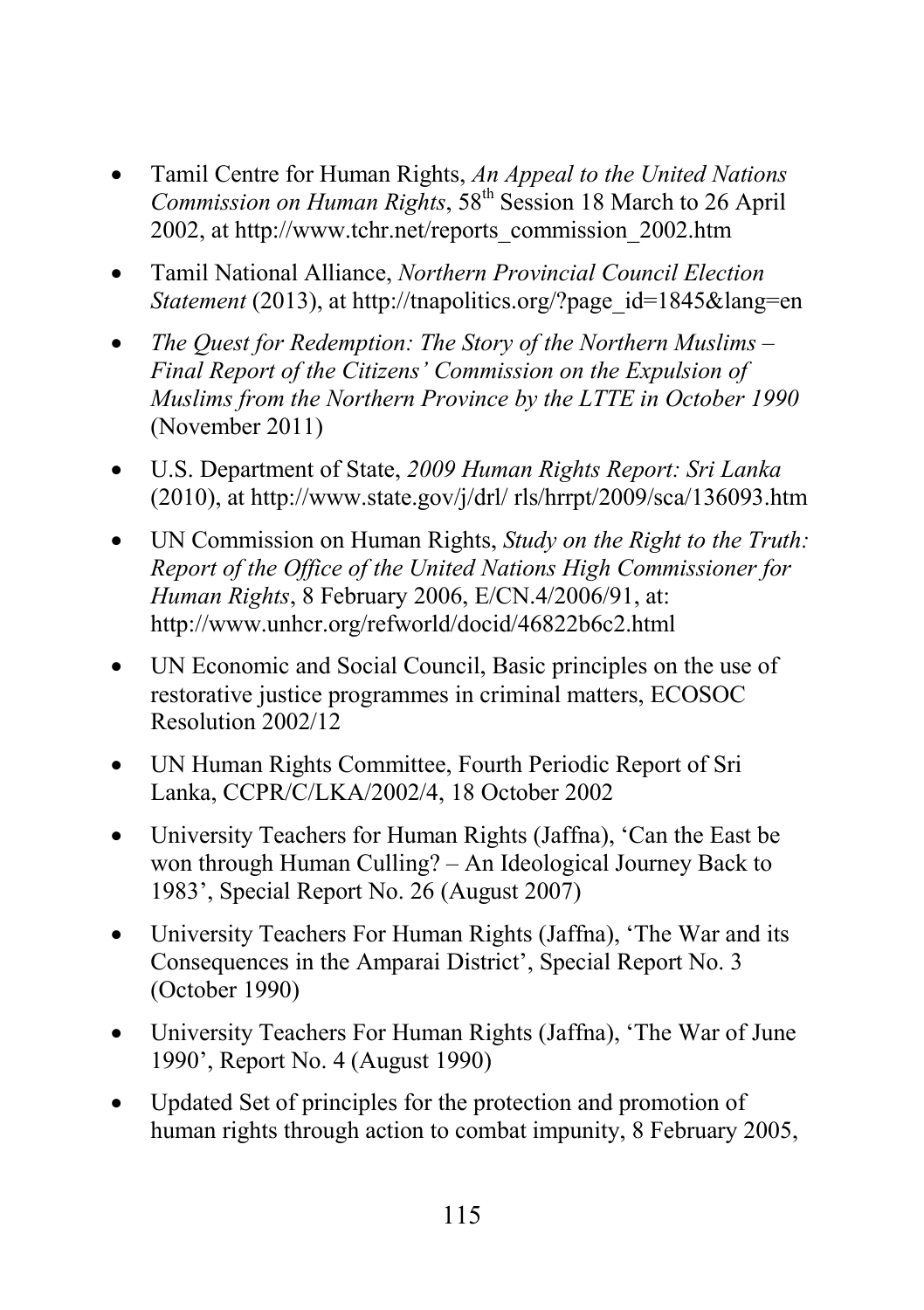E/CN.4/2005/102/Add.1

- Verité Research*, Sri Lanka: LLRC Implementation Monitor – Statistical and Analytical Review No.3* (December 2014)
- Wemmer, J., 'Restorative Justice for Victims of Crime: A Victim-Oriented Approach to Restorative Justice' [2002] 9(1) International Review of Victimology 43-59
- Wijesiriwardena, S., 'Keep Off the Grass', *groundviews.org*, 5 August 2014, at http://groundviews.org/2014/05/08/keep-off-thegrass
- Wilson, A.J., *Sri Lankan Tamil Nationalism: Its Origins and Development in the Nineteenth and Twentieth Centuries* (2000)
- Yarwood, L., *Women and Transitional Justice: The Experience of Women as Participants* (2003)
- Zebr, H. & Mika, H., 'Fundamental Concepts of Restorative Justice' in Eugene McLaughlin & Gordon Hughes (eds.), *Restorative Justice: Critical Issues* (2003)

# Media Articles and Online Resources

- Asian Human Rights Commission, *Sri Lanka: Ms. Balendran Jayakumari and Daughter Illegally Detained And Held Without Charge*, 8 April 2014, http://www.awid.org/Library/Sri-Lanka-Ms.- Balendran-Jayakumari-and-daughter-illegally-detained-and-heldwithout-charge
- Berkeley Centre for Religion, Peace & World Affairs, Georgetown University, 'Hinduism on Justice and Injustice', at http://berkleycenter.georgetown.edu/essays/hinduism-on-justiceand-injustice
- 'A disappearance every five days in post-war Sri Lanka', *groundviews.org*, 30 August 2012, at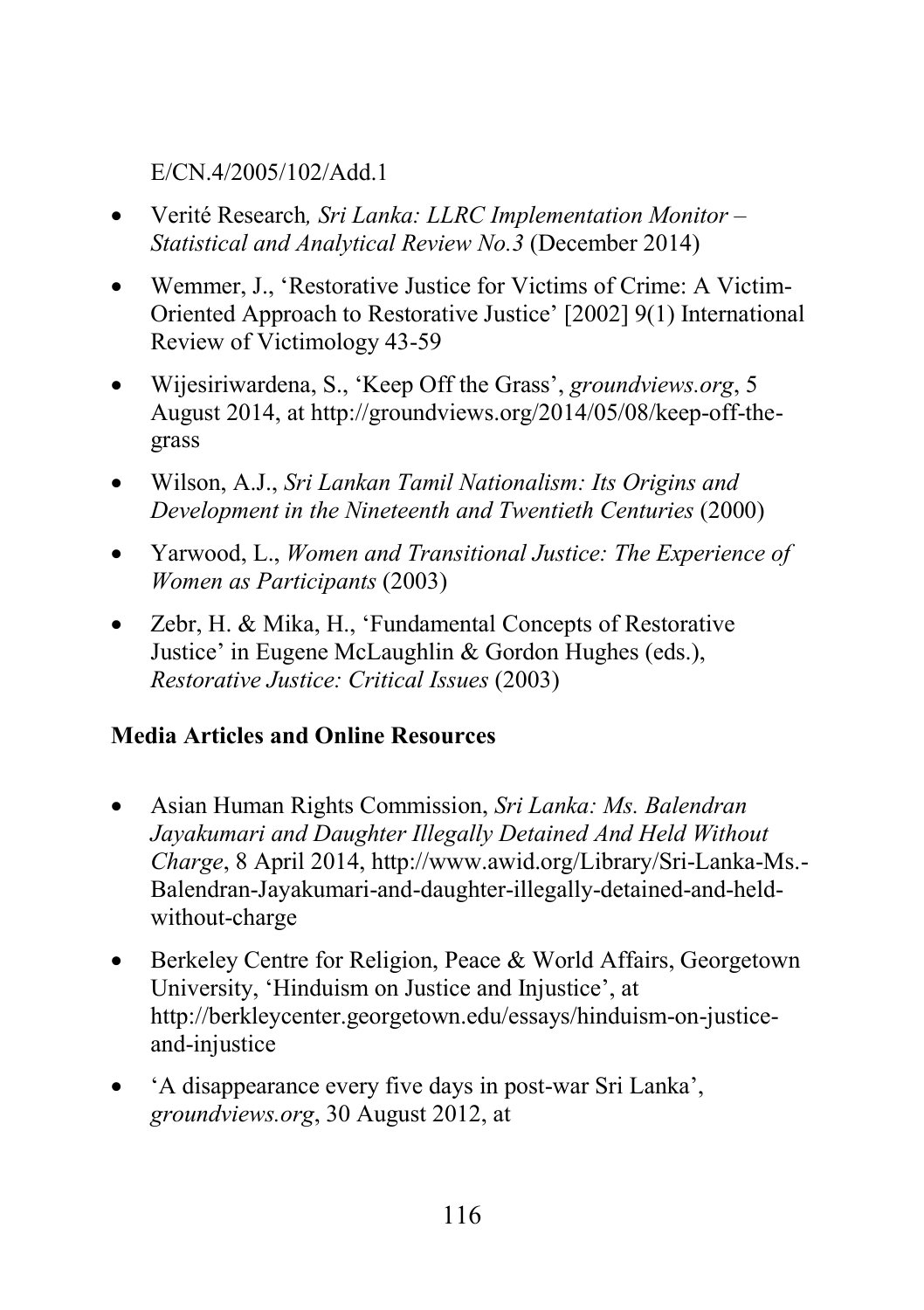http://groundviews.org/2012/08/30/a-disappearance-every-fivedays-in-post-war-sri-lanka/#\_ftn1

- 'Editor of Sri Lankan daily assassinated', *The Hindu*, 9 January 2009, at http://www.thehindu.com/ todays-paper/tpinternational/editor-of-sri-lankan-dailyassassinated/article371316.ece
- 'Military 'killed Lanka aid staff''*, The BBC*, 30 August 2006 at http://news.bbc.co.uk/2/hi/south \_asia/5298470.stm
- 'New Sri Lankan Foreign Minister: Our Tilt Towards China needs a Course Correction', *swarajyamag.com*, at http://swarajyamag.com/world/new-sri-lankan-foreign-minister-ourtilt-towards-china-needs-a-course-correction.
- 'Over 19,800 cases for Missing Persons' Commission', *adaderana.lk*, 15 December 2014, at http://www.adaderana.lk/news/29082/over-19800-cases-formissing-persons-commission
- 'Sri Lanka's Slow Shift on War Attitude', *The Diplomat*, 9 June 2015, at http://thediplomat.com/2015/06/sri-lankas-slow-shift-onwar-attitude
- 'Tamils call for Sri Lanka's paramilitary leader Iniya Bharathi to face justice', *Tamil Guardian*, 19 February 2015, at http://www.tamilguardian.com/article.asp?articleid=13842
- 'There are 600 plus (murdered) Police officers inside the one you see today', *Daily News*, 11 June 2011, at http://archives.dailynews.lk/2011/06/11/fea02.asp
- 'Timeline of the Tamil conflict', *The BBC*, 4 September 2000, http://news.bbc.co.uk/2/hi/south\_asia /51435.stm
- 'Unofficial Presidential Election Battles Begin', *The Sunday Leader*, 3 August, 2014, at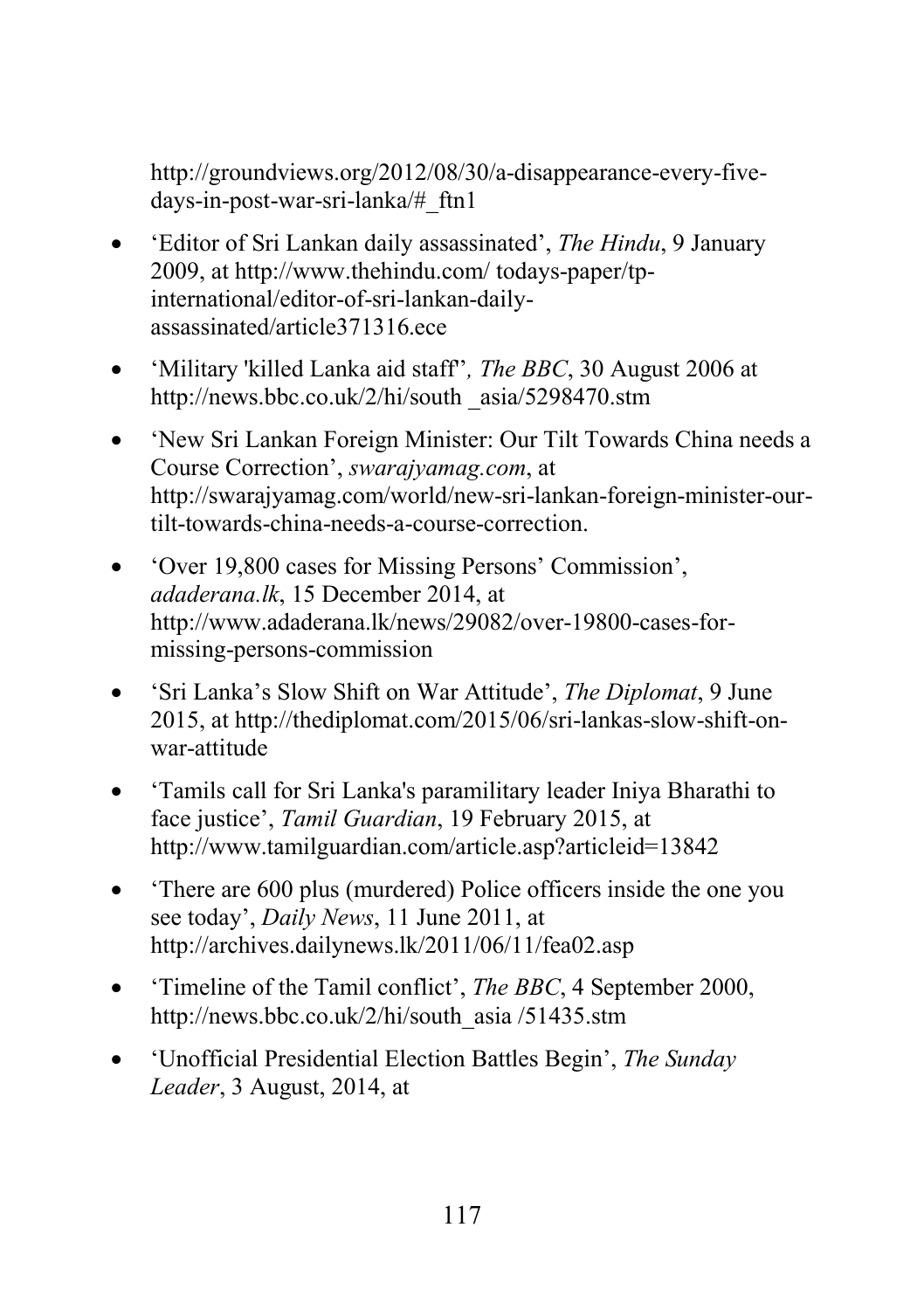http://www.thesundayleader.lk/2014/08/03/unofficial-presidentialelection-battles-begin.

- 'Up to 100,000 killed in Sri Lanka's civil war: UN', *ABC news*, 20 May 2009, at http://www.abc.net.au/news/2009-05-20/up-to-100000-killed-in-sri-lankas-civil-war-un/1689524
- 'Video: Buddhist Monk Led Mob Attacked Christian Church', *colombotelegraph.com*, 13 January 2014, https://www.colombotelegraph.com/index.php/video-buddhistmonk-led-mob-attacked-christian-church
- Speech by Prof. G.L. Peiris, then Minister of External Affairs at the  $9<sup>th</sup> IISS Asia Security Summit, The Shangri-La Dialogue,$ Singapore on 6 June 2010, at http://www.mea.gov.lk/index.php/en/media/ministersspeeches?start=15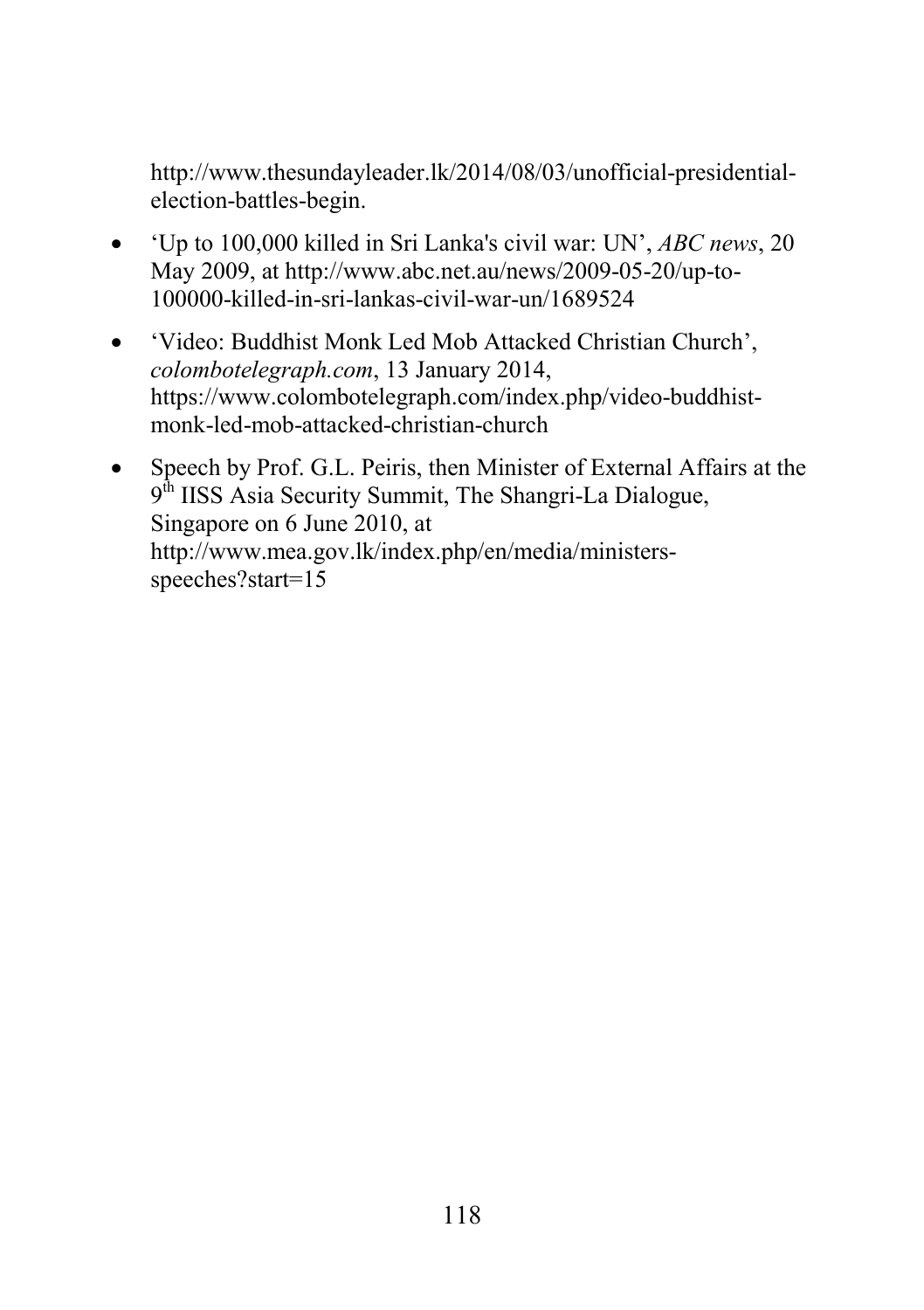# Annexes

# Interview Participants

| No. | Date       | <b>Victim Profile</b><br>Location  |                     |  |
|-----|------------|------------------------------------|---------------------|--|
| 01  | 04.11.2014 | Male, Tamil                        | Kandy Town, Kandy   |  |
|     |            | Lost property in Kandy during      |                     |  |
|     |            | July 1983 riots                    |                     |  |
| 02  | 01.10.2014 | Male, Tamil                        | Wellawatte, Colombo |  |
|     |            | Lost property in Bandarawela       |                     |  |
|     |            | during July 1983 riots             |                     |  |
| 03  | 01.10.2014 | Female, Tamil                      | Wellawatte, Colombo |  |
|     |            | Lost property in Colombo during    |                     |  |
|     |            | July 1983 riots                    |                     |  |
| 04  | 26.09.2014 | Male, Sinhalese                    | Angunakolapelessa,  |  |
|     |            | Brother abducted during JVP        | Hambantota          |  |
|     |            | insurrection by military personnel |                     |  |
|     |            | in uniform on 22 August 1988       |                     |  |
| 05  | 03.10.2014 | Female, Sinhalese                  | Alawathugoda,       |  |
|     |            | Husband abducted during JVP        | Kandy               |  |
|     |            | insurrection by persons claiming   |                     |  |
|     |            | to be military personnel in plain  |                     |  |
|     |            | clothes on 27 November 1989        |                     |  |
| 06  | 03.10.2014 | Female, Sinhalese                  | Alawathugoda,       |  |
|     |            | Husband abducted during JVP        | Kandy               |  |
|     |            | insurrection by persons claiming   |                     |  |
|     |            | to be military personnel in plain  |                     |  |
|     |            | clothes on 5 December 1989         |                     |  |
| 07  | 11.10.2014 | Female, Sinhalese                  | Kandekumbura,       |  |
|     |            | Husband abducted during JVP        | Panwila, Kandy      |  |
|     |            | insurrection by military personnel |                     |  |
|     |            | in uniform and unidentified        |                     |  |
|     |            | persons in civilian clothing on 14 |                     |  |
|     |            | December 1989                      |                     |  |
| 08  | 10.10.2014 | Male, Muslim                       | Adampan, Mannar     |  |
|     |            | Expelled by the LTTE from          |                     |  |
|     |            | Sornapuri, Mannar on 28 October    |                     |  |
|     |            | 1990                               |                     |  |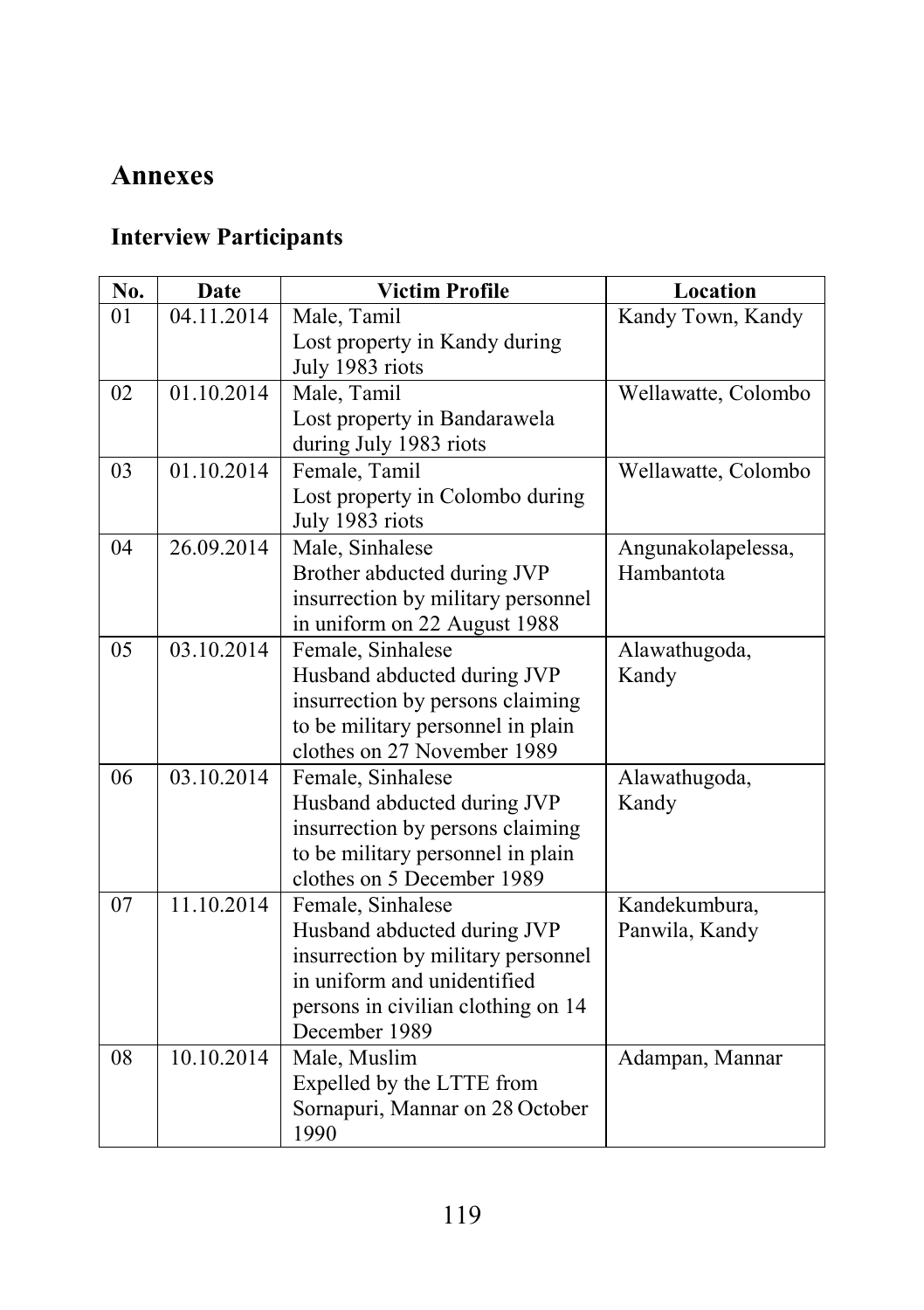| $\overline{09}$ | 10.10.2014 | Male, Muslim                      | Maankulam,          |  |
|-----------------|------------|-----------------------------------|---------------------|--|
|                 |            | Expelled by the LTTE from         | (Northern Province) |  |
|                 |            | Maankulam in October 1990         |                     |  |
| 10              | 10.10.2014 | Male, Muslim                      | Musali, Mannar      |  |
|                 |            | Expelled by the LTTE from         |                     |  |
|                 |            | Musali, Mannar in October 1990    |                     |  |
| 11              | 13.10.2014 | Female, Sinhalese                 | Moragoda, Gampaha   |  |
|                 |            | Brother (member of the Police     |                     |  |
|                 |            | Force) missing in action in       |                     |  |
|                 |            | Mullaitivu on 18 July 1996        |                     |  |
| $\overline{12}$ | 06.10.2014 | Male, Sinhalese                   | Medawachchiya,      |  |
|                 |            | Son (member of the Sri Lanka      | Anuradhapura        |  |
|                 |            | Army) killed in action in         |                     |  |
|                 |            | Mullaitivu in July 1996           |                     |  |
| 13              | 28.09.2014 | Female, Sinhalese                 | Batapola (Southern  |  |
|                 |            | Brother (member of the Sri Lanka  | Province)           |  |
|                 |            | Army) killed in action in         |                     |  |
|                 |            | Maankulam in September 1998       |                     |  |
| 14              | 13.10.2014 | Female, Sinhalese                 | Yakkala, Gampaha    |  |
|                 |            | Son (member of the Sri Lanka      |                     |  |
|                 |            | Army) killed in action in         |                     |  |
|                 |            | Paranthan on 21 September 1998    |                     |  |
| 15              | 06.10.2014 | Male, Sinhalese                   | Medawachchiya,      |  |
|                 |            | Son (member of the Sri Lanka      | Anuradhapura        |  |
|                 |            | Army) killed in action in         |                     |  |
|                 |            | Vavuniya on 3 June 2007           |                     |  |
| 16              | 09.10.2014 | Female, Sinhalese,                | Kebithigollewa,     |  |
|                 |            | Husband died from injuries        | Anuradhapura        |  |
|                 |            | sustained in the LTTE attack on a |                     |  |
|                 |            | passenger bus in Kebithigollewa   |                     |  |
|                 |            | on 15 June 2006 (died on 17 June  |                     |  |
|                 |            | 2006)                             |                     |  |
| 17              | 09.10.2014 | Female, Sinhalese,                | Kebithigollewa,     |  |
|                 |            | Parents and nephew died in the    | Anuradhapura        |  |
|                 |            | LTTE attack on a passenger bus    |                     |  |
|                 |            | in Kebithigollewa on 15 June      |                     |  |
|                 |            | 2006                              |                     |  |
| 18              | 04.10.2014 | Female, Sinhalese                 | Mahawilachchiya,    |  |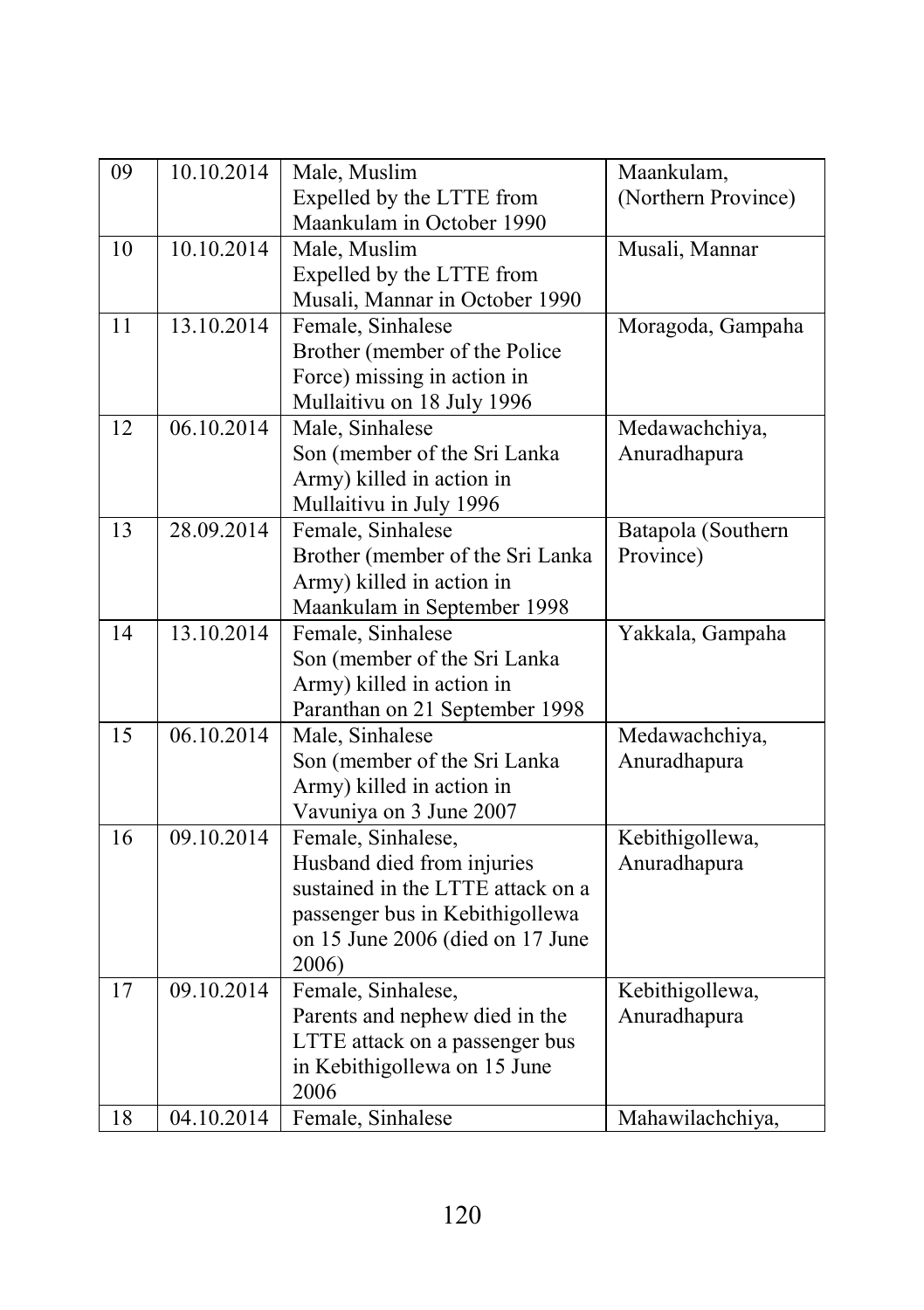|    |            | Parents killed by LTTE during a<br>raid on a border village in                                                                                                                    | Anuradhapura                |  |
|----|------------|-----------------------------------------------------------------------------------------------------------------------------------------------------------------------------------|-----------------------------|--|
|    |            | Mahawilachchiya on 26<br>November 2007                                                                                                                                            |                             |  |
| 19 | 05.10.2014 | Male, Sinhalese<br>Father killed by LTTE during a<br>raid on a border village in<br>Mahawilachchiya on 26<br>November 2007                                                        | Pemaduwa,<br>Anuradhapura   |  |
| 20 | 05.10.2014 | Male, Sinhalese<br>Father killed by LTTE during a<br>raid on a border village in<br>Mahawilachchiya on 26<br>November 2007                                                        | Pemaduwa,<br>Anuradhapura   |  |
| 21 | 28.09.2014 | Female, Sinhalese<br>Husband died in LTTE bombing<br>in Akuressa on 10 March 2009                                                                                                 | Akuressa,<br>Ambalangoda    |  |
| 22 | 15.10.2014 | Male, Sinhalese<br>Father died in LTTE bombing in<br>Akuressa on 10 March 2009                                                                                                    | Akuressa,<br>Ambalangoda    |  |
| 23 | 22.08.2014 | Female, Tamil<br>Husband (member of the LTTE)<br>went missing after being<br>ambushed by the Navy on 4 June<br>2008 (somewhere in between<br>Viddathal Theevu and Mannar<br>town) | Viddathal Theevu,<br>Mannar |  |
| 24 | 22.08.2014 | Female, Tamil<br>Husband went missing in May<br>2009 (possibly near Omanthai)                                                                                                     | Viddathal Theevu,<br>Mannar |  |
| 25 | 22.08.2014 | Female, Tamil<br>Daughter (forcibly recruited by<br>the LTTE) went missing after<br>being captured by the Army in<br>Puthumathalan on 7 April 2009                                | Viddathal Theevu,<br>Mannar |  |
| 26 | 09.10.2014 | Male, Tamil<br>Brother went missing after<br>surrendering to the Army on 18                                                                                                       | Jaffna town, Jaffna         |  |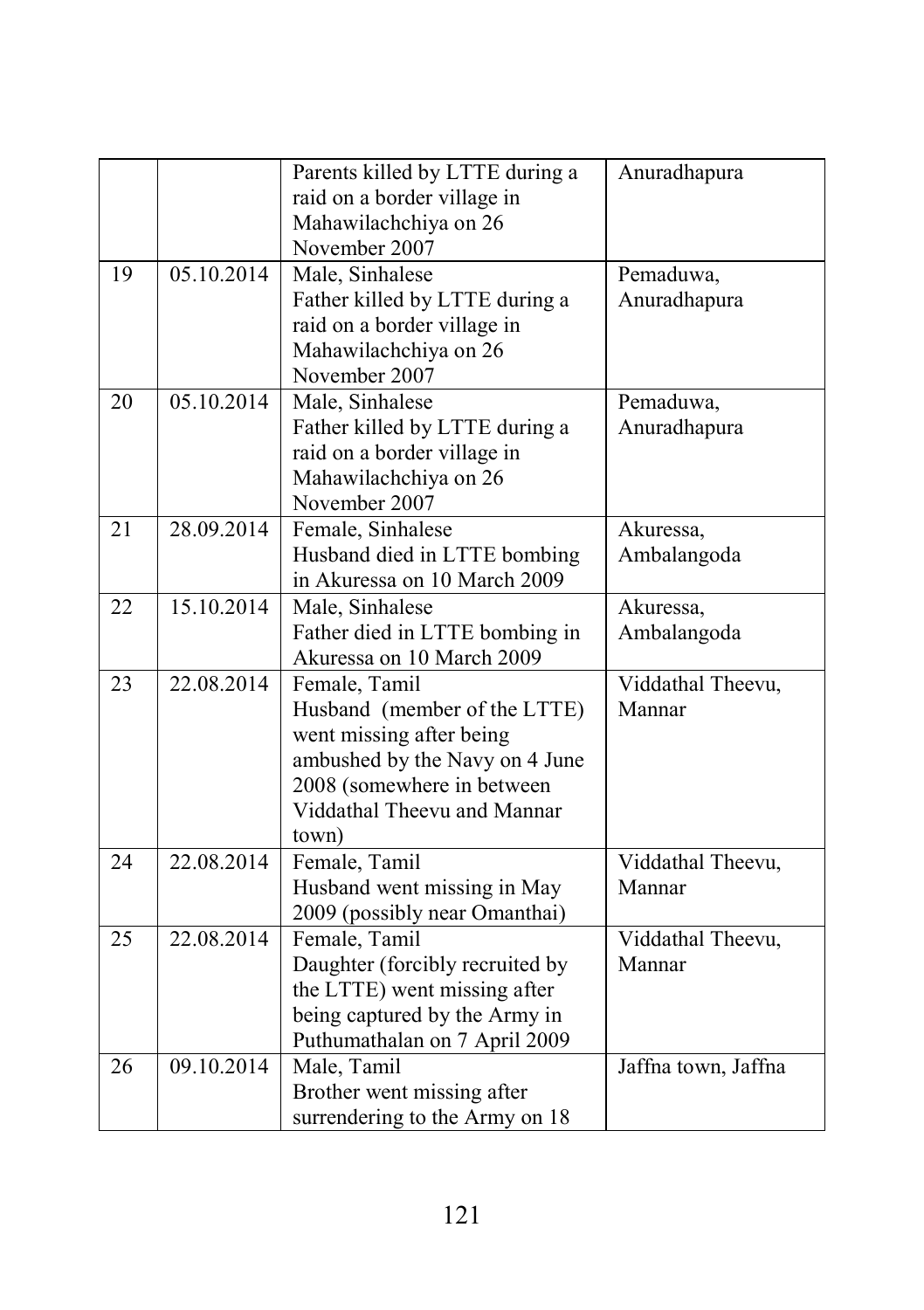|    |            | May 2009                                       |                  |  |
|----|------------|------------------------------------------------|------------------|--|
| 27 | 09.10.2014 | Female, Tamil                                  | Udayanagar West, |  |
|    |            | Parents and brother died due to<br>Kilinochchi |                  |  |
|    |            | shelling in Vattuvaikal on 24                  |                  |  |
|    |            | April 2009.                                    |                  |  |
| 28 | 09.10.2014 | Female, Tamil                                  | Udayanagar West, |  |
|    |            | Son died due to shelling in                    | Kilinochchi      |  |
|    |            | Mullivaikal in 2009 (possibly in               |                  |  |
|    |            | March)                                         |                  |  |
| 29 | 09.10.2014 | Female, Tamil                                  | Arugamai Veethi  |  |
|    |            | Husband died due to shelling in                | Kilinochchi      |  |
|    |            | Mathalan on 21 March 2009                      |                  |  |
| 30 | 18.10.2014 | Male, Muslim                                   | Darga Town,      |  |
|    |            | Lost property due to riots in                  | Aluthgama        |  |
|    |            | Aluthgama on 15 June 2014                      |                  |  |
| 31 | 18.10.2014 | Female, Muslim                                 | Darga Town,      |  |
|    |            | Lost property due to riots in                  | Aluthgama        |  |
|    |            | Aluthgama on 15 June 2014                      |                  |  |
| 32 | 18.10.2014 | Male, Muslim                                   | Darga Town,      |  |
|    |            | Aluthgama<br>Lost property due to riots in     |                  |  |
|    |            | Aluthgama on 15 June 2014                      |                  |  |

# Focus Groups

| No. of<br>participants | Date               | Victim Profile                                                                                                                                                         | Location                |
|------------------------|--------------------|------------------------------------------------------------------------------------------------------------------------------------------------------------------------|-------------------------|
| 08                     | 17 January<br>2015 | Female heads of households,<br>Tamil<br>Husbands died during war in<br>early 1990s.                                                                                    | Akkaraipattu,<br>Ampara |
| 05                     | 30 January<br>2015 | Four females and one male,<br>Sinhalese<br>Family member (husband, son<br>or brother) abducted by<br>unidentified persons in Kandy<br>district during JVP insurrection | Kandy town,<br>Kandy    |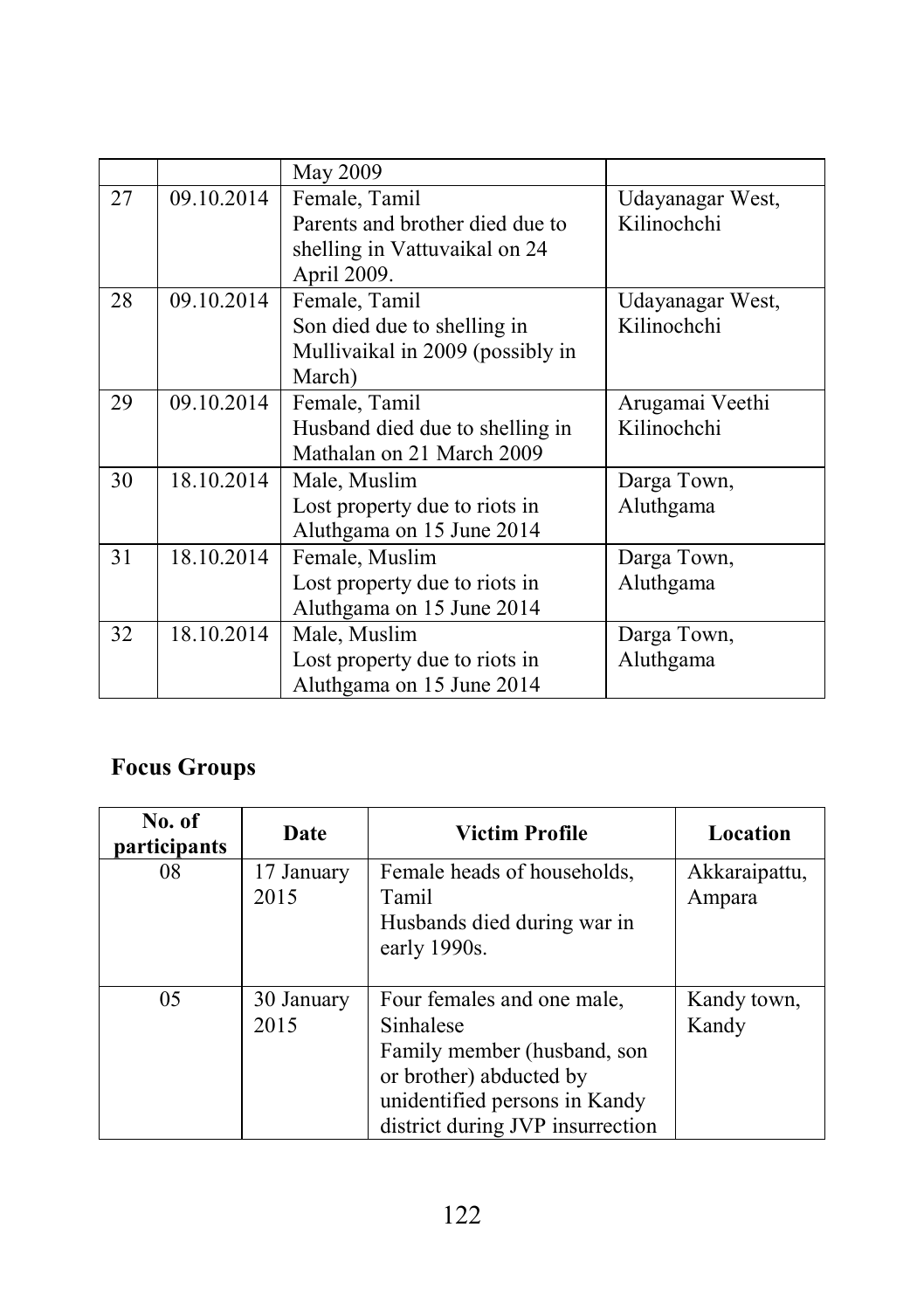### Discussion Guide

#### *1. Purpose of Interview*

- a. Introduce yourself as a researcher commissioned by the Law & Society Trust.
- b. *Explanation:* The Law & Society Trust is a research and advocacy organisation that is currently interested in learning more about how different communities in Sri Lanka view the country's future.
- c. *Statement:* Sri Lanka has had a violent past. We are attempting to understand how this history of violence shapes our attitude towards the future. So the main purpose of this interview is to listen to and learn from your personal experience.
- d. *Statement:* We would like to compare your experience with the experiences of others who have also experienced loss during various points in Sri Lanka's history.
- e. Q: Are you comfortable with this interview being recorded?

#### *2. Identity and Belonging*

- a. Q: How long have you lived in (place of interview)?
- b. Q: Does your family come from this area (if not, where is your place of origin)?
- c. Q: (If the interviewee moved to current location from somewhere else) What prompted you / your family to move to this place?
- d. Q: Where do you consider 'home'?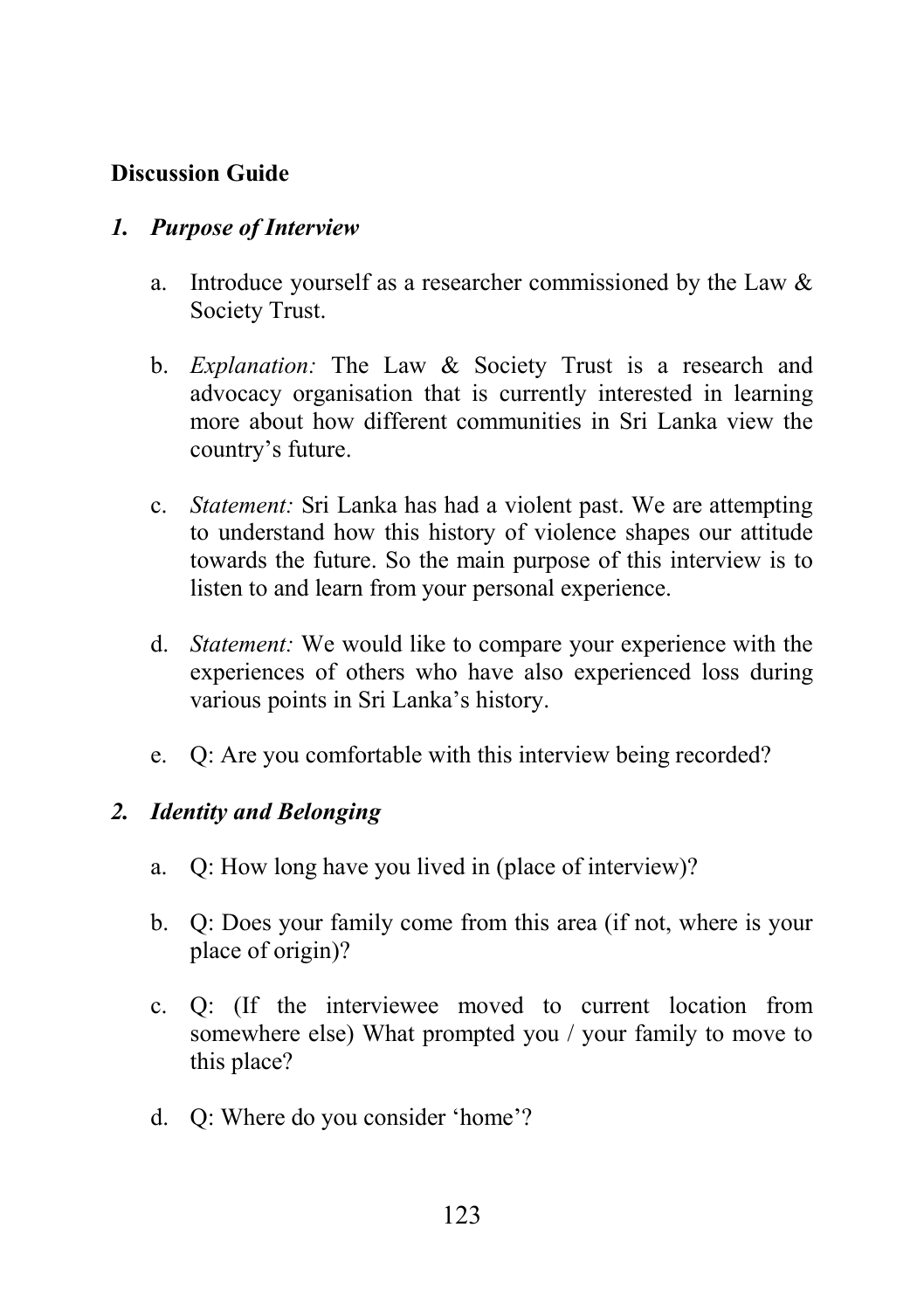- e. Q: (Depending on answers to the above) Do you see yourself living here for long / the rest of your life?
- f. Q: What about your current area of residence / place of origin, is it special to you? Do you enjoy living there? Why?
- g. Q: Do you live alone or with others? Who?

\*Note: Ascertain details about children/spouse if interviewee is forthcoming.

h. Q: (If relevant) How many children do you have? What are they occupied in at the moment?

\*Note: Do not directly ask interviewee if he/she has children or a spouse.

- i. (If relevant) Would you want your children / grandchildren to grow up in Sri Lanka? Why?
- j. Q: What does the end of the war mean for you? Why?

#### *3. Personal Narratives*

- a. Q: Are you comfortable speaking about your personal experience?
- b. Q: Could you relate your story in the sequence it took place (in chronological order)?

\*Notes:

• During this phase of the interview, allow the interviewee to speak as much as possible. Only prompt for more details in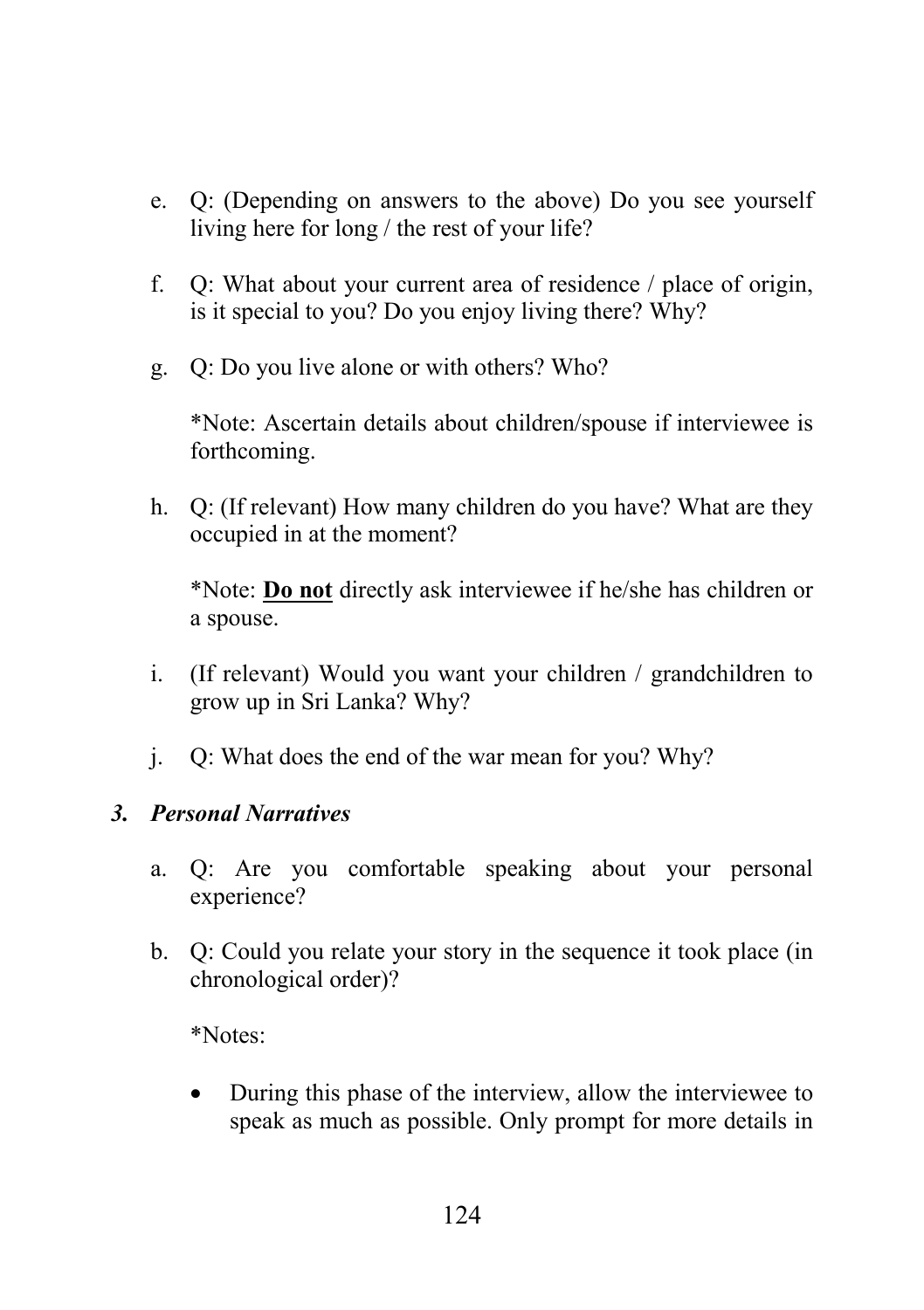terms of place, date and sentiments during the specific incident(s).

- Do not interrupt the interviewee unless he/she is veering off track significantly. Maintain interest in obtaining details.
- If you observe that the interviewee is experiencing distress, offer to stop the interview / offer a drink of water. You could also offer to return to the question (which is distressing the interviewee) at a later point of time.
- c. Generic Q: (Re: date/place) how old were you at the time (how old are you now)? Can you remember the date? Where did this take place?
- d. Generic Q: (Re: sentiments) how did you feel at the time?
- e. Q: (After the interviewee relates his/her experience) How did you manage to cope with your experience at the time? Who helped you?
- f. Q: Do you have any regrets about how you handled your situation? If so, could you elaborate on those regrets / what would you do differently?

#### *4. Views on Truth, Memory and Justice*

a. Q: Do you tell others about your experience? If so, how often? Do you prefer to do so in private or public? What is the reason for your preference?

\*Note: If participant has engaged in truth telling either in private or at a public forum (e.g. truth commission, evidence in court) ask for details about his/her experience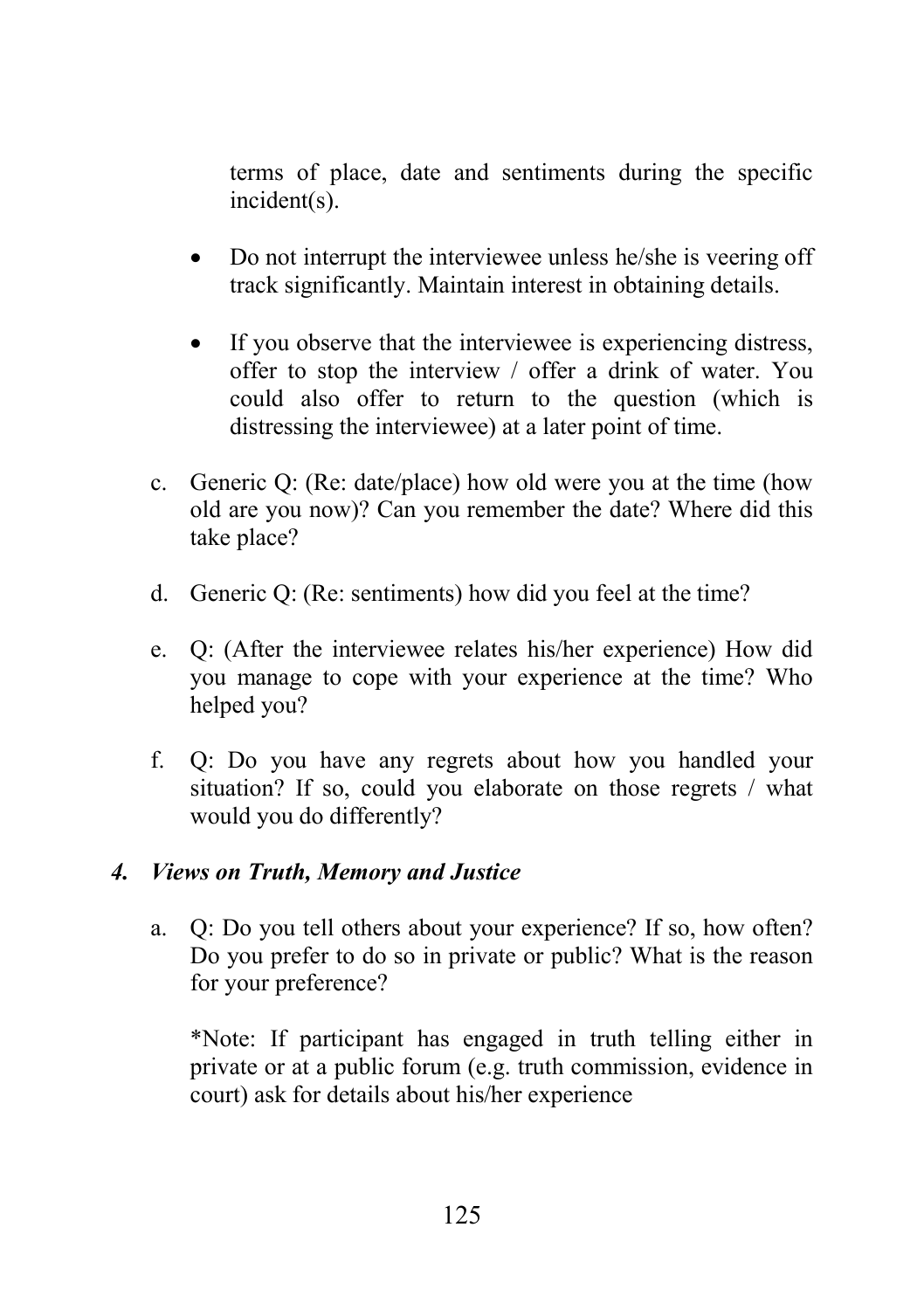- b. Q: Why do you / don't you speak about your experience to others?
- c. Q: (If relevant) Has speaking about your experience helped you in any way?
- d. Q: Do you know others who went through a similar experience? If so, have you spoken about your experience with them?
- e. Q: (If relevant) Do you think it is important to tell others about your experience and hear similar stories?
- f. Q: Some victims would prefer to forget about their experience. Do you think that is true? If so, why do you think that is?
- g. Q: Do you think it is important to remember tragedies in our past? (If yes) How should these events be remembered?
- h. Do you engage in acts of remembrance? (If yes) Elaborate.
- i. Q: Do others ever refer to your experience when speaking to you?
- j. Q: Has the manner in which others treat you changed after your experience? If so, how?
- k. (If relevant) Why do you think others treat you differently now?
- l. Q: Has anyone attempted to offer an explanation as to why this might have happened to you? If so, what is that explanation? Do you agree with it? If not, do you have your own views on?

\*Note: This question is sensitive and should not be asked if the interviewer anticipates any kind of distress.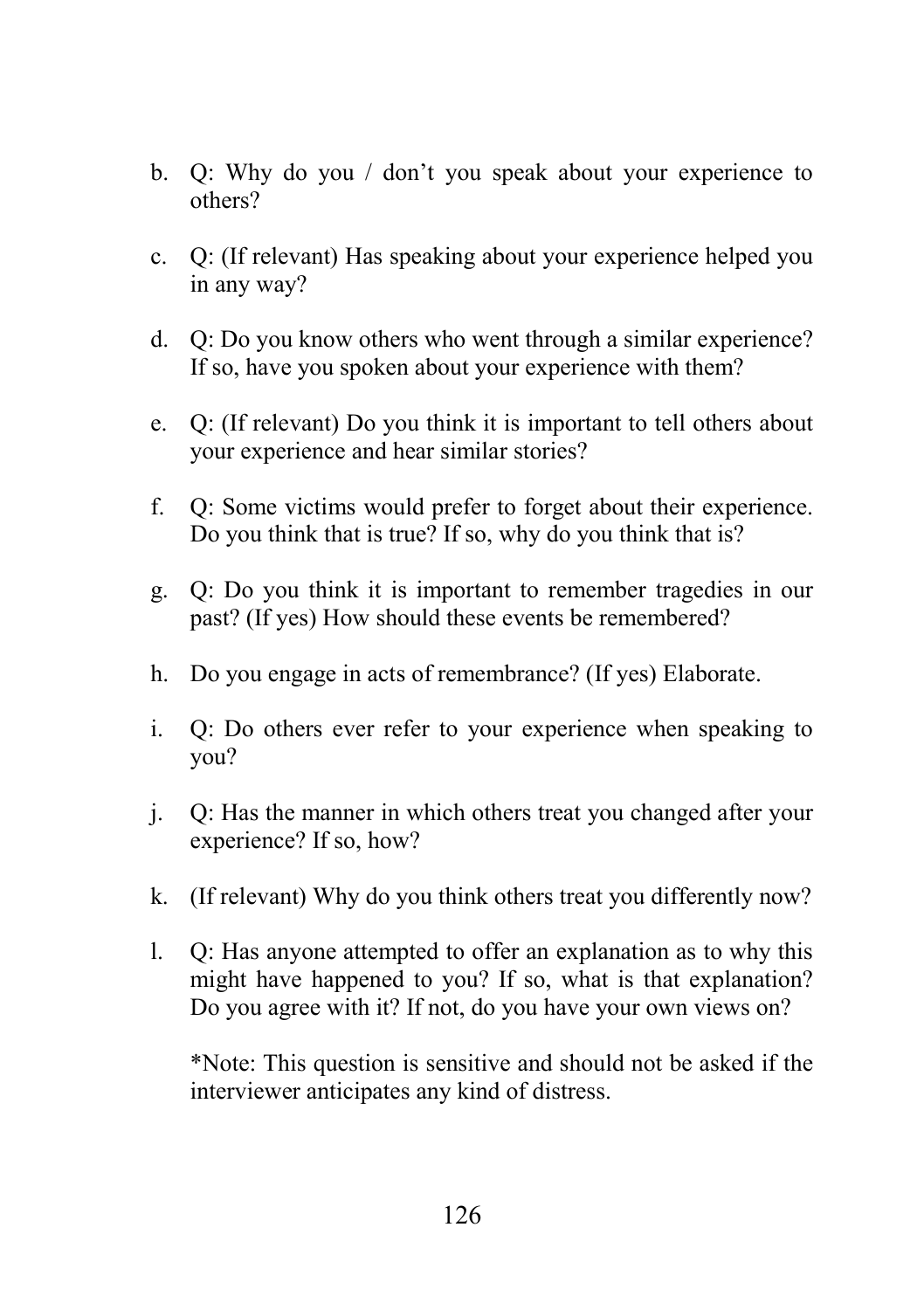- m. What does the word 'Justice' mean to you?
- n. Q: (If not already ascertained) Are you aware of who is responsible for the violence / loss you experienced?
- o. Q: Does the identity of the people responsible matter to you? Why?
- p. What do you think has happened to those responsible? How do you know?
- q. What do you think should happen to those responsible? Why?

\*Note: Allow interviewee to elaborate without prompting. Ascertain the nature of justice that the interviewee would like to pursue / has pursued in relation to those responsible.

r. Q: What should our society do to prevent violence in the future?